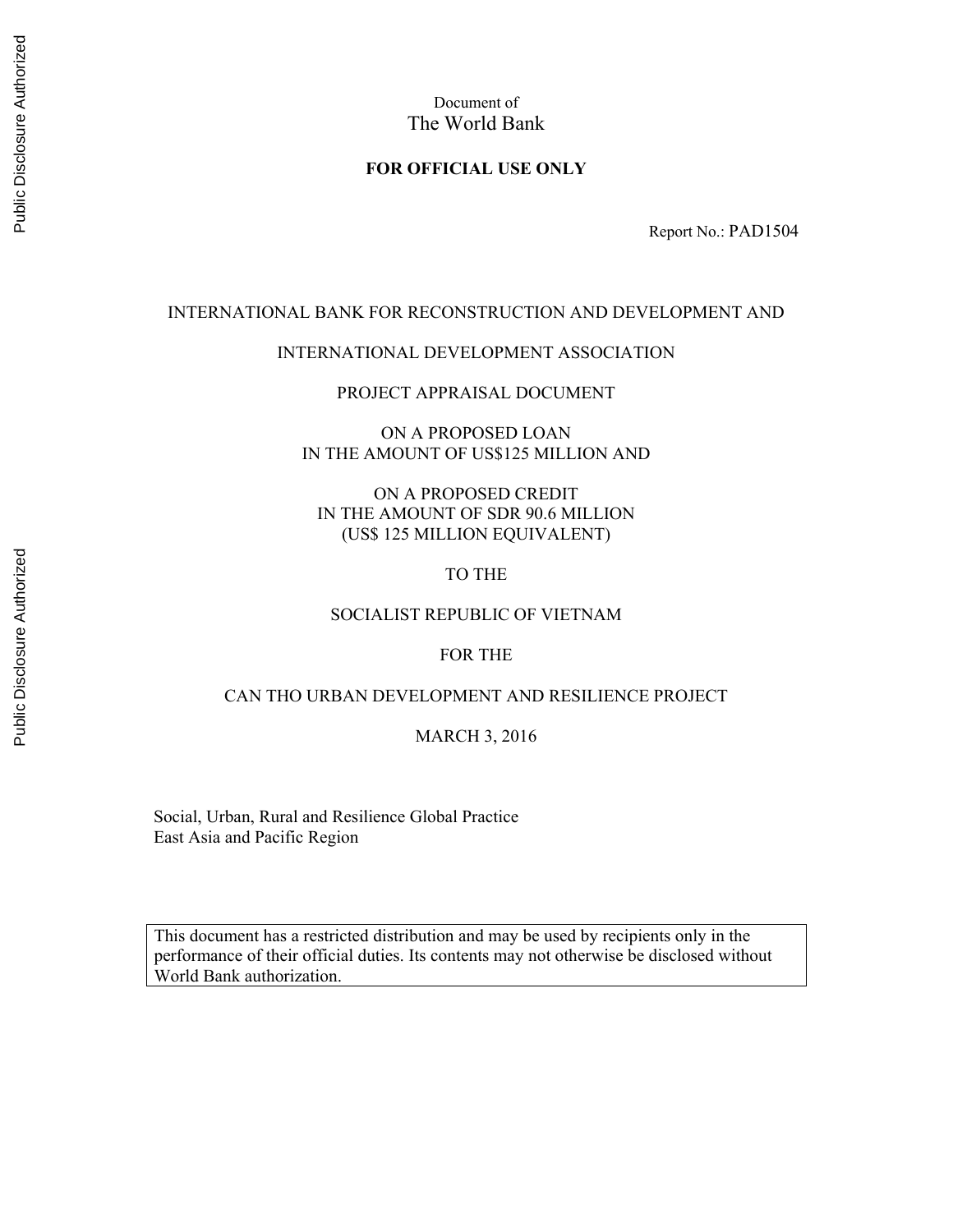#### CURRENCY EQUIVALENTS

## (Exchange Rate Effective as of January 31, 2016)

Currency Unit = Dong  $22,230 = US$1$  $US$1.3805 = SDR 1$ 

## FISCAL YEAR

January 1 – December 31

#### ABBREVIATIONS AND ACRONYMS

| <b>BRT</b>   | <b>Bus Rapid Transit</b>                                        |
|--------------|-----------------------------------------------------------------|
| <b>CCCO</b>  | Climate Change Coordination Office                              |
| <b>CCFSC</b> | City Committee for Flood and Storm Control                      |
| <b>CPS</b>   | <b>Country Partnership Strategy</b>                             |
| DA           | Designated Account                                              |
| <b>DARD</b>  | Department of Agriculture and Rural Development                 |
| <b>DEM</b>   | <b>Digital Elevation Model</b>                                  |
| <b>DOC</b>   | Department of Construction                                      |
| <b>DONRE</b> | Department of Natural Resources and Environment                 |
| <b>DOT</b>   | Department of Transport                                         |
| <b>DRSN</b>  | Disaster Responsive Safety Nets                                 |
| <b>ESIA</b>  | Environmental and Social Impact Assessment EWS<br>Early Warning |
| System       |                                                                 |
| <b>FM</b>    | <b>Financial Management</b>                                     |
| <b>FMM</b>   | <b>Financial Management Manual</b>                              |
| <b>GIS</b>   | Geographic Information System                                   |
| <b>GRS</b>   | Grievance Redress System                                        |
| HH           | Household                                                       |
| <b>IBRD</b>  | International Bank for Reconstruction and Development           |
| ICB          | <b>International Competitive Bidding</b>                        |
| <b>IDA</b>   | <b>International Development Association</b>                    |
| <b>IFR</b>   | <b>Interim Financial Report</b>                                 |
| <b>ISP</b>   | <b>Implementation Support Plan</b>                              |
| <b>LIA</b>   | Low Income Areas                                                |
| <b>LVC</b>   | Land Value Capture                                              |
| <b>NCB</b>   | National Competitive Bidding                                    |
| O&M          | <b>Operations and Maintenance</b>                               |
| <b>OC</b>    | <b>Open Cities</b>                                              |
| <b>ODA</b>   | <b>Overseas Development Assistance</b>                          |
| <b>OLTP</b>  | Office of Long Term Planning                                    |
| <b>OSM</b>   | Open Street Map                                                 |
| PC           | People's Committee                                              |
| <b>PDO</b>   | Project Development Objective                                   |
| <b>PMU</b>   | Project Management Unit                                         |
| POD          | Pedestrian Oriented Design                                      |
| RP           | Resettlement Plan                                               |
| <b>RFP</b>   | <b>Resettlement Policy Framework</b>                            |
| <b>SA</b>    | Social Assessment                                               |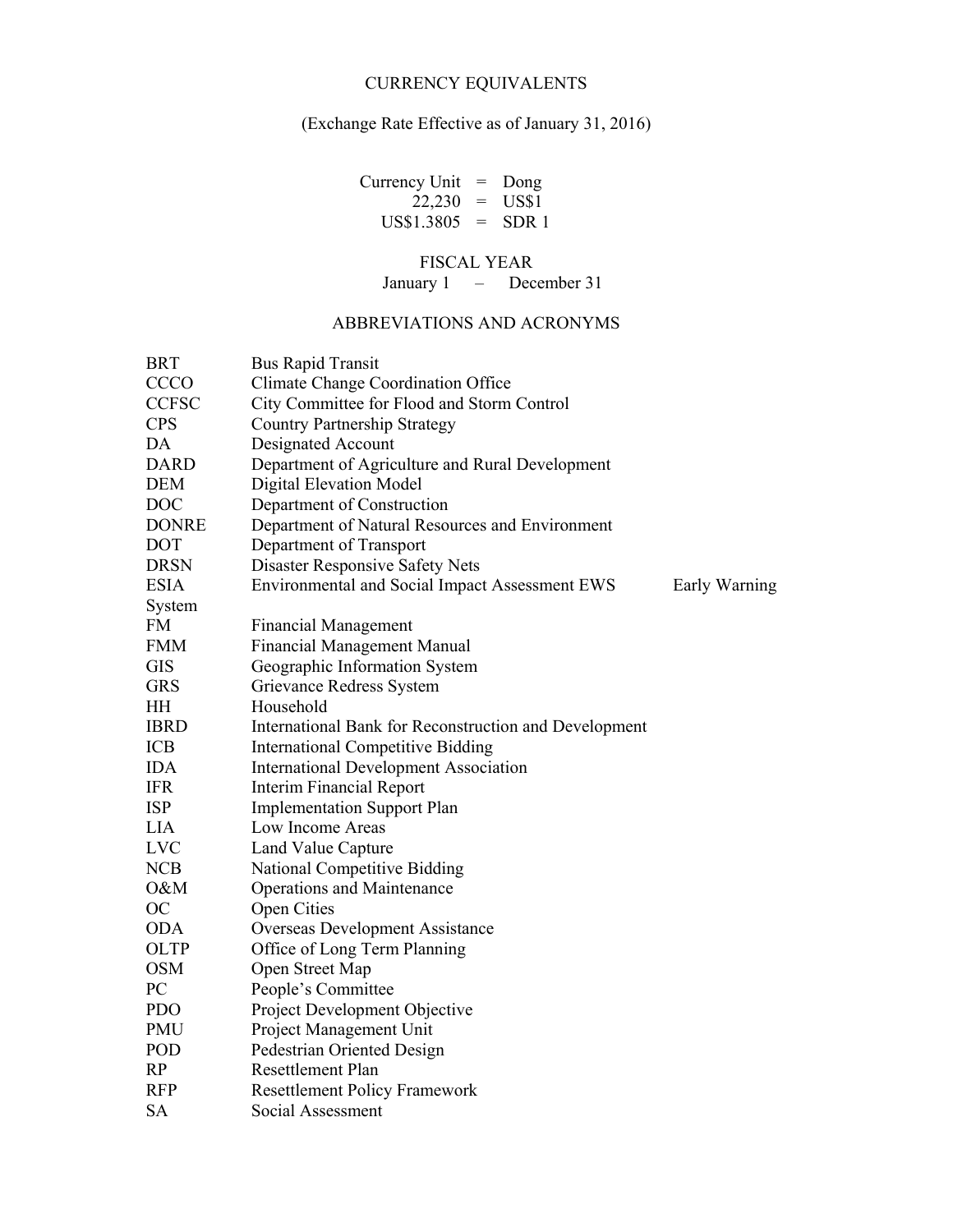| <b>SECO</b> | <b>Swiss State Secretariat for Economic Affairs</b> |  |
|-------------|-----------------------------------------------------|--|
| <b>SDI</b>  | Spatial Data Infrastructure                         |  |
| <b>SMP</b>  | Social Management Plan                              |  |
| <b>SORT</b> | <b>Systematic Operations Risk-Rating Tool</b>       |  |
| <b>TOD</b>  | <b>Transport Oriented Development</b>               |  |
| VUUP1       | Vietnam Urban Upgrading Program                     |  |
| VUUP2       | Mekong Delta Region Urban Upgrading Project         |  |
|             |                                                     |  |

| Regional Vice President:         | Axel van Trotsenburg       |
|----------------------------------|----------------------------|
| Country Director:                | Victoria Kwakwa            |
| Senior Global Practice Director: | Ede Jorge Ijjasz-Vasquez   |
| Practice Manager:                | Abhas K. Jha               |
| Task Team Leader:                | Marc Forni / Hoa Thi Hoang |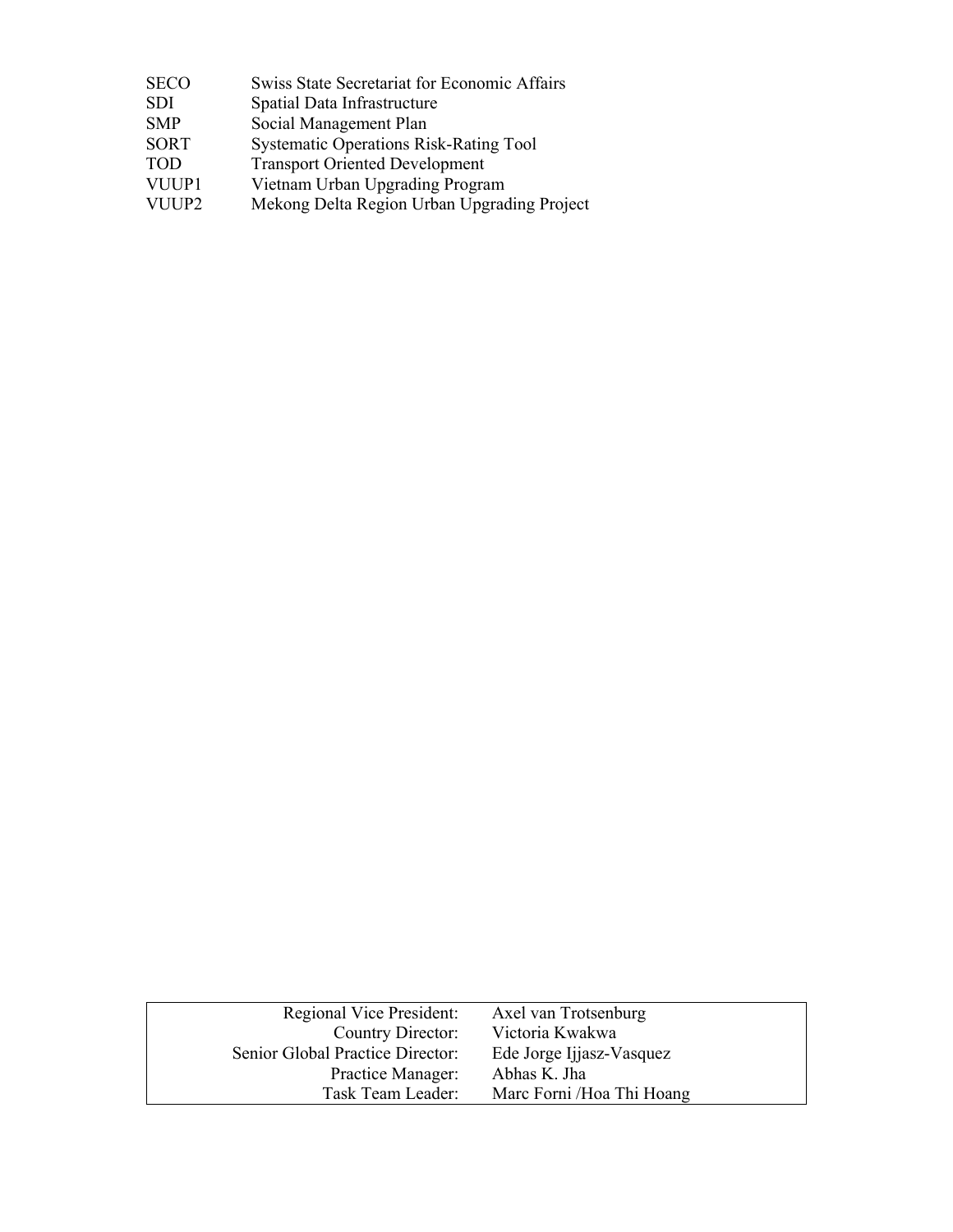## **VIETNAM** CAN THO URBAN DEVELOPMENT AND RESILIENCE PROJECT (P152851)

## **TABLE OF CONTENTS**

| I.   |             |     |
|------|-------------|-----|
|      |             |     |
|      |             |     |
|      |             |     |
| II.  |             |     |
|      |             |     |
|      |             |     |
|      |             |     |
| III. |             |     |
|      |             |     |
|      |             |     |
|      |             |     |
|      |             |     |
| IV.  |             |     |
|      |             |     |
|      |             |     |
|      |             |     |
| V.   |             |     |
|      |             |     |
| VI.  |             |     |
|      |             |     |
|      |             |     |
|      |             |     |
|      |             |     |
|      |             |     |
|      | $F_{\perp}$ |     |
|      |             |     |
|      |             | .20 |
|      |             |     |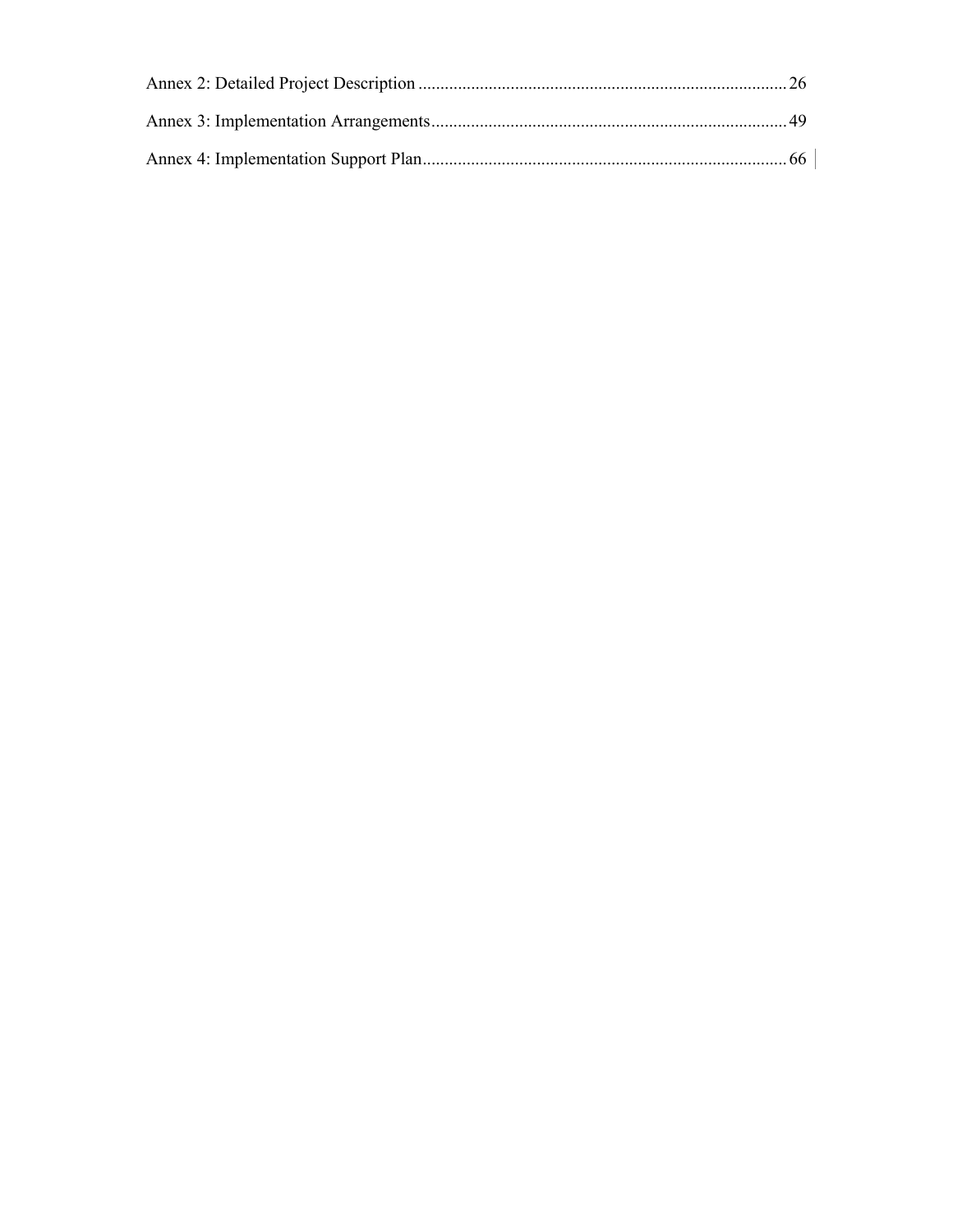# **PAD DATA SHEET**

## *Vietnam*

# *Can Tho Urban Development and Resilience Project (P152851)* **PROJECT APPRAISAL DOCUMENT**

# *EAST ASIA AND PACIFIC REGION Social, Urban Rural and Resilience Global Practice*

#### Report No.: PAD1504

| <b>Basic Information</b>                            |                  |                                                   |                                        |  |                              |  |  |
|-----------------------------------------------------|------------------|---------------------------------------------------|----------------------------------------|--|------------------------------|--|--|
| Project ID                                          |                  | <b>EA</b> Category                                |                                        |  | Team Leader(s)               |  |  |
| P152851                                             |                  | A - Full Assessment                               |                                        |  | Marc S. Forni, Hoa Thi Hoang |  |  |
| Lending Instrument                                  |                  |                                                   | Fragile and/or Capacity Constraints [] |  |                              |  |  |
| <b>Investment Project Financing</b>                 |                  |                                                   | Financial Intermediaries [ ]           |  |                              |  |  |
|                                                     |                  | Series of Projects []                             |                                        |  |                              |  |  |
| Project Implementation Start Date                   |                  |                                                   | Project Implementation End Date        |  |                              |  |  |
| 24-March-2016                                       |                  | 30-Dec-2021                                       |                                        |  |                              |  |  |
| <b>Expected Effectiveness Date</b>                  |                  | <b>Expected Closing Date</b>                      |                                        |  |                              |  |  |
| 30-June-2016                                        |                  | 30-Jun-2022                                       |                                        |  |                              |  |  |
| Joint IFC                                           |                  |                                                   |                                        |  |                              |  |  |
| N <sub>0</sub>                                      |                  |                                                   |                                        |  |                              |  |  |
| Practice<br>Manager/Manager                         | Director         | Senior Global Practice<br><b>Country Director</b> |                                        |  | Regional Vice President      |  |  |
| Abhas K. Jha                                        |                  | Ede Jorge Ijjasz-Vasquez Victoria Kwakwa          |                                        |  | Axel van Trotsenburg         |  |  |
| Borrower: Can Tho City People's Committee           |                  |                                                   |                                        |  |                              |  |  |
| Responsible Agency: Can Tho City People's Committee |                  |                                                   |                                        |  |                              |  |  |
| Contact:                                            | Vo Thanh Thong   |                                                   | Chairman<br>Title:                     |  |                              |  |  |
| Telephone No.: 07103754084                          |                  |                                                   | Email:                                 |  | canthonuup@gmail.com         |  |  |
| <b>Project Financing Data(in US\$, millions)</b>    |                  |                                                   |                                        |  |                              |  |  |
| $\left[ \ \right]$<br>[X]<br>Loan                   | <b>IDA</b> Grant | Guarantee<br>$\lceil$                             |                                        |  |                              |  |  |
| Credit<br>$\lceil$<br>[X]                           | Grant            | $[ \ ]$<br>Other                                  |                                        |  |                              |  |  |
| <b>Total Project Cost:</b>                          | 322.00           |                                                   | Total Bank Financing:                  |  | 250.00                       |  |  |
| Financing Gap:                                      | 0.00             |                                                   |                                        |  |                              |  |  |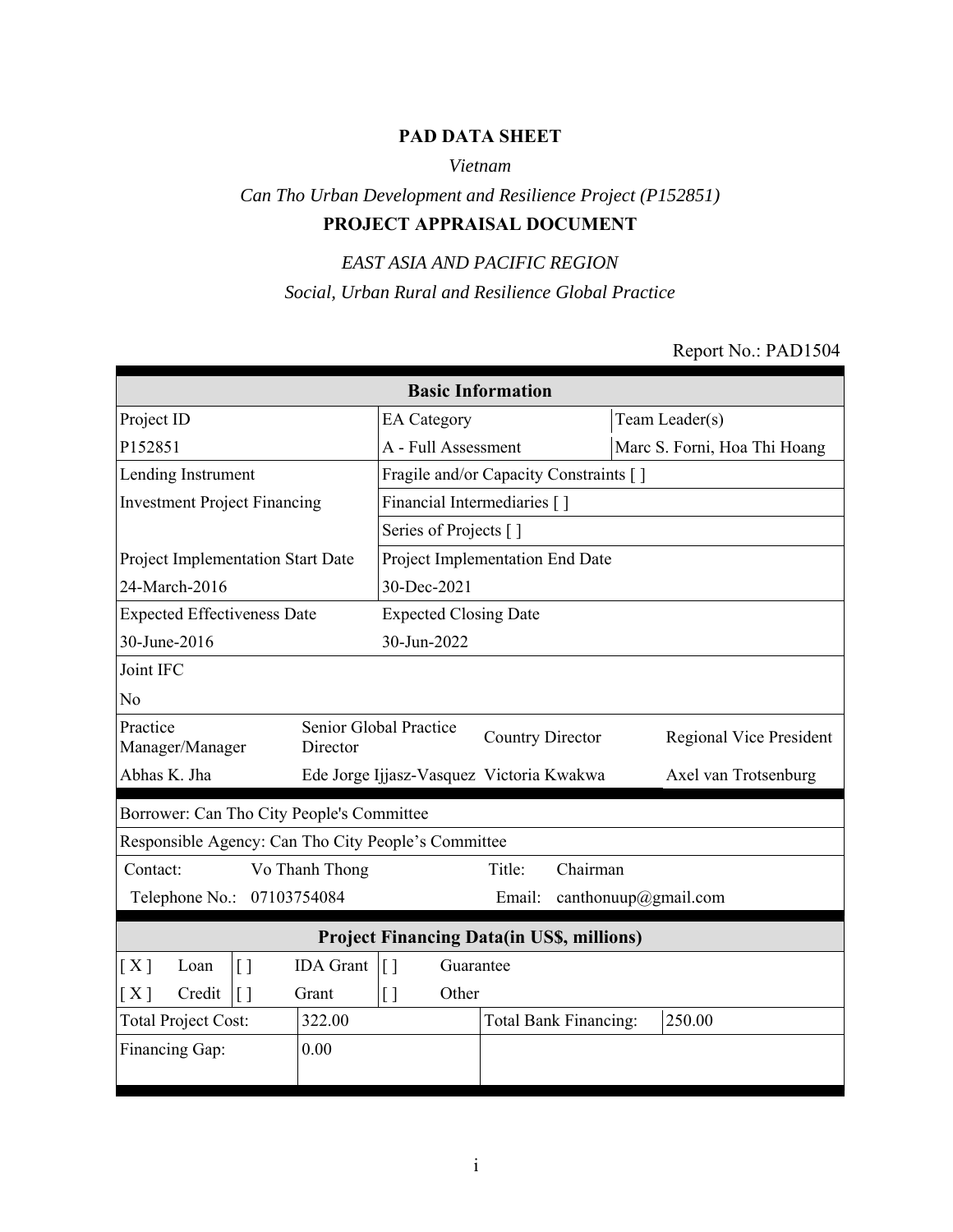| <b>Financing Source</b>                                                                     |                |                              |        |                        |                           |        |               |     |                             | <b>Amount</b>               |
|---------------------------------------------------------------------------------------------|----------------|------------------------------|--------|------------------------|---------------------------|--------|---------------|-----|-----------------------------|-----------------------------|
| <b>BORROWER/RECIPIENT</b>                                                                   |                |                              |        |                        |                           |        |               |     |                             | 62.00                       |
| International Bank for Reconstruction and<br>Development                                    |                |                              |        |                        |                           |        |               |     |                             | 125.00                      |
| <b>International Development Association (IDA)</b>                                          |                |                              |        |                        |                           |        |               |     |                             | 125.00                      |
| Swiss State Secretariat for Economic Affairs<br>(SECO)                                      |                |                              |        |                        |                           |        |               |     |                             | 10.00                       |
| Total                                                                                       |                |                              |        |                        |                           |        |               |     |                             | 322.00                      |
| <b>Expected Disbursements (in US\$, millions)</b>                                           |                |                              |        |                        |                           |        |               |     |                             |                             |
| <b>Fiscal Year</b>                                                                          | 2016           | 2017                         | 2018   | 2019                   | 2020                      | 2021   |               |     |                             |                             |
| Annual                                                                                      | 5.00           | 55.00                        | 70.00  | 70.00                  | 40.00                     | 10.00  |               |     |                             |                             |
| Cumulative                                                                                  | 5.00           | 60.00                        | 130.00 | 200.00                 | 240.00                    | 250.00 |               |     |                             |                             |
|                                                                                             |                |                              |        |                        | <b>Institutional Data</b> |        |               |     |                             |                             |
| <b>Practice Area (Lead)</b>                                                                 |                |                              |        |                        |                           |        |               |     |                             |                             |
| Social, Urban, Rural and Resilience Global Practice                                         |                |                              |        |                        |                           |        |               |     |                             |                             |
| <b>Contributing Practice Areas</b>                                                          |                |                              |        |                        |                           |        |               |     |                             |                             |
|                                                                                             |                |                              |        |                        |                           |        |               |     |                             |                             |
| <b>Cross Cutting Topics</b>                                                                 |                |                              |        |                        |                           |        |               |     |                             |                             |
| [X]                                                                                         | Climate Change |                              |        |                        |                           |        |               |     |                             |                             |
| $\left[ \ \right]$                                                                          |                | Fragile, Conflict & Violence |        |                        |                           |        |               |     |                             |                             |
| [X]<br>Gender                                                                               |                |                              |        |                        |                           |        |               |     |                             |                             |
| [X]<br>Jobs                                                                                 |                |                              |        |                        |                           |        |               |     |                             |                             |
| $\left[ \ \right]$                                                                          |                | Public Private Partnership   |        |                        |                           |        |               |     |                             |                             |
| <b>Sectors / Climate Change</b>                                                             |                |                              |        |                        |                           |        |               |     |                             |                             |
| Sector (Maximum 5 and total % must equal 100)                                               |                |                              |        |                        |                           |        |               |     |                             |                             |
| Major Sector                                                                                |                |                              |        | Sector                 |                           |        | $\frac{0}{0}$ |     | Adaptation<br>Co-benefits % | Mitigation<br>Co-benefits % |
| Public Administration, Law, and<br>Justice                                                  |                |                              |        | administration         | Sub-national government   |        | 10            | 100 |                             |                             |
| Information and communications                                                              |                |                              |        |                        | Information technology    |        | 5             | 100 |                             |                             |
| Transportation                                                                              |                |                              |        | <b>Urban Transport</b> |                           |        | 30            | 100 |                             |                             |
| Water, sanitation and flood protection                                                      |                |                              |        | Sanitation             |                           |        | 10            | 100 |                             |                             |
| Water, sanitation and flood protection Flood protection                                     |                |                              |        |                        |                           |        | 45            | 100 |                             |                             |
| Total                                                                                       |                |                              |        |                        |                           |        | 100           |     |                             |                             |
| I certify that there is no Adaptation and Mitigation Climate Change Co-benefits information |                |                              |        |                        |                           |        |               |     |                             |                             |
| applicable to this project.                                                                 |                |                              |        |                        |                           |        |               |     |                             |                             |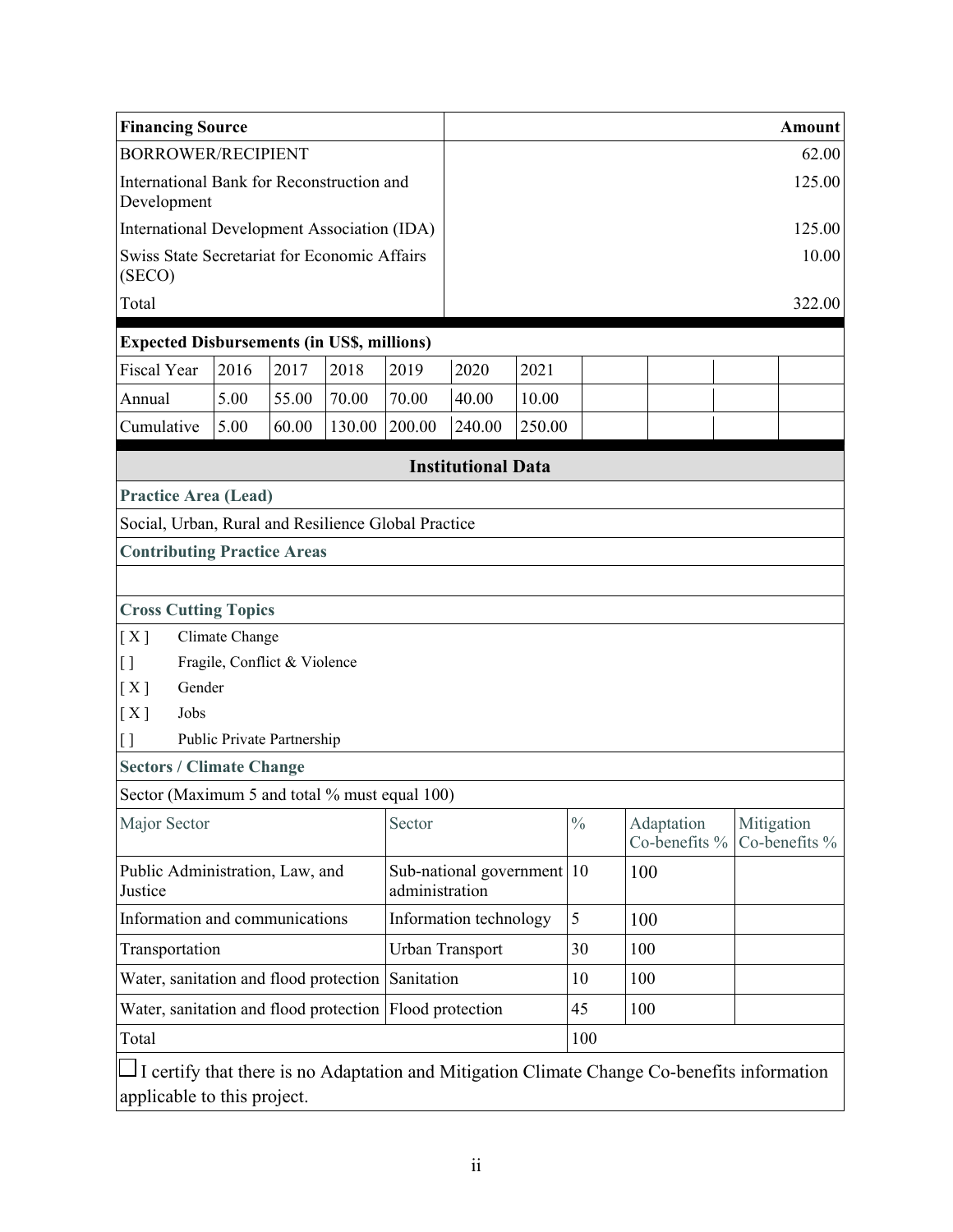| <b>Themes</b>                                                                                                                                                                                                                                                       |                                                  |  |                       |  |
|---------------------------------------------------------------------------------------------------------------------------------------------------------------------------------------------------------------------------------------------------------------------|--------------------------------------------------|--|-----------------------|--|
| Theme (Maximum 5 and total % must equal 100)                                                                                                                                                                                                                        |                                                  |  |                       |  |
| Major theme                                                                                                                                                                                                                                                         | Theme                                            |  |                       |  |
| Environment and natural resources<br>management                                                                                                                                                                                                                     | Climate change                                   |  |                       |  |
| Urban development                                                                                                                                                                                                                                                   | Municipal governance and institution<br>building |  | 20                    |  |
| Urban development                                                                                                                                                                                                                                                   | Other urban development                          |  | 25                    |  |
| Social protection and risk management                                                                                                                                                                                                                               | Natural disaster management                      |  | 40                    |  |
| Total                                                                                                                                                                                                                                                               |                                                  |  | 100                   |  |
| <b>Proposed Development Objective(s)</b>                                                                                                                                                                                                                            |                                                  |  |                       |  |
| The Project Development Objective is to reduce flood risk in the urban core area, improve connectivity<br>between the city center and the new low risk urban growth areas, and enhance the capacity of city<br>authorities to manage disaster risk in Can Tho City. |                                                  |  |                       |  |
| <b>Components</b>                                                                                                                                                                                                                                                   |                                                  |  |                       |  |
| <b>Component Name</b>                                                                                                                                                                                                                                               |                                                  |  | Cost (US\$, millions) |  |
| Flood risk management and environmental sanitation                                                                                                                                                                                                                  |                                                  |  | 120.9                 |  |
| Urban corridor development                                                                                                                                                                                                                                          | 78.9                                             |  |                       |  |
| Spatial planning platform and financial and social protection<br>instruments                                                                                                                                                                                        | 6.8                                              |  |                       |  |
| Contingency (10%) and VAT                                                                                                                                                                                                                                           |                                                  |  | 43.4                  |  |
| <b>Systematic Operations Risk-Rating Tool (SORT)</b>                                                                                                                                                                                                                |                                                  |  |                       |  |
| <b>Risk Category</b>                                                                                                                                                                                                                                                |                                                  |  | Rating                |  |
| 1. Political and Governance                                                                                                                                                                                                                                         |                                                  |  | Moderate              |  |
| 2. Macroeconomic                                                                                                                                                                                                                                                    |                                                  |  | Moderate              |  |
| 3. Sector Strategies and Policies                                                                                                                                                                                                                                   |                                                  |  | Moderate              |  |
| 4. Technical Design of Project or Program                                                                                                                                                                                                                           |                                                  |  | Substantial           |  |
| 5. Institutional Capacity for Implementation and Sustainability                                                                                                                                                                                                     |                                                  |  | Substantial           |  |
| 6. Fiduciary                                                                                                                                                                                                                                                        | Substantial                                      |  |                       |  |
| 7. Environment and Social                                                                                                                                                                                                                                           | Substantial                                      |  |                       |  |
| 8. Stakeholders                                                                                                                                                                                                                                                     | Low                                              |  |                       |  |
| 9. Other                                                                                                                                                                                                                                                            |                                                  |  |                       |  |
| <b>OVERALL</b>                                                                                                                                                                                                                                                      |                                                  |  | Substantial           |  |
|                                                                                                                                                                                                                                                                     | Compliance                                       |  |                       |  |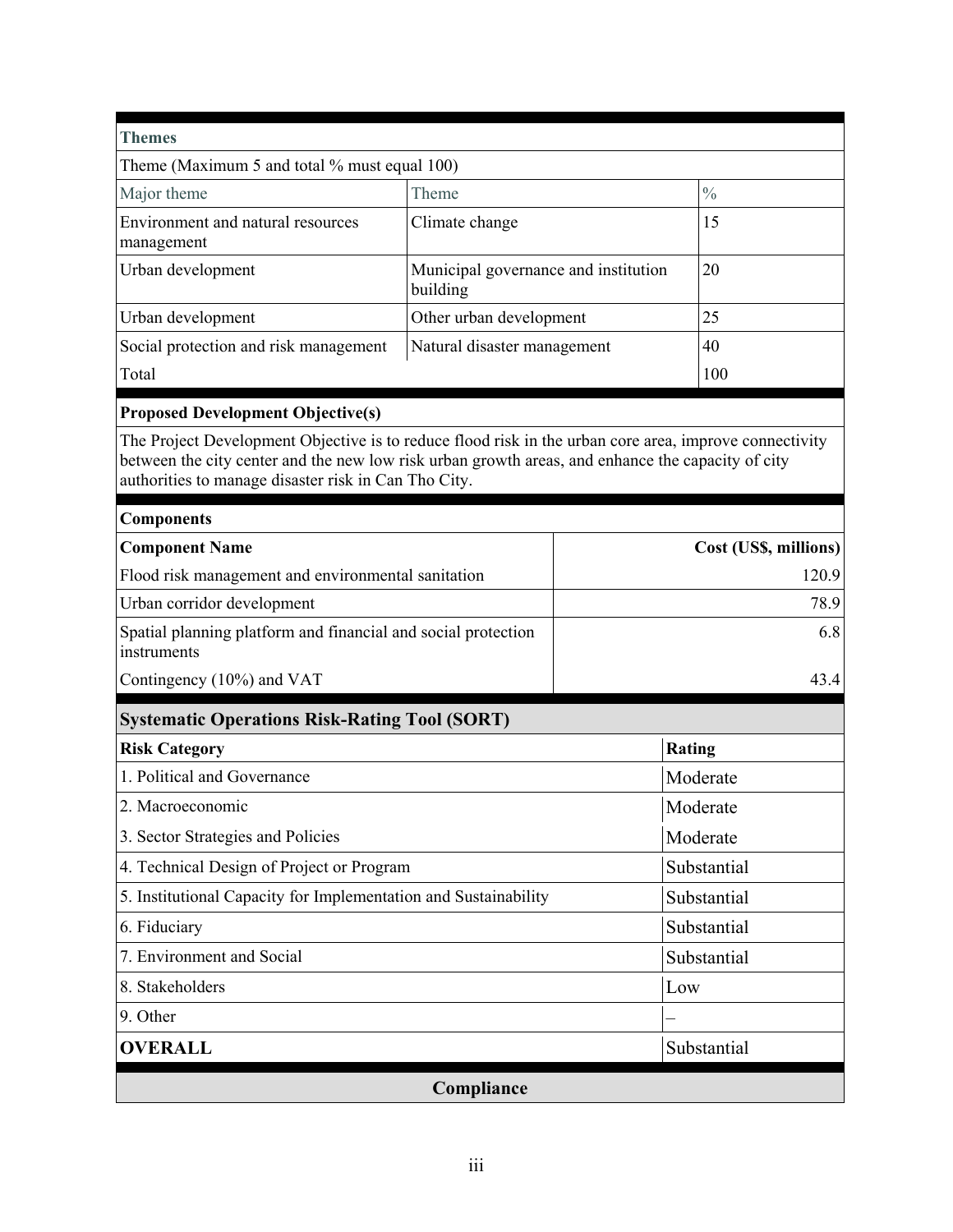| <b>Policy</b>                                                                                                                                                                                                                                                      |                                                          |                                                                                        |                |                     |                               |  |  |
|--------------------------------------------------------------------------------------------------------------------------------------------------------------------------------------------------------------------------------------------------------------------|----------------------------------------------------------|----------------------------------------------------------------------------------------|----------------|---------------------|-------------------------------|--|--|
| Does the project depart from the CAS in content or in other significant<br>respects?                                                                                                                                                                               |                                                          | Yes $\lceil \rceil$                                                                    | No $[X]$       |                     |                               |  |  |
| Does the project require any waivers of Bank policies?                                                                                                                                                                                                             |                                                          |                                                                                        |                | Yes $\lceil \rceil$ | No $[X]$                      |  |  |
| Have these been approved by Bank management?                                                                                                                                                                                                                       |                                                          |                                                                                        |                | Yes [ ]             | $\overline{N}$ $\overline{C}$ |  |  |
|                                                                                                                                                                                                                                                                    | Is approval for any policy waiver sought from the Board? |                                                                                        |                |                     |                               |  |  |
| Does the project meet the Regional criteria for readiness for implementation?                                                                                                                                                                                      |                                                          |                                                                                        |                | Yes $[X]$           | $No$ []                       |  |  |
| <b>Safeguard Policies Triggered by the Project</b>                                                                                                                                                                                                                 |                                                          |                                                                                        |                | Yes                 | N <sub>0</sub>                |  |  |
| Environmental Assessment OP/BP 4.01                                                                                                                                                                                                                                |                                                          |                                                                                        |                | X                   |                               |  |  |
| Natural Habitats OP/BP 4.04                                                                                                                                                                                                                                        |                                                          |                                                                                        |                | X                   |                               |  |  |
| Forests OP/BP 4.36                                                                                                                                                                                                                                                 |                                                          |                                                                                        |                |                     | X                             |  |  |
| Pest Management OP 4.09                                                                                                                                                                                                                                            |                                                          |                                                                                        |                |                     | X                             |  |  |
| Physical Cultural Resources OP/BP 4.11                                                                                                                                                                                                                             |                                                          |                                                                                        |                | X                   |                               |  |  |
| Indigenous Peoples OP/BP 4.10                                                                                                                                                                                                                                      |                                                          |                                                                                        |                |                     | X                             |  |  |
| Involuntary Resettlement OP/BP 4.12                                                                                                                                                                                                                                |                                                          |                                                                                        |                | X                   |                               |  |  |
| Safety of Dams OP/BP 4.37                                                                                                                                                                                                                                          |                                                          |                                                                                        | X              |                     |                               |  |  |
| Projects on International Waterways OP/BP 7.50                                                                                                                                                                                                                     |                                                          |                                                                                        |                | X                   |                               |  |  |
| Projects in Disputed Areas OP/BP 7.60                                                                                                                                                                                                                              |                                                          |                                                                                        |                |                     | X                             |  |  |
|                                                                                                                                                                                                                                                                    |                                                          |                                                                                        |                |                     |                               |  |  |
| <b>Conditions</b>                                                                                                                                                                                                                                                  |                                                          |                                                                                        |                |                     |                               |  |  |
| <b>Source Of Fund</b>                                                                                                                                                                                                                                              | <b>Name</b>                                              |                                                                                        |                | <b>Type</b>         |                               |  |  |
| <b>IBRD</b><br><b>IDA</b><br>$\mathfrak{2}$ .                                                                                                                                                                                                                      | 2.                                                       | 1. Loan Agreement Article IV (a) and (b)<br>Financing Agreement Article IV (a) and (b) |                |                     | Effectiveness                 |  |  |
| <b>Description of Condition</b><br><b>IBRD</b>                                                                                                                                                                                                                     |                                                          |                                                                                        |                |                     |                               |  |  |
| (a) The Subsidiary Agreement has been executed on behalf of the Borrower and Can Tho<br>City People's Committee                                                                                                                                                    |                                                          |                                                                                        |                |                     |                               |  |  |
| (b) The Financing Agreement has been executed and delivered and all conditions precedent<br>to its effectiveness have been fulfilled.                                                                                                                              |                                                          |                                                                                        |                |                     |                               |  |  |
| <b>IDA</b><br>(a) The Subsidiary Agreement has been executed on behalf of the Recipient and Can Tho<br>City People's Committee<br>(b) The Loan Agreement has been executed and delivered and all conditions precedent to its<br>effectiveness have been fulfilled. |                                                          |                                                                                        |                |                     |                               |  |  |
|                                                                                                                                                                                                                                                                    |                                                          | <b>Team Composition</b>                                                                |                |                     |                               |  |  |
| <b>Bank Staff</b>                                                                                                                                                                                                                                                  |                                                          |                                                                                        |                |                     |                               |  |  |
| Name                                                                                                                                                                                                                                                               | Role                                                     | <b>Title</b>                                                                           | Specialization |                     | Unit                          |  |  |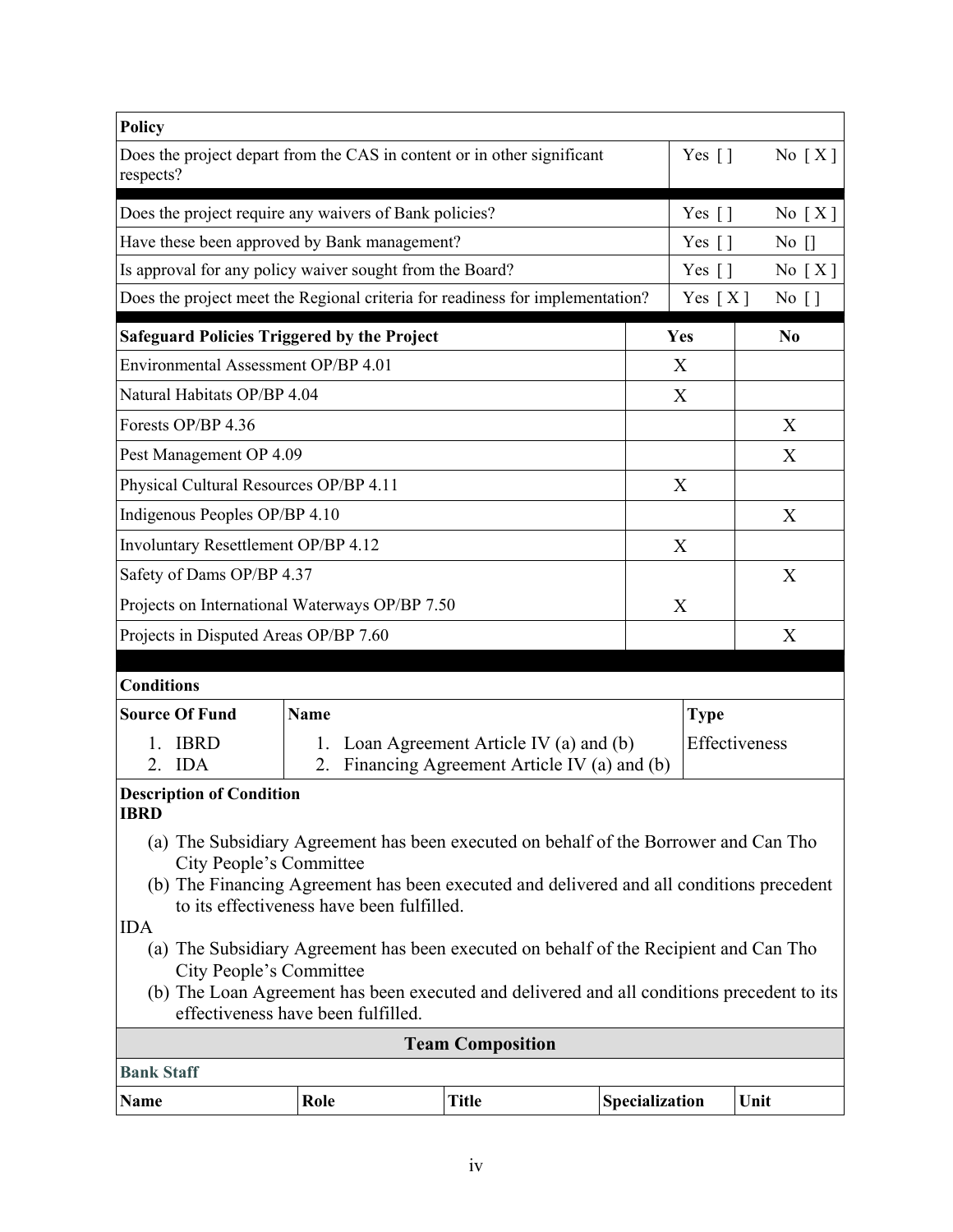| Marc S. Forni       | Team Leader<br>(ADM)<br>Responsible) | Senior Disaster Risk<br>Management<br>Specialist | <b>Senior Disaster</b><br><b>Risk Management</b><br>Specialist | <b>GSURR</b> |
|---------------------|--------------------------------------|--------------------------------------------------|----------------------------------------------------------------|--------------|
| Hoa Thi Hoang       | Team Leader                          | Senior Urban<br>Specialist                       | Senior Urban<br>Specialist                                     | <b>GSURR</b> |
| Nina Masako Eejima  | Legal                                | Senior Counsel                                   | Legal                                                          | <b>LEGES</b> |
| Victor Bundi Mosoti | Legal                                | Senior Counsel                                   | Legal                                                          | <b>LEGEN</b> |
| Farah Hussain       | Finance                              | Senior Finance<br>Officer                        | Finance                                                        | <b>FABBK</b> |
| Chau-Ching Shen     | Disbursement                         | Senior Finance<br>Officer                        | Disbursement                                                   | <b>WFALN</b> |
| Van Anh Thi Tran    | <b>Team Member</b>                   | Senior Transport.<br>Specialist.                 | Senior Transport.<br>Specialist.                               | <b>GTIDR</b> |
| Noreen Beg          | Safeguards<br>Specialist             | Senior<br>Environmental<br>Specialist            | Senior<br>Environmental<br>Specialist                          | <b>GENDR</b> |
| Hoa Thi Mong Pham   | Safeguards<br>Specialist             | Senior Social<br>Development<br>Specialist       | Senior Social<br>Development<br>Specialist                     | <b>GSURR</b> |
| Thang Toan Le       | Procurement<br>Specialist            | Procurement<br>Specialist                        | Procurement<br>Specialist                                      | <b>GGODR</b> |
| Ha Thuy Tran        | Financial<br>Management              | Financial<br>Management<br>Specialist            | Financial<br>Management<br>Specialist                          | <b>GGODR</b> |
| Dzung Huy Nguyen    | <b>Team Member</b>                   | Disaster Risk<br>Management<br>Specialist        | Disaster Risk<br>Management<br>Specialist                      | <b>GSURR</b> |
| Robert Reid         | <b>Team Member</b>                   | Disaster Risk<br>Management<br>Specialist        | Disaster Risk<br>Management<br>Specialist                      | <b>GCCDR</b> |
| Wanli Fang          | <b>Team Member</b>                   | Urban Economist                                  | <b>Urban Economist</b>                                         | <b>GSURR</b> |
| Nga Nguyet Nguyen   | Team Member                          | Senior Economist                                 | Senior Economist                                               | <b>GSPDR</b> |
| Thomas Bowen        | Team Member                          | Associate                                        |                                                                | <b>GSPDR</b> |
| Phuong Thu Nguyen   | <b>Team Member</b>                   | Team Assistant                                   | <b>Team Assistant</b>                                          | <b>EACVF</b> |
| Thuy Cam Duong      | Safeguards<br>Specialist             | Environmental<br>Specialist                      | Environmental<br>Specialist                                    | <b>GENDR</b> |
| Pierre Arnoux       | Safeguards<br>Specialist             | Social Safeguard<br>Consultant                   | Social Safeguard<br>Consultant                                 | <b>GSURR</b> |
| Mylinh Vu Ngo       | Team Member                          | Financial &<br>Economic<br>Consultant            | Consultant                                                     | <b>GSURR</b> |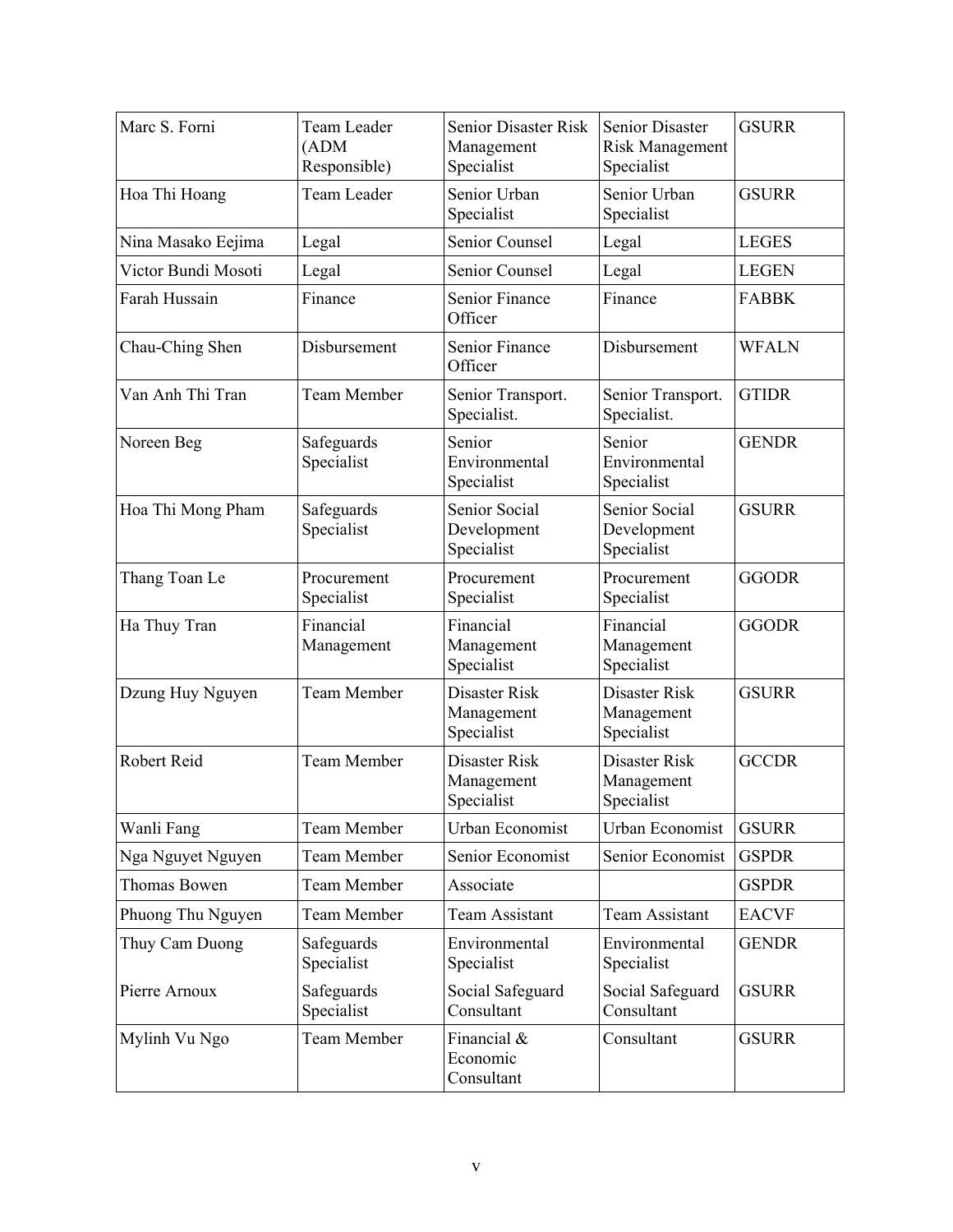| Trinh Cong Van                                               |         | Team Member |                      | DRM, Water and<br>Consultant                          | Sanitation Engineer -                                                            | DRM, Water and<br>Sanitation<br>Engineer -<br>Consultant |                | <b>GSURR</b> |
|--------------------------------------------------------------|---------|-------------|----------------------|-------------------------------------------------------|----------------------------------------------------------------------------------|----------------------------------------------------------|----------------|--------------|
| Trinh Quoc Khanh                                             |         | Team Member |                      | DRM, Water and<br>Sanitation Engineer -<br>Consultant |                                                                                  | Sanitation<br>Engineer -<br>Consultant                   | DRM, Water and | <b>GSURR</b> |
| Gerrit Jan Schiereck                                         |         | Team Member |                      | DRM, Water and<br>International<br>Consultant         | Sanitation Engineer -<br>Sanitation<br>Engineer -<br>International<br>Consultant |                                                          | DRM, Water and | <b>GSURR</b> |
| <b>Locations</b>                                             |         |             |                      |                                                       |                                                                                  |                                                          |                |              |
| First<br>Country<br><b>Administrative</b><br><b>Division</b> |         | Location    |                      | <b>Planned</b>                                        | Actual                                                                           | <b>Comments</b>                                          |                |              |
| Vietnam                                                      | Cần Thơ |             | Thành Phố Cần<br>Thơ |                                                       |                                                                                  | X                                                        |                |              |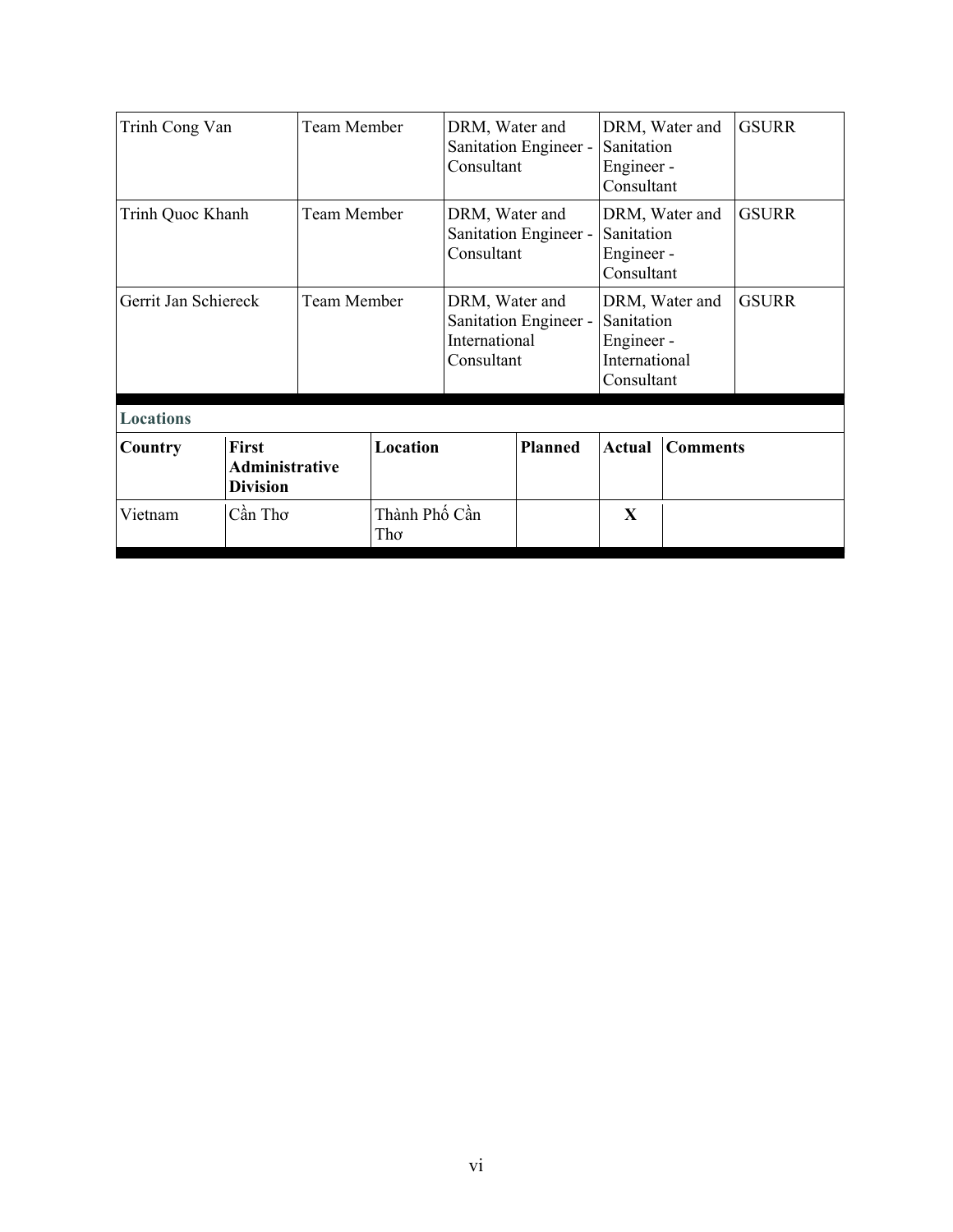## **I. STRATEGIC CONTEXT**

#### **A. Country Context**

1. **Vietnam has made strong progress in economic growth and poverty reduction, and continues to undergo transformation from a rural to urban economy**. Vietnam's economic progress has been accompanied by rapid urbanization, sustaining a three percent annual urban population growth rate from 1999 to 2011. In 1999, the percentage of the population living in urban areas was only 23.8 percent (18,243,036). In 2014 that share has risen to 32.95 percent (29,896,442), representing a movement of 11.7 million Vietnamese citizens to cities during that period.<sup>1</sup> The country has graduated to lower-middle-income country status and has recorded among the highest growth rates in the world, which in turn enabled rapid poverty reduction. The international US\$1.25 and US\$2 a day (PPP) poverty rates have tumbled from 49.4 and 78.1 percent in 1998 to 2.44 and 12.5 percent, respectively.<sup>2</sup>

2. **The Mekong Delta, and by extension Can Tho City, is particularly vulnerable to climate change and hydro-metrological disasters, particularly flooding**. Flooding has significantly impacted the socioeconomic development of the city and the entire Mekong Delta. Each year, about half of the Delta is flooded by overflow of 1 m to 3 m in depth. As one of the 13 Mekong Delta provinces, and being located along the Bassac River (Hau River), Can Tho City shares the hazards of the larger Mekong Delta. The City is susceptible to flooding caused by Mekong alluvial overflow, high tides, and extreme rainfall events. Seasonal flooding typically impacts 30 percent of the city area, but has recently increased to 50 percent.<sup>3</sup> Close to 95 percent of the total land area is less than 1 m above mean sea level, except for the built-up urban area located along the bank of the Hau River, which is about 2 m above mean sea level.

3. **Medium-size cities undergoing rapid urbanization, such as Can Tho City, will have implications on economic growth and poverty reduction goals in Vietnam**. Can Tho has a population of approximately 1.25 million, and an urban annual growth rate of five percent between 2005 and 2012.4 As the 4th most populated city in Vietnam and the largest city in the Mekong Delta, it is an engine of economic growth for the region. The City is an emerging hub for hightech agro-industrial production and aquaculture, food processing, and export. As a major actor in the region, Can Tho has a strategic role in promoting food security in the Delta, and concentration of industries, educational institutions, and health facilities. Although the City is growing dynamically, it faces multiple threats to sustainable development that are primarily caused by seasonal flooding, sea-level rise, land subsidence and rapid urbanization. This project will not only protect the city against future flooding, but will also positively influence future urban development into low flood-risk areas of the city, using strategically positioned transport infrastructure.

 $\overline{a}$ <sup>1</sup> World Development Indicator (WDI).

<sup>2</sup> Ibid.

<sup>&</sup>lt;sup>3</sup> Huong and Pathirana (2013) Urbanization and climate change impacts on future urban flood risk in Can Tho city, Vietnam. Journal of Hydrology and Earth System Sciences. Vol. 17, 379–394.

<sup>4</sup> General Statistics of Vietnam (2013). Population and Employment. Average urban population by province. Retrieved October 6, 2014 from http://www.gso.gov.vn/default\_en.aspxtabid=467&idmid=3&ItemID=15668.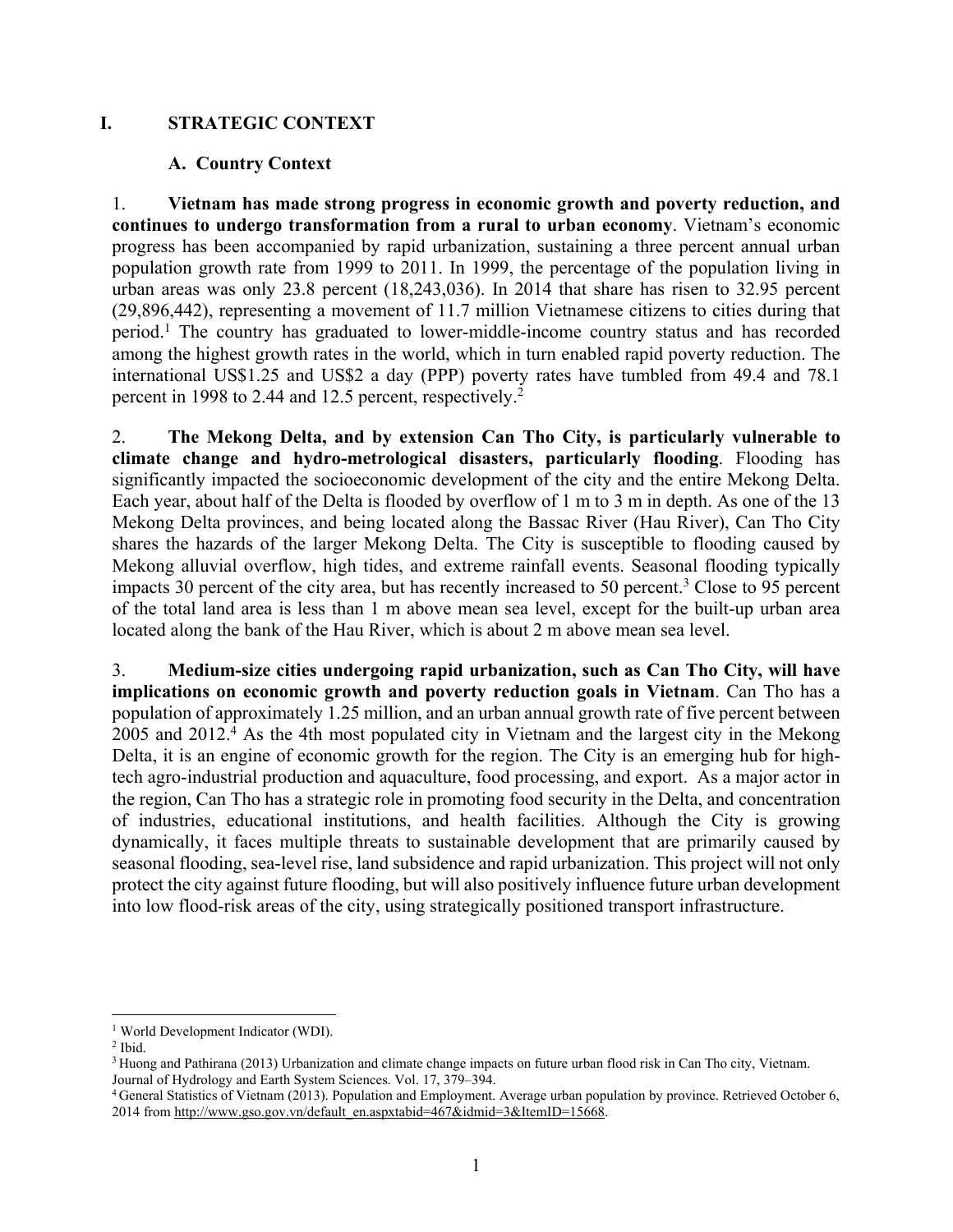## **B. Sectoral and Institutional Context**

## **Sectoral Context**

4. **The Mekong Delta is a complex natural system that is home to significant human development and is particularly exposed to disaster and climate risk**. The Mekong Delta is an agricultural center for Vietnam. Climate change and rapid urbanization, manifested through sea level rise and land subsidence, have created an existential challenge to the region. Meanwhile, the negative consequences of development (groundwater extraction, development of heavy infrastructure and construction of a ring dykes across the Mekong Delta) are exacerbating the already significant flooding challenges faced by the region. Along with the effects of climate change, this has resulted in increased disaster risk today and greater risk in the future through more frequent and severe flooding, drought, and storms as well as increasing natural challenges such as subsidence and salinity.

5. **Can Tho, the economic center of the Mekong, suffers significant, regularly occurring flood losses.** Recent flooding in Can Tho has affected an average of 2,000 ha (about 69 percent of the total core urban area) and more than 200,000 people each year. In addition to the serious damages to assets, flooding also interrupts economic activities in these core urban areas. According to the City's analysis, urban flooding caused direct economic damages of more than US\$300 million in the last five years. A recent study by the International Institute for Environment and Development estimates total (direct and indirect) annual economic losses due to flooding at US\$642 per household, which represents 11 percent of each household's annual income. Citywide, this could represent some US\$130–190 million in damages and losses per year due to flooding.<sup>5</sup> Yet the city does not have a strategy or specific instruments to manage these costs efficiently and to reduce the negative development impact from flooding.

6. **A number of factors contribute to flooding in Can Tho, including heavy rainfall, tidal increase, poor drainage in built-up urban areas, and land subsidence**. The core urban area is affected by high tides and heavy rains during flood season, with only about 10 percent attributed to river flooding. Recent analyses show that the maximum water level in Can Tho has continuously increased over the last 15 years even though the water level upstream did not change. The increased water level in the city is caused by stronger influence of tides due to morphology changes of the Hau River and probable land subsidence. In addition, sewer systems in the city are generally old and of insufficient capacity to deal with high rainfall events, while many parts of the city do not yet have drainage systems. Rapid and uncontrolled urbanization has resulted in encroachment on many natural canals, significantly reducing water drainage capacity of the city drainage system. As a result, urban flooding from rainfall events and high tides is a regular occurrence. Projected climate change impacts are expected to worsen this situation.

7. **To support the Government in increasing the resilience of the Mekong Delta region, the Bank is working to develop two separate, but mutually reinforcing investments**. The first investment analyzes the Mekong Delta system as a whole and will propose interventions to address the complex balances for competing resources to strengthen integrated climate resilient management and development (P153544). It will support structural and non-structural measures

<sup>1</sup> 5 "Household Economic Losses of Urban Flooding: Case Study of Can Tho City, Vietnam." 10715IIED:. N.p., n.d. Web. 03 Mar. 2015.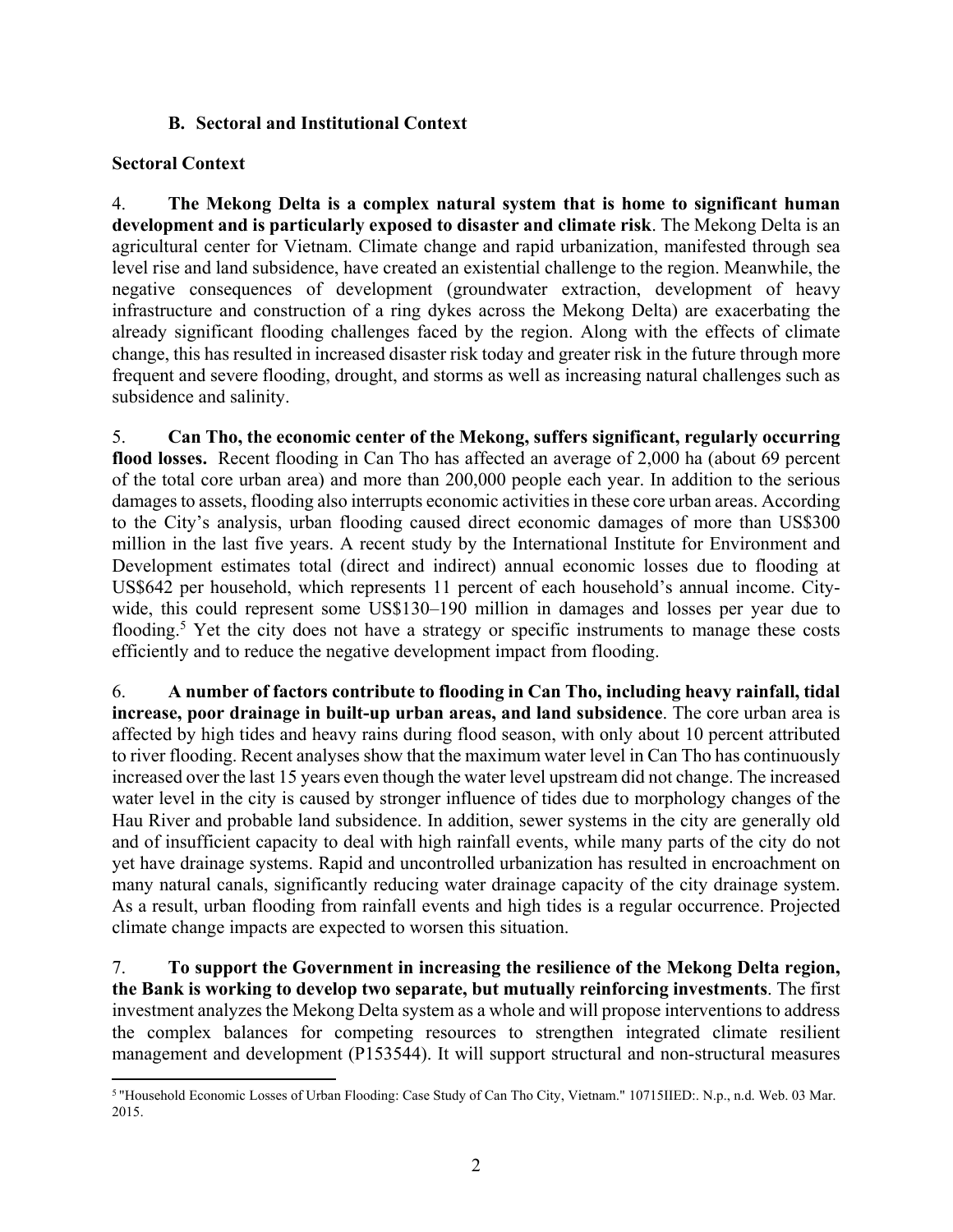to strengthen, more broadly, regional and provincial-level planning capacity for sustainable Deltawide development. The second investment—this Can Tho Urban Development and Resilience Project—will invest in supporting Can Tho City, as a socioeconomic development hub and the largest city in the Mekong Delta region, to become more climate resilient and promote sustainable urbanization and transport corridors. This project will align with both the Delta-wide development approach and the flood risk management plans for Can Tho City, $6$  which prioritize protecting the core urban area of the city as a necessary immediate action.

8. **The proposed project is part of the World Bank's long-term engagement on the topics of urban development, disaster risk management, and climate change in Can Tho over the last decade**. This includes lending operations such as the Vietnam Urban Upgrading Program (VUUP1) (approved in 2004 with additional financing in 2009; US\$50.7 million for Can Tho) and its successor the Mekong Delta Region Urban Upgrading Project (VUUP2) (approved in 2012; US\$69.9 million for Can Tho) as well as numerous studies and technical assistance initiatives. The project leverages non-structural infrastructure measures within areas of resilience planning (Local Resilience Action Plan, 2013; City Strength Diagnostic, 2014), climate adaptation (TA for Can Tho City Steering Committee on Climate Change, 2009) and disaster risk management with a focus on flooding (Integrated Flood Risk Management Plan for Can Tho, 2013).

9. **Analytical activities and physical investments are financed by a wide range of other donors in Can Tho City and the Mekong Delta.** To promote coordination, the Bank hosts a "Mekong Delta Roundtable" to help bring together activities undertaken by other partners in the Mekong Delta Region. In addition, the recently completed Mekong Delta Plan by the Dutch, suggests a broad range of interventions to increase resilience and productivity, and wide range of donors are supporting various interventions. Similar to the proposed Project, AFD is proposing a  $E25$  million river flood protection system in the downstream of Can Tho River given the high need for flood protection in the City. In addition, GIZ and KfW are supporting a wastewater treatment plant in Ninh Kieu district, and therefore, this project focuses on drainage instead of wastewater treatment.

10. **Much progress has been made to date on improving urban infrastructure.** The Bank's engagement over the past decade has included a bundle of Bank-financed activities that has resulted in (a) constructed or rehabilitated over 50 km of primary, secondary, and tertiary drainage; (b) dredged and upgraded over 8 km of canals; (c) extended water supply to 13,500 households; (d) provided sewer connections to 84,000 households, and; (e) connected 7,000 households to the power grid. When completed in 2017, the two urban upgrading operations will have addressed most of the large low-income areas (LIA) in the urban core.

11. **The project also builds on and complements the Bank's engagements at the national level towards building financial resilience against disaster and climate risks and improving social safety nets.** SECO-financed technical assistance supports the Government in managing the fiscal cost of disasters without negatively affecting development spending and growth. This project complements work at the national level through bottom up building the demand for the solutions the national government is developing. In parallel, this project builds on the Bank's engagement

<sup>1</sup> 6 Master Plan for City's Irrigation and Flood Control (MARD's decision 1721/QĐ-BNN-TCTL dated July 20, 2012), and Comprehensive Resilience Planning for Integrated Flood Risk Management for Can Tho City (supported by World Bank/GFDRR, 2013).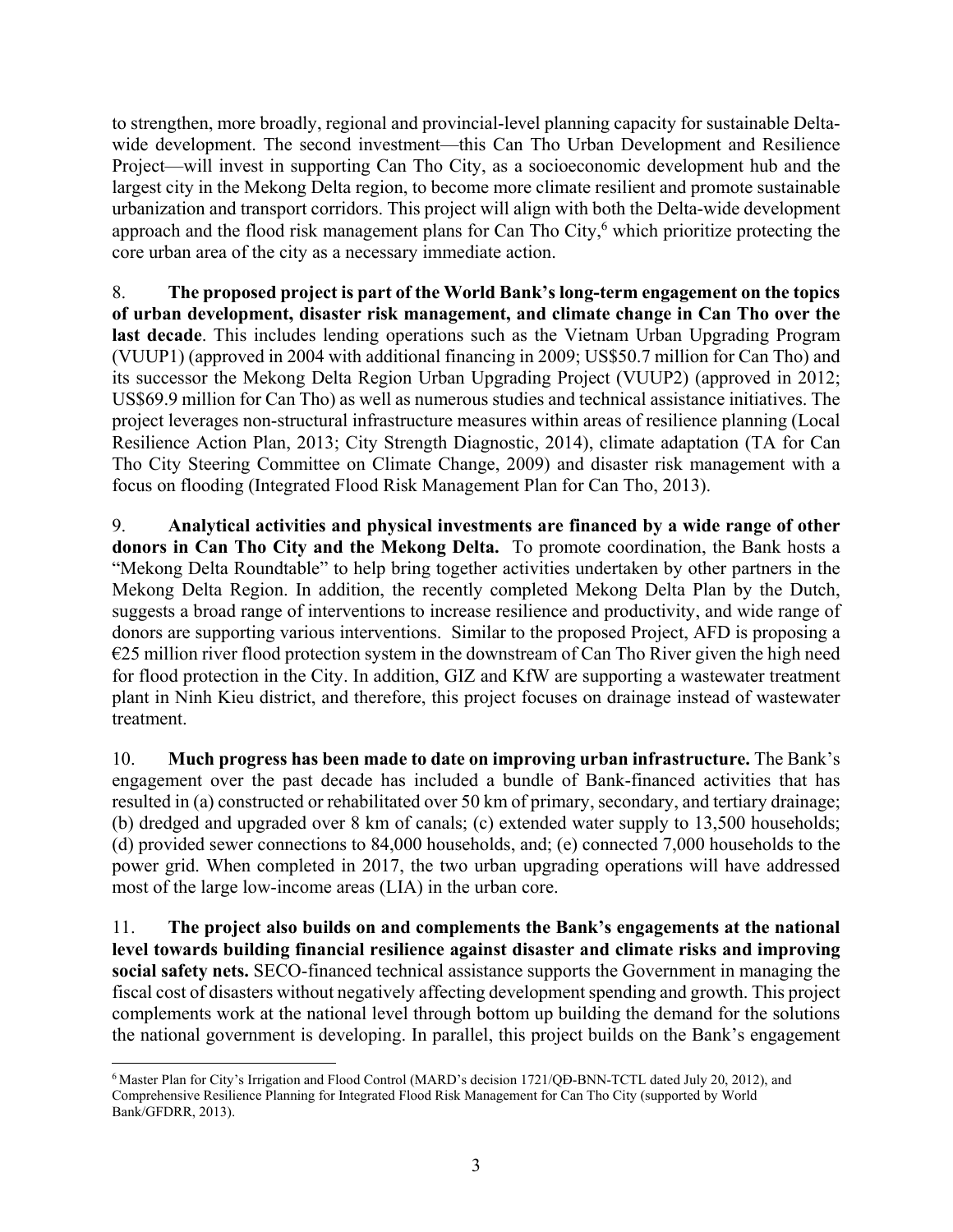in supporting the consolidation of social safety net systems through the US\$60 million Social Assistance System Strengthening Project that aims to improve the Government's social assistance system by developing innovations in management and service delivery nationwide, and by piloting these innovations in the four project provinces.

12. **Rapid and inadequately planned urban growth in Can Tho has meant that the**  development of urban transport has become a priority. Transport infrastructure in Can Tho is predominantly dependent on roads, rendering the transport sector vulnerable to disruptions caused by seasonal flooding. While the city has proactively assessed transport investments based on flood risks, the link between transport and urban land-use planning is not fully taken into consideration. In general, road investments in Can Tho have tended to focus on providing improved access to existing communities or providing access to large-scale economic development sites. The scale and nature of land-use along the roadways has not been sufficiently monitored or planned, and the result has been sprawling growth into low-lying areas. Road investments will use transport oriented development (TOD) approaches to guide more resilient urbanization,<sup>7</sup> to low risk areas on higher ground. Increased accessibility and connectivity as a result of the new and improved transport infrastructure is likely to increase land values and investment opportunities along transport corridors, which is value-creation that the Government can capture using a variety of mechanisms and convert into public revenue.

13. **These transport investments in Can Tho will strengthen the role of the urban core as the locus of development and growth.** Over 85 percent of manufactured goods are transported through roads in Vietnam, while an increasing number of bottlenecks are hampering the movement of goods and people. Thus, improving the efficiency of road freight transportation is critical to support industrialization and modernization of Vietnamese economy as well as to increase the economic returns from investments. Increased accessibility and connectivity as a result of new and improved transport infrastructure is also likely to increase land values and investment opportunities along transport corridors, which is value-creation that the local government can capture using a variety of mechanisms and convert into public revenue.

## **Institutional Context**

14. **In line with the Country Partnership Strategy, governance issues have been taken into account.** The team has considered the key points raised in the CPS during the preparation process, including capacity constraints, transparency, accountability, and community engagement. Capacity building is a major priority throughout this project and is being built into each component, with substantial support through component 3, to support the development of urban resilience systems. Transparency and accountability are being addressed through consultations with stakeholders and communities impacted by the project, including those being resettled, and key women's groups. Public communication and early warning systems will be strengthened by this project, thereby enhancing accountability and citizen engagement. The development of an open source data platform to inform better risk management and urban development will be accessible to the public and use crowd sourcing approaches to gather missing data, such as developing a

 $\overline{a}$ 7 Empirical estimates indicate that one new highway passing through a central city reduces its population by about 18 percent in the United States. This implies that aggregate central city population would have grown by about 8 percent had the interstate highway system not been built. Baum-Snow, Nathan; "Did highways cause suburbanization?" 2006.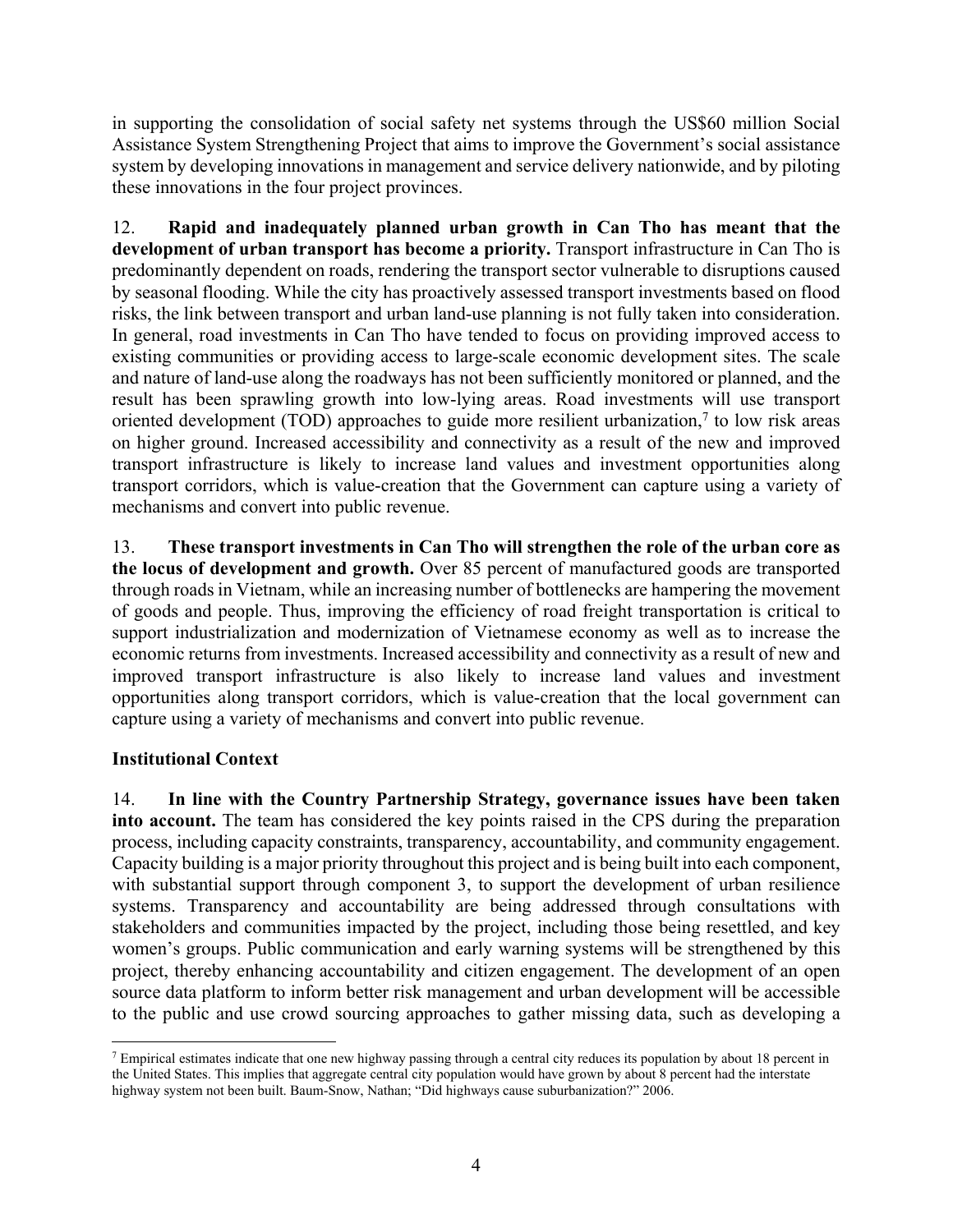comprehensive asset inventory, using the Open Cities Program. The project is also aligned with the Bank's recent report on climate change and poverty "Shockwaves"<sup>8</sup> which clearly highlights the link between poverty and disasters. Reducing the number of households affected by floods will have poverty alleviation benefits.

15. **A number of government agencies are involved in flood risk management and urban development, often with overlapping mandates and authorities**. There are two entities with a mandate to coordinate and mainstream flood management in Can Tho—the Climate Change Coordination Office (CCCO) and the City Committee for Flood and Storm Control (CCFSC) and there are four departments involved in the design, operation, and maintenance of the drainage and flood control systems. Specifically, the Department of Transport (DOT) manages the piped drainage system and part of the open canal system in the city. The Department of Agriculture and Rural Development (DARD), under which the CCFSC is located, manages open canals with an agricultural drainage purpose as well as the flood control system, including embankments and tidal gates. The Department of Natural Resources and Environment (DONRE) is responsible for water resource management. Finally, the Department of Construction (DOC) is responsible for issuing building codes for drainage systems, but does not manage or operate them. There is a need to consider these structures as part of one flood management system with one consolidated operations and maintenance procedure.

## **C. Higher Level Objectives to which the Project Contributes**

16. **This proposed project is supportive of Vietnam's Socioeconomic Development Strategy for 10 years from 2011 to 2020**. The strategy identifies specific measures and resources that are needed to achieve sustainable economic growth, including strengthening environmental protection, mitigating and preventing the adverse impacts of climate change, and further developing urban and rural areas. Specific objectives to which this project is well aligned include (a) quickly develop infrastructure, especially transportation infrastructure; (b) harmoniously and sustainably develop regions, build up new urban and rural areas; and (c) protect and improve environment quality, actively and effectively deal with climate change.

17. **The project is also consistent with the World Bank Group's Country Partnership Strategy (CPS) for Vietnam (2012–2016) (Report 85986-VN) and contributes directly to all three pillars of the strategy**: Competitiveness, Sustainability, and Opportunity. Furthermore, the proposed project would address the cross cutting theme of "resilience" by increasing the ability of Can Tho and its people, economic assets, natural resources, and businesses to withstand the impacts of natural and man-made hazards, including the consequences of climate change. The operation's cross-cutting nature is reflected in its direct support to the following CPS outcomes: improved quality and efficiency of infrastructure services (outcome 1.2), strengthened environmental protection and management (outcome 2.2), enhanced resilience to natural hazards and climate change (outcome 2.3), and improved basic infrastructure and public service delivery and access (outcome 3.2).

 $\overline{a}$ 

<sup>8</sup> "Hallegatte, Stephane; Bangalore, Mook; Bonzanigo, Laura; Fay, Marianne; Kane, Tamaro; Narloch, Ulf; Rozenberg, Julie; Treguer, David; Vogt-Schilb, Adrien. 2016. *Shock Waves : Managing the Impacts of Climate Change on Poverty*. Washington, DC: World Bank. © World Bank. https://openknowledge.worldbank.org/handle/10986/22787 License: CC BY 3.0 IGO."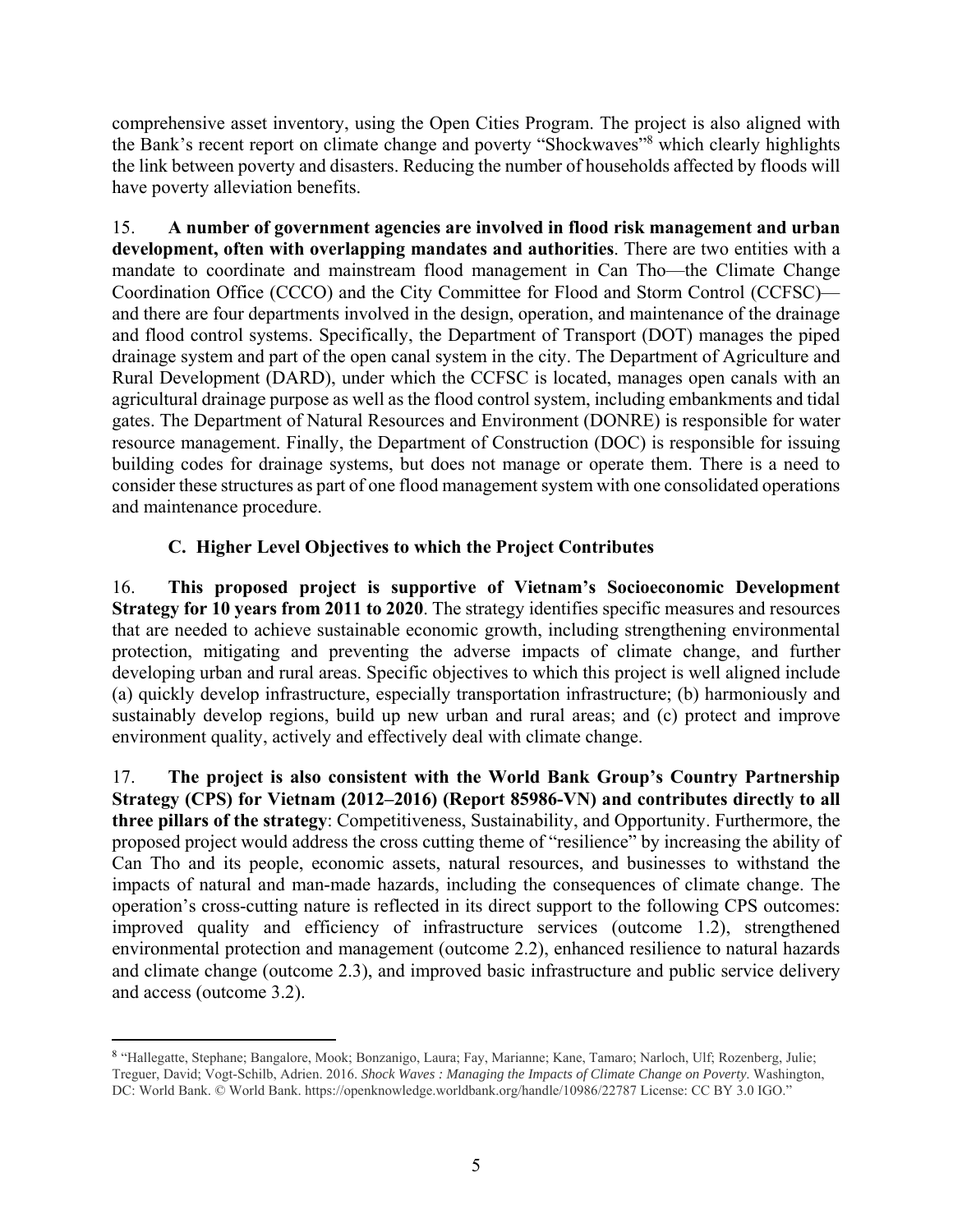18. **The proposed project is well aligned with the World Bank Group's strategic Twin Goals of reducing extreme poverty and boosting shared prosperity as it supports citizens among the bottom two quintiles**. According to the 2009 census, 12 percent of the population in Can Tho is poor<sup>9</sup> and 31 percent of the population belongs to the national bottom 40 percent of income, which is much higher than that of the other four central cities and six other provinces. The proposed project is expected to have a positive effect on Vietnam's poverty reduction efforts by improving mobility, flood prevention, and sanitation in the urban core of Can Tho City. Furthermore, activities in Component 3, particularly with regard to disaster responsive safety nets (DRSN), are designed to directly target the poor and vulnerable. Most live and work outside of the city's core, mostly engaging in agriculture. By protecting the urban core, jobs will be protected and created, further strengthening the resilience of those living outside the protected area.

19. **Increasing the city's financial resilience will help protect its fiscal balance and the livelihoods of the poorest.** Better understanding how the city currently finances disaster costs and putting in place dedicated financial mechanisms reduces the need for disruptive mid-year budget reallocation and protects the fiscal balance. The current contingent liability to rehabilitated public infrastructure, cover lost tax revenue and deliver cash support to the poor and vulnerable is not well understood, while systems are not in place to execute those resources effectively. Systems can be put in place to enable the City to more efficiently deliver post-disaster recovery resources to affected populations to mitigate negative coping strategies.

## **II. PROJECT DEVELOPMENT OBJECTIVES**

# **A. PDO**

20. The proposed Project Development Objective is to reduce flood risk in the urban core area, improve connectivity between the city center and the new low risk urban growth areas, and enhance the capacity of city authorities to manage disaster risk in Can Tho City.

21. Approximately 65 percent of the outcome is to reduce flood risk, while 25 percent is focused on improving connectivity to lower risk parts of the City and 10 percent aims to increase the capacity to manage disaster risk in the City. The core urban area is defined as the Ninh Kieu and Binh Thuy districts.

## **B. Project Beneficiaries**

22. Direct beneficiaries will be residents in the project area, based on the population estimates in 2013,<sup>10</sup> it will directly benefit about  $420,000^{11}$  people, of which there will be about 24,000 (equivalent to 1.9 percent)12 people whom are from ethnic minorities (mainly Khmer). Indirect beneficiaries include residents from Can Tho City (1.25 million people) and from MDR (10.3 million people equivalent to 60 percent of total population in the region). Of the total beneficiaries 50.3 percent are women.

 $\overline{a}$ 

<sup>&</sup>lt;sup>9</sup> World Bank staff calculation based on consumption approach.<br><sup>10</sup> Source: General Statistics Office.<br><sup>11</sup> Residents of Ninh Kieu, Binh Thuy, Cai Rang, O Mon, Thot Not, Phong Dien Districts and immigrants workers and st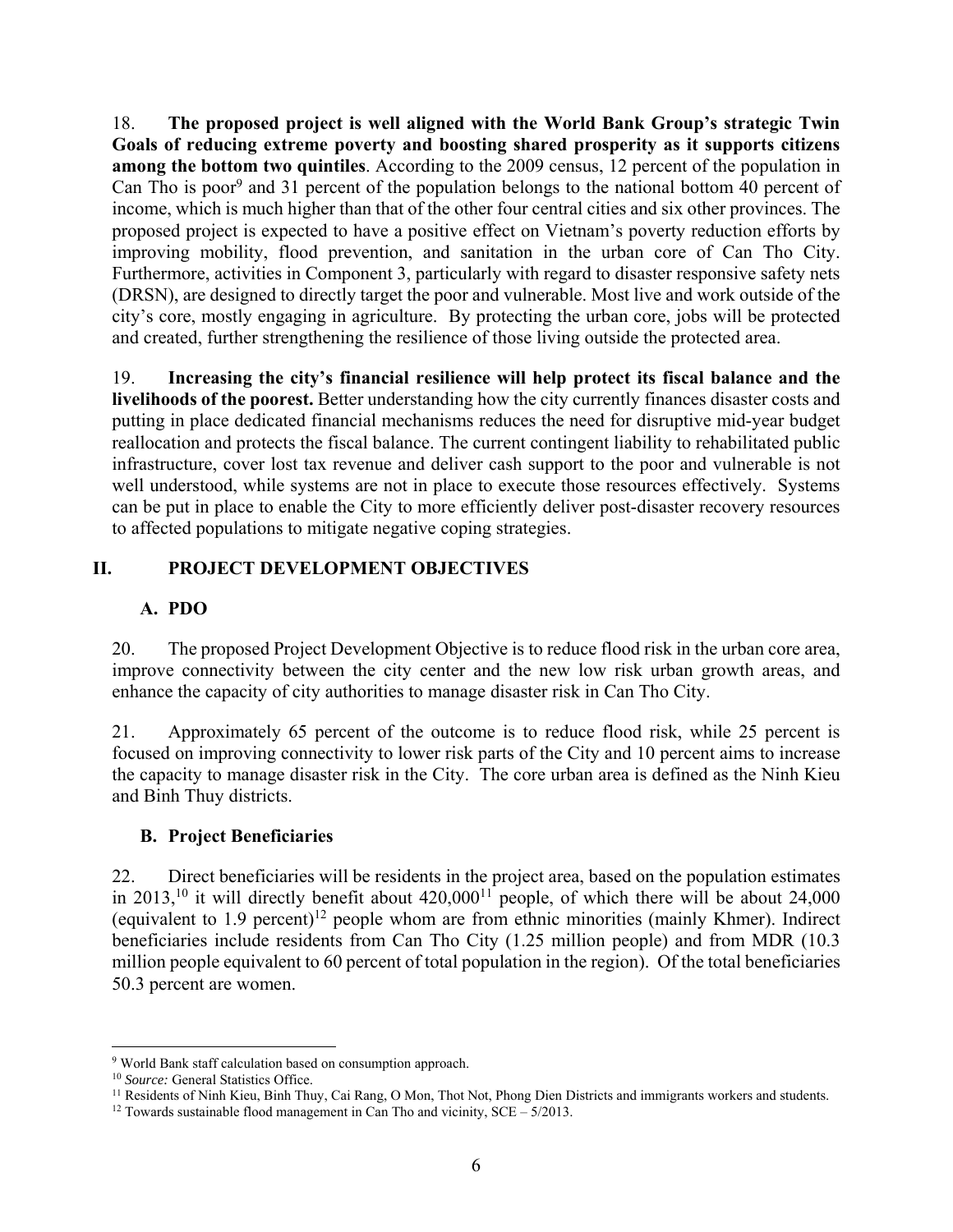23. In addition, people from other provinces in MDR as well as within the country will also benefit from the project, specifically: 83,000 students (2013), 55,600 immigrants working in Can Tho, 1.3 million tourists (2014), and nearly 835,000 visitors for medical purposes.

# **C. PDO Level Results Indicators**

24. At the project level, PDO indicators for the proposed project include the following, and will be disaggregated by gender, where appropriate:

- Increase in urban core land area protected from rainfall flooding for a 10-year return period and from riverine flooding for a 100-year period
- Reduction in travel time between urban core and Cai Rang center from the north and from the south,
- Number of departments utilizing the Spatial Planning and RiskInfo Platform
- Number of direct beneficiaries , defined as people living in urban core protected against 10-year return flood risk, of which female (number)

# **III. PROJECT DESCRIPTION**

## **A. Project Components**

25. **The project will address the economic, social, environmental and financial dimensions of resilience by strengthening the capacity of the City to manage flood risks on multiple fronts.** Structured as a physical planning program, the project includes a large technical assistance package to integrate both the hard and soft facets of the investments. By protecting the urban core through infrastructure investments to reduce flood risk, the economic impacts of flooding will be reduced, and private capital investments will be stimulated. Road infrastructure investments will serve the dual purpose of flood protection and transport connectivity and, when coupled with capacity enhancement in risk assessment and urban planning, they will cultivate more sustainable and resilient growth into lower risk elevated areas. Complemented with densification and improved public transport in the urban core, the City will become more interconnected and resilient to disasters.

26. **To manage the risks that cannot be reduced through physical planning and investment measures, the project will support improved financial and social resilience to**  disaster events. Fiscal risk management measures will provide liquidity, improve budget execution and ensure resources are available to particularly vulnerable populations. For those outside the urban core that are predominantly farmers, a disaster responsive safety net system program will be put in place to ensure financial resources are available to households recovering from flood events. Citizens will be engaged through the Open Cities program, which will play a key role in raising awareness of the project and how to proactively address flood risk.

## **Component 1: Flood Risk Management and Environmental Sanitation** (World Bank funding: US\$120.9 million; SECO funding: US\$1.5 million)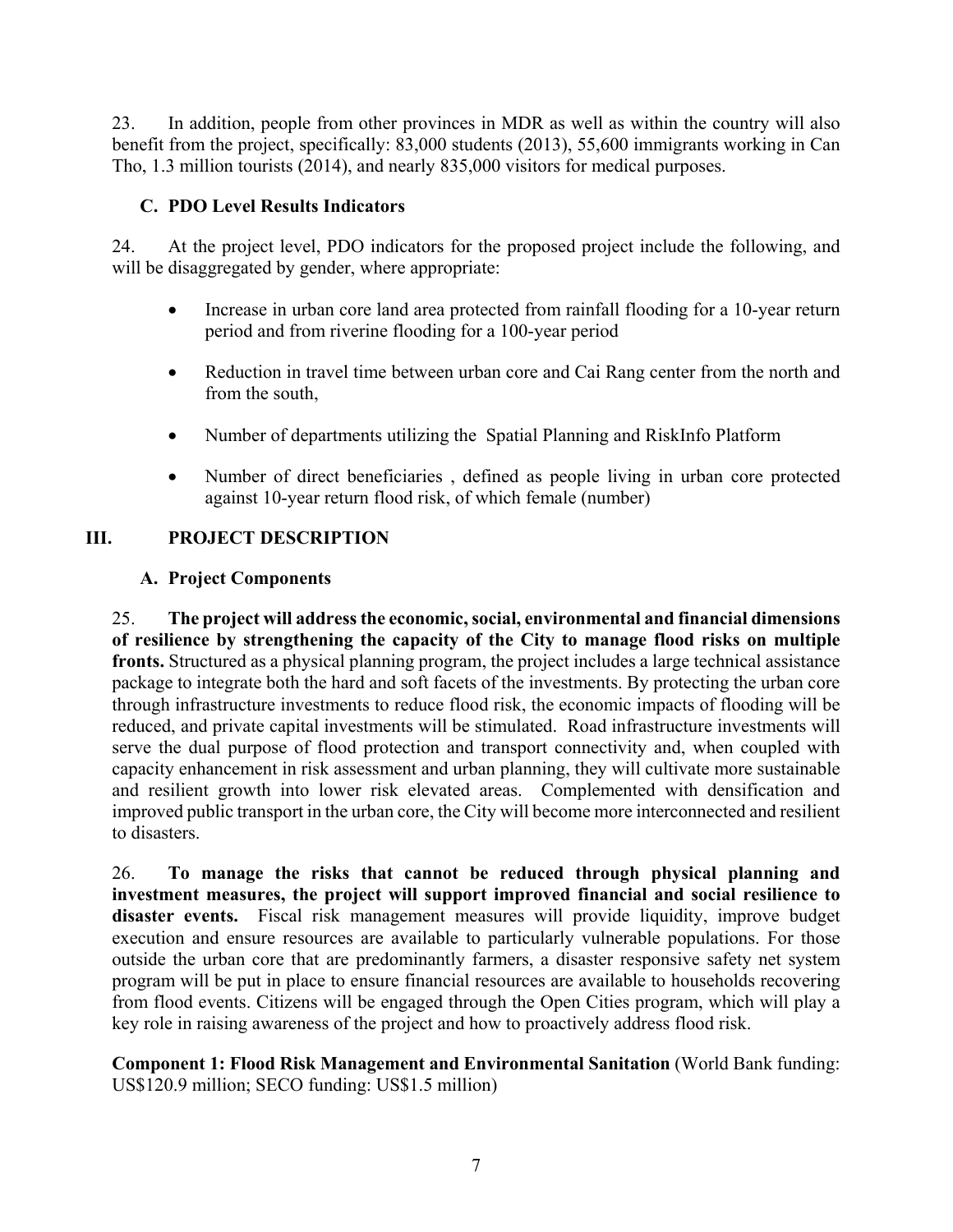27. The objective of this component is to reduce flood related risks in the urban core of Can Tho. This component consists of a balance between structural and non-structural measures to help the city manage urban flood risk. The structural measures are a combination of "low-regret" engineering solutions, including surrounding embankment, tidal gates/valves and improved rainwater storage and drainage system.

28. A polder approach will be taken for flood mitigation, which can be expressed as a structural system consisted of a: i) closed "ring embankment with tidal sluicegates/valves" to protect area from high water on outside rivers (river and tide floods); and, ii) drainage system including open canals, sewers, storm rainwater retention, and pumps (if needed). Tidal gates are designed for "embankment function" during closed time and "water discharge function" during gate opening. The drainage system is designed based on rainfall intensity, basin area according to classification and specifications issued by the Government (for example, 1 in 10 year rainfall for open channel design).

29. *Subcomponent 1.1: Priority Flood Control Investments in Urban Core (Ninh Kieu and Binh Thuy Districts).* A limited polder approach with combined-use road allows for a flexible and cost effective approach. A combined system of an elevated road, embankments of Can Tho, Cai Son Rivers, and tidal gates/valves along the line will be a "ring embankment" to protect the core urban area from river and tidal flooding. The design of the level of flood protection will be based on 1 in 100 year flood event.

30. *Subcomponent 1.2: Drainage and Waste Water Systems.* This component will finance the rehabilitation and improvement of canal, drainage and sanitation infrastructure and associated management systems. This will include the dredging primary and secondary canal systems, the creation of rainwater retention areas in the rural area of Binh Thuy District, and the installation of a small pumping station (about  $2 \text{ m}^3$ /s) in Tham Tuong drainage sub-catchment.

31. *Subcomponent 1.3: Operation of the City Integrated Flood Risk Management System and Early Warning System.* Institutional support will be provided to the help the city develop (a) improved protocols in operating the city flood control and drainage systems in case of emergency (high tide, river flood discharge, and so on); (b) an operations and maintenance (O&M) funding framework for the systems; and (c) coordination and information exchange protocols with other Mekong provinces for integrated river basin management and enhanced flood early warning system; and (d) improved early warning information system, providing and public awareness raising through existing mass media and organizations who have great experiences and network in the communities. Key to early warning and response will be the women's unions, which will be responsible for organizing multiple training workshops.

**Component 2: Urban Corridor Development** (World Bank Funding: US\$78.9 million; SECO funding: US\$1.0 million**)** 

32. The objective of the transport investments is to increase intra-city connectivity and encourage compact, mixed-use, pedestrian and public transport oriented urban development in the less flood prone area of Cai Rang. Connectivity in Can Tho's urban transport system would be significantly improved, increasing transport-related efficiencies, and reducing transport costs. The urban transport system of Can Tho is formed and oriented along vertical and horizontal axes. There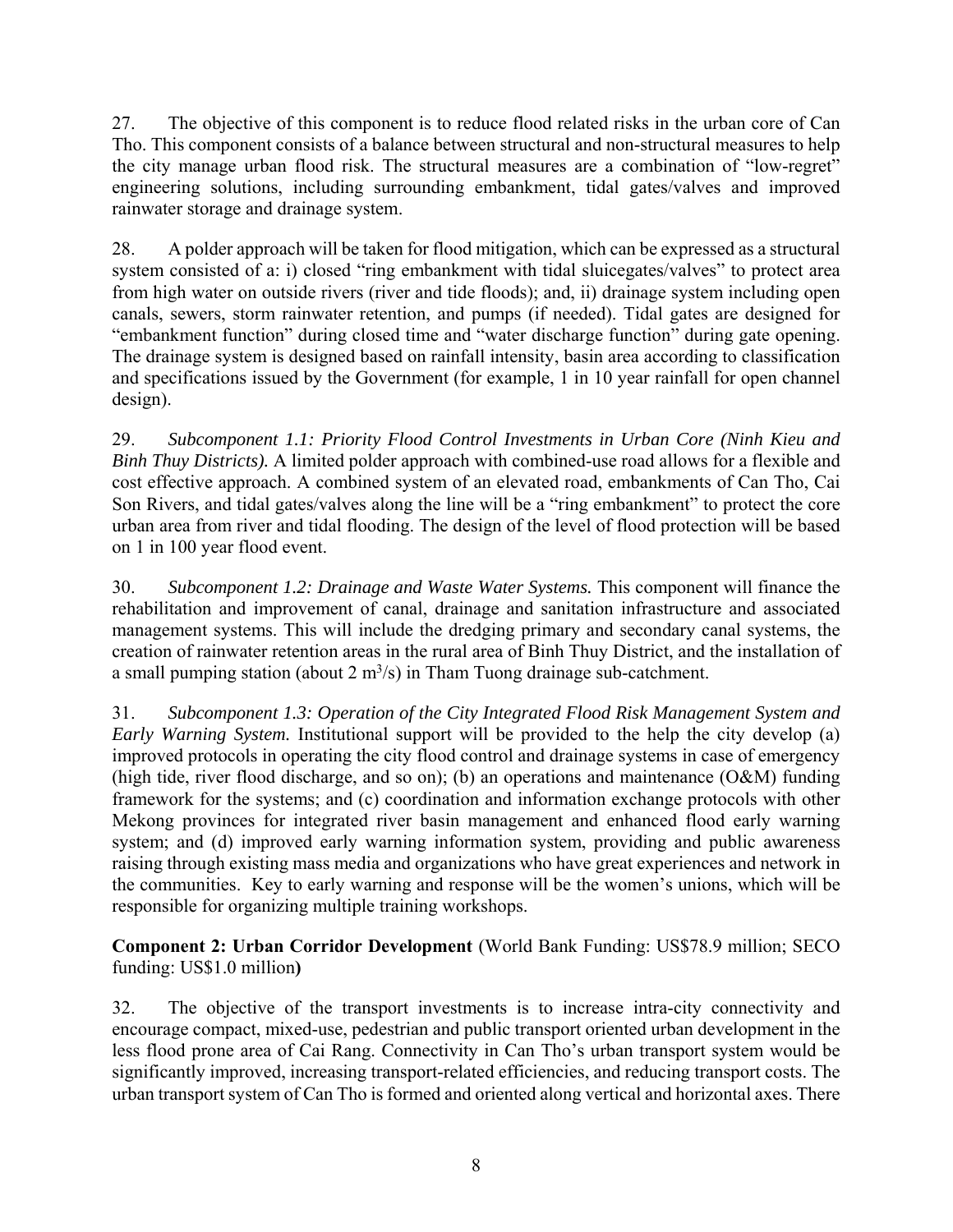are only a few horizontal axes connecting to the vertical axes. These horizontal axes are far apart from each other thereby limiting interconnectivity. Thus, transport flows through the urban center, creating increased traffic density in the urban core, increasing transport costs and subsequently product costs, reducing investment attractiveness and competitiveness. Unlinked transport infrastructure also decreases regional and interregional transport connectivity, lowering the speed of goods circulation and subsequently affecting the economic development capability as well as access of residents to social infrastructure.

33. Under this project, transport investments will be used to guide more resilient urbanization, $13$  to low risk areas on higher ground. Increased accessibility and connectivity as a result of the new and improved transport infrastructure is likely to increase land values and investment opportunities along transport corridors, which is value-creation that the Government can capture using a variety of mechanisms and convert into public revenue. In doing so, the city has the opportunity to proactively guide urban growth to areas with lower flood risk, including the higher elevation areas near the heart of the city.

34. *Subcomponent 2.1: Road and Bridge Links.* The investments in transport infrastructure will connect vertical axes of the city, facilitating connectivity between new and existing populated area in the city center, improving connectivity between inter-regional urban areas and promoting public transport scheme of Can Tho City. Three road links will be financed, including (a) the Quang Trung Bridge crossing the Can Tho River; (b) the Tran Hoang Na Road, including NH1 side roads from Tran Hoang Na to IC3 intersection; and (c) the Cach Mang Thang Tam to PR 918/Bui Huu Nghia road. The last of these road links will serve the dual purpose of providing flood protection for the urban core. In addition to physical investments, technical assistance on transport and land use, and the first mass transit corridor will be included in the project. The three transport links will benefit from Pedestrian Oriented Design (POD) and will be designed in such a way that they are walkable and dense.

35. *Subcomponent 2.2: Construction of the Residential Area for Resettlement.* The resettlement area is within the protected urban core, which is currently un-developed. It is located in Ninh Kieu District and is an area of 54.5 ha, adjacent to Hong Phat residential area. The area will be designed in line with technical and social specifications ensuring good living conditions for residents. The design of the resettlement areas has been consulted with project-affected households and beneficiaries. A total of 2,140 plots with an area from 63 to 90m2 will be available at the resettlement site. Social infrastructures including one kindergarten, one primary school will also be built. Technical infrastructures include separate sewage and drainage systems, solid waste collection and adequate power and road networks.

36. *Sub-Component 2.3: Effective Transport Systems Management and Equipment:* This subcomponent would support feasibility studies on the preparation of a pilot bus rapid transit (BRT) corridor and the establishment of the Public Transport Authority. A second feasibility study will be undertaken to identify opportunities for POD, which will help guide land use planning and the development along integrated transport corridors. An analysis of the City's urban transport system and its interaction with land use and distribution of employment will be supported for land value

 $\overline{a}$ 

<sup>&</sup>lt;sup>13</sup> Empirical estimates indicate that one new highway passing through a central city reduces its population by about 18 percent in the United States. This implies that aggregate central city population would have grown by about 8 percent had the interstate highway system not been built. Baum-Snow, Nathan; "Did highways cause suburbanization?" 2006.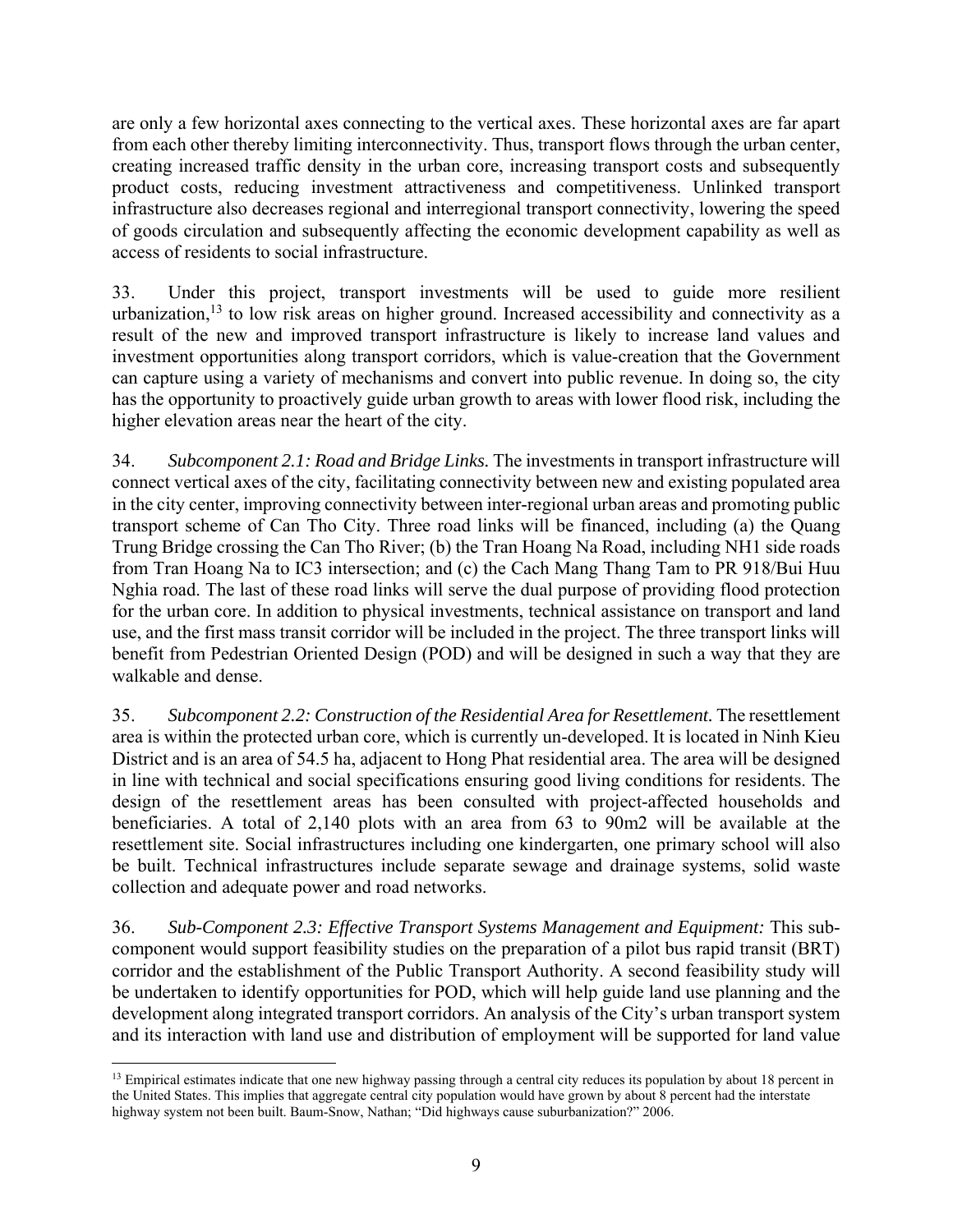capture along the road corridors that will be built and upgraded under the project. The public transport study will seek ways to incentivize public transport, in addition to the replacement of buses and upgrading of the city bus system. Finally, a corridor development analysis will be financed under this subcomponent and will be implemented in the road link investments in 2.1.

**Component 3: Spatial Planning Platform and Financial and Social Protection Instruments**  (World Bank funding: US\$6.8 million; SECO funding: US\$6.0 million)

37. The objective of this intervention is to build management systems to improve spatial planning, data and information management, post-disaster budget execution, and the responsiveness of safety nets to flood events. These activities are expected to improve development planning in a climate and risk informed manner, to strengthen financial resilience and to augment social protection.

38. In Can Tho, detailed area plans that provide guidance on infrastructure development are paper-based. This slows the planning process, makes enforcement of construction permitting less transparent and effective, and hinders the efficient sharing of information across departments. Therefore, a web/based geospatial database will be built, which will serve as a single platform for spatial data and is intended to be used across line departments for spatial planning and infrastructure development. The Platform will be housed in the People's Committee (PC), above the line departments, to ensure a higher level of ownership and commitment from the PC. Housing the Platform in the PC, instead of one of the line departments such as the Department of Construction, will limit rivalries and competition, which is often the key barrier in data sharing and usage. This Platform will have infrastructure assets that include sectors such as transport, water, sanitation and energy, as well as buildings.

39. *Subcomponent 3.1: Risk Informed Spatial Planning Platform.* The subcomponent will finance a web-based geospatial database which will serve as a single platform for spatial data and is intended to be used across line departments for spatial planning and infrastructure development. The Platform will be housed in the PC, above the line departments, to ensure high ownership and commitment from the PC. This platform will include infrastructure assets that include sectors such as transport, water, sanitation and energy, as well as buildings. The PC has confirmed in writing that all future investment planning and budgetary allocations for urban investments in Can Tho will be guided by the outputs of the Platform.

40. *Subcomponent 3.2: Disaster Responsive Social Assistance System:* The objective of this sub-component is to offer a more complete engagement on resilience through additional investments in social protection resilience. This will be done by adapting the City's existing social protection system to become "disaster responsive". A relatively minimal investment in improving and modifying these existing systems (the soon to-be-strengthened social assistance system supported by Social Assistance Systems Strengthening Project – SASSP) will ensure that they are able to be leveraged as vehicles for the delivery of social assistance to households affected by flooding. Specifically, this objective will be achieved by: (a) improving the capacity of the City to provide timely and focused social assistance – in a more transparent manner, through disaster responsive social assistance system that are targeted to affected vulnerable households in the aftermath of a disaster; (b) linking the disaster responsive safety net with appropriate risk financing measures, in order to protect the City's long term fiscal balance. A DRSN will mitigate the impacts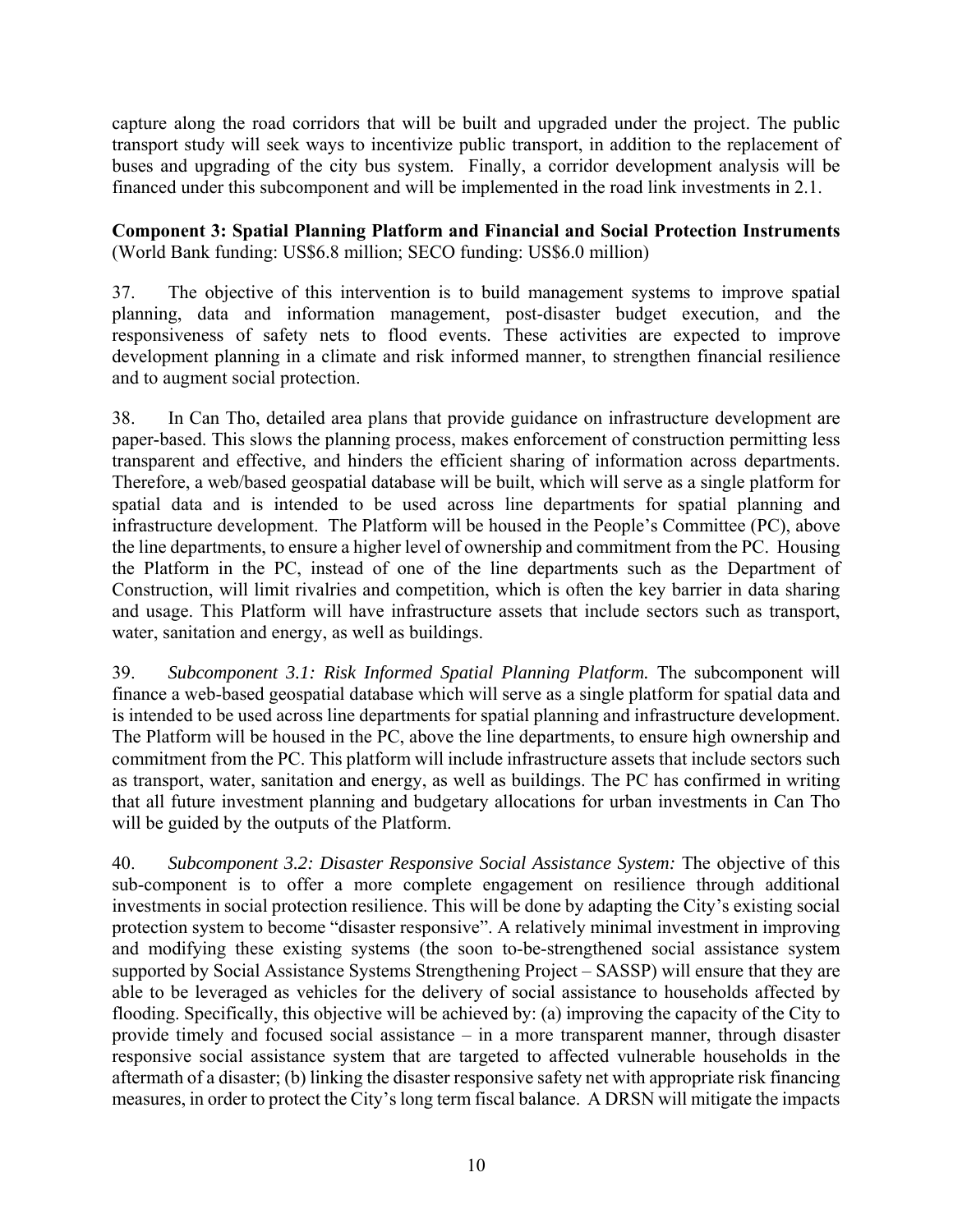of regular flooding on poverty reduction outside of the City's core and, by extension, boost shared prosperity by ensuring those not directly benefiting from the investments in components 1 and 2 are adequately protected from flood risk.

41. This subcomponent will be done in collaboration with the Social Protection and Labor Global Practice , in close coordination with a project they are undertaking in parallel at the national level Social Assistance System Strengthening Project to "support the Government of Vietnam in strengthening the social assistance system by developing innovations in management and service delivery nationwide" (PDO, P123960).

# **B. Project Financing**

42. The total investment of US\$322 million, in which the World Bank IDA finances US\$250 million, accounting for 78 percent of the total investment, Swiss State Secretariat for Economic Affairs (SECO) will provide US\$10 million, in parallel grant financing making up three percent (co-financing subcomponents 1.3, 2.2, 2,3, 3.1 and 3.2). Counterpart funding will make up US\$62 million, accounting for 19 percent of the total investment. Of the Bank financing, US\$125 million will come from IDA, while the remaining US\$125 million will come from IBRD. The on-lending agreement, with the same terms and conditions of the IDA credit and IBRD loan agreed between the City and Hanoi are 40 percent of IDA proceeds will be on-lent and 60 percent on-grant, while 100 percent of the IBRD proceeds will be on-lent.

# **Project Cost and Financing**

43. Total investment is determined based on project investment proposals and estimates under provisions for norms and unit prices of the city, Ministry of Construction, and implemented projects with similar condition. These proposals might be adjusted during implementation. Details are shown in table 1.Table 1.

| Component                                                                                             | Total | <b>World Bank</b><br>funds | <b>SECO</b> funds | Counterpart<br>funds | <b>Proportion of</b><br><b>Bank funding</b> |
|-------------------------------------------------------------------------------------------------------|-------|----------------------------|-------------------|----------------------|---------------------------------------------|
| Component 1: Flood risk<br>management and<br>drainage                                                 | 121.9 | 120.9                      | 1.5               |                      | 99%                                         |
| Component 2: Urban<br>corridor development                                                            | 79.9  | 78.9                       | 1.0               |                      | 99%                                         |
| Component 3: Spatial<br>planning platform and<br>Financial and Social<br><b>Protection Mechanisms</b> | 12.8  | 6.8                        | 6.0               |                      | 53%                                         |
| Project Preparation and<br>Management                                                                 | 12.9  |                            |                   | 12.9                 | $0\%$                                       |
| Site clearance and<br>resettlement costs                                                              | 44.6  |                            |                   | 44.6                 | $0\%$                                       |
| VAT $(10\%)$ and<br>contingency $(10\%)$                                                              | 43.4  | 42.25                      | 1.5               | 4.6                  | 88%                                         |

## **Project Cost and Financing (US\$, millions)**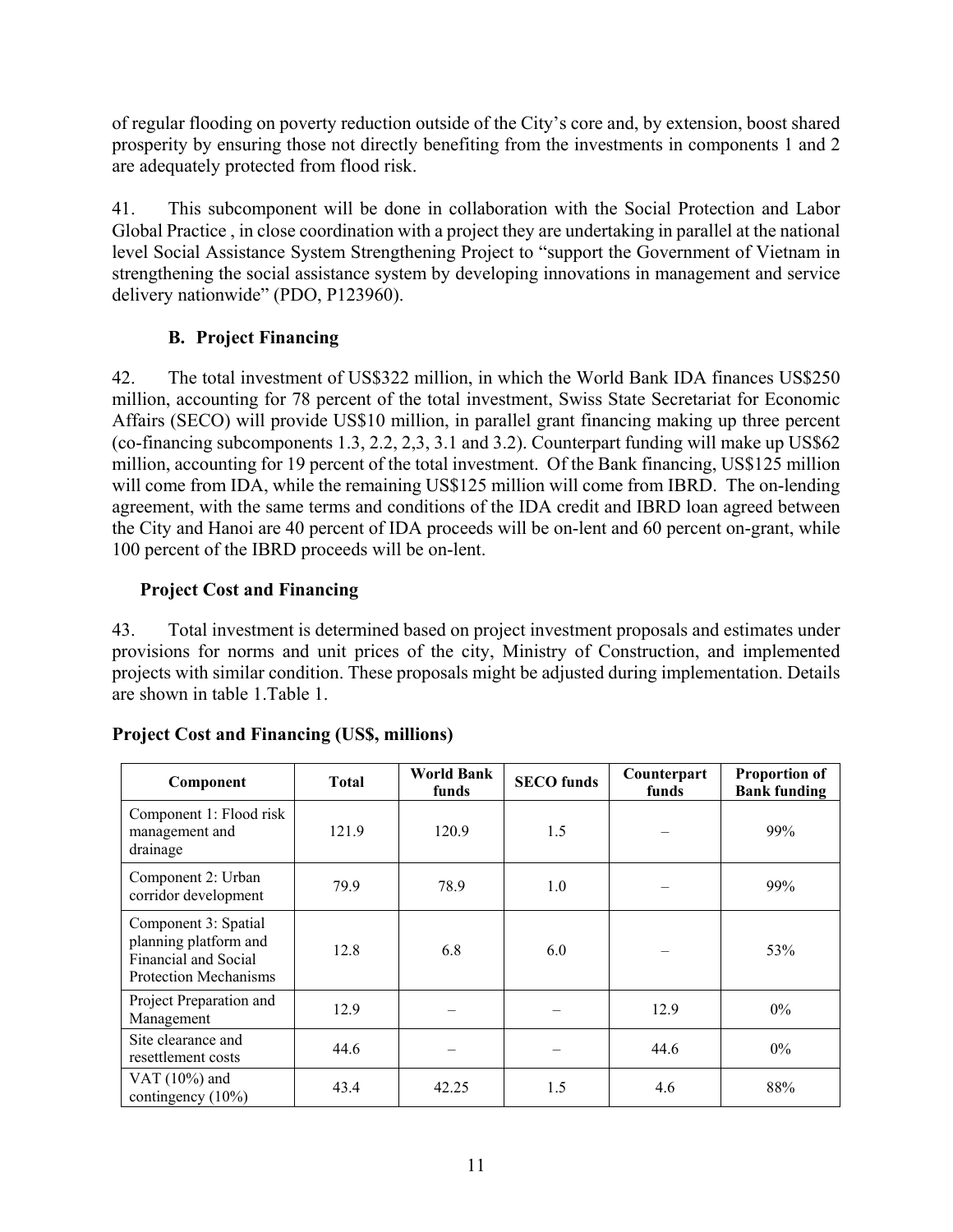| Front end fee and<br>commitment charges |       | 1.15  |      |      |     |
|-----------------------------------------|-------|-------|------|------|-----|
| TOTAL                                   | 322.0 | 250.0 | 10.0 | 62.0 | 80% |
| <b>Proportion of overall</b><br>funding | 100%  | 78%   | 3%   | 19%  | -   |

### **C. Lessons Learned and Reflected in the Project Design**

44. **This investment will build on the body of support already provided to the City through lending and technical assistance activities over the past decade and from global experiences**. The project incorporates lessons learned from flood risk management investments in Metro Colombo, Sri Lanka, Georgetown Guyana, Buenos Aires Argentina and China. It incorporates lessons in disaster risk financing from Mexico, Colombia and Sri Lanka, while also including lessons in DRSNs from Pakistan, Philippines and Nepal. Finally, it builds on a long term engagement in the urban upgrading from the Vietnam Urban Upgrading Projects 1 and 2.

45. **Many urban flood risk management projects focus only on infrastructure; however, infrastructure alone is insufficient to reduce flood risk.** An integrated approach can be difficult to achieve due to a lack of technical capacity, funding, or resources. In addition, the interests of stakeholders vary, leading to different incentives and motives for action. During project preparation, high emphasis was put on a multi-dimensional approach to flood risk management. As a result, in addition to infrastructure investments, the project will finance non-structural measures, including systems to strengthen the ability of the City to integrate flood risk considerations into future policy-making and investment planning. A limited polder approach with combined-use road allows for a flexible and cost effective approach will be implemented, while rainwater retention ponds will be expanded. To manage the risks that cannot be reduced through physical planning and investment measures, the project would also support improved financial and social resilience to disaster events. Investments in improved planning and early warning are also included, which will serve as the link across the infrastructure investments.

46. **It is risky to overburden local authorities with major infrastructure investments, including operations and maintenance; such initiatives need to be managed and coordinated at planning and finance level**. Considering the lessons and experiences in implementing complex projects through a single line department, this project will be implemented through a PMU that is housed within the PC, above the line departments. Even the most successful projects implemented in Can Tho have demonstrated low levels of post-project sustainability as line departments became responsible for O&M. This is because the line departments lack sufficient resources and administrative capacity. It is important to ensure that key central agencies are engaged in the implementation and O&M of City infrastructure and services. This investment has a specific engagement in building an O&M system that is more efficient to manage and implement, based on lessons learned in Brazil, Belize, and Bhutan.

47. **Bus rapid transport systems need to consider a range of factors to ensure sustainability.** Global experience shows that capturing the full benefits of BRT will require: (i) integrated land-use and transport planning to develop high-density corridors, including key junctions/flyovers and traffic management measures; (ii) ensuring access through a network of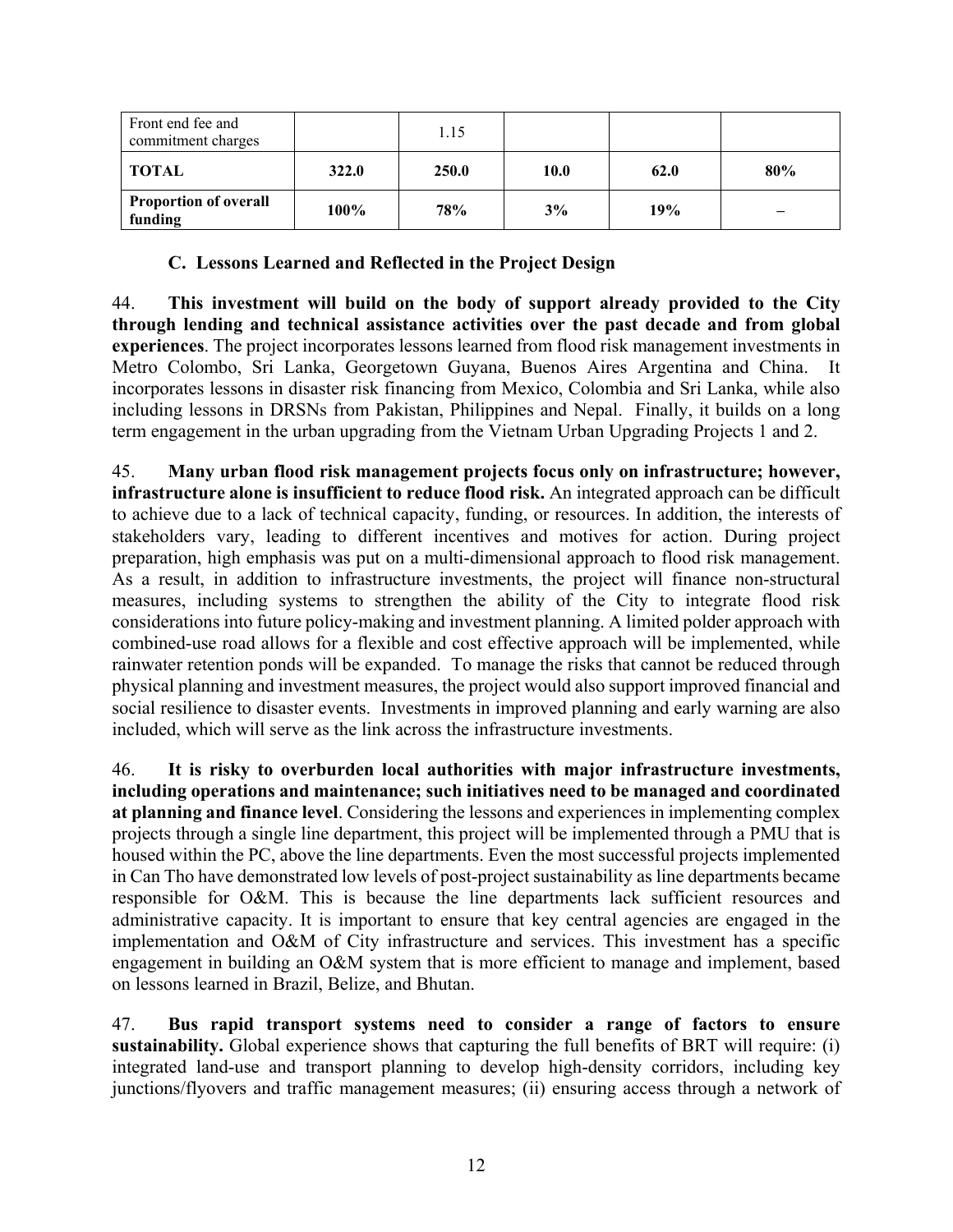seamless feeder routes; (iii) introducing pedestrian and transit-oriented development; (iv) involving the private sector; (v) having the support of institutions with a regional mandate for operations, parking, and traffic management; and (vi) enabling land value capture mechanisms and channeling to the appropriate beneficiaries. A 2013 IEG review of global World Bank Group transport projects suggests that the user-pays principle in bus rapid transit systems, such as in Bogota, Colombia, have been effective in enhancing cost recovery. Furthermore, when user charges are collected by the agency responsible for operations and maintenance, the agency has the authority and the incentive to use these revenues primarily for operations and maintenance. Introducing schemes such as advertising in bus shelters can enhance revenues to support transport services.<sup>14</sup>

48. **Too often, spatial data is not shared across departments and agencies, reducing the power of this data to guide urban development.** It is therefore critical to construct a robust spatial planning platform to improve the ability of the PC and line departments to understand the current footprint and plan new development. The Open Data for Resilience Initiative, led by the Global Facility of Disaster Reduction and Recovery will lead a systematic technical assistance engagement to ensure that data is readily available and easily accessible to all key stakeholders. A centralized database system of hazards and exposures will be established and officials will be trained on its applications. Establishment of an open spatial planning platform is at the core of the technical assistance program, which will support the city with infrastructure planning and in the enforcement of land use policies and plans.

49. **Disasters must be managed ex-ante instead of being treated as exogenous shocks that cannot be proactively addressed**. This has been documented in a wide array of studies and is the underpinning of the Sendai Framework for Action. A key aspect of project preparation was to emphasize to City officials that disaster risk is a function of exposed assets and their vulnerability to hazard events, and that this risk can be systematically managed through financial instruments. Therefore the city has identified the importance of reducing disaster risk as a good practice to achieving sustainable development goals. Prevention pays and governments can take many actions to reduce disaster risk without incurring additional costs.15 As a result, this project will seek to improve the City's financial response to disasters through the establishment of a disaster reserve fund and a disaster responsive safety net system.

50. **Across the Bank's Vietnam portfolio, projects tend to disburse more slowly than planned**. This is due to a number of factors, including weak project management units, limited engineering support to manage the design of complex bid packages and limited project readiness. The proposed project is designed with these constraints in mind. In particular, the PMU being utilized has implemented Bank projects for more than 10 years and is in the process of consolidation. In addition, engineering expertise will be brought into the PMU to manage the complex bidding documents for the large infrastructure works. Finally, project preparation is well ahead of typical Bank financed projects in recent years. It is expected that approximately 70 percent of investments should be designed by April 2016.

 $\overline{a}$ 

<sup>14 &</sup>quot;Improving Institutional Capability and Financial Viability to Sustain Transport An Evaluation of World Bank Group Support Since 2002"; IEG, 2013.

<sup>&</sup>lt;sup>15</sup> "Natural Hazards, UnNatural Disasters. The Economics of Effective Prevention," World Bank and United Nations, 2010.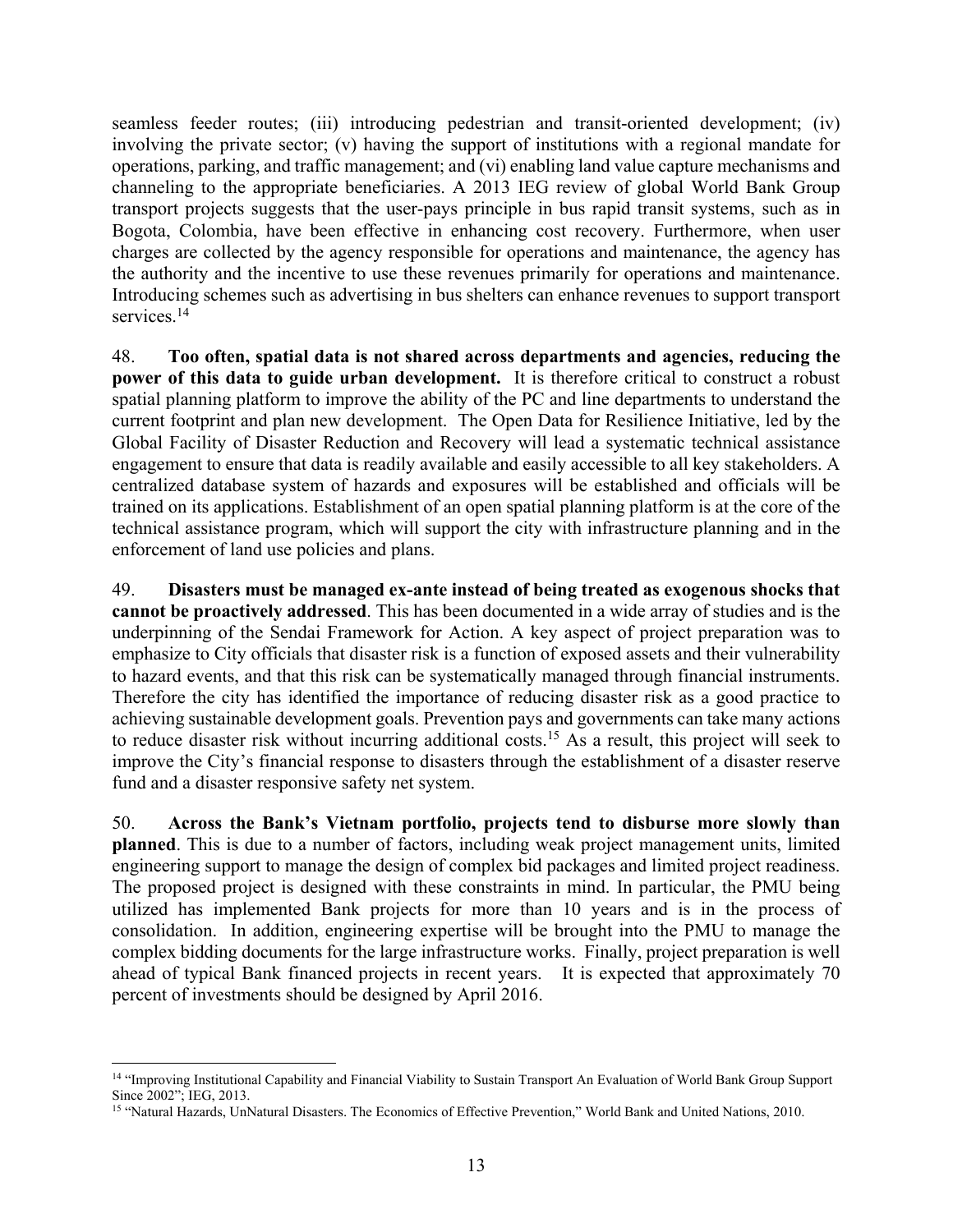## **IV. IMPLEMENTATION**

## **A. Institutional and Implementation Arrangements**

51. **The Project Management Unit (PMU) of the Mekong Delta Region Urban Upgrading Project (VUUP 2) will lead the preparation and implementation of the proposed project**. VUUP 1 closed on December 31, 2014, and select experienced staff from that PMU have been integrated into the VUUP 2 PMU. A review capacity assessment rated the PMU as Moderately Satisfactory for all main indicators including procurement and Financial Management. The PMU now has 47 staff and will be strengthened to 55–60 staff. Since VUUP 1 and 2 focused on thirdlevel canal dredging and drainage/wastewater network upgrading, the capacity within PMU will need to be strengthened to manage the complex flood risk management and sanitation improvement aspects proposed. The PMU will recruit staff specialized in disaster risk management and water and sanitation engineering, to be available for the preparation of investment bidding documents and for the supervision of the preparation of safeguard instruments. As several subcomponents will need direct and proactive involvement from line departments, the PMU will sign Memorandum of Understandings with such departments in order to ensure clear arrangements for implementation and accountability in implementing relevant sub-components.

52. **A Project Steering Committee, chaired by the Vice Chairwoman of Can Tho, was established to provide strategic direction and oversight for the preparation of the project**. The committee includes representation from all related departments of the city. Given its mandate to help facilitate coordination, a representative from the Climate Change Coordination Office will be added to the committee. Its members are leaders from the city's departments such as Planning and Investment, Finance, Construction, Transport, Agriculture and Rural Development, Labor and Social Affairs, Environment and Natural Resources and districts' people committee.

## **B. Results Monitoring and Evaluation**

53. **The city will prepare an annual progress report, in accordance with the format outlined in the Operations Manual.** The progress reports will cover (a) physical and financial progress achieved against agreed indicators; (b) issues and problem areas, including remedial actions; and (c) work programs and cost estimates for the coming year, including revised estimates for the former period. An M&E consultancy will report to the city and will be responsible for overall monitoring and supervision of the implementation and impact of various components. They will also supervise implementation of the overall environment and social safeguards and resettlement process, review and monitor for each subprojects the specific social and environmental management plans and supervision of their implementation. M&E would be carried out using latest technology, such as satellite imagery and Geographic Information Systems (GIS) where necessary.

## **C. Sustainability**

54. **Physical Sustainability**. Five options for physical investments were considered for this project to protect the urban core of the City and the top selection was considered based on a detailed hydraulic and exposure model. The selection criteria focused on the highest economic rate of return and the lowest negative impacts, using a 'low regrets' approach to climate change.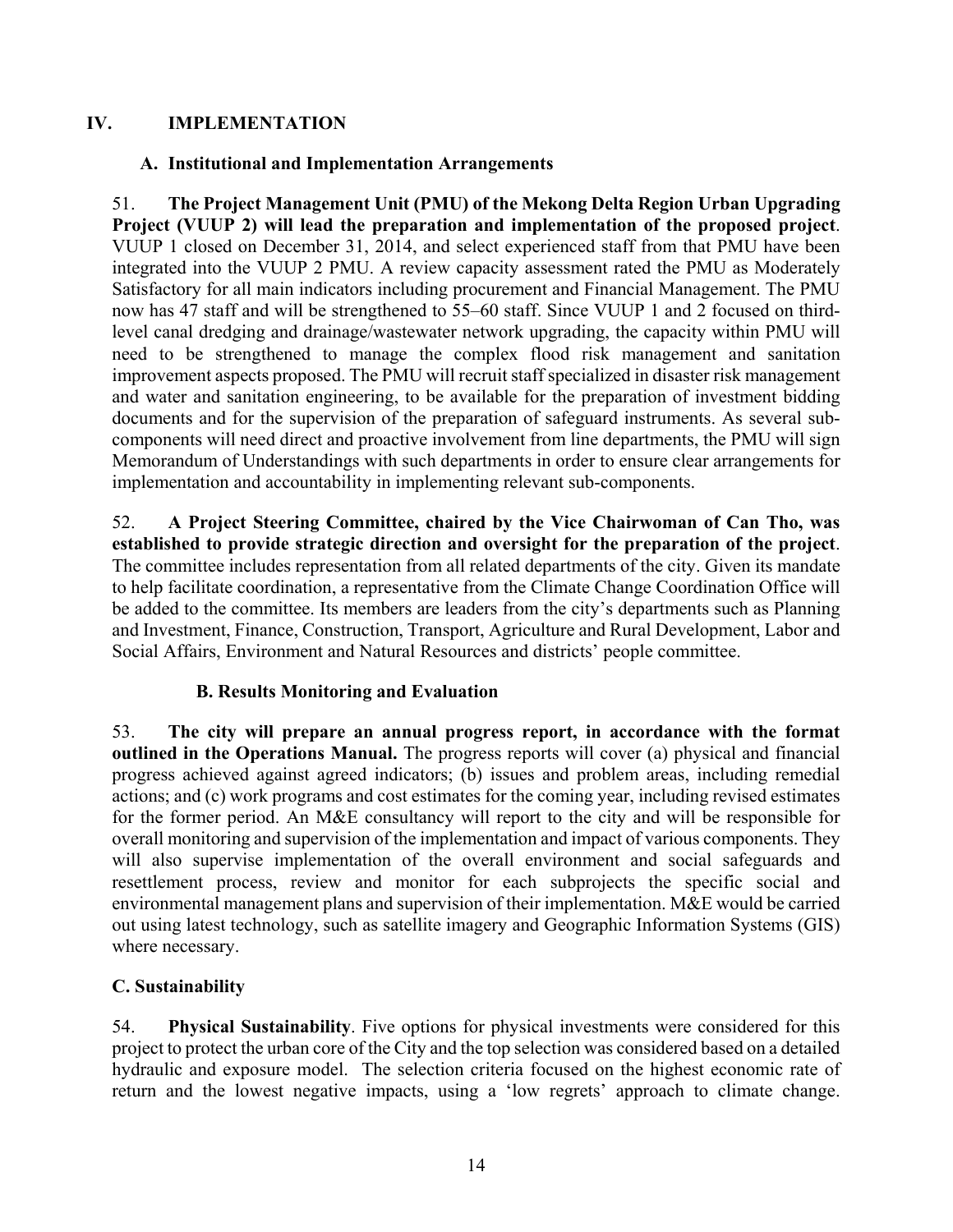Infrastructure investments are designed to be more resilient to physical conditions than they are at the present time, which will assure improved physical sustainability of the infrastructure. Using international best practices for engineering designs, construction supervision, and technical audits, quality of work will be assured. In addition, the design will account for demographic, topographic, hydrologic, and land use/cover changes.

55. **Financial Sustainability**. The physical investments being made will reduce the annual contingent liability posed by disasters, and therefore reduce the fiscal burden on government accounts. In addition, the proposed project will build capacity within the Government to reduce their contingent disaster liability by improving the design and quality of public and private new construction that will be more resilient to adverse events. A fiscal analysis was completed to ensure that sufficient counterpart funds will be available for resettlement and to verify that the City has the capacity to repay the debt incurred. It was found that the City has adequate resources.

56. **Institutional Sustainability**. Institutional sustainability is often difficult to achieve and suffers from a lack of adequate resources to support the counterparts. In the case of this project, institutional sustainability will be particularly high due to the significant financial and technical support from SECO to support the technical assistance program. A key outcome of the project will be improved capacity of line departments to engage in long-term urban planning and flood risk management in order to build and maintain climate resilient infrastructure investments. Of particular emphasis is analytical and technical support to the city to improve its approach to flood risk and urban development—from an ad hoc system of rehabilitation to a data-driven decision making approach founded upon long-term planning.

# **V. KEY RISKS**

A. **Overall Risk Rating Explanation.** The overall risk rating for the project is Substantial.

57. **Technical**. Overall technical risks are rated Substantial. Due to the complexity of the flood problems in Can Tho, and coordination required for the effective operation of flood prevention infrastructure, the technical risks related to Component 1 are rated as Substantial. The transport interventions proposed under Component 2 are not complex, but the scope of urban development planning and implementation along these corridors presents a new capacity challenge for the city. International and national experiences in public transport corridor development have demonstrated consistently that, beyond the technical transport aspects, an essential element of project success is to incorporate high-quality people-oriented design to both the transport and land use plans, which is challenging in Vietnam due to the low level of priority given to pedestrians. The Bank team will carry out a series of design workshops with the client and a wide range of stakeholders to incorporate an appropriate public transport corridor design for Can Tho.

58. **Fiduciary.** Overall the fiduciary risk is rated as Substantial after mitigation measures are fully implemented. From the financial management and procurement sides, the risks mainly relate to the cumbersome and protracted Government procedures for internal reviews and approvals; lack of transparency and accountability; insufficient oversight by Government institutions; limited capacity and experience in handling large contracts. Consequently, the project will likely suffer from substantial delays in implementation, in payment processes, possible irregularities and noncompliance in procurement and financial processes which finally may cause potential fraud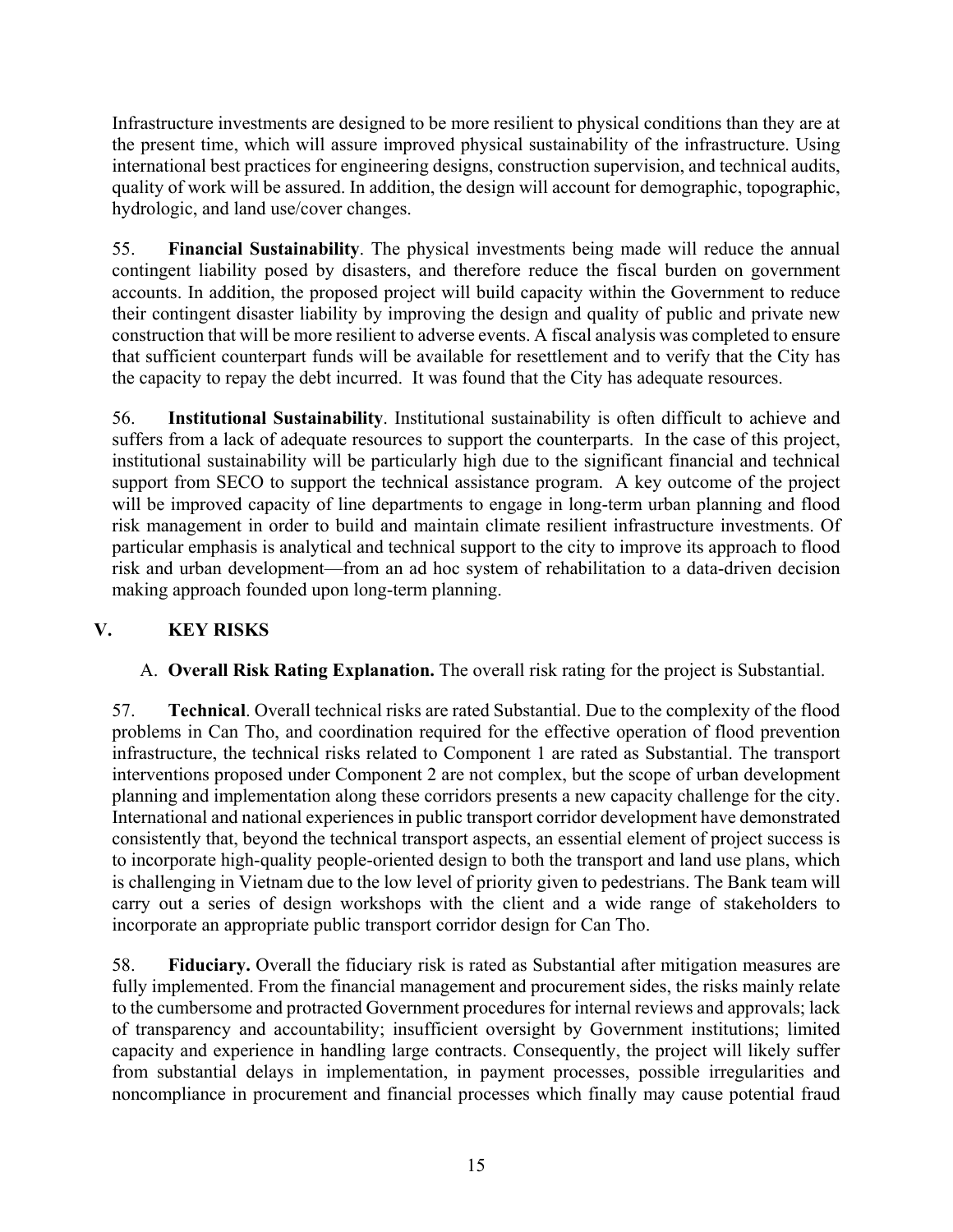and corruption. In addition, the successful project implementation requires strong linkages among project components and good management and coordination between the PC, related government agencies and the PMU.

59. **Environment and Social.** The risks associate with implementation of project safeguards is deemed to be Substantial. The PMU lacks experience in managing large sized and complex infrastructure investments, and the associated safeguard requirements. Furthermore, the resettlement program is fairly significant and complex. The lack of capacity and experience has been offset to some extent by the completion of the Environmental and Social Impact Assessment, Resettlement Plan and Resettlement Policy Framework, all of which are of good quality. The project incorporates mitigation measures such as: hiring additional environment and social specialist, institutional strengthening, leveraging ongoing experience with projects of similar scale, and an independent supervision firm.

60. **Institutional Capacity for Implementation and Sustainability.** In addition to the financial management and procurement capacity issues mentioned above, the large proportion of counterpart financing that is committed to this project, largely to support resettlement costs is a risk. The city government has confirmed it has the resources available for this and that funding allocation will take place in a timely manner. This has also been confirmed by the Ministry of Finance. In addition, in order to avoid confusion on review/approval functions amongst different cities departments, and city office, a clear set of roles and functions of ODA PMU, especially with regards to technical design approval, as well as procurement review/approval, will be put in place.

# **VI. APPRAISAL SUMMARY**

 $\overline{a}$ 

## **A. Economic and Fiscal Analysis**

61. **The World Bank's triple dividend framework was used to analyze the costs and benefits of this investment.** Potential benefits, or resilience dividends, are evaluated on their immediate to long-term effects in three areas: i) averted losses; ii) increased investments as a result of enhanced economic confidence from disaster safeguards; and, iii) co-benefits, which are the spillover effects typically seen in multipurpose infrastructure.<sup>16</sup> When taken together, the three resilience dividends provide a comprehensive assessment of costs and benefits. The framework was applied to the specific measures of the project components, such as: (1) flood control and waste collection infrastructure, (2) urban corridor development and (3) the disaster response safety net plan.

62. **Economic Analysis Results.** The Internal Rate of Return of all cases in the analyses are significantly higher than 12 percent indicating economic viability of the component. Given the detailed model developed for flood losses and the associated embedded exceeded probability curve, the biggest uncertainty in the analysis is the land value changes. The model was sensitized

<sup>16</sup> Overseas Development Institute. (2015). *Unlocking the 'Triple Dividend' of Resilience: Why investing in disaster risk management pays of*f. London: ODI.

Rose, Adam. (2015). *Chapter 3: Capturing Co-Benefits of Disaster Risk Management on the Private Sector Side*. Los Angeles: policy research working paper.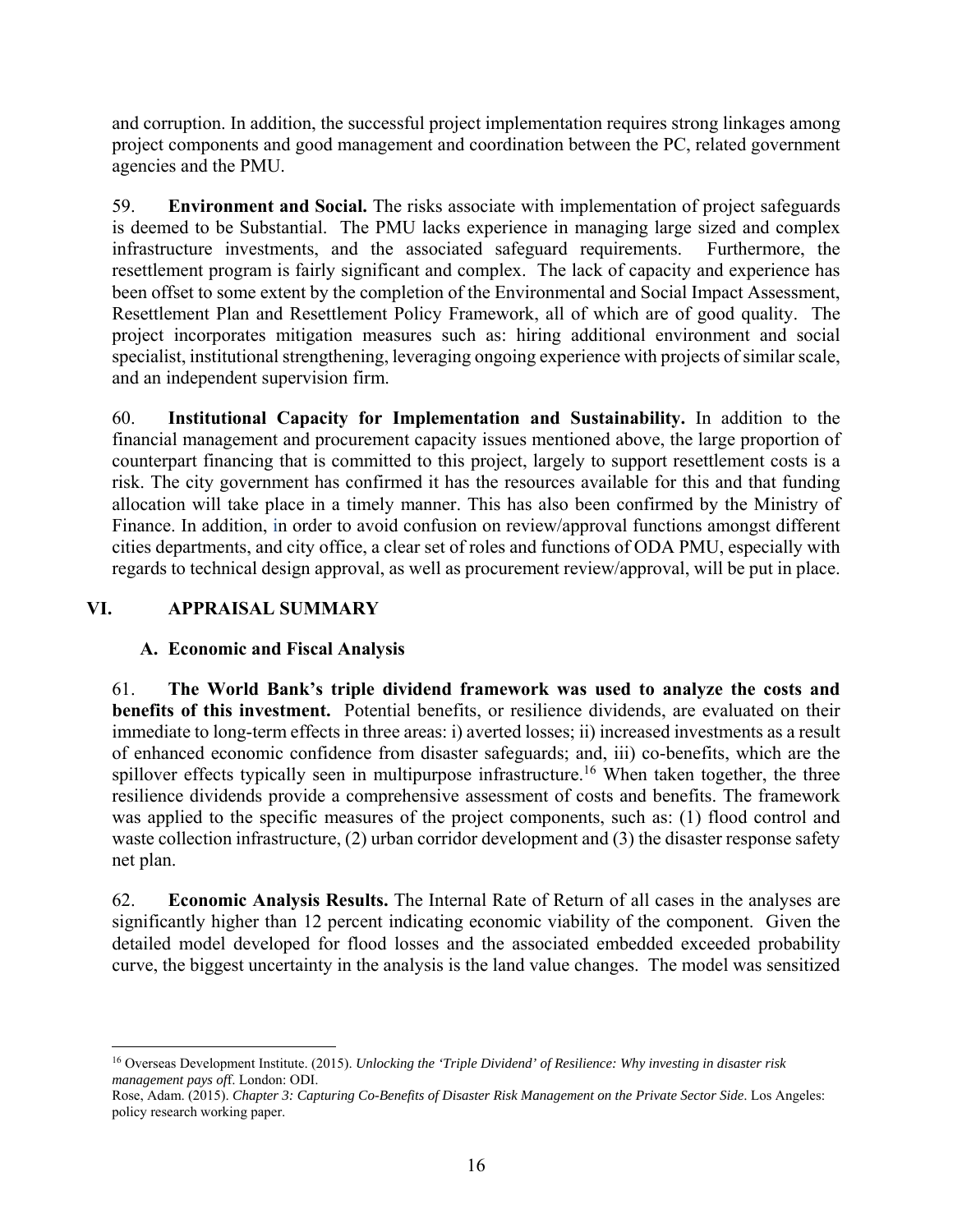|                           | 1st Dividend Benefits:<br>averted losses |            | 2nd Dividend Benefits:<br>investment stimulus |            | 3rd Dividend Benfits:<br>co-benefits |            | <b>Overall Project</b> |            |
|---------------------------|------------------------------------------|------------|-----------------------------------------------|------------|--------------------------------------|------------|------------------------|------------|
|                           | <b>NPV</b>                               | <b>IRR</b> | <b>NPV</b>                                    | <b>IRR</b> | <b>NPV</b>                           | <b>IRR</b> | <b>NPV</b>             | <b>IRR</b> |
|                           |                                          |            |                                               |            |                                      |            |                        |            |
| Base case                 | \$4,560.93                               | 48.98%     | \$159.00                                      | 40.37%     | \$508.46                             | 45.40%     | \$1,494.50             | 43.67%     |
| 20% capital cost increase | \$4,533.72                               | 45.02%     | \$149.01                                      | 35.43%     | \$498.48                             | 36.10%     | \$1,456.47             | 39.83%     |
| 20% O&M costs increase    | \$4,552.33                               | 48.94%     | \$156.68                                      | 40.32%     | \$506.14                             | 45.30%     | \$1,490.58             | 43.63%     |
| 20% benefits decrease     | \$3,770.93                               | 44.97%     | \$122.25                                      | 35.37%     | \$413.46                             | 36.02%     | \$1,210.45             | 39.79%     |
| All three scenarios       | \$3,735.12                               | 41.20%     | \$109.95                                      | 30.51%     | \$401.16                             | 29.78%     | \$1,168.49             | 36.15%     |

for lower than expected benefits and higher than expected costs and the combined IRR of the investment ranges from 36.15 percent to 43.67 percent, as can be found in the table below.

63. **A fiscal analysis was also conducted to ascertain the ability of the City to deliver counterpart funds and to repay the credit.** The current City budget for capital investment is US\$188 million in FY2016, and is expected to grow to US\$232 million and US\$240 million in FY2017 and FY2018, respectively. Sufficient funds are available, and the City identified the three budget lines from which counterpart funds will be allocated.

## **B. Technical**

64. **The project incorporates the impacts of climate change, particularly sea level rise and storm surge, in order to most effectively mitigate tidal and rainfall flooding.** Project designs are based on mid-range climate change projections for sea level, based on the latest UNFCCC research. The height of the flood risk management investments, the width of drainage investments, and the size of the natural retention ponds were designed in light of these climate projections for sea level risk and storm surge. However, there remains uncertainty around the impacts, which makes reduction of the flood hazard challenging to measure. Therefore, a detailed hydraulic analysis has been carried out to identify appropriate design levels of flood control and city drainage system, taking into account of potential uncertainties including climate change, fast urbanization, and land subsidence. In order to measure the production of affordable land and housing in lowrisk areas as part of the project's results indicators, there will be updated flood maps along with an accessibility model to measure improved accessibility in low-risk areas.

65. **With regard to the drainage infrastructure, a complete upgrading of the drainage and secondary canal system is planned for Ninh Kieu and Binh Thuy.** As a result of this investment, the urban core will have comprehensive coverage of the drainage system. Previous investments (VUUP 1 and 2) have focused on secondary and tertiary drainage canals, while this investment will address primary canals and complete the rehabilitation of the existing drainage system. These investments, combined with the KFW-supported waste treatment plant, will ensure that there is capacity to treat all wastewater conveyed by the upgraded drainage system. As a result, these investments will reduce flood related losses and improve existing health conditions.

## **C. Financial Management**

66. **Project financial management risk is assessed to be Moderate after the mitigation measures are in place.** An assessment of the financial management arrangements for the proposed project was conducted which concluded that the project meets the Bank's financial management requirements. The FM capacity of the PMU was assessed and FM training was also provided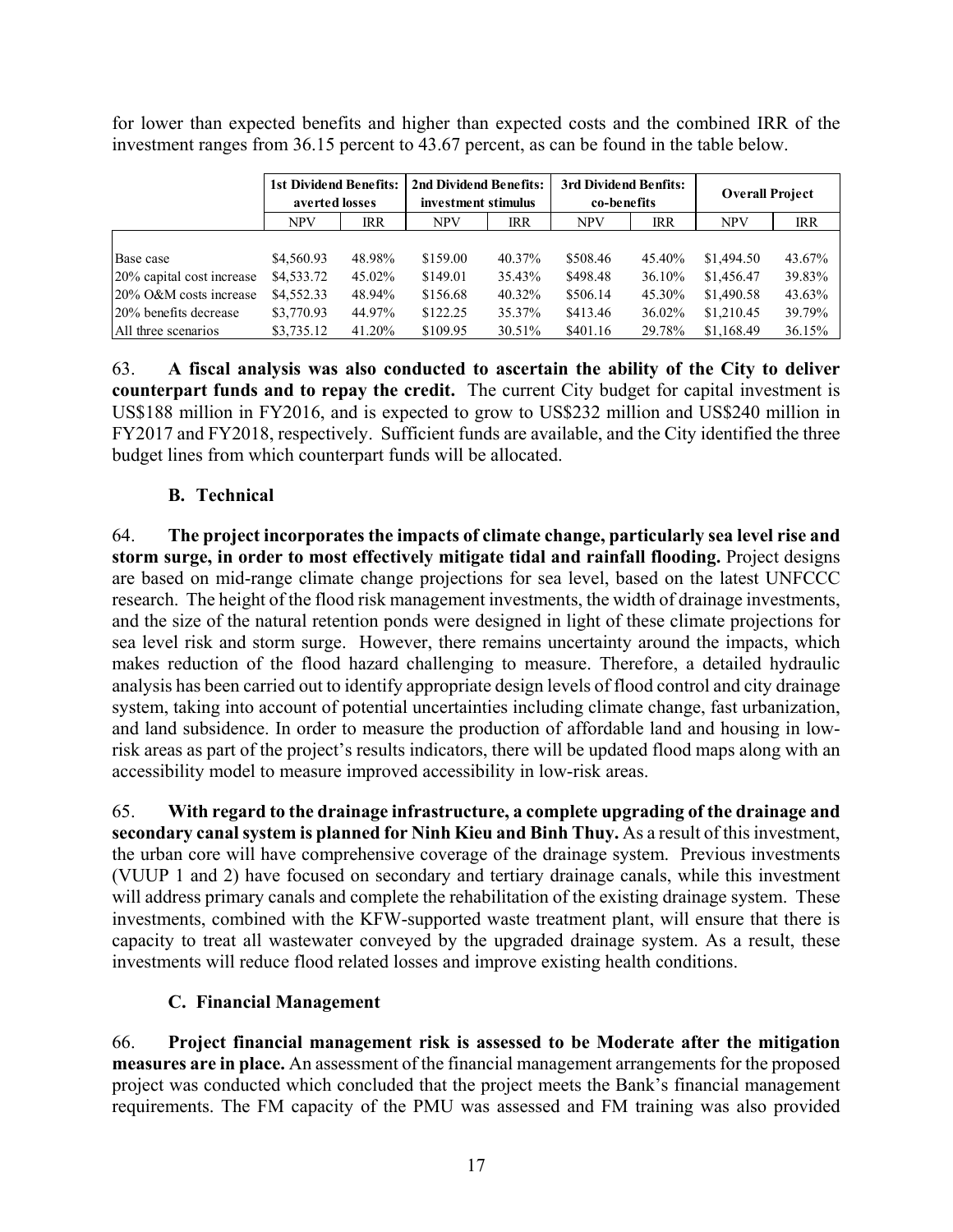during preparation stage. It was concluded that the PMU's FM capacity is adequate to manage the project FM arrangements. The FM staffing, budgeting and planning procedures, accounting system (including accounting policies), financial reporting, and internal controls procedures of the PMU are also adequate for financial management purposes. Main FM actions were completed by negotiations including: (i) Officially appoint Project chief accountant; (ii) Finalize Project FM Manual (FMM); (iii) Install the Project accounting software and train for Project accounting staff on the use of Project accounting software; (iv) Internal Audit function to be established in Can Tho ODA PMU with detail description to be included in the Project FMM. A detailed summary of the financial management assessment can be found in Annex 3.

## **D. Procurement**

67. **The PMU, under the oversight of Can Tho PC, is designated as the implementing agency for this project and its procurement capacity has been assessed throughout project preparation**. The Bank undertook a procurement risk and capacity assessment of the PMU and rated the procurement risk as substantial. The main risks identifies and mitigations measures as well as the procurement arrangements are provided in the annex 3. The capacity assessment identified several risks that could arise during project implementation. The PMU has had experience in implementing Bank-financed projects in the past, such as First Vietnam Urban Upgrading Project (VUUP 1) and Second Vietnam Urban Upgrading Project (VUUP 2); however, the procurement capacity needs to be further strengthened. The main risks relate to PMU's limited experience in managing large contract packages in a high-risk procurement environment. Given the complexity of this project compared to VUUP 1 and 2, additional capacity support to the PMU is necessary to manage the flood risk management and drainage investments identified. These procurement risks can be mitigated by undertaking a comprehensive set of measures that would include, but not be limited to, incorporating procurement support and contract management into relevant technical assistance for project management consultancy services. In addition, targeted procurement training, on regular and ad hoc basis, will be delivered to enhance the required knowledge of PMU staff and those of relevant approving authorities.

68. Procurement for the proposed project shall be carried out in accordance with the Bank's "*Guidelines: Procurement of Goods, Works and Non-Consulting Services Under IBRD Loans and IDA Credits & Grants by World Bank Borrowers*" dated January 2011 and revised July 2014 (the Procurement Guidelines); and "*Guidelines: Selection and Employment of Consultants Under IBRD Loans and IDA Credits & Grants by World Bank Borrowers*" dated January 2011 and revised July 2014 (the Consultant Guidelines), as well as the specific provisions stipulated in the Financing Agreement.

69. **Procurement plan and readiness for implementation.** The procurement plan (dated December 9, 2015) for activities to be taken up during the first 18 months of project implementation has been agreed and is available in the project files. The procurement of major civil works, and consultancies has been identified. Detailed engineering designs and bidding documents for more than 30 percent of the project cost have been completed. At time of Board Approval, the City will have completed 75 percent of engineering designs completed. More details on the procurement arrangements are provided in Annex 3.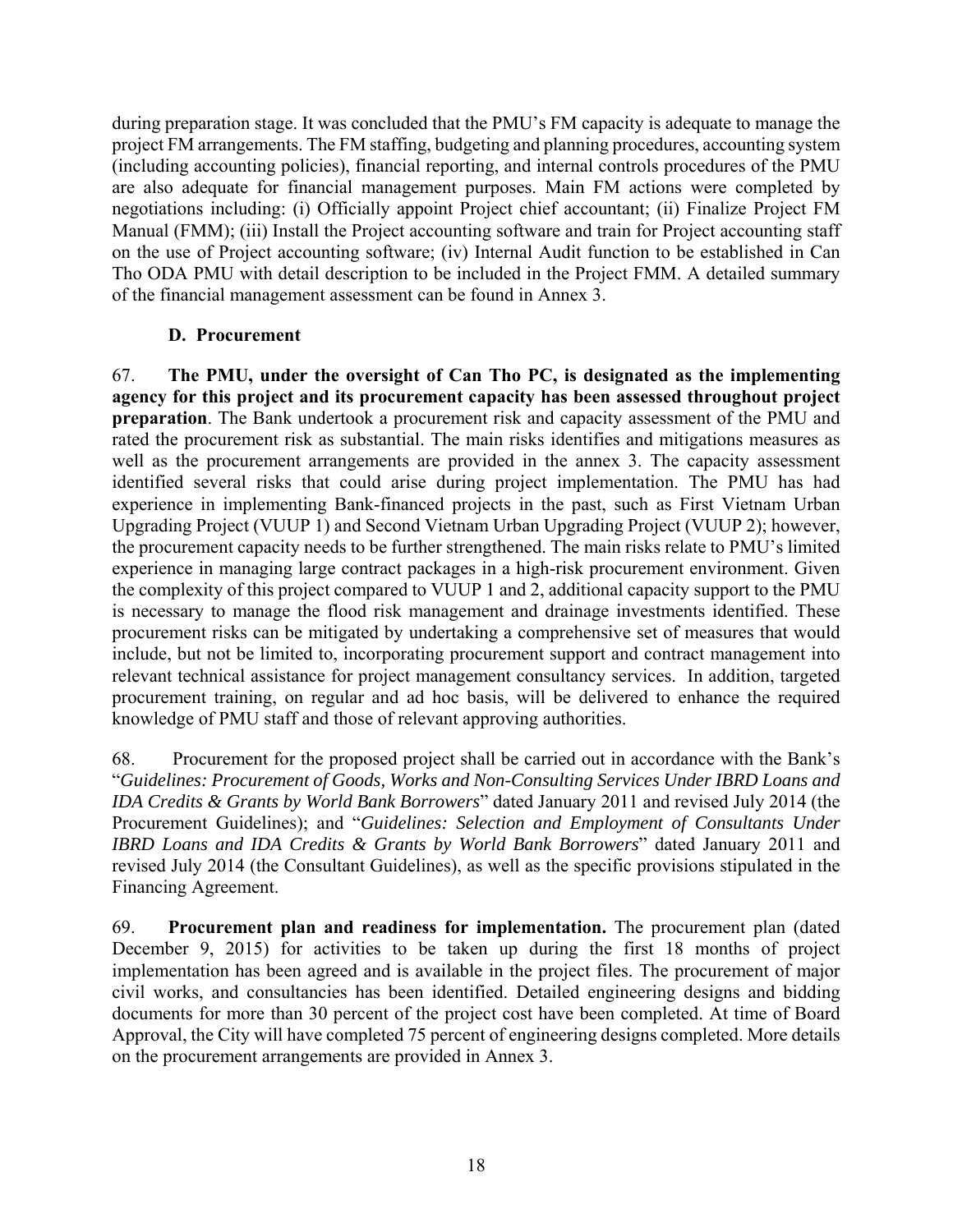## **E. Social (including Safeguards)**

70. **The overall social impacts are expected to be positive, although there will be a material amount of resettlement.** The project's social aspects were identified and remedial measures to mitigate social risks are being designed on the basis of a Social Assessment (SA). The key adverse impact relates to the land acquisition. Recommendations arising from the SA and the associated consultations have been taken into account in project design toward minimizing adverse impact of the flooding on local people in general and on vulnerable groups like the poor, migrants and disable people, in particular. A Social Management Plan (SMP), derived from SA recommendations, identify specific actions to be implemented during project implementation. The measures include a communication strategy to raise awareness of the local people and their preparedness to better cope with flooding and climate change situation. In addition, a social protection subcomponent has been established to help vulnerable people better manage the risks and shocks caused by flooding

71. **OP/BP 4.12 - Involuntary Resettlement.** Land acquisition of about 135.4 ha is required and will affect 4,539 households (about 17,700 persons), of which 1,814 would need to be relocated. Of these, 826 would lose more than 20 percent of their agricultural land and 709 would have business affected. As all the project activities are known, a Resettlement Plan (RP) has been developed. Due diligence has been conducted and it has been confirmed that affected households will be compensated appropriately. This RP may have to be updated if there are substantial changes in the project design and/or in the scope of the project impact during project implementation. To guide any potential necessary revisions, a Resettlement Policy Framework (RPF) has been prepared, which will serve as a legal basis for compensation and resettlement activities of the project (as required by the Land Law).

72. **The screening of linked activities showed that there are three linked projects.** Two of these were reviewed (in 2011–2012) during preparation of the Bank-financed Mekong Delta Region Urban Upgrading project (MDR-UUP) and the due diligence review results had shown that there were no outstanding issues and no further actions were required. The third one is the MDR-UUP itself, all land acquisition activities of which have followed the agreed RPF and RP of the project, so no further action will be needed.

73. **Indigenous Peoples Policy OB/BP 4.10**: The surveys prepared for the RP and for the SA conducted by the third party indicated that there are 11 households (HH) belonging to ethnic minorities affected by the Project. However these HH are urbanized and integrated into the urban mainstream way of life. This has considerably reduced their relative vulnerability and cultural distinctiveness relative to the dominant Kinh community. The 11 HH are spread in the City and do not comprise an ethnic minority communities, so OP4.10 is not triggered for this project.

74. **Gender.** Mainstreaming gender into this operation will play an important role during project implementation, especially under capacity building and awareness raising activities. During the ESIA consultations, women were consulted as to how to ensure that female needs are addressed during project implementation. These recommendations are captured in the ESIA, which identifies a need for increased awareness raising on hygiene, sanitation and waste disposal issues. It also calls for gender-targeted information on flood risk and prevention at the household and community levels. In particular, the Women's Unions will lead a campaign and training to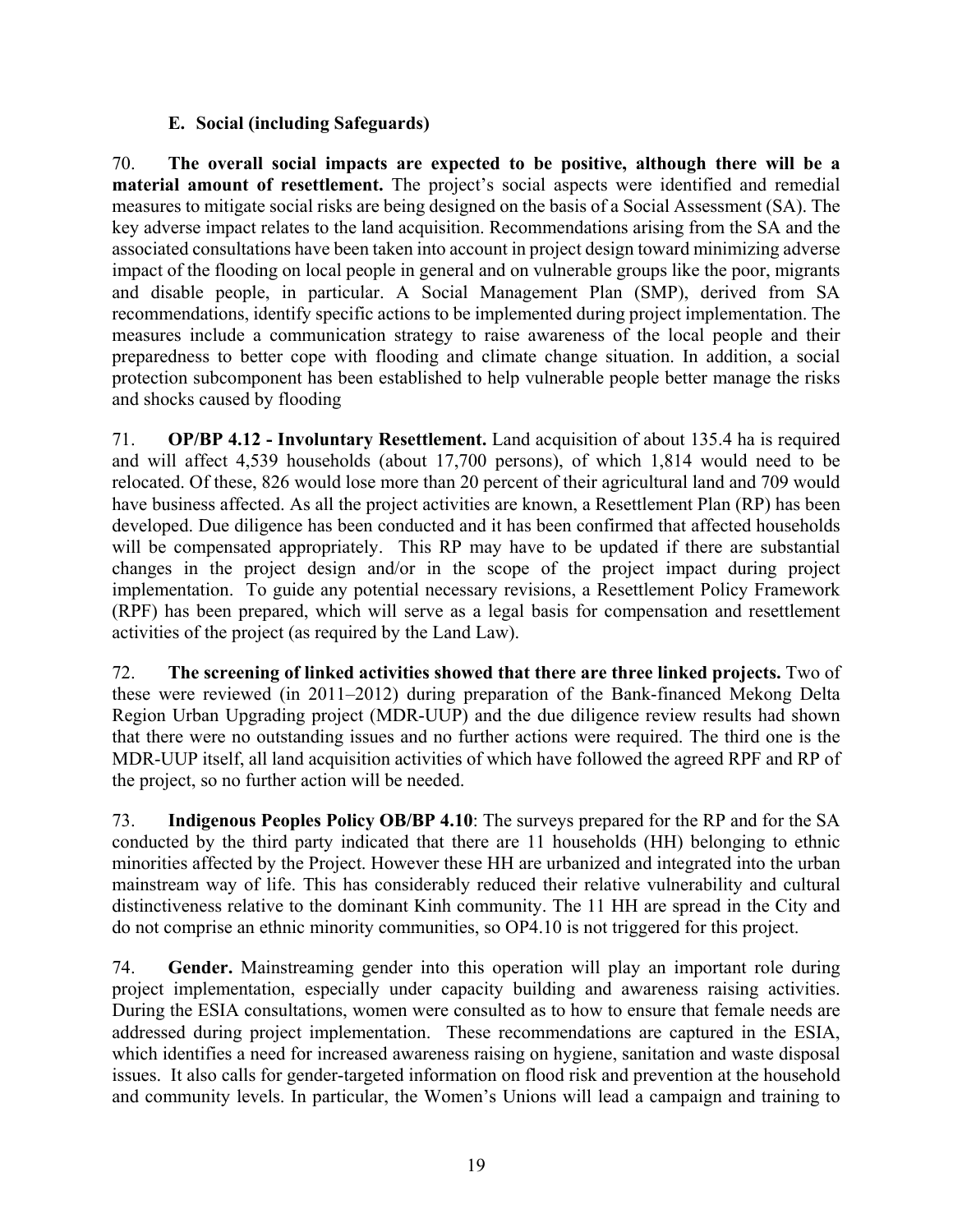promote a community based approach to improve sanitation behavior and flood early warning actions. These proposed actions aim to inform women about better prevention and sanitation practices that lead to reduced health risks. In addition, female needs have been integrated into the resettlement process and will be monitored throughout the implementation of the resettlement plan. Indicators that will be disaggregated by gender include: Number of women living in Urban Core protected against 25-year return period flood risk; and the number of those in the bottom 40 percent and the number of women in consultation activities during project implementation.

75. **Citizen Engagement.** Consultations took place in the design of the project, especially related to those communities that will be resettled as a result of the project. A key outcome of the consultations was to provide great options to those being resettled. Another consultation is planned during the implementation of the project, which will help close the feedback loop, including to inform the design and targeting of the scalable social safety net scheme. In addition, a satisfaction survey is planned at project completion to inform the results of the project. All consultations will ensure balanced gender representation and disaggregated results. A key area of citizen engagement for this project will be the Open Cities initiative, as part of sub-component 3.1. Similar to other experiences across South Asia, this initiative will engage students, and technical volunteer communities in geospatial mapping. Such engagement will increase the awareness of disaster risk and urban planning amongst the volunteers and participants, while increasing awareness and understanding of the proposed project. Those engaged will serve as project ambassadors amongst their communities, which will further spread awareness and promote engagement. Other technological citizen engagement options will also be explored, particularly related to the end-toend early warning systems that will be developed under component 1.3 and in the development of apps for the spatial data and RiskInfo platforms to be financed under component 3.1. Other citizen engagement opportunities could also include a public design competition for the new bridge to be built.

## **F. Environment (including Safeguards)**

76. **The project has numerous positive environmental and social impacts.** Under all technical scenarios, it will reduce flooding in Can Tho's urban core, and will strengthen and improve the capacity of existing drainage and sanitation systems. The investment will reduce drain overflows, thereby improving public health, reducing traffic congestion, and leading to an improved standard of living for urban residents. The enhanced aesthetics of the city and improved functionality of roads and pavements will be beneficial to the local tourism and business sectors. Wastewater treatment undertaken under the project will lessen the pollutant load in the Can Tho and Cai Son Rivers. The project will also improve the welfare of the project-affected persons currently living along the river, whom will be relocated to new sites with improved amenities.

77. **OP/BP 4.01 is triggered and the project is classified as a category A** due to the potentially significant and irreversible environmental and social impacts associated with project interventions under three components, although the social impacts due to relocation of over one thousand households has a greater impact than the temporary environmental impacts caused by construction activities, the effects of which will be mitigated by appropriate mitigation measures. The significant environmental impacts are largely positive, as flood risk management investments and the rehabilitation and improvement of canal, drainage and sanitation infrastructure will greatly reduce the pollution load on the Can Tho and Hau Rivers, with resultant significant benefits to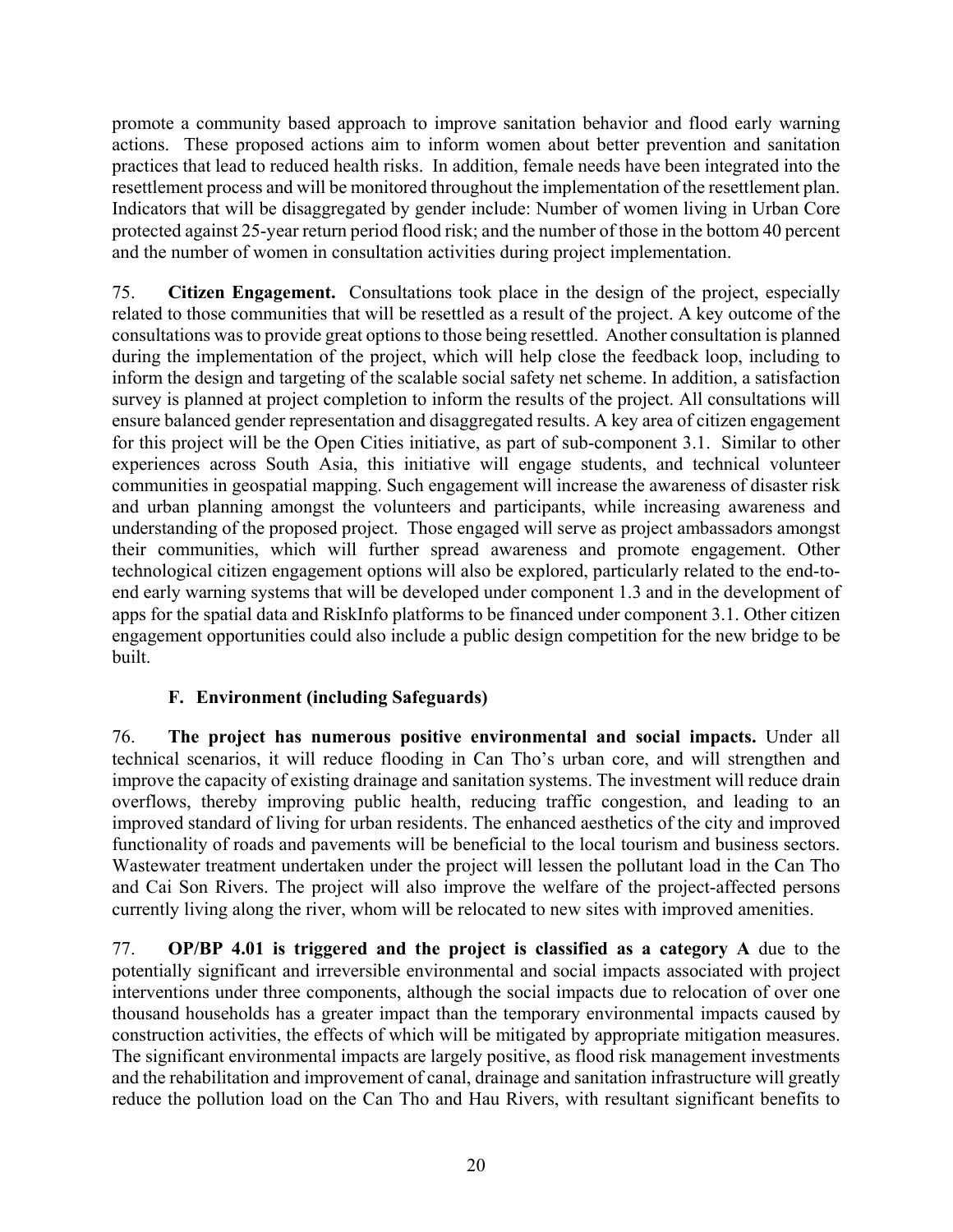community health and safety**.** As a Category A project, a full scale ESIA was completed in accordance with the Bank's safeguard policies. The ESIA includes an Executive Summary, a cumulative impact assessment, alternatives analysis and a thorough public consultation process.

78. **As part of the ESIA, a detailed review of other, largely completed, ongoing or planned investments in Can Tho has been undertaken to identify possible linkages and potential cumulative impacts.** The assessment and due diligence review ascertained that many of the potentially linked projects are likely to have positive impacts, as they address wastewater and water treatment. Although there is a heavy pollutant load caused by the industrial zone upstream, the project investments would alleviate, rather than exacerbate, the pollution load in the river. The potential cumulative impacts caused by simultaneous construction can be managed with coordination of schedules at the city level, and good construction management.

79. **Induced impacts.** The greater urbanization and densification, resulting in an indirect effect of investments under the Project will have significant positive impacts. However, it will also put a greater strain on basic services. Over time, the City will need to increase investment in wastewater treatment, water supply, electricity supply, traffic management, schools, and health facilities in order to manage the potential negative impacts of increased urbanization and densification. In the coming years, the City will need to follow a disciplined capital investment plan based on realistic forecasts of increased urbanization, and enhance maintenance of existing and planned infrastructure services in order to limit pressure on services that play a key role in limiting flow of emissions into groundwater and surface water, as well as into the urban airshed, such as wastewater treatment and solid waste management. Deviation from such an investment program would lead to increased pollution and decreased human welfare. City planning should also focus on promotion of Bus Rapid Transit (BRT) schemes, and increased and more efficient public transport to reduce traffic congestion and minimize air emissions, particularly the carbon monoxide, hydrocarbons, and particulate matter emanating from two stroke engines. Electricity demand will grow as the city grows in size and affluence, and the use of energy efficient lighting for public streetlights and for commercial, industrial, and residential use should be encouraged. It is critical that zoning laws be strictly monitored and enforced to ensure that there is no repeat encroachment along the river banks.

## **G. Other Safeguards Policies Triggered**

80. **OP/BP 4.04. Natural Habitats.** The project interventions under Components 1 and 2 include strengthening and construction of river embankments, construction of tidal sluice gates, canal dredging, and extension of the sewage system, bridge construction. These project activities would only minimally impact the ecological flow of the Can Tho and Hau Rivers, and it is worth noting that there is already a high level of human intervention due to the urbanized nature of the project area. Hydrological modeling will be undertaken to limit seasonal impacts on aquatic fauna as far as possible. Efforts will be taken to limit impacts on aquatic fauna, for example, through the placement of fish ladders at the proposed sluice gates. Therefore, OP 4.04 - Natural Habitats is triggered.

81. **OP/BP 4.11 - Physical Cultural Resources.** Preliminary site screening has not identified any physical cultural resources in the project location that could be potentially affected by the project. The presence of any cultural, historic, religious monuments, or graves has been assessed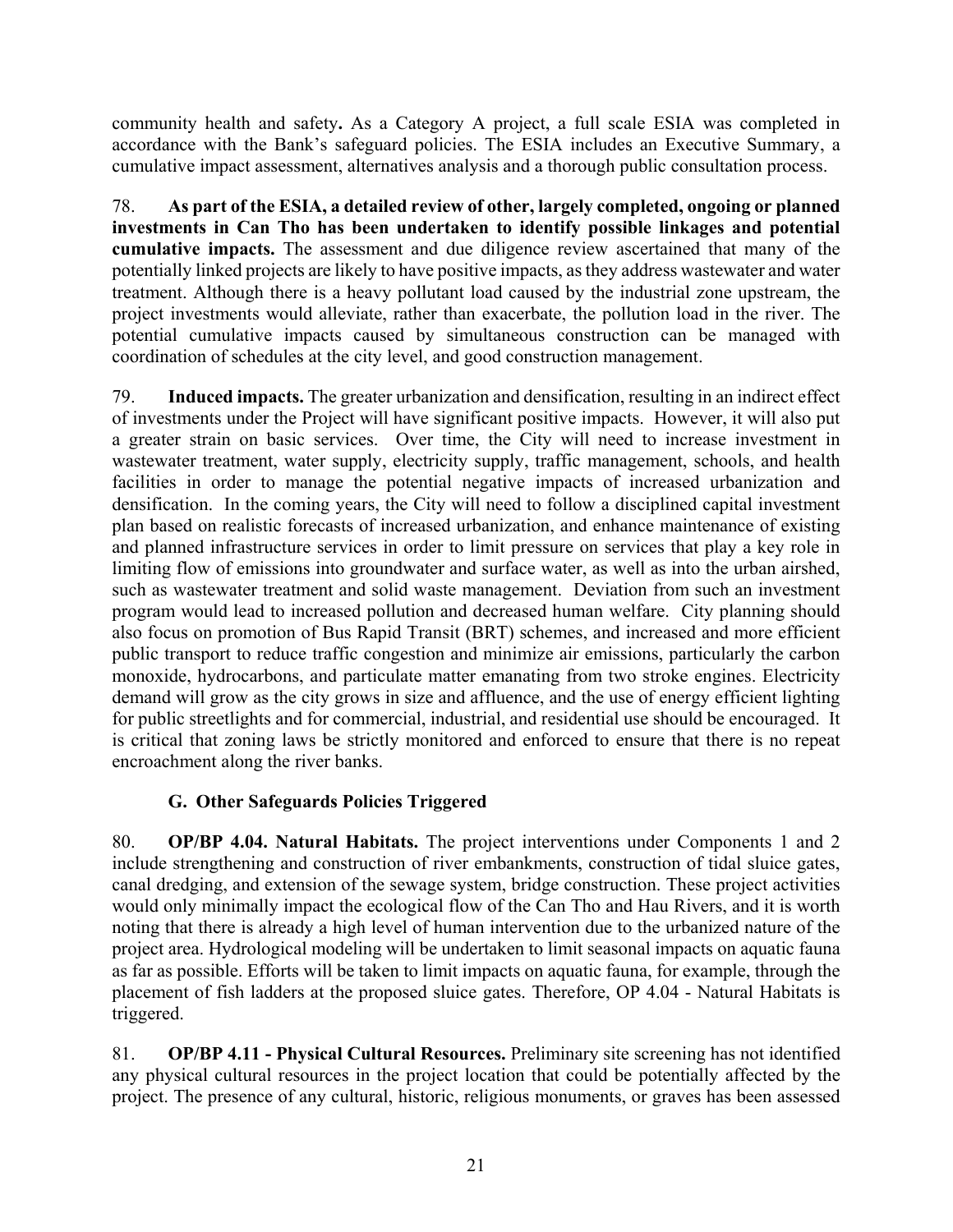as part of the ESIA and there are no major concerns with regard to Physical Cultural Resources being affected within the project boundary. However, this policy is triggered as the project includes dredging and excavation activities under Components 1 and 2, which may result in chance finds. The ESIA clarifies that the Contractor is responsible for familiarizing themselves with the "Chance Finds Procedures", in case culturally valuable materials are uncovered during dredging and excavation. These Chance Finds Procedures are described in the ESIA and ESMP.

82. **OP 7.50 - Projects on International Waterways.** The project triggers OP 7.50 as the interventions in Component 1 are located in a tributary of the Mekong River, the Can Tho River, and a river further inland—the Cai Son River. However, the proposed investments are river bank embankment works on existing schemes to protect the core urban area from fluvial and tidal flooding, and prevent river bank erosion. An exception to the requirement under OP 7.50 to notify other riparian countries under paragraph 7(a) applies for "any project that relates to a tributary of an international waterway where the tributary runs exclusively in one state and the state is the lowest downstream riparian, unless there is concern that the project could cause appreciable harm to other states." The relevant states include Cambodia, Laos and Thailand. In the case of this proposed project, this exception under paragraph 7(c) of OP 7.50 applies, and was approved by the Regional Vice President, since the infrastructure works will take place on tributaries of an international waterway—the Can Tho and Cai Son Rivers—and will not cause harm to other riparian states.

| Safeguards document | <b>Draft Disclosed</b><br>in Vietnam | <b>Draft Disclosed</b><br>in InfoShop | <b>Final Disclosed</b><br>in Vietnam | <b>Final Disclosed</b><br>in InfoShop |
|---------------------|--------------------------------------|---------------------------------------|--------------------------------------|---------------------------------------|
| <b>ESIA</b>         | Nov 23, 2015                         | Nov 22, 2015                          | Feb 18, 2016                         | Feb 18, 2016                          |
| <b>RAP</b>          | Nov 23, 2015                         | Nov 24, 2015                          | Feb 18, 2016                         | Feb 18, 2016                          |
| <b>RPF</b>          | Nov 23, 2015                         | Nov 24, 2015                          | Feb 18, 2016                         | Feb 18, 2016                          |

**Disclosure dates for safeguard documents** 

## **H. World Bank Grievance Redress**

82. Communities and individuals who believe that they are adversely affected by a World Bank (WB) supported project may submit complaints to existing project-level grievance redress mechanisms or the WB's Grievance Redress Service (GRS). The GRS ensures that complaints received are promptly reviewed in order to address project-related concerns. Project affected communities and individuals may submit their complaint to the WB's independent Inspection Panel which determines whether harm occurred, or could occur, as a result of WB noncompliance with its policies and procedures. Complaints may be submitted at any time after concerns have been brought directly to the World Bank's attention, and Bank Management has been given an opportunity to respond. For information on how to submit complaints to the World Bank's corporate Grievance Redress Service (GRS), please visit http://www.worldbank.org/GRS. For information on how to submit complaints to the World Bank Inspection Panel, please visit www.inspectionpanel.org.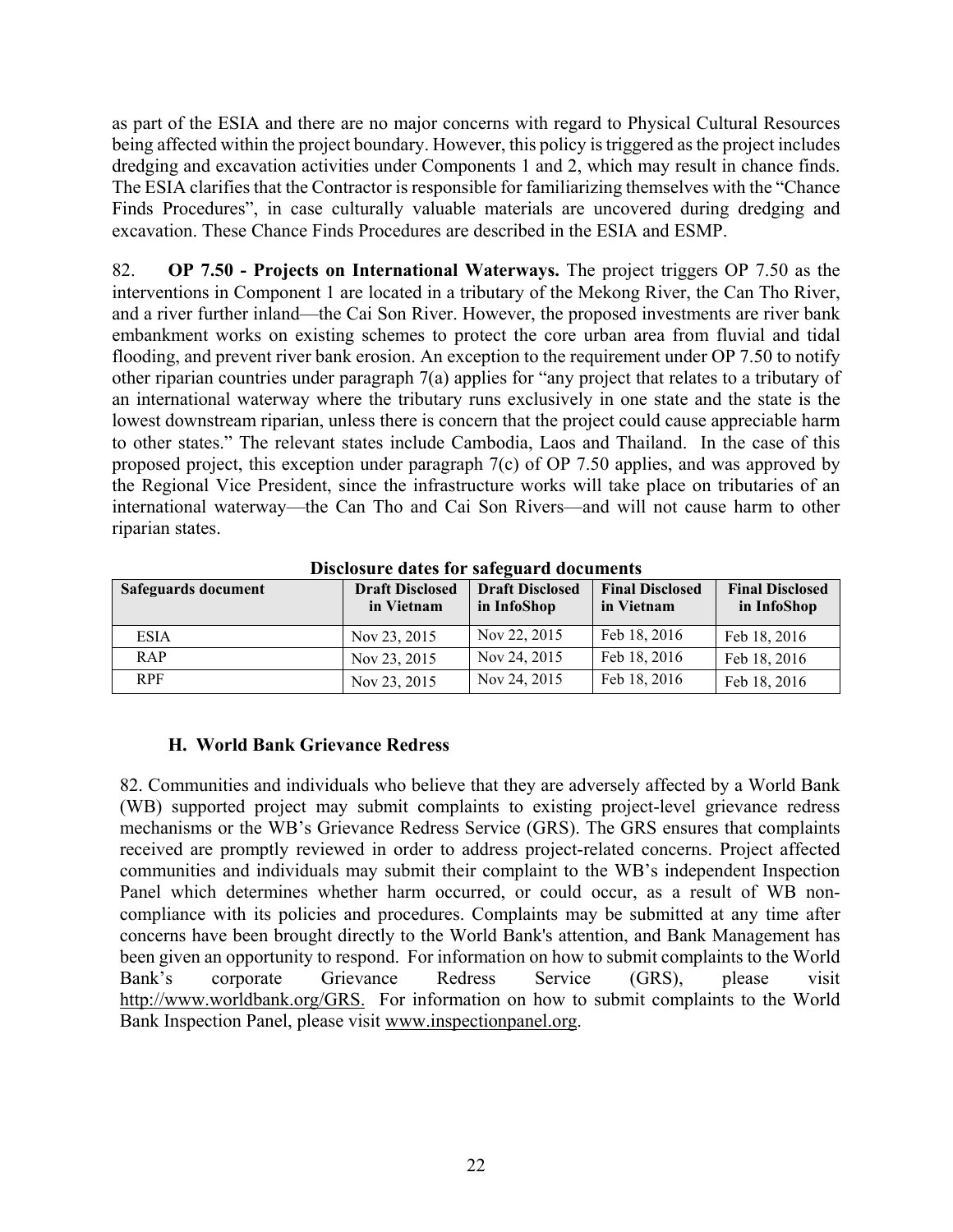## **Annex 1: Results Framework and Monitoring**

#### **Country: Vietnam**

## **Project Name: Can Tho Urban Development and Resilience Project (P152851)**

#### **Results Framework**

### **Project Development Objectives**

#### PDO Statement

The proposed Project Development Objective is to reduce flood risk in the urban core area, improve connectivity between the city center and the new low risk urban growth areas, and enhance the capacity of city authorities to manage disaster risk in Can Tho City.

**These results are at** Project Level

#### **Project Development Objective Indicators**

|                                                                                                                                                                   |                      | <b>Cumulative Target Values</b> |                                  |                                      |             |                         |                         |                           |  |
|-------------------------------------------------------------------------------------------------------------------------------------------------------------------|----------------------|---------------------------------|----------------------------------|--------------------------------------|-------------|-------------------------|-------------------------|---------------------------|--|
| <b>Indicator Name</b>                                                                                                                                             | <b>Baseline</b>      | YR1<br>2016                     | YR <sub>2</sub><br>2017          | YR <sub>3</sub><br>2018              | YR4<br>2019 | YR <sub>5</sub><br>2020 | YR <sub>6</sub><br>2021 | <b>End Target</b><br>2022 |  |
| Increase in urban core land<br>area protected from rainfall<br>flooding for a 10-year return<br>period and riverine flooding<br>for 100-year return period $(ha)$ | $\Omega$             | $\theta$                        | $\boldsymbol{0}$                 | $\theta$                             | 200         | 2,500                   | 2,675                   | 2,675                     |  |
| Reduction in travel time<br>between urban core and Cai<br>Rang center, (% change)<br>- From NK to IC3<br>- From NVC-Bus                                           | $\theta$<br>$\theta$ | $\overline{0}$<br>$\mathbf{0}$  | $\mathbf{0}$<br>$\boldsymbol{0}$ | $\boldsymbol{0}$<br>$\boldsymbol{0}$ | 15<br>15    | 25<br>30                | 25<br>30                | 25<br>30                  |  |
| Number of Dept. utilized<br>Spatial Planning and RiskInfo<br>Platform                                                                                             | $\theta$             | $\theta$                        | $\mathbf{0}$                     | $\theta$                             |             | 3                       |                         |                           |  |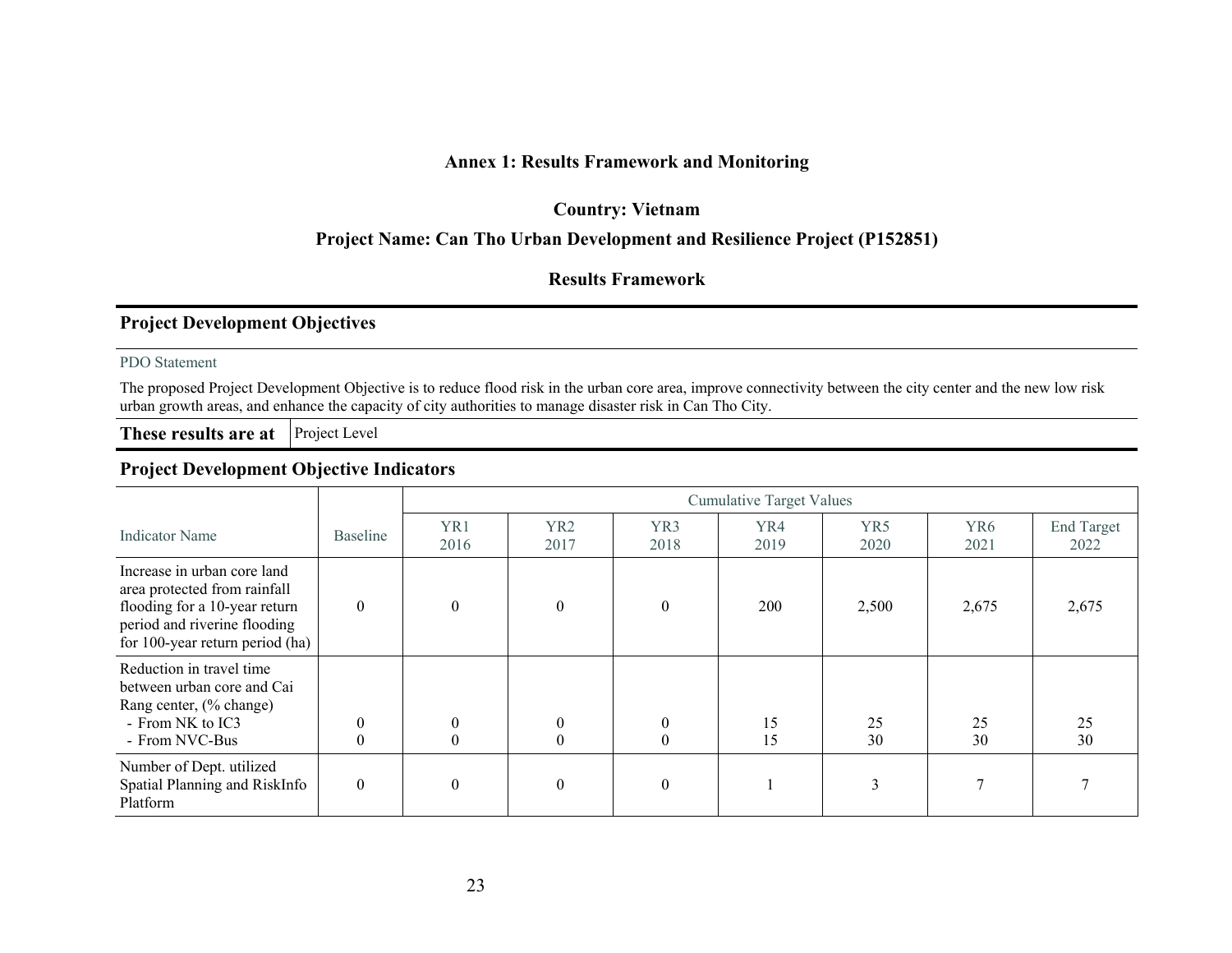| Number of direct beneficiaries,<br>defined as people living in<br>Urban Core protected against<br>10-year return period flood<br>risk (of which are female $(\#)$ ) |  |  |  |  |  | 420,000<br>(216,000) | 420,000<br>(216,000) | 420,000<br>(216,000) |
|---------------------------------------------------------------------------------------------------------------------------------------------------------------------|--|--|--|--|--|----------------------|----------------------|----------------------|
|---------------------------------------------------------------------------------------------------------------------------------------------------------------------|--|--|--|--|--|----------------------|----------------------|----------------------|

#### **Intermediate Results Indicators**

|                                                                                                       |                  | <b>Cumulative Target Values</b> |                  |                                                    |                                 |                                                        |                                                          |                                                       |
|-------------------------------------------------------------------------------------------------------|------------------|---------------------------------|------------------|----------------------------------------------------|---------------------------------|--------------------------------------------------------|----------------------------------------------------------|-------------------------------------------------------|
| <b>Indicator Name</b>                                                                                 | <b>Baseline</b>  | YR1                             | YR <sub>2</sub>  | YR3                                                | YR4                             | YR5                                                    | YR <sub>6</sub>                                          | <b>End Target</b>                                     |
| Length of new and upgraded<br>embankment installed (m)                                                | $\theta$         | $\mathbf{0}$                    | $\boldsymbol{0}$ | 2,000                                              | 6,000                           | 8,000                                                  | 10,000                                                   | 10,000                                                |
| Length of new and upgraded<br>sewers/pipe installed (m)                                               | $\mathbf{0}$     | $\boldsymbol{0}$                | $\mathbf{0}$     | 2,000                                              | 6,000                           | 10,000                                                 | 12,000                                                   | 12,000                                                |
| Length of canals improved (m)                                                                         | $\mathbf{0}$     | $\boldsymbol{0}$                | $\mathbf{0}$     | 1,500                                              | 7,000                           | 11,000                                                 | 14,500                                                   | 14,500                                                |
| Length of roads constructed or<br>upgraded, non-rural<br>$(m) - (Core)$                               | $\boldsymbol{0}$ | $\boldsymbol{0}$                | $\boldsymbol{0}$ | 3,000                                              | 6,000                           | 8,000                                                  | 10,440                                                   | 10,440                                                |
| Number of bridges built,<br>which include sidewalks,<br>connecting the urban core and<br>Cai Rang (#) | $\theta$         | $\mathbf{0}$                    | $\boldsymbol{0}$ | $\theta$                                           |                                 | $\overline{2}$                                         | $\overline{2}$                                           | $\overline{2}$                                        |
| Public transport feasibility and<br>strategy completed                                                | $\overline{0}$   | $\boldsymbol{0}$                |                  | Non-motorized<br>transport<br>strategy<br>complete | Corridor<br>development<br>plan | Bus network<br>improvement<br>and FS for<br><b>BRT</b> | Public<br>Transport<br>Feasibility<br>Study<br>Completed | Public Transport<br>Feasibility<br>Study<br>Completed |
| Spatial Planning and Riskinfo<br>Database Established (Y/N)                                           | N <sub>o</sub>   | N <sub>0</sub>                  | N <sub>0</sub>   | N <sub>o</sub>                                     | Yes                             | Yes                                                    | Yes                                                      | Yes                                                   |
| Beneficiaries of community-<br>based flood risk management<br>training $(\#)$                         | $\boldsymbol{0}$ | $\mathbf{0}$                    | 5,000            | 10,000                                             | 25,000                          | 40,000                                                 | 50,000                                                   | 50,000                                                |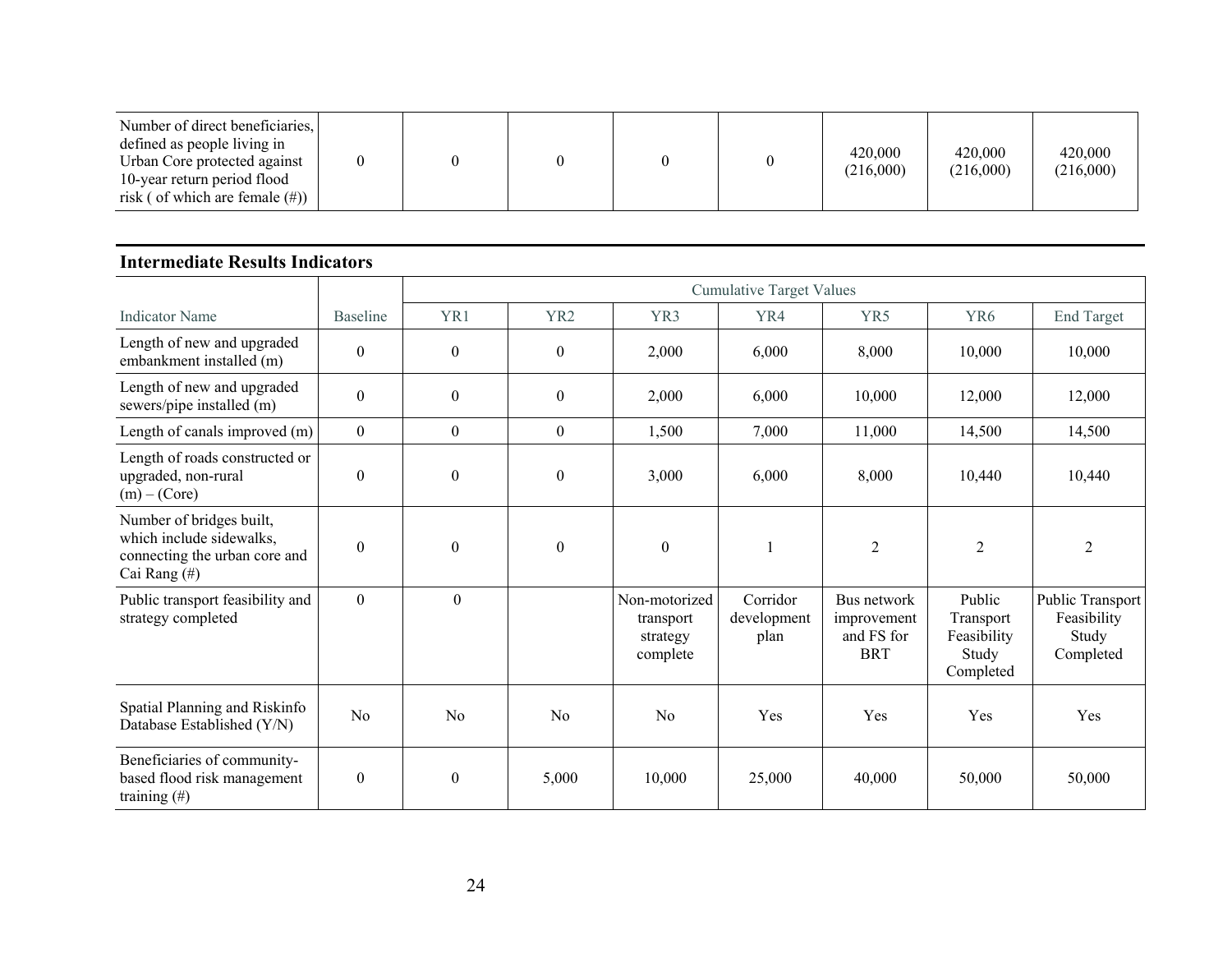| Participants in consultation<br>activities during project |  | 200   | 750   | 1000  | 500   | 2000   | 2500   |
|-----------------------------------------------------------|--|-------|-------|-------|-------|--------|--------|
| implementation, of which<br>female $(\#)$ - (Core)        |  | (100) | (375) | (500) | (750) | (1000) | (1250) |

## **Indicator Description**

| т гојест Беуевринент Објеси уе пинсатог з                                                                                                                                                                                             |                                                                                                                                                                                                                                                    |                                                  |                     |                                                  |  |  |  |  |  |
|---------------------------------------------------------------------------------------------------------------------------------------------------------------------------------------------------------------------------------------|----------------------------------------------------------------------------------------------------------------------------------------------------------------------------------------------------------------------------------------------------|--------------------------------------------------|---------------------|--------------------------------------------------|--|--|--|--|--|
| <b>Indicator Name</b>                                                                                                                                                                                                                 | Description (indicator definition and so on)                                                                                                                                                                                                       | Data Source / Methodology<br>Frequency           |                     | Responsibility for Data<br>Collection            |  |  |  |  |  |
| Increase in urban core land<br>area protected from rainfall<br>flooding for a 10-year return<br>period and riverine flooding<br>for 100-year return period<br>(ha)                                                                    | This indicator will measure the area protected<br>from rainfall flooding for a 10-year return<br>period and riverine flooding for 100-year<br>return period. This will be measured based on<br>2015 data and on detailed hydraulic analysis.       | Up-front and end<br>of project<br>implementation | Hydraulic modelling | PMU and M&E Consultants                          |  |  |  |  |  |
| Reduction in travel time<br>between urban core and Cai<br>Rang center, (% change)<br>- From NK to IC3<br>- From NVC-Bus                                                                                                               | This indicator will measure the percentage of<br>time saving from Ninh Kieu travel to Cai Rang<br>-NK-IC3: travel time from Ninh Kieu Port to<br>Cai Rang<br>-NCV-Bus: travel time from Nguyen Van Cu<br>road to Interlink Bus station in Cai Rang | Annual progress<br>achieved                      | Survey              | PMU and M&E Consultants                          |  |  |  |  |  |
| Number of Dept. utilized<br>Spatial Planning and RiskInfo<br>Platform                                                                                                                                                                 | This indicator will measure the incremental<br>progress made in the acquisition of data,<br>development of software, purchase of<br>hardware, training of users and the number of<br>departments that regularly utilize this platform              | Up-front and end<br>of project<br>implementation | Survey              | PMU and M&E Consultants                          |  |  |  |  |  |
| Number of direct<br>beneficiaries, defined as<br>people living in Urban Core<br>protected from rainfall<br>flooding for a 10-year return<br>period and riverine flooding<br>for 100-year return period, of<br>which are female $(\#)$ | This indicator will measure the number of<br>people that directly benefit from investments<br>to enhance embankments and drainage systems<br>that reduce riverine and rainfall flood risk                                                          | Annual progress<br>achieved                      | progress reports    | PMU based on semi-annual PMU and M&E Consultants |  |  |  |  |  |

#### **Project Development Objective Indicators**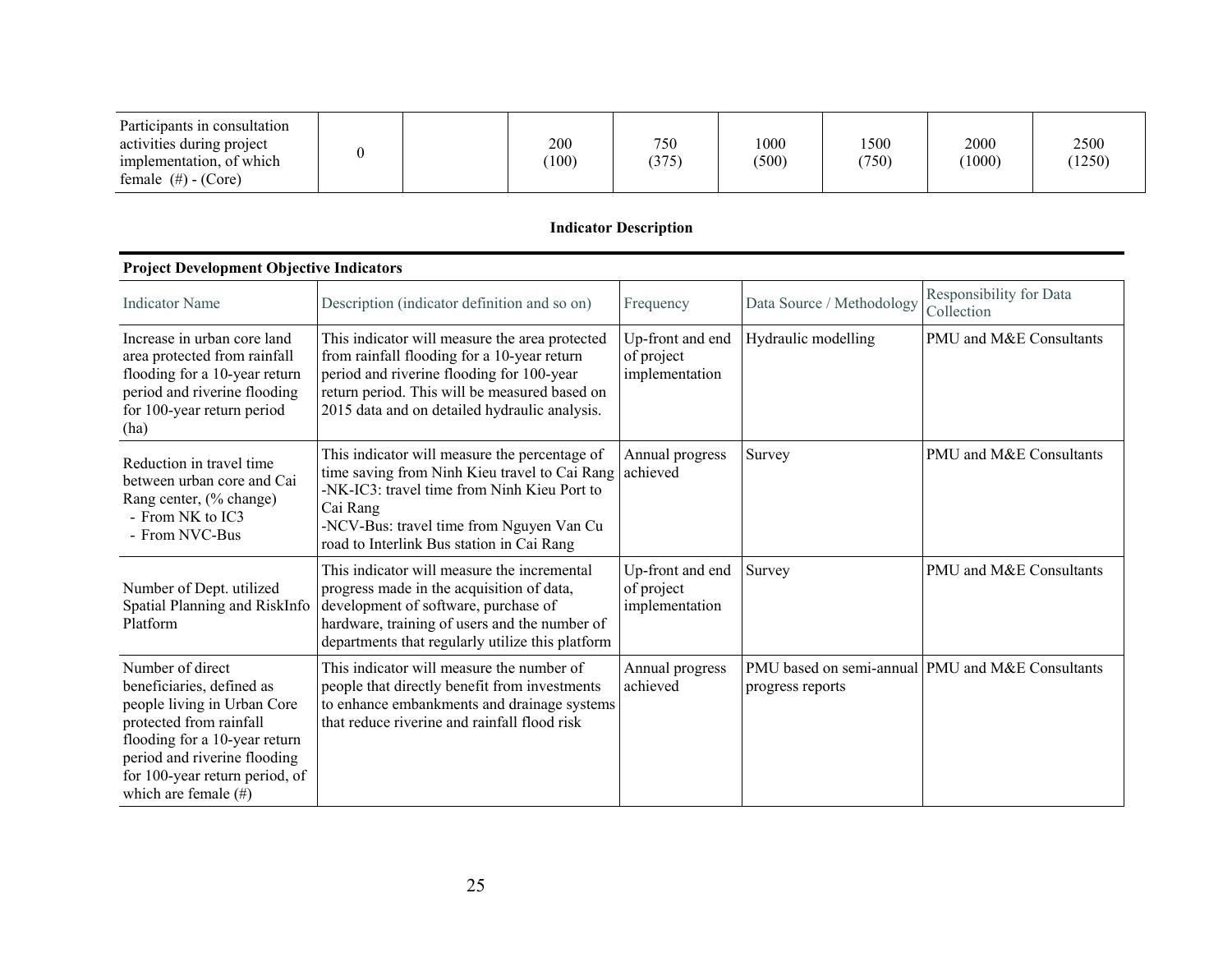| Description (indicator definition and so on)                                                                                                                                                                                                                                                                                                                                                                                                                                  | Frequency | Data Source /<br>Methodology | Responsibility for Data<br>Collection                |
|-------------------------------------------------------------------------------------------------------------------------------------------------------------------------------------------------------------------------------------------------------------------------------------------------------------------------------------------------------------------------------------------------------------------------------------------------------------------------------|-----------|------------------------------|------------------------------------------------------|
| This indicator measures the total length of new<br>and upgraded embankment of Can Tho and<br>Cai Son installed under the project, expressed<br>in meters (m).                                                                                                                                                                                                                                                                                                                 | Annual    |                              | Project monitoring reports PMU and M&E Consultants   |
| This indicator measures the total length of new<br>and upgraded sewers in city core area (NInh<br>Kieu District) installed under the project,<br>expressed in meters (m).                                                                                                                                                                                                                                                                                                     | Annual    |                              | Project monitoring reports PMU and M&E Consultants   |
| This indicator measures the total length of<br>canals upgraded under the project, expressed<br>in meters (m).                                                                                                                                                                                                                                                                                                                                                                 | Annual    |                              | Project monitoring reports PMU and M&E Consultants   |
| Meters of non-rural roads constructed or<br>upgraded under the project. Non-rural roads<br>are roads functionally classified in various<br>countries as Trunk or Primary, Secondary or<br>Link roads, or sometimes Tertiary roads.<br>Typically, non-rural roads connect urban<br>centers/towns/settlements of more than 5,000<br>inhabitants to each other or to higher classes of<br>road, market towns, and urban centers. Urban<br>roads are included in non-rural roads. | Annual    |                              | Project monitoring reports   PMU and M&E Consultants |
| This indicator measures the total number of<br>new bridges constructed under the project.<br>Walkability across the bridges will be a key<br>focus, including sidewalks.                                                                                                                                                                                                                                                                                                      | Annual    |                              | Project monitoring reports PMU and M&E Consultants   |
| This indicator measures the number of<br>feasibility assessments and studies completed<br>that will help the City arrive at a<br>comprehensive public transport strategy,<br>which will include feasibility studies for<br>implementation under later investments                                                                                                                                                                                                             | Annual    |                              | Project monitoring reports PMU and M&E Consultants   |
|                                                                                                                                                                                                                                                                                                                                                                                                                                                                               |           |                              |                                                      |

#### **Intermediate Results Indicators**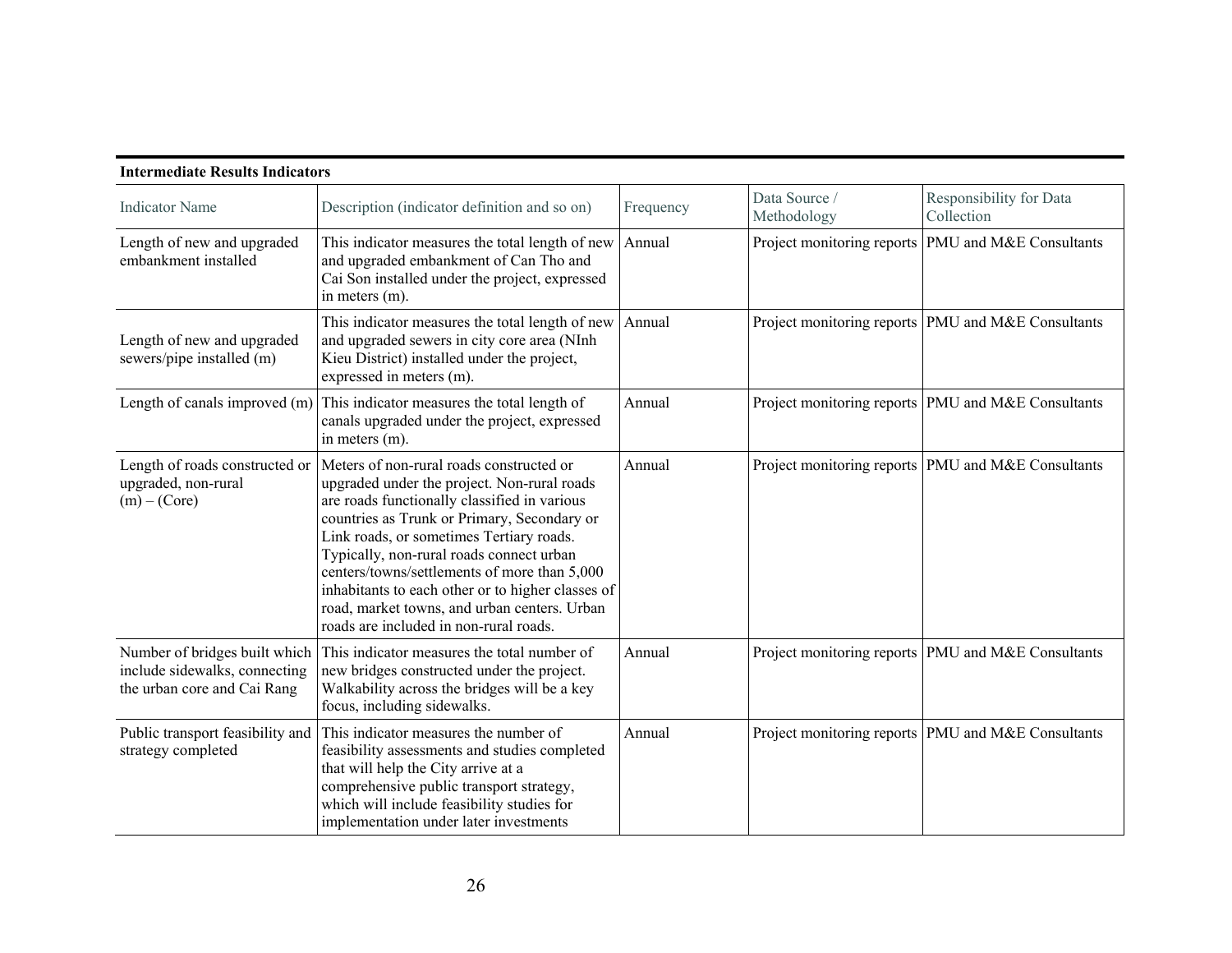| Spatial Planning and Riskinfo<br>Database Established                                                           | This indicator measures if the software and<br>hardware required to build the Spatial Data<br>Infrastructure have been acquired and put in<br>place. It also measures whether the necessary<br>data has been populated on the platform so that<br>it is usable by government decision makers for<br>planning purposes. | Annual | Project monitoring reports PMU and M&E Consultants |
|-----------------------------------------------------------------------------------------------------------------|------------------------------------------------------------------------------------------------------------------------------------------------------------------------------------------------------------------------------------------------------------------------------------------------------------------------|--------|----------------------------------------------------|
| Beneficiaries of community-<br>based flood early warning<br>training, of which, female $(\#)$                   | This indicator will measure the number of<br>women trained in flood early warning and<br>response, as part of the early warning system<br>establishment. The women's unions will be<br>responsible of undertaking these trainings                                                                                      | Annual | Project monitoring reports PMU and M&E Consultants |
| Participants in consultation<br>activities during project<br>implementation, of which<br>female $(\#)$ - (Core) | This indicator measures the number of<br>individuals that have been consulted at project<br>investment sites throughout the course of the<br>project                                                                                                                                                                   | Annual | Project monitoring reports PMU and M&E Consultants |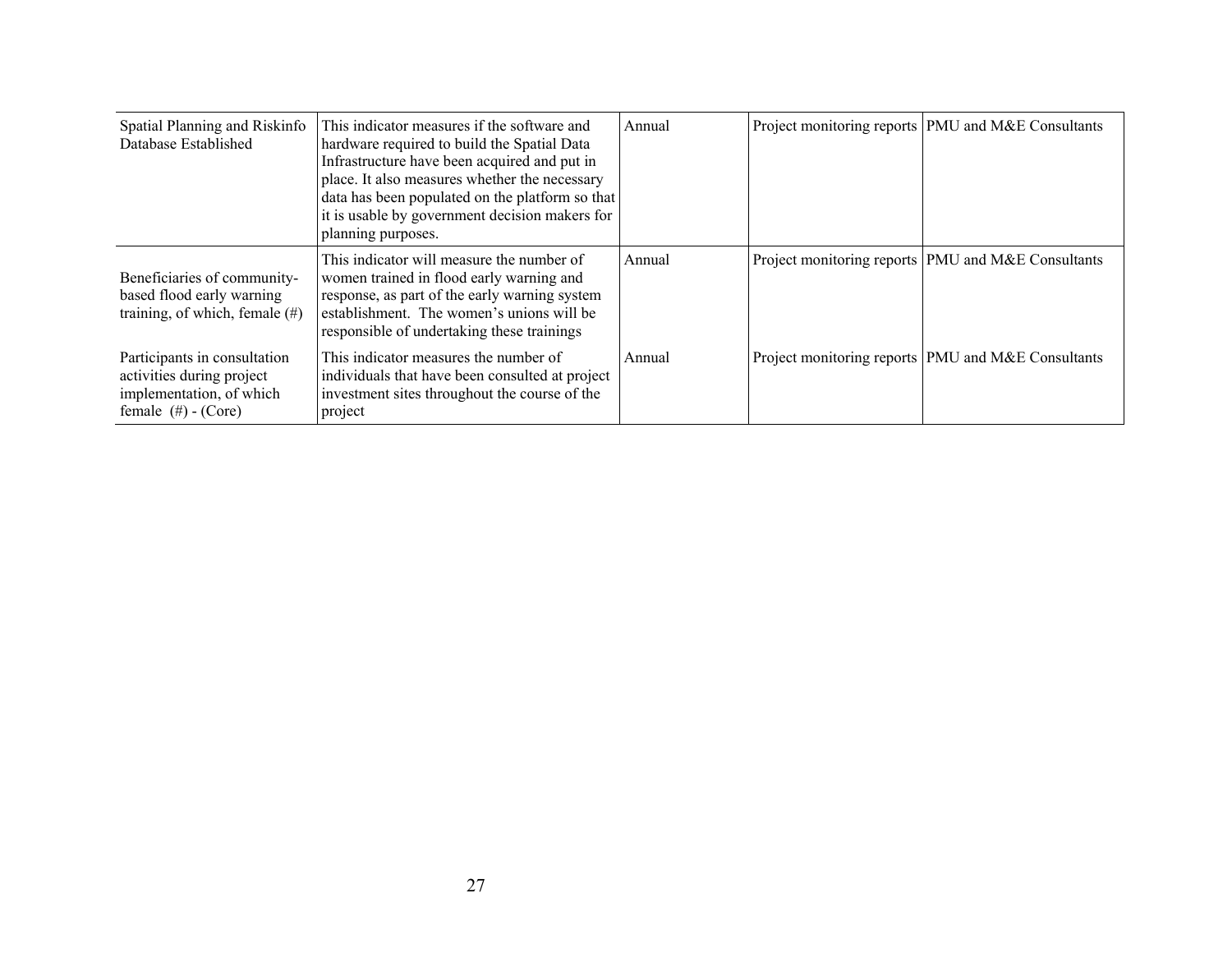### **Annex 2: Detailed Project Description**

#### **VIETNAM: Can Tho Urban Development and Resilience Project**

1. The proposed project is part of the World Bank's long-term engagement on the topics of urban development, disaster risk management, and climate change in Can Tho over the last decade. This includes lending operations such as the Vietnam Urban Upgrading Program (VUUP1) (approved in 2004 with additional financing in 2009; US\$50.7 million for Can Tho) and its successor the Mekong Delta Region Urban Upgrading Project (VUUP2) (approved 2012; US\$69.9 million for Can Tho) as well as numerous studies and technical assistance initiatives. The project leverages non-structural infrastructure measures within areas of resilience planning (Local Resilience Action Plan, 2013; City Strength Diagnostic, 2014), climate adaptation (TA for Can Tho City Steering Committee on Climate Change, 2009) and disaster risk management with a focus on flooding (Integrated Flood Risk Management Plan for Can Tho, 2013). To date, this bundle of activities has (a) constructed or rehabilitated over 50 km of primary, secondary, and tertiary drainage; (b) dredged and upgraded over 8 km of canals; (c) extended water supply to 13,500 households; (d) provided sewer connections to 84,000 households, and; (e) connected 7,000 households to the power grid. When completed in 2017, the two urban upgrading operations will have addressed most of the large low-income areas (LIA) in the urban core.

2. The aim of this project is to address the two primary threats to its socioeconomic development goals, flooding and uncontrolled urbanization, by more proactively guiding urban growth to areas with lower flood risk, including the higher elevation areas near the heart of the city. While previous investments have focused exclusively on urban upgrading, the proposed project will support resilient development by proactively guiding growth to low risk areas near the heart of the city while improving connectivity in the city center, sanitation and the living and working environment. For those that do not live within the urban core that will be better protected from flooding, a system of disaster responsive safety nets will be supported to ensure that the city is able to deliver resources to the poor and vulnerable impacted by flooding. Therefore, the proposed project comprises two structural components (1 and 2) and an infrastructure information management systems component (3).

3. The construction of transport links such as link between CMT8-provincial road 918, Tran Hoang Na Road and Bridge, and 2nd unit of Quang Trung Bridge is necessary and urgent to address the aforementioned urbanization issues and increase connectivity, decrease transport time from main urban axes to the national highways, port clusters, airport branching to other provinces in the region. Furthermore, the transport investments will promote land development along the routes, which will increase public revenues and connect residential areas, sport centers, and university villages. These investments are expected to redistribute the population to live in areas with lower risks from climate change impacts. Increased accessibility and connectivity as a result of the new and improved transport infrastructure is likely to increase land values and investment opportunities along transport corridors, which is value-creation that the Government can capture using a variety of mechanisms and convert into public revenue.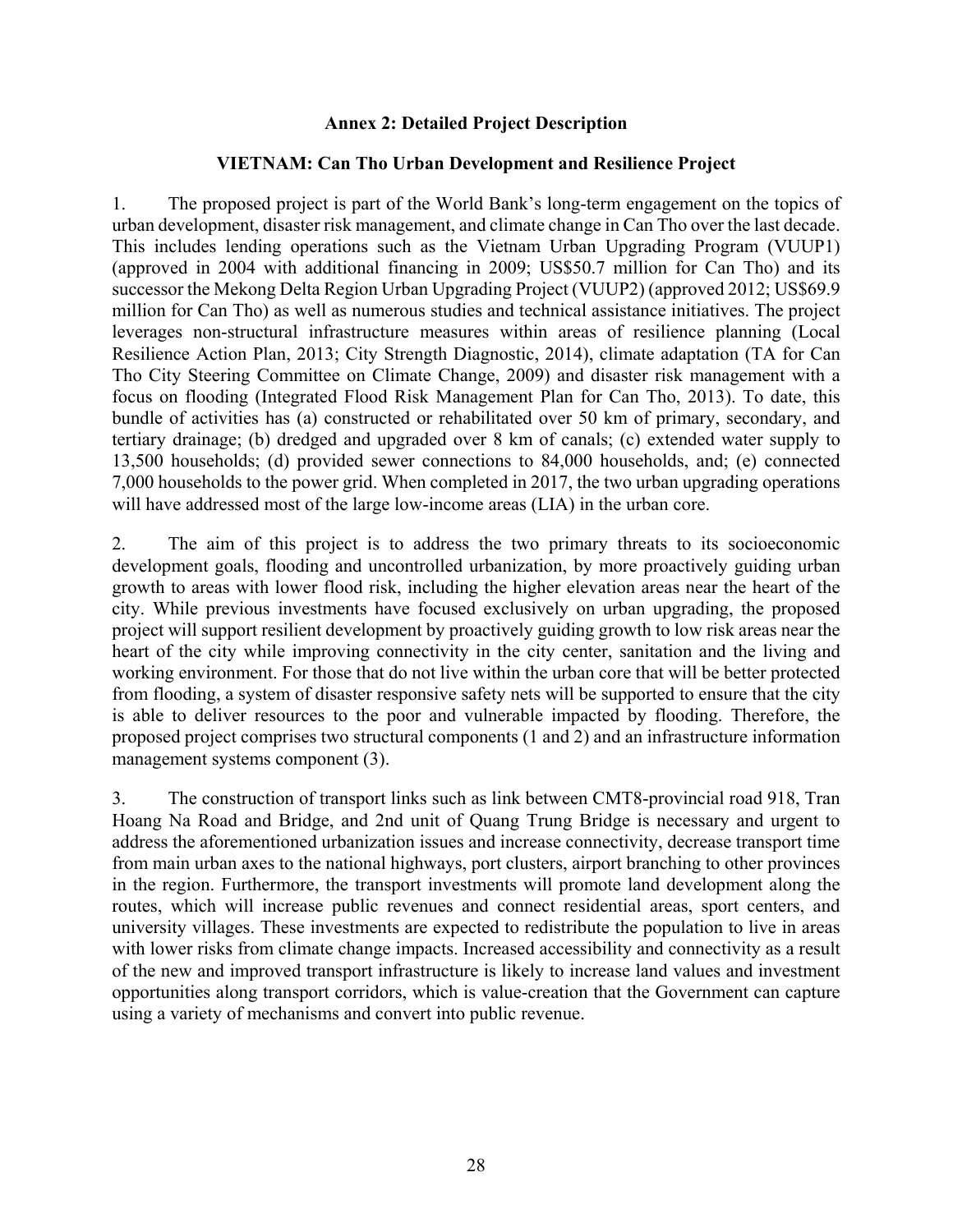4. A combination of "low-regret" engineering solutions,<sup>17</sup> including surrounding embankment, tidal gates/valves, and improvement in the drainage system is the most appropriate and necessary solution to address the flooding challenges in the urban core. However, none of these interventions alone is sufficient to reduce the flood risk in the city. It is necessary to complement the engineering interventions with sustainable nonstructural measures, including green structures, permeable surfaces, water retention areas, multistakeholder coordination, flood response standard operating procedures, and early warning systems. Due to extensive needs and limited financial capacity, it was agreed by both the national entities and city authorities that a phased approach should be considered, with each phase having clear targets for institutional development and infrastructure investments.

5. Complementing the infrastructure investments to be financed, activities will be supported to better help the city improve the quality, responsiveness, and coordination of physical planning and infrastructure maintenance. Efficiently processed information would help better plan sustainable urban development pathways and make risk sensitive investment decisions. Such an approach would also improve operation of the drainage and flood control systems, and provide support to emergency and public early warning operations. Support will also be delivered to improve post-disaster budget execution and to deliver additional resources through ongoing safety net systems to ensure that the poor and vulnerable are more protected.

6. By protecting the urban core of the city from flooding and increasing connectivity, the project will promote the densification of the city. From a resilience perspective, densification allows the city to concentrate its resources on protecting a smaller area against flooding, which has numerous other co-benefits. First, compact cities facilitate more efficient and sustainable modes of transport. The population densities are high enough to support public transport and people can live near to their work place and leisure facilities so that people can walk and cycle easily. Second, the approach will reduce sprawl while land in the countryside is preserved and land in towns can be recycled for development. Third, in social terms, compactness and mixed uses are associated with diversity, social cohesion, and good accessibility. Fourth, compact cities are argued to be economically viable because infrastructure, such as roads and street lighting, can be provided costeffectively per capita. Also, population densities are sufficient to support local services and businesses.

7. Project development options have been studied and selected in consideration of specific natural conditions of Can Tho City, and of the Mekong Delta Region; in accordance with masterplans at national and regional level, and with programs, plans and development orientation for MDR, in accordance with the socioeconomic development master-plan, and the sectoral masterplans of the city with a vision to 2050. The figure below summarizes the investments can be found below.

 $\overline{a}$ 

<sup>&</sup>lt;sup>17</sup> The "low-regret" solutions would maximize the effectiveness of the urban flood and drainage system operation with low cost, while minimizing negative impacts on flooding and environment to the adjacent areas. Moreover, it would also be built to address the future uncertainties caused by climate change, land subsidence, and fast urbanization progress.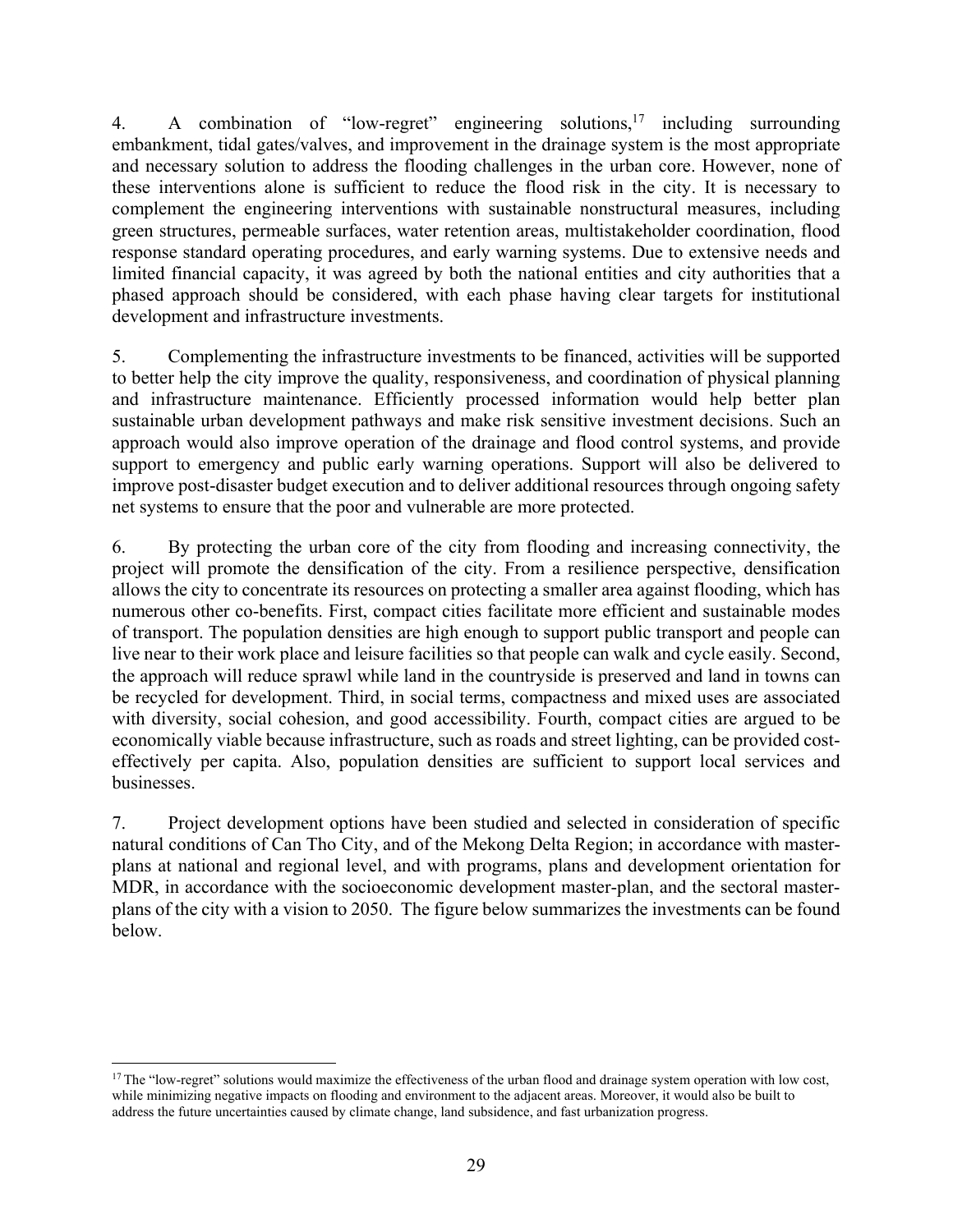

### **Component 1: Flood Risk Management and Environmental Sanitation (Bank financing: US\$120.9 million)**

8. A number of factors contribute to flooding in Can Tho, including heavy rainfall, tidal increase, poor drainage in built-up urban areas, and land subsidence.<sup>18</sup> In 2000 and 2011, the Hau River overflowed and caused serious flooding in the Ninh Kieu and Binh Thuy Districts. In

1

<sup>&</sup>lt;sup>18</sup> A recent study (Bochum University 2008) shows that more than  $210,000$  m<sup>3</sup>/day of ground water was extracted between 2000 and 2007. As a consequence, the groundwater level in the Tra Noc industrial zone was reduced by 0.5 m/year to 0.7 m/year due to excessive abstraction.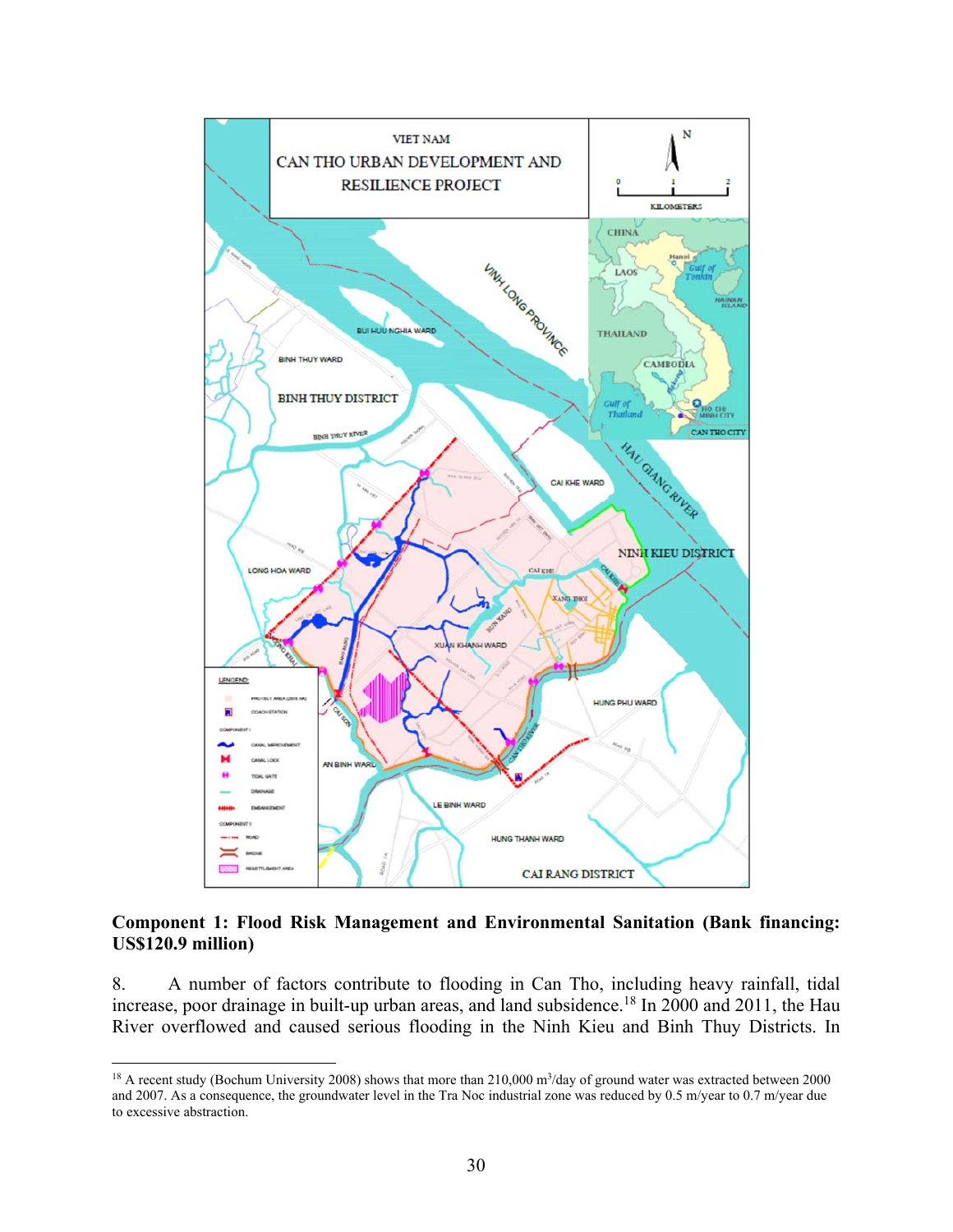addition, the core urban area is affected by high tides and heavy rains during flood season. Recent analyses show that the maximum water level in Can Tho has continuously increased over the last 15 years even though the water level upstream did not change. The increased water level in the city is caused by stronger influence of tides due to morphology changes of the Hau River and probable land subsidence. In addition, sewer systems in the city are generally old and of insufficient capacity to deal with high rainfall events, while many parts of the city do not yet have drainage systems. Rapid and uncontrolled urbanization has resulted in encroachment on many natural canals, significantly reducing water drainage capacity of the city drainage system. As a result, urban flooding from rainfall events and high tides is a regular occurrence. Projected climate change impacts are expected to worsen this situation.

9. Given the potential of specific investments in the Mekong to negatively impact other provinces, there are several flood risk management plans that have been, or are being, developed for the Mekong Delta Region and Can Tho City. Each of the Mekong Delta plans<sup>19</sup> converge on the priority to protect the developed urban areas/cities in the Mekong Delta, including Can Tho, through a set of flood protection structures and tidal prevention gates. In addition, the flood risk management plans for Can Tho City<sup>20</sup> prioritizes protecting the core urban area of the city—Ninh Kieu and Binh Thuy Districts—as a necessary immediate action. This prioritization takes into consideration the population density, importance of the urban core to the economic growth and development of the city and the entire Mekong Delta Region.<sup>21</sup>

10. The objective of this component is to reduce flood related risks in the urban core of Can Tho. This component would support the city in implementing structural measures for flood protection, drainage, and sanitation included in the Mekong Flood Control Plan, Can Tho Flood Control Master Plan, and Drainage System Master Plan. A combination of "low-regret" engineering solutions,<sup>22</sup> including surrounding embankment, tidal gates/valves, and improvement in the drainage system is the most appropriate and necessary solution to address the flooding challenges in the urban core.

11. Polder approach for flood mitigation can be expressed as a structural system consisting of (1) closed "ring embankment with tidal sluicegates/valves" to protect area from high water on outside rivers (river and tide floods) and (2) Drainage system including open canals, sewers, storm rainwater retention, and pumps (if needed). Tidal gates are designed for "embankment function" during closed time and "water discharge function" during gate opening. The drainage system is designed based on rainfall intensity, basin area according to classification and specifications issued by the Government (for example, 1 in 10 year rainfall for open channel design).

 $\overline{a}$ 

<sup>&</sup>lt;sup>19</sup> MARD-developed Master Plan for Mekong Delta Irrigation and Flood Control (PM's Decision 1397 dated Sep. 25, 2012), and Dutch-supported Mekong Delta Plan (under the preparation)

<sup>&</sup>lt;sup>20</sup> Master Plan for City's Irrigation and Flood Control (MARD's decision 1721/OĐ-BNN-TCTL dated July 20, 2012), and Comprehensive Resilience Planning for Integrated Flood Risk Management for Can Tho City (supported by World Bank/GFDRR, 2013).

<sup>&</sup>lt;sup>21</sup> Urban core area of Can Tho is the home of 360,000 population, and the administrative, economic, and cultural centers of Can Tho City and Mekong Delta.

<sup>22</sup> The "low-regret" solutions would maximize the effectiveness of the urban flood and drainage system operation with low cost, while minimizing negative impacts on flooding and environment to the adjacent areas. Moreover, it would also be built to address the future uncertainties caused by climate change, land subsidence, and fast urbanization progress.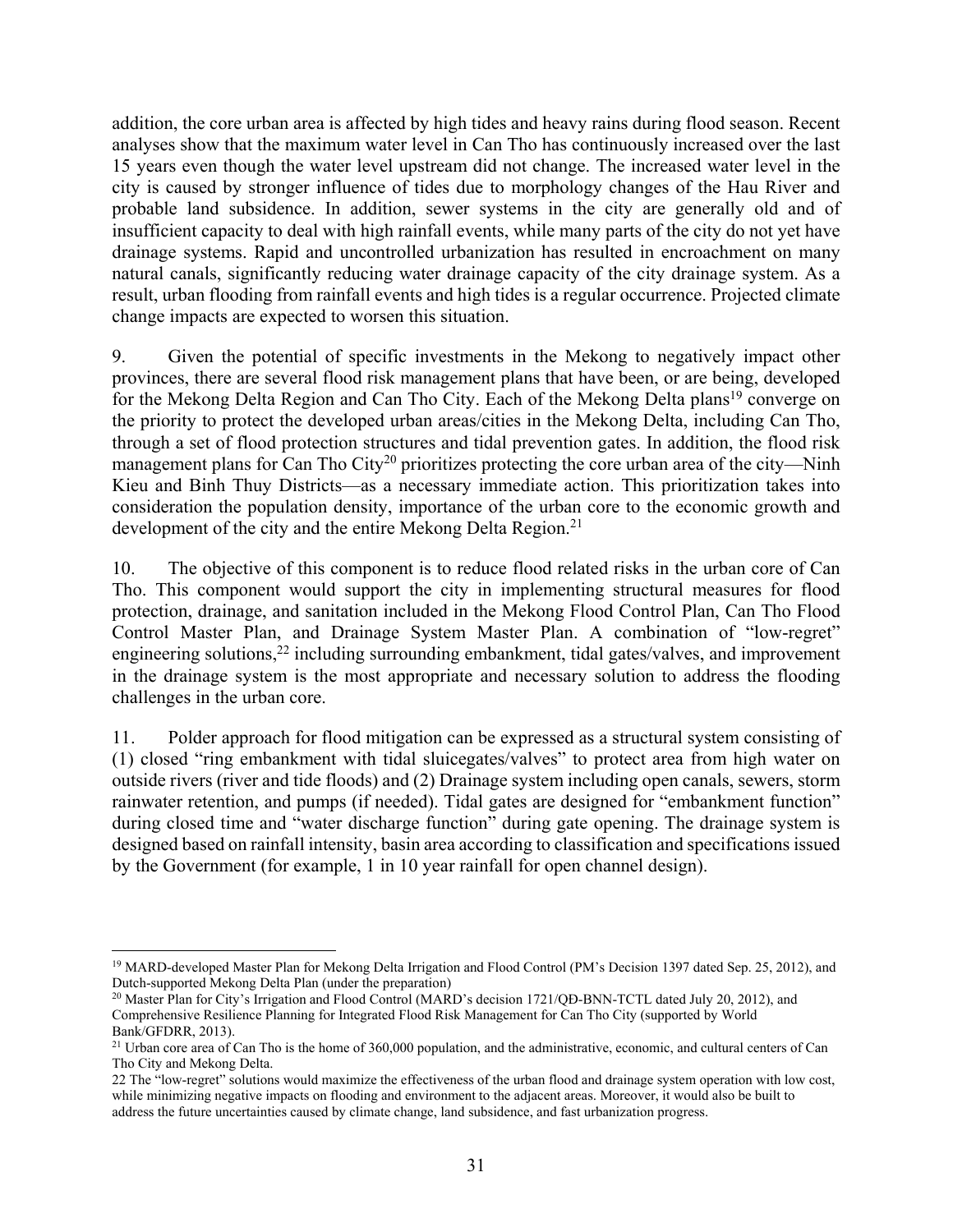## *Subcomponent 1.1: Priority Flood Control Investments in Urban Core (Ninh Kieu and Binh Thuy Districts)*

12. A limited polder approach with a combined-use road allows for flexibility and cost effectiveness. The flood control structures to be built as part of this system include: (i) Can Tho River embankment system (section from Ngo Duc Ke to Cai Son canal) with length of 6.1 km approximately and Caison river embankment of about 3.96km; (ii) relocation of encroaching households; (iii) Construction of tidal sluice gates/valves, ship locks, and one drainage pumping system.

13. The Cach Mang Thang Tam to PR 918/Bui Huu Nghia road, runs across the city and aims to increase the connectivity from the urban core in the east to the under-developed university area in the west. The road starts from National Road #91, and connects the existing rural road located along Cai Khe canal. This road system can function as a flood protection structure to prevent the overflow from Binh Thuy and Hau Rivers. As a result, the core urban area is protected from flooding, while the impact of higher water levels outside the protected area is only 2,800 ha, which is smaller than all other options considered. Due to dual purpose road/embankment, this would also be a cost saving option of approximately US\$45 million. The height of the flood protection is being carefully studied. This road is also a critical transport element of the Can Tho Master Plan and is therefore implemented under the urban transport Component 2.3.

14. The river embankment system (Cantho river section from Ngo Duc Ke road to Cai Son canal with length of about 6.1 km and Caison river embankment with length of about 3.96km) will be built, and the adjacent road rehabilitated. The local government's priority is to protect the city from 1 in 100 year floods. This criterion determines the crest level of embankment design. This level is extrapolated from the historical data from the Can Tho hydrology station, which goes back 32 years.

15. The chosen closed system flood protection approach will be effective to protect the urban core against river and tidal flooding, however, this approach could make the urban core susceptible to extreme rainfall, if appropriate drainage system is not installed in parallel. Tidal gates will be constructed (with or without ship locks), to allow water to flow out of the city during low tide. However, during high-tide, the gates will be closed, so if this is combined with a high-intensity rainfall event, the city would not be able to quickly drain the water. Therefore tidal gates must be operated creating as much room as possible for rain water retention in the open canal network. Spaces in the design of the tidal gates at Cai Khe, Dau Sau and Hang Bang location will be reserved for possible future pumping stations that can be added in future years once the performance of the drainage system is monitored and future climate change scenario needs are identified. This allows for a flexible, low-regret approach to be taken allowing for the drainage infrastructure to be enhanced in future years as needed, based on factors including climate change.

## *Subcomponent 1.2: Drainage and Waste Water Systems*

16. Can Tho has a combined Drainage and Sewer system, and the sewer system is the weakest link at the moment. Therefore, improvement of the sewer system is absolutely necessary and is a no regret measure. Without improvement, large investments in the project as a whole are of little use. Many parts of the existing sewer system in the urban core are very old (over 40 years), and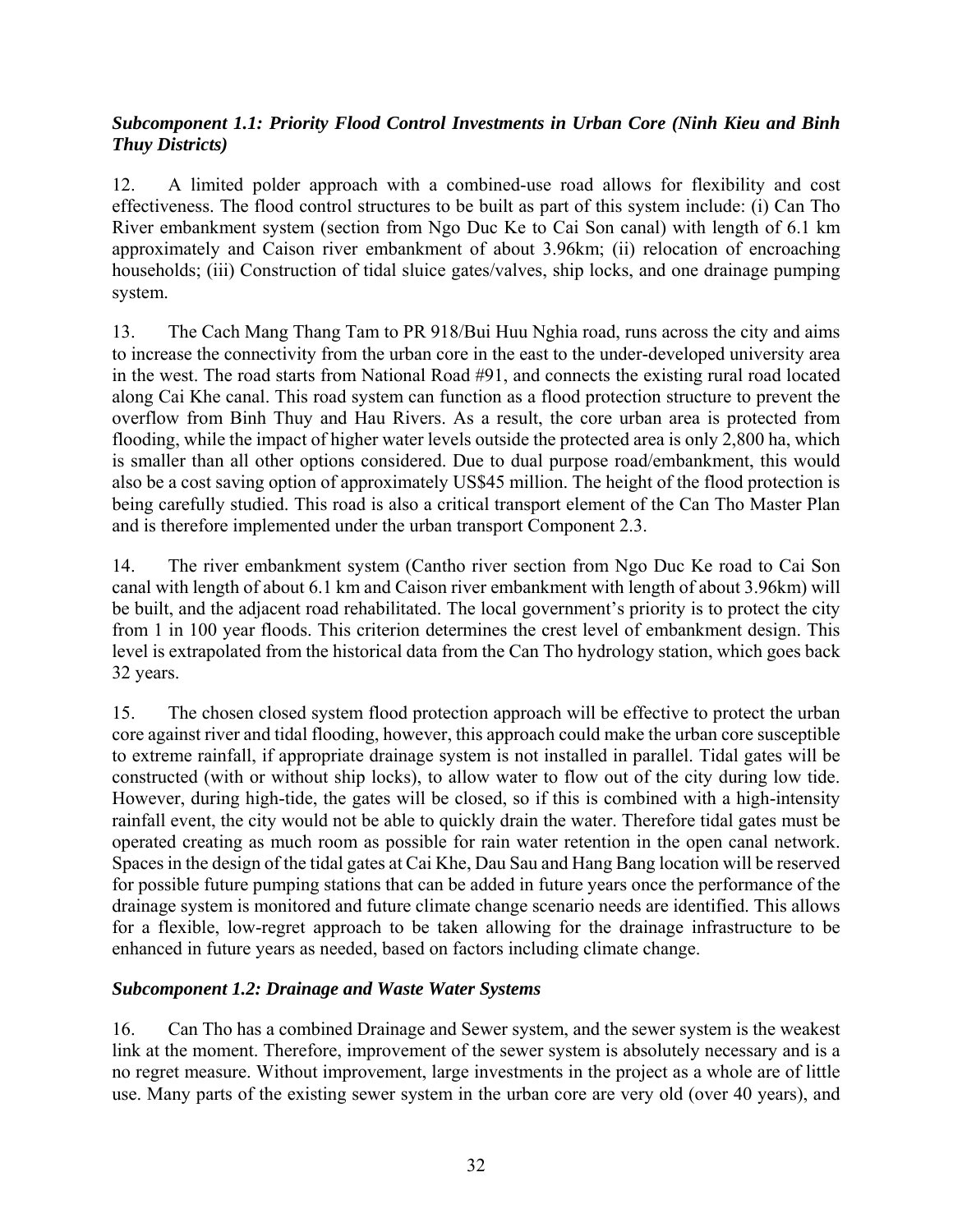the capacity of the system has been substantially reduced over time. Moreover, the city faces challenges due to tidal intrusion in its canal network. In addition, the city still faces serious issues with disposal of solid waste and industrial waste in its canal network.

17. This component will finance the rehabilitation and improvement of canal, drainage and sanitation infrastructure and associated management systems. This will include the rehabilitation and consistent addition to the drainage system to connect with the collection system in the urban center of Ninh Kieu (with length of about 11 km) about 10 km in the remaining areas of the catchment. It will also finance equipment to support management, operation and monitoring of the drainage system, culverts and canals dredging, pumping station, lakes, and dampers. Besides structural flood protection measures, green and permeable elements will be integrated into the design to reduce surface run off and enhance water retention. In this way, a holistic approach will be used by considering storm water drainage, tidal water intrusion, and wastewater outlets.

18. Specific investments envisioned under Subcomponent 1.2 are provided below.

- Dredging and improvement of primary canal system of Cai Khe-Rach Ngong-Rach Ba Bo-Rach Dau Sau and Hang Bang.
- Dredging and improvement of priority secondary canal networks to ensure the connection with the primary canal system and secondary canal networks improved under the VUUP 1 and 2 projects.
- Creation of rainwater retention areas (1 or 2 depending upon the availability of budget) in the rural area of Binh Thuy District.
- Installation of a small pumping station (about 2  $m<sup>3</sup>/s$ ) in Tham Tuong drainage subcatchment.

19. The drainage system will be designed based on the following parameters: 90 minutes of localized heavy rain with a 10 year return period for open canal and main sewers; a 5 year return period for secondary sewers; and a 3-year return period for lower-level sewers. These criteria are applied in hydraulic computation to specify the required dimensions of the structural components. This criteria allows for the most economical design, with a certain level of accepted risk, recognizing that some local areas will be flooded when rain fall exceeds design levels.

## *Subcomponent 1.3: Operation of the City Integrated Flood Risk Management System and Early Warning System.*

# 1.3a: Support for coordinated planning and infrastructure development Office

20. Institutional support will be provided to help further develop the resilience office that reports directly to the People's Committee, and is staffed with senior officials from the relevant line departments. This Office of Long Term Planning (OLTP) will be responsible for understanding and guiding infrastructure development, through the lens of flood risk management and resilience. The OLTP will have the following duties: i) defined information flows and coordination mechanism among line agencies and public participation in infrastructure development; ii) improved protocols in operating flood control and drainage systems in case of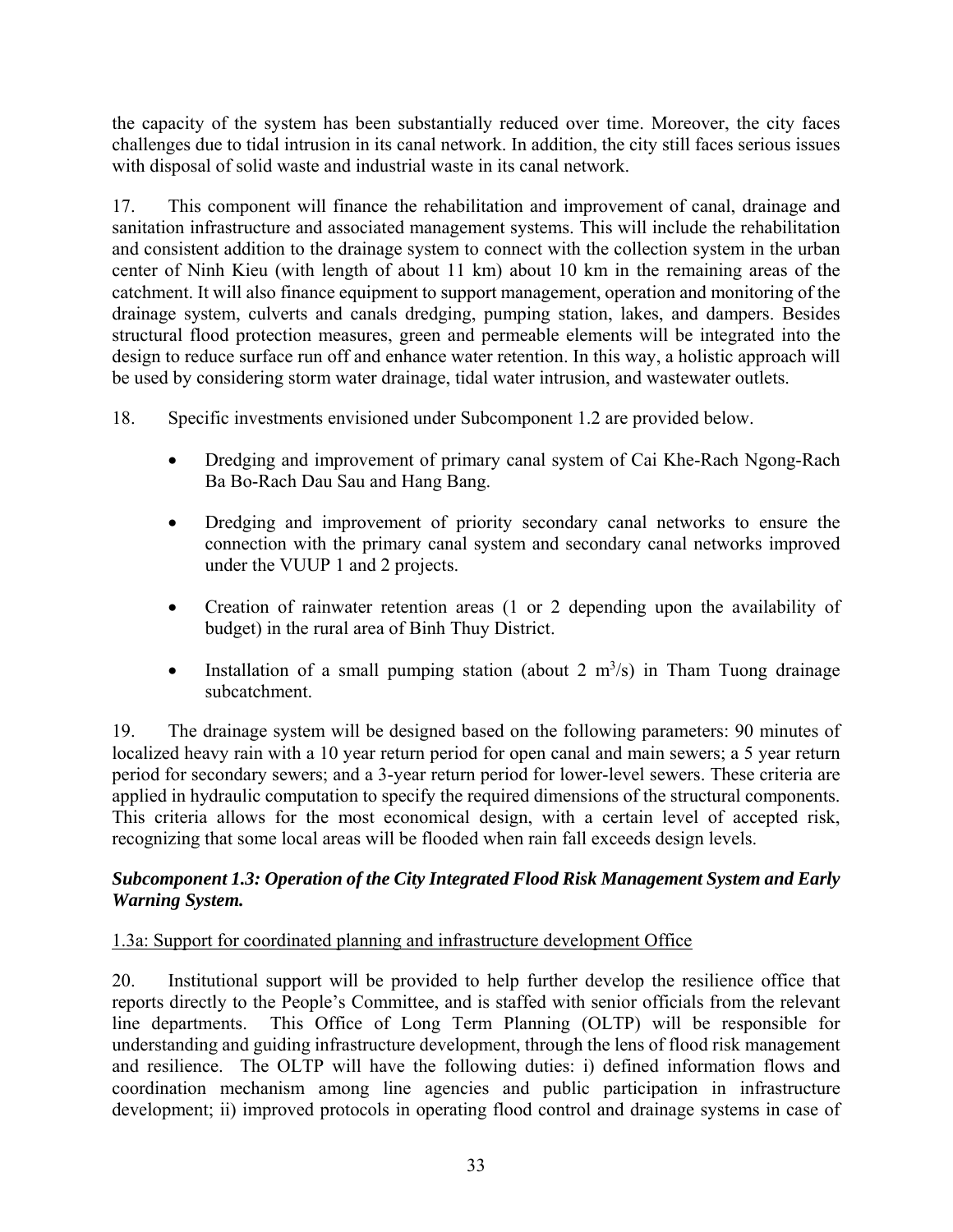emergency (high tide, river flood discharge, etc.); iii) coordination and information exchange protocols with other Mekong provinces for integrated river basin management and enhanced flood early warning; and iv) an operations & maintenance (O&M) funding framework for the systems.

21. This soft engagement will focus on consensus building across agencies to precisely define and operationalize the OLTP, and the first concrete output of this engagement will be the Standard Operating Procedures for the flood early warning system. The SOPs will provide guidance on managing the tidal gate system to protect the urban core from flood, as identified by the early warning system. In the medium term, a fund for operations and maintenance, managed by the Department of Finance instead of the Line Departments, will be established to ensure sufficient O&M funds are delivered.

22. An Operations Center (OC) will be established under the umbrella of the OLTP. The OC would be responsible for: (i) provision of technical guidance to DARD and DOC on the operation and maintenance of the complex flood protection and water storage and drainage system; and (ii) provision of customized early warning information and messages to the City Committee for Flood and Storm Control for public dissemination. The key outputs include: a) Establishment of the Office of Long Term Planning under the PC, based on a ToR; b) Completion of Standard Operating Procedures for the OLTP for early warning and regular investment planning; and c) Establishment of an Operations Center within the OLTP

# 1.3b: Strengthen Operations and Maintenance Program

23. Investment in infrastructure maintenance and renewal is critical to ensure adequate service delivery and to reduce unforeseen future expenditures. Unmaintained infrastructure deteriorates rapidly and their vulnerability increases, making them susceptible to failure under normal day-today operations and during extreme events such as disasters and climate risks. Hence, a systematic condition assessment of infrastructure and maintenance planning is important to reduce contingent liability and ensure sustainable economic growth. This activity will catalogue existing infrastructure, their purposes and needs, and investments projects underway by undertaking the following tasks: i) Assess capital development process to identify weaknesses in both policy and contracting; ii) Investigate the quality, maintenance and functionality of current infrastructure as well as systems to maintain and improve infrastructure to withstand disaster; iii) Identify weaknesses, the costs of the weakness, and the value of repair or replacement; and iv) Conduct cost benefit analysis of current approach and of long-term impact on average annual losses.

24. The key outputs to this subcomponent are as follows: i) Delivery of a Report to all Government stakeholders detailing the weaknesses in existing policy and planning, weaknesses in existing contracting and procurement, and retrofitting possibilities; ii) Propose budget allocations for recurrent maintenance costs; iii) propose policy and plan development for target sectors and areas

# 1.3c: Improvement of the early warning system

25. The early warning system (EWS) is composed of three integral elements: forecasting, early warning (including early warning message development) and implementation of onset of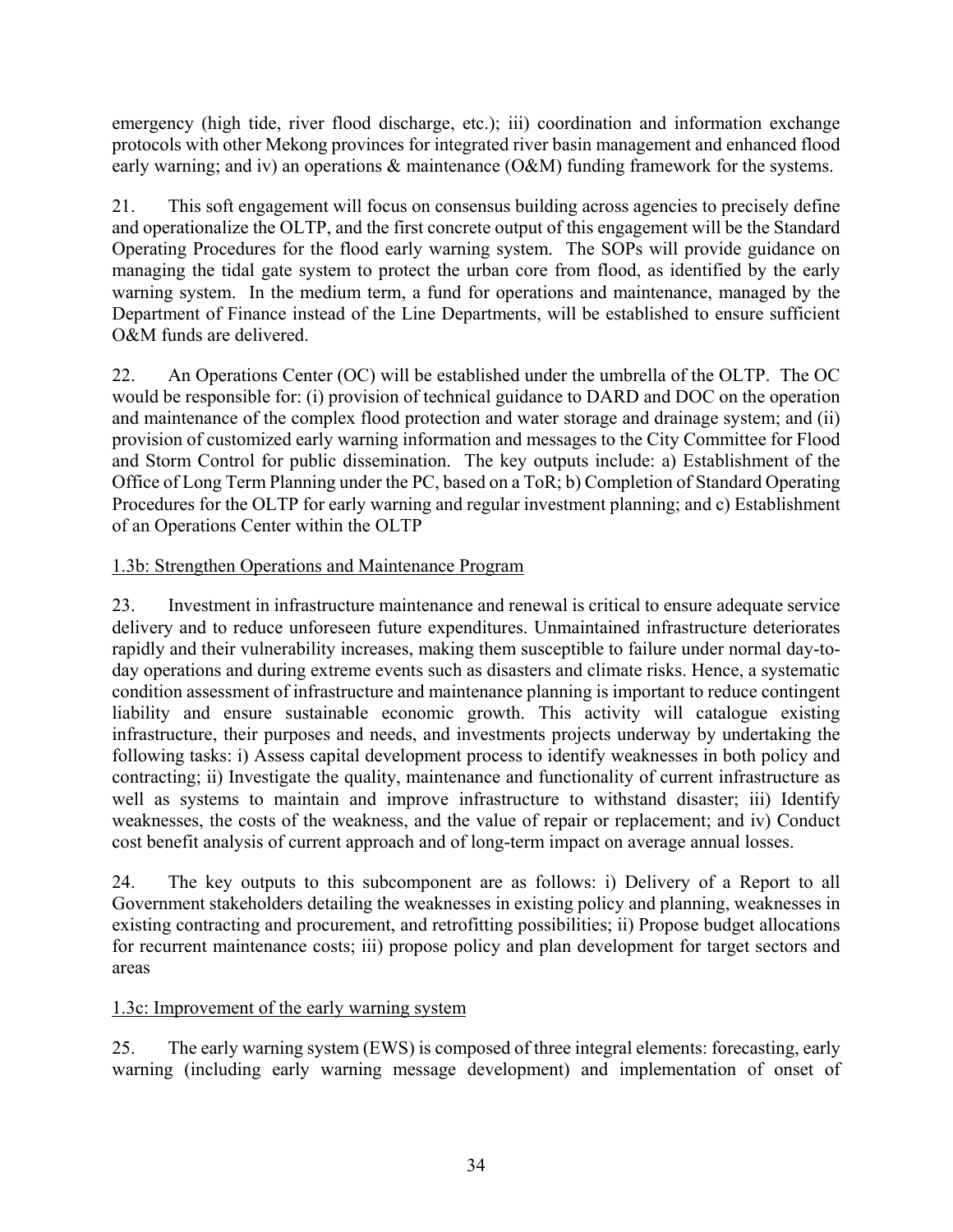anticipated response actions. A weakness or failure in any one of these elements could result in failure of the whole system.

26. Effective early warning system requires strong technical foundations and good knowledge of the risks. To ensure effectiveness and sustainability, the involvement of community and local stakeholders will be central, particularly in order to improve "last mile" early warning efficacy. The processed information would be accessible by relevant agencies and the public to provide actionable information to citizens and support to emergency and public early warning operations. Public awareness and education are critical. In addition, many sectors must be involved. Effective early warning systems must be embedded in an understandable manner and relevant to the communities which they serve. There are four activities that will be supported in order to improve the EWS: i) improvement of city flood forecasting; ii) establishment of the early warning information presentation; iii) development of the onset of anticipated response; and iv) training and public awareness raising campaign.

27. The expected results from this effort include: i) improved city-level flood forecasting platform; ii) early warning message customized for rural and urban population and sectors; iii) onset of anticipated response actions, including technical details of the city flood control and drainage infrastructures operation; and iv) increased understanding of flood risk of city agencies and population.

## 1.3d: Subsidence monitoring system

28. A system will be developed for land subsidence analysis, which includes both the installation of monitoring equipment and analysis tools. DONRE will be responsible for managing and analyzing land subsidence. However, land subsidence information will be connected with database and IT Platform that are described in the earlier section since it is used as the inputs for the hydraulic model analysis. To methods of assessing land subsidence will be financed, including: i) monitoring the rate of subsidence with an accuracy of about 1 mm/yr using satellite data; and ii) snapshot analysis, which will be completed based on available geological soil data.

29. The expected results include the following: i) initial quantification and characterization of the current subsidence; ii) a system of ongoing land subsidence monitoring deployed; and iii) an understanding of the extent of land subsidence and the drivers of the sinking, which will inform future infrastructure design and will be used for development planning.

## **Component 2: Urban corridor development (Bank financing: US\$78.9 million)**

30. Rapid and inadequately planned urban growth in Can Tho has meant that the development of urban transport has become a priority. Transport infrastructure in Can Tho is predominantly dependent on roads, rendering the transport sector vulnerable to disruptions caused by seasonal flooding. While the city has proactively assessed transport investments based on flood risks, the link between transport and urban land-use planning is not fully taken into consideration. In general, road investments in Can Tho have tended to focus on providing improved access to existing communities or providing access to large-scale economic development sites. The scale and nature of land-use along the roadways has not been sufficiently monitored or planned, and the result has been sprawling growth into low-lying areas.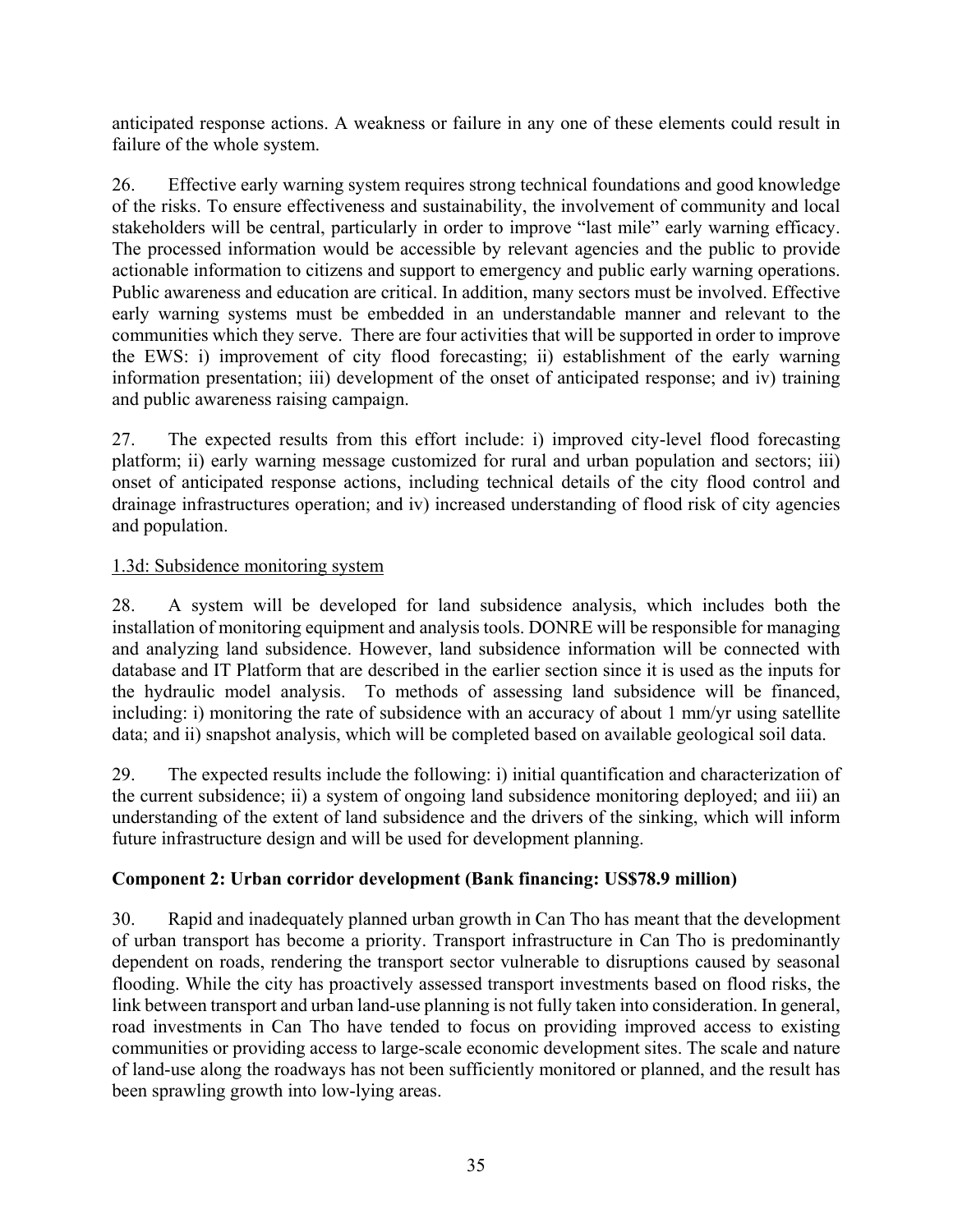31. Connectivity in Can Tho's urban transport system could be significantly improved, increasing transport-related efficiencies, and reducing transport costs. The urban transport system of Can Tho is formed and oriented along vertical and horizontal axes. There are only a few horizontal axes connecting to the vertical axes. These horizontal axes are far apart from each other thereby limiting interconnectivity. Thus, transport flows through the urban center, creating increased traffic density in the urban core, increasing transport costs and subsequently product costs, reducing investment attractiveness and competitiveness. Unlinked transport infrastructure also decreases regional and interregional transport connectivity, lowering the speed of goods circulation and subsequently affecting the economic development capability as well as access of residents to social infrastructure.

32. Therefore, under this project, transport investments will be used to guide more resilient urbanization, $2<sup>3</sup>$  to low risk areas on higher ground. Increased accessibility and connectivity as a result of the new and improved transport infrastructure is likely to increase land values and investment opportunities along transport corridors, which is value-creation that the Government can capture using a variety of mechanisms and convert into public revenue. In doing so, the city has the opportunity to proactively guide urban growth to areas with lower flood risk, including the higher elevation areas near the heart of the city.

33. These transport investments in Can Tho will strengthen the role of the urban core as the locus of development and growth. Over 85 percent of manufactured goods are transported through roads in Vietnam, while an increasing number of bottlenecks are hampering the movement of goods and people. Thus, improving the efficiency of road freight transportation is critical to support industrialization and modernization of Vietnamese economy as well as to increase the economic returns from investments. Increased accessibility and connectivity as a result of new and improved transport infrastructure is also likely to increase land values and investment opportunities along transport corridors, which is value-creation that the local government can capture using a variety of mechanisms and convert into public revenue.

34. Improving connectivity and promoting densification in the protected urban core will be complemented with support to public transport and pedestrian oriented design (POD). Global experience indicates that rapid urbanization and increasing incomes are normally accompanied by fast growing motorization, which in turn generates or increases problems such as traffic congestion and air pollution. While it is perhaps unavoidable to construct new roads in order to accommodate rapid urban growth, road construction needs to be accompanied by sound urban planning and management. Urban mass-transit system starting with a pilot BRT corridor is very effective for driving the compacted development for the city. The proposed BRT corridor not only connects the airport to the low-risk area of Cai Rang but also encourages the dense/high rise development along the corridor. In order to encourage more and more people to use public bus system, gradual improvement of the existing bus condition should be made. Increase of habit of using bus public transport will create demand for future mass transit system. Investments in augmenting the transport corridors under this project will seek to incorporate POD concepts such as bicycle lanes, sidewalks, and green space.

 $\overline{a}$ 

 $23$  Empirical estimates indicate that one new highway passing through a central city reduces its population by about 18 percent in the United States. This implies that aggregate central city population would have grown by about 8 percent had the interstate highway system not been built. Baum-Snow, Nathan; "Did highways cause suburbanization?" 2006.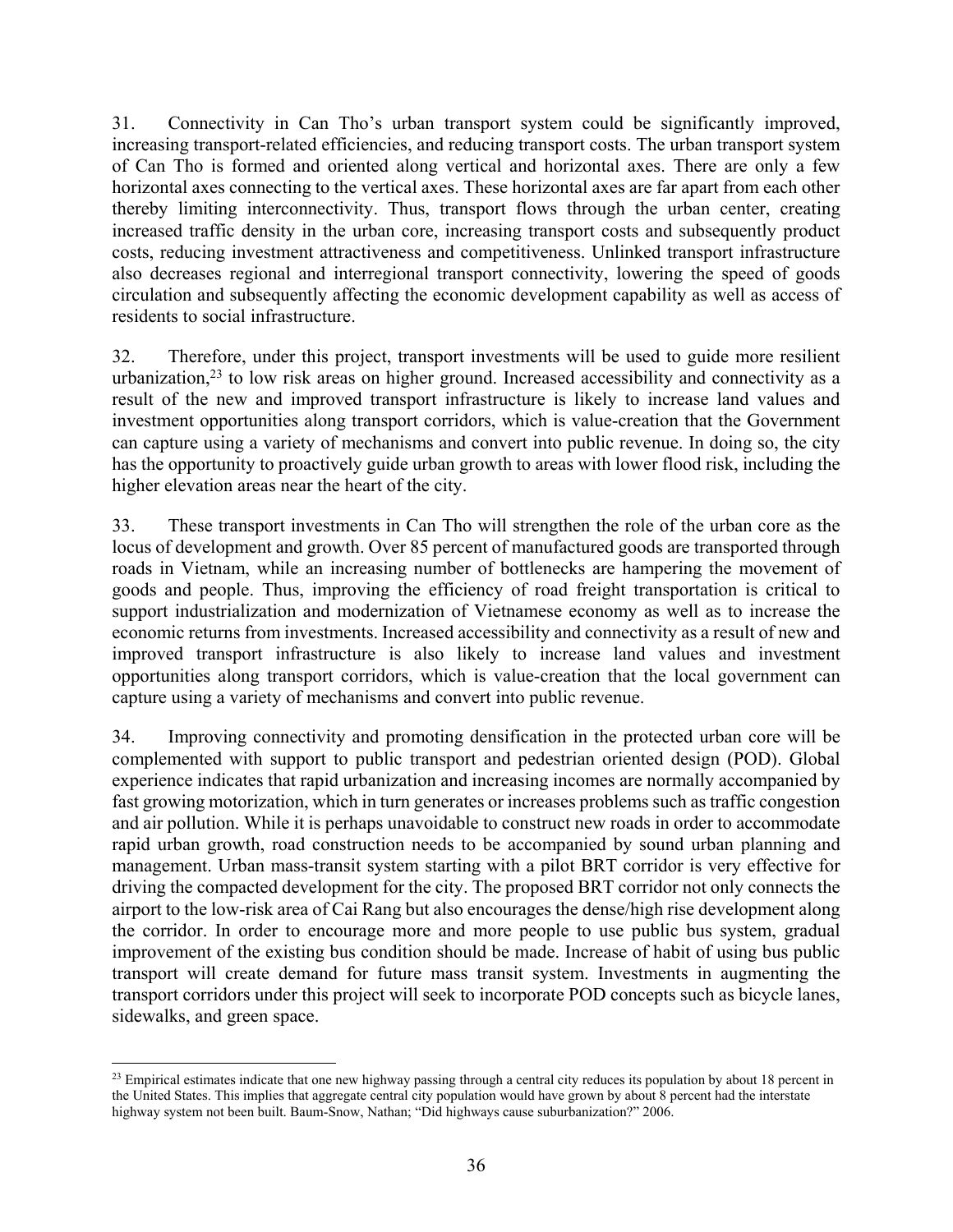35. The objective of the transport investments is to increase regional connectivity and encourage new urban development in the less flood prone area of Cai Rang. This component will support the city in executing priority investments for transport as identified in the approved Socioeconomic Development Masterplan (2013), Overall Transport Masterplan of the city (2013). The investments in transport infrastructure will connect vertical axes of the city, facilitating connectivity between new and existing populated areas in the city center, improving connectivity between inter-regional urban areas and promoting public transport scheme of Can Tho City. Three road links will be financed, including (a) the Quang Trung Bridge crossing the Can Tho River; (b) the Tran Hoang Na Road, including NH1 side roads from Tran Hoang Na to IC3 intersection; and (c) the Cach Mang Thang Tam to PR 918/Bui Huu Nghia Road. The last of these road links will serve the dual purpose of providing flood protection for the urban core and is therefore also a part of Component 1. A visualization of the main road links to be financed can be found in the graphic below.



#### **Figure 2.1. Component 2 - Urban Transport**

36. Given the new construction of road links and the widening of other links, a certain amount of households will be negatively impacted by the project. This project will affect about 3,300 households, 1,400 of which would need to be relocated. A resettlement site of about 40 ha has been identified in An Binh ward, Ninh Kieu District, to accommodate relocation needs of about 1,250 households currently living in Ninh Kieu District. For other districts, there are land plots available in existing residential or resettlement areas which can be bought for relocated people. This component will cover these costs.

#### *Subcomponent 2.1: Key Road Links*

 **Quang Trung Bridge crossing from Ninh Kieu to Cai Rang.** Quang Trung Bridge is located in Quang Trung-Cai Cui route, connecting the city center to the new urban area which is planned to be developed into an industrial urban area, where there are new industrial zones and the biggest port in the city, which is under capacity. Quang Trung - Cai Cui Road will connect to NH1 through Can Tho Bridge going to HCMC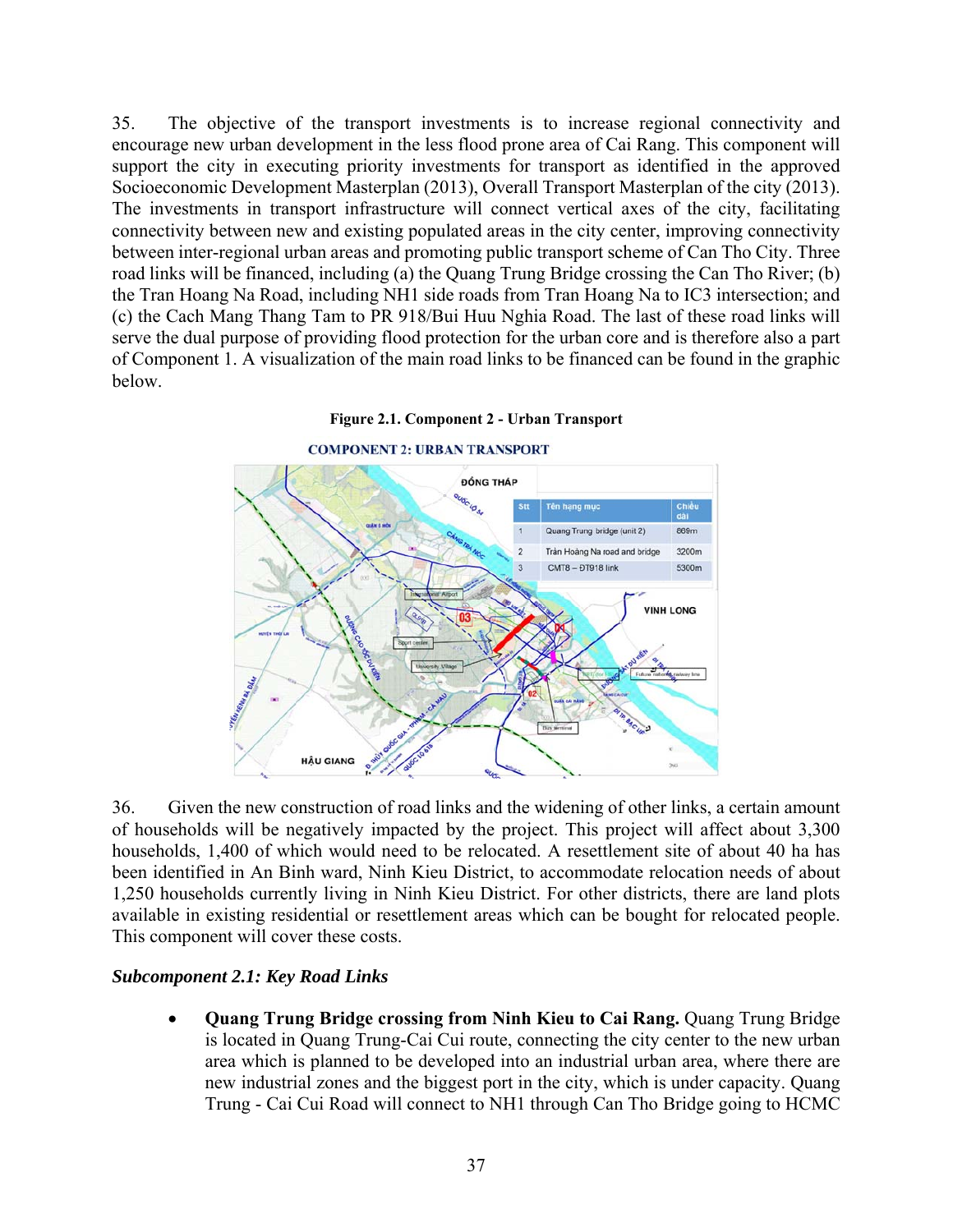and to other provinces of Vinh Long, Soc Trang, Hau Giang. This investment is in accordance with the approved Overall Socioeconomic Masterplan of Can Tho City and the adjusted Transport Development Masterplan up to 2030 of Can Tho City.

- The existing Quang Trung Bridge was constructed in 2000, with total width of 11 m, lane width of 7.5 m. Width of the road to the bridge is 40 m at the Ninh Kieu side and 56 m on the Cai Rang side. Quang Trung Bridge is a bottleneck, with frequent traffic congestions. To facilitate the link between the existing urban core of Ninh Kieu and Cai Rang district, which has low flood risks and is expected to have the fastest growth from now until 2030, construction of a new bridge with the whole length of about 870 m, in which the bridge itself is 480 m and access road of 11 m width is 390 m, will address the issue of traffic congestion in the Southern gateway to the city.
- **Tran Hoang Na Road and Bridge.** Tran Hoang Na Road is considered an urban arterial road connecting to the city center. Presently, some sections (total length of about 1.6 km) are constructed. It starts from Nguyen Van Cu corridor, going through 3/2 road, 30/4 road and ends at NH1 near an inter-provincial bus terminal of 10.3 ha which is under construction. This investment is in accordance with the approved Socioeconomic Masterplan of Can Tho City and the adjusted Transport Development Masterplan of Can Tho City up to 2030. The proposed road will go through a populated area (Ninh Kieu), including newly upgraded Low Income Areas in VUUP 1 and 2, connecting to areas reserved for further development in Cai Rang. This road will also connect the bus terminal to the city center. Total length of the proposed road is about 3.2 km, including a rehabilitated section of 1.6 km, a newly constructed section of about 1.6 km and a bridge of 594 m long and 21 m wide crossing Can Tho River and sections with width of 20 m (section from Nguyen Van Cu to 3/2 road), width of 28 m (section from  $3/2$  road to National Highway 1A). In addition, there will be an investment in a parallel road in NH1A (section from Tran Hoang Na to IC3 intersection) to connect Tran Hoang Na Road to the parallel road until IC3 intersection.
- The proposed investments will create a transport corridor, promote passenger and goods transport from the inter-provincial bus terminal to the city center, improve accessibility of residents to health care, culture, education, sport services, and other public services in the center area. At the same time, these new roads will help to lessen traffic flow on other roads such as Quang Trung, NH91b and reduce traffic congestions at IC3 intersection, where two existing bridges (Quang Trung and Hung Loi) intersect.
- **Road link between Cach Mang Thang Tam (NH91) Provincial road PR918:** This dual purpose road and embankment is a critical component of the closed system embankment to protect the urban core from flooding. The road will link CMT8 to provincial road 918, with a length of 5.3 km and width of 40 m. Currently, the first 0.5 km section is Lane 91, which is 4 m wide. The second section in Binh Thuy District center has not been constructed. The investment in this road will create a transversal axis connecting longitudinal axes such as CMT8 road, Vo Van Kiet road, Nguyen Van Linh road, and provincial road DT918 together, promoting transport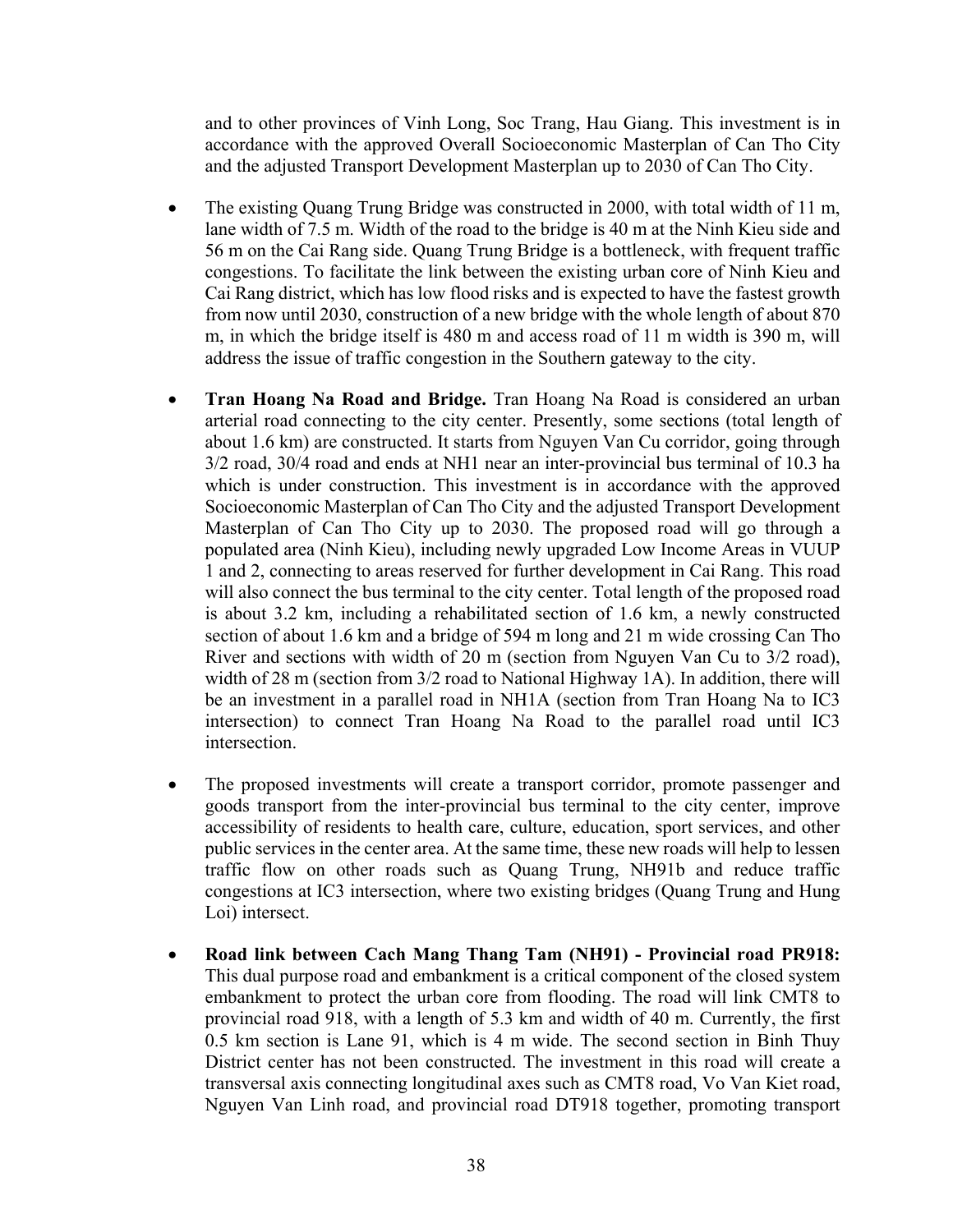from CMT8 to these roads without going into the city, reducing traffic density in the city center. At the same time, it will facilitate faster and easier transport of goods to Can Tho International Airport.

## *Subcomponent 2.2: Construction of the Residential Area for Resettlement*

37. The area is within the protected urban core, which is currently undeveloped, in Ninh Kieu District with an area of 54.5 ha, adjacent to Hong Phat residential area. This will be designed in line with technical and social specifications ensuring good living conditions for residents. More options for utilizing the available residential land plots in the city will be provided to the affected people. A total of 2,140 plots with an area from 63 to 90m2 will be available at the resettlement site. Social infrastructures including one kindergarten, one primary school will also be built. Technical infrastructures include separate sewage and drainage systems, solid waste collection and adequate power and road networks.

# *Subcomponent 2.3: Effective Transport Systems Management and Equipment*

38. The objective of the urban transport system interventions is to increase regional and intracity connectivity, provide affordable, climate-resilient and safe mobility to all residents and encourage new compact urban development in the less flood-prone area of Cai Rang. Technical assistance would be delivered to support the following activities including baseline diagnostics on the performance of the current urban transport system; studies on enabling conditions that are needed to catalyze the transition towards more effective use of land and provision of high quality transport service and technical analysis to support pilot projects.

39. Three relevant policy documents have been recently approved for the city namely, the General Master Plan of Can Tho City to 2030 with vision to 2050; Revised Transport Master Plan for Can Tho City up to 2020; and Can Tho City Public Transport Network Development Plan to 2020 with orientation to 2030. However, financial sources for realization of the plan are big challenges for the city. Therefore, this project would focus on activities that relate to these plans. This would include (a) study on improvement of the city bus system including a feasibility study on a pilot BRT corridor; (b) study on the performance of the city's urban transport system and its interaction with land use and distribution of employment; and (c) preparation of a citywide spatial plan for non-motorized transport network.

(a) **Study on improvement of the city bus system including a Feasibility study on a pilot BRT corridor**. This will include three main parts: (a) study on improvement of the city bus system following Decision 13/2015/QD-TTg of the Prime Minister; (b) preparation of Feasibility Study on a pilot bus rapid transit (BRT) corridor for the city. This activity is an opportunity for the city to utilize the concept of transit-oriented development (TOD) and pedestrian oriented design (POD) guiding land use planning and development along integrated transport corridors. The pilot BRT corridor is proposed to start at the international airport, run on Vo Van Kiet avenue, cross Quang Trung Bridge, and end at the South Can Tho new urban area of Cai Rang District. The Quang Trung Bridge to be financed by the project would make the corridor an excellent candidate for a mass transit corridor. Based on Fre-FS report, further analysis will be conducted to forecast ridership and modal shift and identify specific needs of physical improvement. Different technical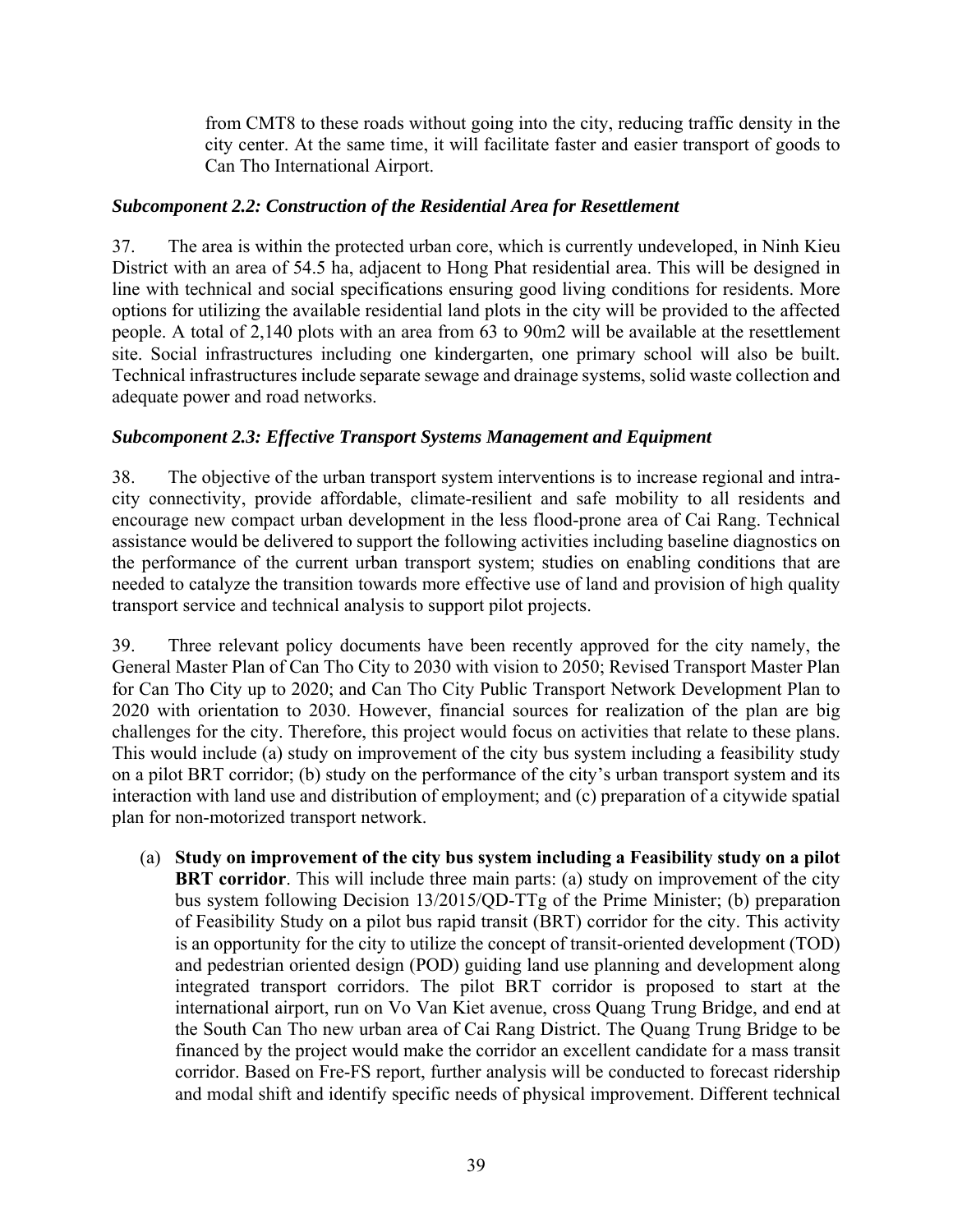options from international best practices will be evaluated and selected to provide a costeffective solution and meanwhile keep flexibility for adapting to future demand; and (c) study on establishment of Public Transport Authority, which will include its potential key functions, internal organizational structure and the relationship with different-level administrations as well as key stakeholders and financing schemes will also be analyzed.

### (b) **Study on the performance of the city's urban transport system and its interaction with land use and distribution of employment.** This would entail:

- (i) Conduct a travel behavior survey to reveal the modal share of daily trips by purpose, travel distance and income group, and so on;
- (ii) Track historical changes of car ownership and motorcycle registration/usage and develop a projection of motorization trend for the next 5–10 years based on the city's economic growth rate and demographic features;
- (iii) Conduct traffic analysis for the entire road network in the core urban area to identify hot spots for traffic congestion and accidents;
- (iv) Assess service catchment of existing public transit system (bus routes), measured by population or number of jobs covered within 10–15 minute's walking distance;
- (v) Investigate land use types, urban development intensity (floor area ratio) and real property ownership status in the proximity of major transport corridors, which helps to evaluate the potential or difficulty of transport infrastructure improvement and densification;
- (vi) Evaluate the exposure of transport infrastructure to flood risks by conducting geospatial analysis;
- (vii) Analyze inter-city passenger and freight flows to reveal the major economic linkages in the Mekong Delta. This has implications for urban development, as cities tend to expand towards the direction of their main business partners.
- (c) **Improvement of the non-motorized transport network.** This activity would include an assessment of the connectivity of existing routes for pedestrians and cyclists and identify potential opportunities of building a walkable environment in the design of commercial districts, green space and flood management facilities (for example, dike, flood detention pond), and so on.
- (d) **Corridor Development.** Technical assistance will be provided to support corridor development for the road links that will be financed under this project. The City has several development plans for land use and development. However, they do not appear to be well informed by market dynamics, due to limited experience in this area. The transport investment in this project will have positive impacts on the land value, and generate increased interest of both developers and buyers for property in the corridor areas. Therefore, analysis will be undertaken to support the City in improving their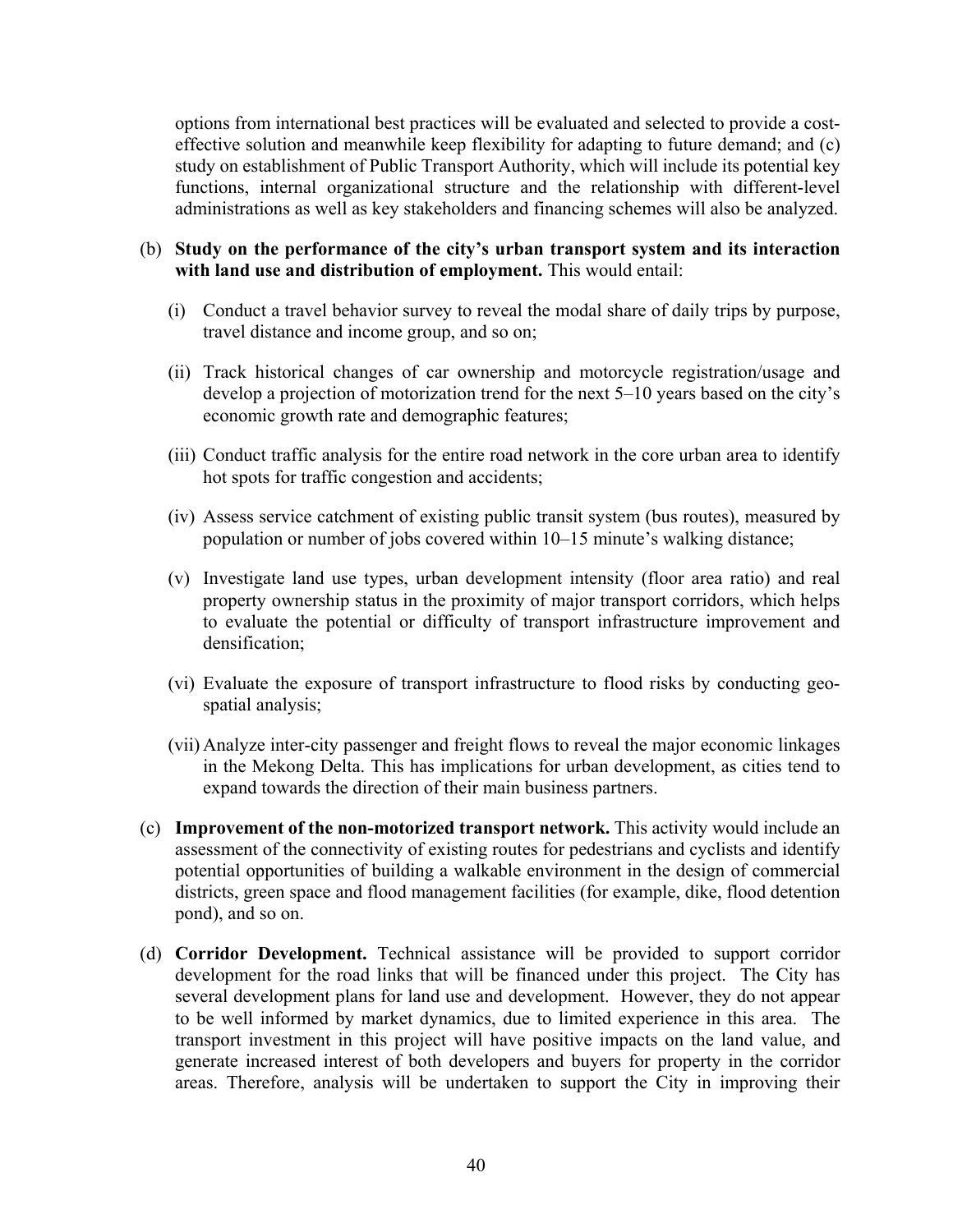understanding and design of land use and management development programs. The following areas will be studied.

- a. *Reviewing existing plan and management to make room for people in urban areas to contribute and benefit from rising prosperity*: conduct a study on existing land management plan and use plan. Adjust land development plans to account for the development of new transport corridors and influx of people into Can Tho.
- b. *Planning regulation:* review current zoning code and technical standard for detailed urban design to identify major regulatory gaps and barriers. Based on the review study, make policy recommendations on how to incentivize compact mixed-use development at locations with good accessibility and low flood risks. (Possible instrument include density bonus, transferable development rights and land readiustment.)
- c. *Financing schemes*: analyze the possibility of adopting various land value capture (LVC) vehicles, such as tax incremental finance, spatial assessment districts, land concession fee and joint-development, etc., which will serve as potential sources to finance capital investments in transport infrastructure. Suitability of different LVC instruments will be evaluated against multiple dimensions: revenue generation capacity, compatibility with existing legal framework, administration cost and financial sustainability, etc.

## **Component 3: Spatial Planning Platform and Financial and Social Protection Instruments (Bank financing: US\$6.8 million)**

40. In Can Tho, detailed area plans that provide guidance on infrastructure development are paper-based. This slows the planning process, makes enforcement of construction permitting less transparent and effective, and hinders the efficient sharing of information across departments. Therefore, a web/based geospatial database will be built, which will serve as a single platform for spatial data and is intended to be used across line departments for spatial planning and infrastructure development. The Platform will be housed in the People's Committee, above the line departments, to ensure a higher level of ownership and commitment from the PC. Housing the Platform in the PC, instead of one of the line departments such as the Department of Construction, will limit rivalries and competition, which is often the key barrier in data sharing and usage. This Platform will have infrastructure assets that include sectors such as transport, water, sanitation and energy, as well as buildings. Given that spatial planning needs to be risk informed due high flooding vulnerability, the foundation layer of this platform will be a hydraulic hydrodynamic flood risk model.

41. Lack of an integrated data management system makes basic urban planning challenging, particularly against the looming impacts of climate change. A new enterprise, standards compliant spatial data infrastructure (SDI) platform, addresses this issue and will be implemented to serve as the central repository to all relevant geospatial data. It is intended to be used across all line departments for spatial planning, infrastructure development, operations and maintenance. Activities under this program will support the collection, collation, aggregation and digitization of imagery, terrain, asset, population, hydrological and climatological data use in an open standards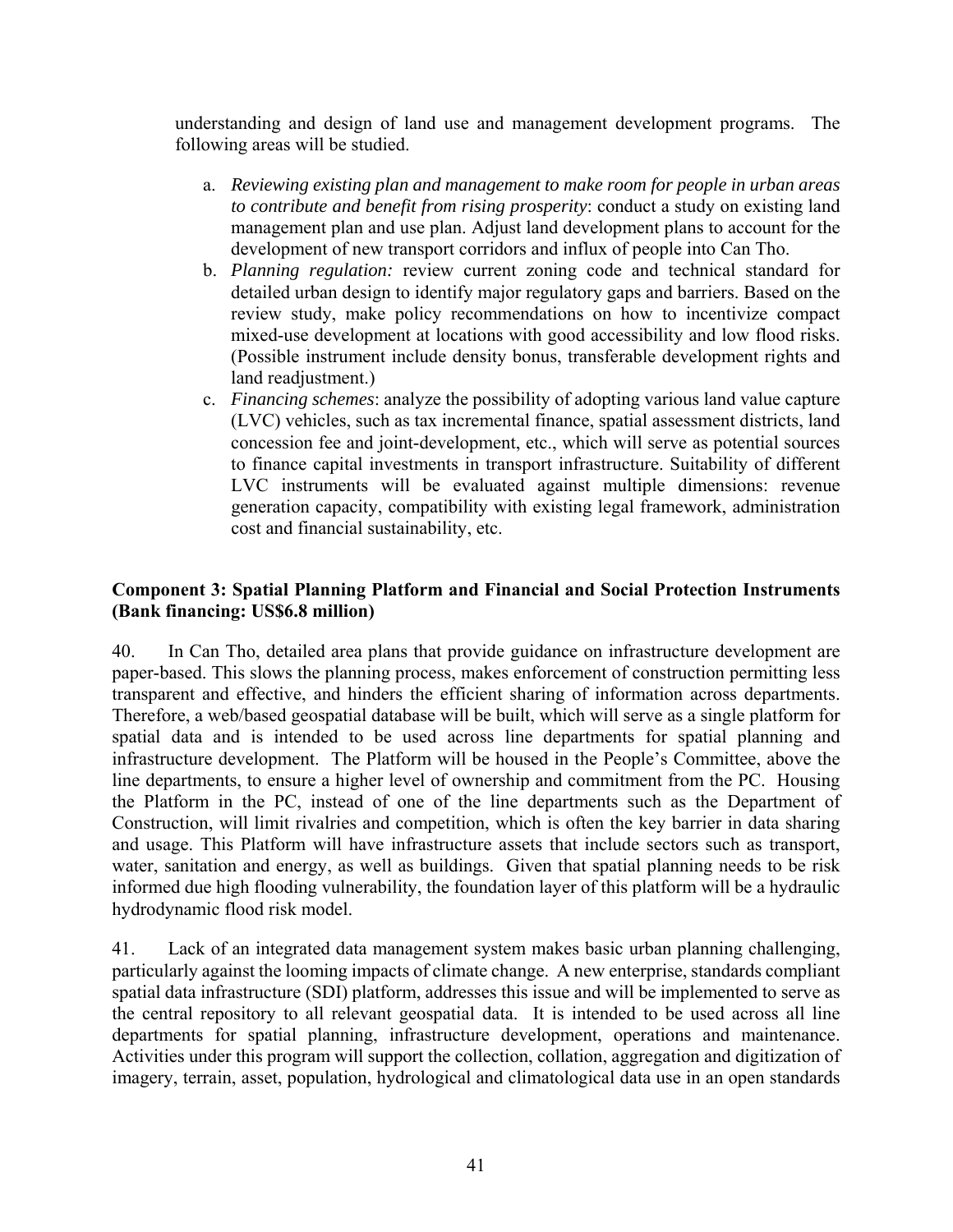based enterprise Spatial Data Infrastructure (SDI) and web-based Geographic Information System (GIS) platform.

42. Lack of a robust social assistance (SA) delivery system that is responsive to disasters makes it very challenging to deliver social assistance to households affected by flooding. Can Tho's social assistance system will benefit from participation in a national initiative for "Social Assistance System Strengthening" SASSP which looks to build a more robust SA delivery system. However, this system strengthening will only cover regular support programs and beneficiaries – not those specifically affected by disasters.

43. A relatively minimal investment in improving and modifying these SA systems will ensure that they are able to be leveraged as vehicles for the delivery of social assistance to households affected by flooding. Specifically, this objective will be achieved by improving the capacity of the City to provide timely and focused social assistance - in more transparent manner, through disaster responsive social assistance system that are targeted to affected vulnerable households in the aftermath of a disaster. This new system will mitigate the impacts of regular flooding on poverty reduction outside of the City's core and, by extension, boost shared prosperity by ensuring those not directly benefiting from the investments in components 1 and 2 are adequately protected from flood risk.

# 3a (i). Spatial Data Infrastructure (SDI) & RiskInfo System

44. Lack of spatial data in a digitized format makes city planning particularly challenging. Therefore, this program will support the collection and digitization of asset data, and the population of that data on a web-based GIS platform. Data collected and digitized will be integrated into a geospatial open data sharing platform that provides the technology, organizational and capacity building framework required for increasing access to geospatial data to stakeholders involved in urban integrated flood risk management.

45. The objective of these activities is to create usable digital information, through data collection and centralization, to build applications and tools that can be used to perform analysis used to inform ongoing decision making, while simultaneously develop trust and social capital networks among line agencies to ensure platform sustainability. The Spatial Data Infrastructure (SDI) platform will provide a one-stop location for users to visualize, download, analyze and share geospatial data and maps, and link to additional sources at the national, regional and global levels. It will also be 'owned' by the People's Committee and housed in the datacenter administered by the Department of Information and Communication and set 'above' the line departments, to ensure fully engaged ownership and a high level of commitment from the PC.

46. The SDI platform will replace current paper-based data collection processes, and is a critical in making data suitable for analysis and the distribution of information more feasible. The system will be interoperable as it will be based on international standards for open data and follow generally accepted best practices. Of which, one design feature is the inclusion of modular attributes, which allows for later stage incorporation of additional system functions, such as flood risk analysis modules, social safety net management systems, asset management systems and traffic management.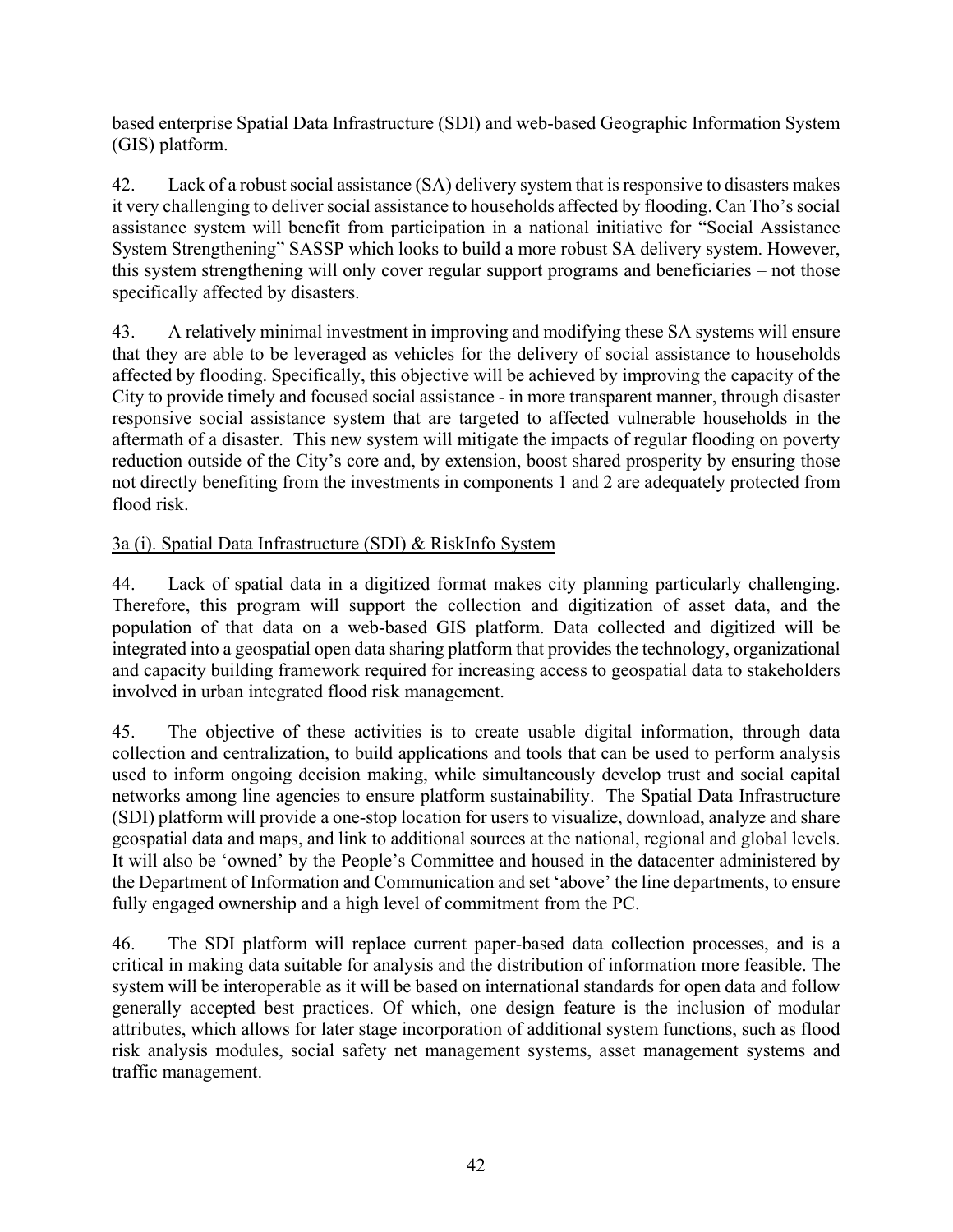47. The SDI platform will enable the city to carry out tasks such as storing, exploring and distributing fundamental spatial datasets for urban planning, analysis, management, monitoring and evaluation of environmental, transportation and land use data. Analysis of spatial data will provide a deeper understanding of assets, infrastructure and social fabric within the City, thereby resulting in better risk informed urban management. The system is intended to foster integrated management and efficient use of public resources through dataset sharing across line agencies using a central information portal.

48. This sub-component will include developing an inventory of the City's public asset base and assess its vulnerability to climate risk using spatial planning platform. The information collected can be used for multiple risk informed planning purposes, including the prioritization of upgrading, operations and maintenance investments. Contingency plans will also be created using the provided data, which will take into account the location and resilience of emergency evacuation routes, schools and hospitals, or energy and water supply lines.

49. Hardware, software, equipment and surveying services will be acquired to setup GIS. The new system will include data on public and private assets, technical infrastructure (e.g., drainage/wastewater networks, water utility infrastructure, electricity supply lines, etc.), as well as transportation and groundwater monitoring data to facilitate the overlay of flood risk data. Support to IT skills development will be provided to all City agencies to ensure routine update and maintenance of information are put into place. This activity will coordinate closely with the World Bank-funded Mekong Adaptation Program currently under preparation.

50. Using the risk informed spatial planning Platform, this sub-component will leverage the asset/exposure database together with the hydrodynamic model, to systematically assess the City's asset vulnerability to disaster and climate change risk. Assessments will be used to prioritize new infrastructure investments and to plan for the operations and maintenance of existing assets, including upgrades and retrofits to maintain service as required by both local and national mandates.

51. The ongoing process of implementing and improving the SDI platform will be spearheaded by a working group comprised of OLTP, line agency staff, academia, NGOs, civic society and other stakeholders. Also included is a database of infrastructure assets across all sectors, including transport, water, sanitation and energy, as well as all a complete buildings inventory. A hydraulic hydrodynamic flood risk model will serve as one of the foundational layers of this platform.

52. Development of the SDI and RiskInfo System will be iterative and follow the following high level principles:

- Flexibility is key almost all big monolithic government IT procurements are very prone to failure. The overall focus should be on an iterative development approach taking stock of wins, challenges and opportunities for improvement at each stage.
- The software system should be based 100% on open source components and should follow Open Standards and best practices derived from similar or analogous situations both in Vietnam, Southeast Asia and globally.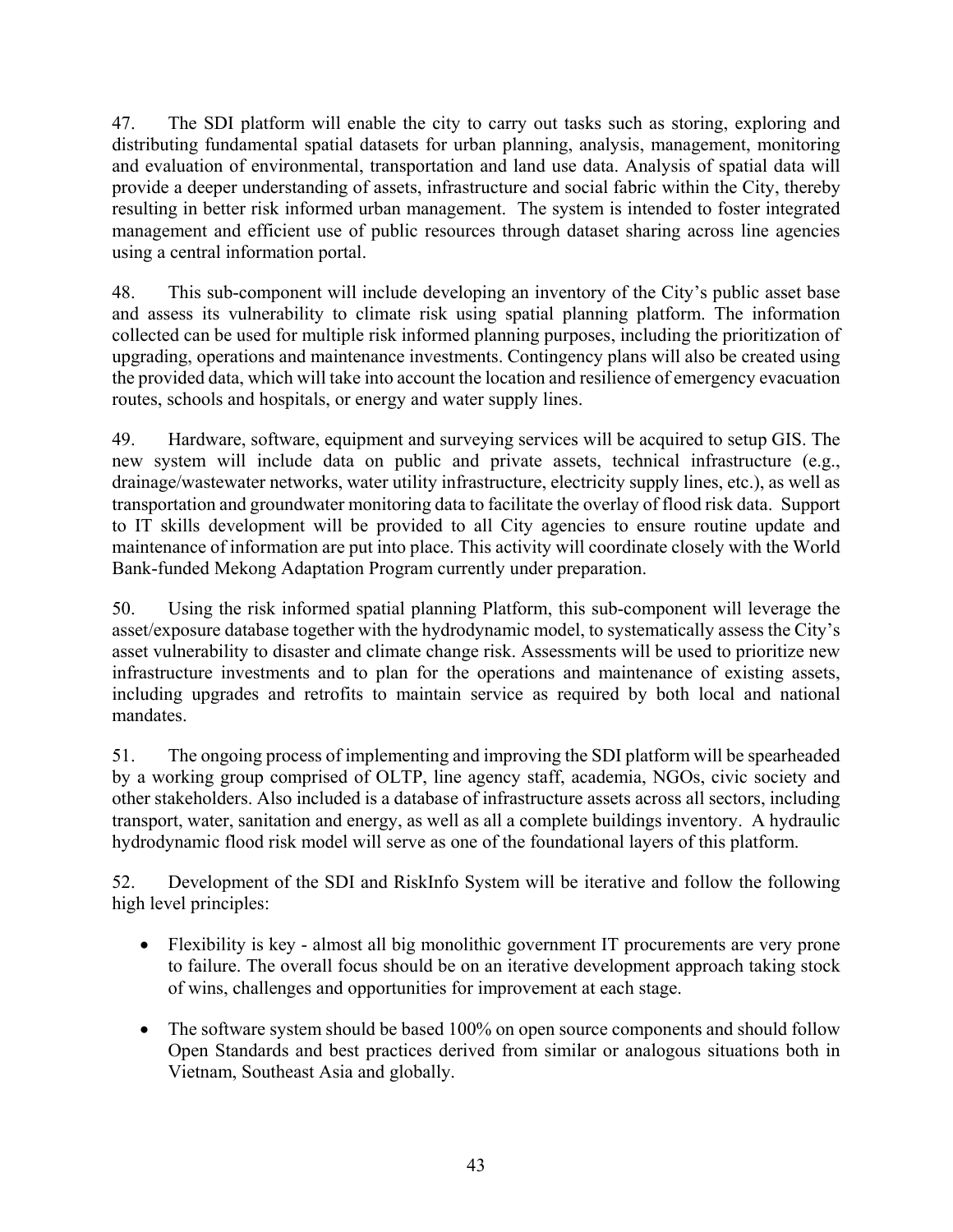- The project should strive to make the data open and freely accessible, while being mindful to incorporate features that address security concerns.
- The System should be deployed to the existing ICT Infrastructure (City datacenter) that is housed in the Department of Information and Communication. Continual investment will be supported in this Datacenter to meet the needs of the OLTP and Line agencies.
- The system should be harmonized with other e-government initiatives in Can Tho City.

53. Development of the SDI and RiskInfo System will first a Gap analysis and institutional framework, including the following activities: Identification of Champions in each line agency or stakeholder group; ii( Data Inventory, aggregation and collation (both spatial and non-spatial data); iii) Identification of gaps in current datasets and draft plan for collecting these data; iv) Establishment of a SDI/GIS Working Group within the OLTP; v) Draft data sharing and exchange policy framework; vi) Documentation of requirements, needs and use cases from each agency; and, vii) Initial draft of the technical components, architecture of the system and the IT resources required to support development.

54. Following this effort, a data collection and digitization exercise will take place, based on the needs identified in the gap analysis. This activity is especially critical to the success of the project given that lack of organized and digitized data bottleneck efficient infrastructure planning. Data gathering will follow a vertical collection standard that is based on a common Digital Elevation Model (DEM), and baseline imagery which will be collected together with high resolution LIDAR data. The foundational layer for the hydraulic/hydrodynamic model and all future urban planning activities, such as land subsidence monitoring, will be formed using the DEM approach. DEM collected imagery and LIDAR data will provide the foundational 3D City Model that will serve as the basis for asset, infrastructure data collection and as input exposure data in risk analyses.

55. Both newly collected and digitized existing data will provide a baseline level to measure progress, and garner momentum from stakeholders to help the project reach its full potential of providing information that supports risk informed urban management. Since a significant legacy systems does not exist, it is possible to begin this initiative using either a 'green-field' City Model or the most current international standards use in global Smart Cities projects.

56. Following the data gathering and digitization exercise, the existing datacenter24, is housed in the Department of Information and Communication, will be augmented in order to further ongoing e-government efforts. Specifically, funds will be used to: i) Continued investment in existing data center in Department of Information and Communication; ii) Development of a 5 year capital investment plan for ICT resources; iii) Development a process and framework for governance and administration of the IT infrastructure; and, iv) Acquisition of other hardware as

 $\overline{a}$ <sup>24</sup> The Department of Information and Communication has provided a  $\sim$ \$2M USD proposal for investment in the existing datacenter. To date they have invested ~\$750k USD over the past 3 years. This datacenter is being used to support ongoing egovernment initiatives of the PC. While existing datacenter investments should be maximized to the fullest extent possible, the City should also seek to achieve lower total cost of ownership and maximum return on investment through economies of scale provided by the public cloud, as well as national or regional clouds.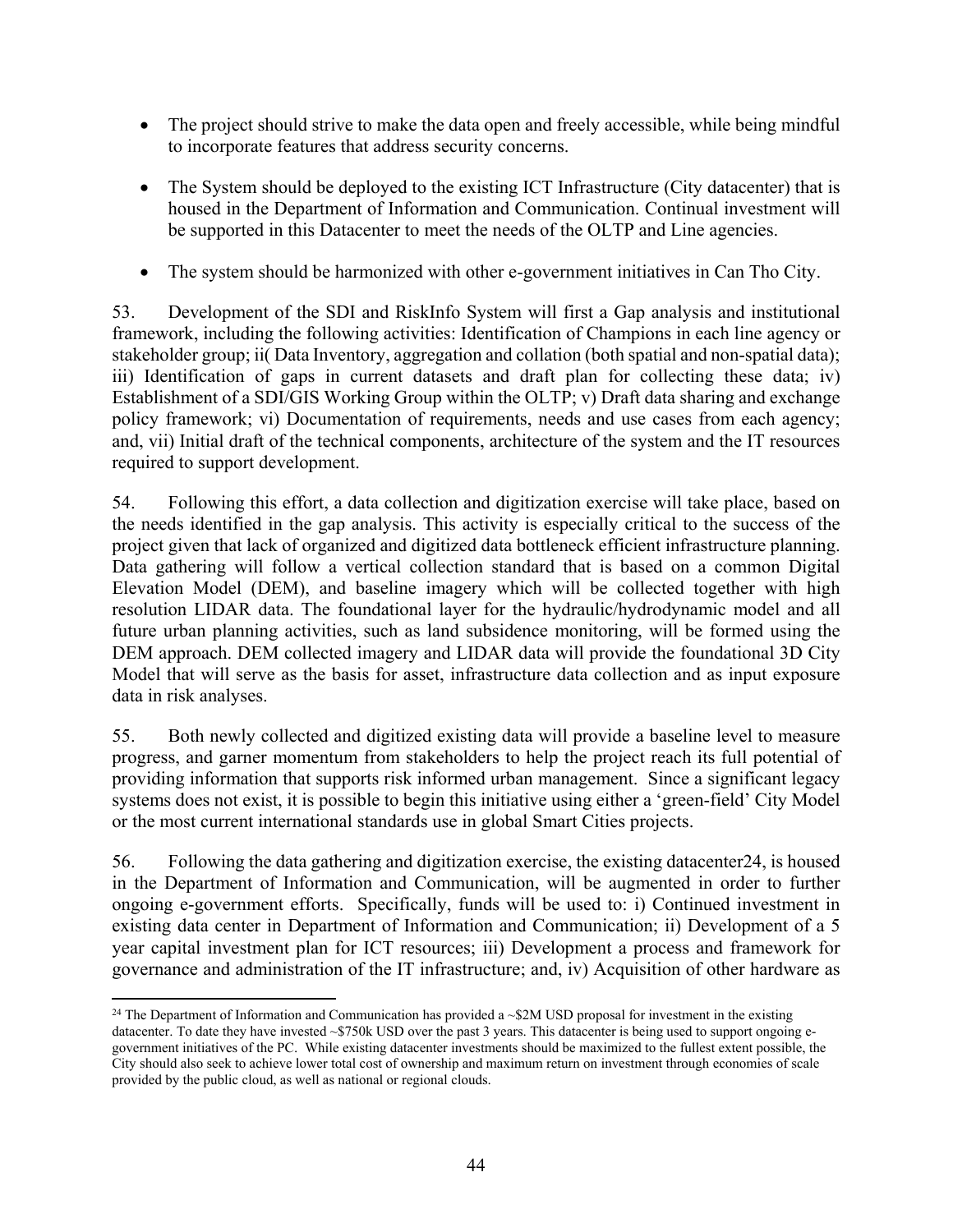necessary (weather station, river gauge, subsidence monitoring, surveying equipment, transport cameras, etc.)

57. The systems will be created using an Open Source software approach since it has no licensing costs. Financial savings from this approach will be redirected to build up local expertise required to create, implement and manage these tools. Capacity building to ensure adaptation and absorption of these technological activities will be carried out from an incubated living-laboratory (Lab) that will be formulated through partnerships with line agencies, civic society, the private sector, and universities in Can Tho, Switzerland and the United States, with Can Tho University designated as the leading entity. The Lab with be comprised of technologists, scientists, academics, analysts, designers and project managers who will work together in an iterative development process to deliver an integrated set of applications customized to end-users in the line agencies and the OLTP. Specifically, they will: i) Support ongoing software design, development, staging, operations and production deployment using an iterative development process and framework; ii) Deploy initial set of tools and software needed for the system onto servers; iii) Develop customization software; iv) Deploy/Install desktop tools to local workstations; and v) Develop a process for backup and disaster recovery.

58. The Lab will be a focal point for training and institutional capacity building, which will be an on-going effort spanning over a period of five years. This activity will include participation from both international and local experts with successful experiences in developing coordinated sustainable platforms. Specifically, this activity will develop training curriculums specific to the practical needs of end-users including: i) training in fundamental GIS concepts and theory; and ii) training in basic use of the SDI platform for simple tasks and workflows to line agencies users and other stakeholders; iii) training for intermediate and advanced users in more complex workflows and functions; iv) training for software developers to support continuous systems improvement; and v) training in system administration and maintenance based on a formalized administration planning. Effort will also be made to ensure collaboration and harmonization with regional, national and global GIS and geography education efforts

59. Training and institutional capacity development are expected to result in creation and operation of web applications that can be used by line agencies, OLTP and PC to cultivate a more integrative approach to flood risk urban management. The system should be operationalized using existing hardware infrastructure investments, and other equipment and surveying services needed to setup GIS. The new system will include data on public and private assets, technical infrastructure (e.g., drainage/wastewater networks, water utility infrastructure, electricity supply lines, etc.), as well as transportation and groundwater monitoring data to facilitate the overlay of flood risk data. Support to IT skills development will be provided to all agencies to ensure the regular update and maintenance of information are put into place.

60. These activities will be coordinated closely with the World Bank-funded Mekong Adaptation Program currently under preparation, and will include participation and collaboration with other regional Mekong Delta research projects, including the DRAGON-Mekong Climate Change Research Institute at Can Tho University.

3a (ii). Open Cities Program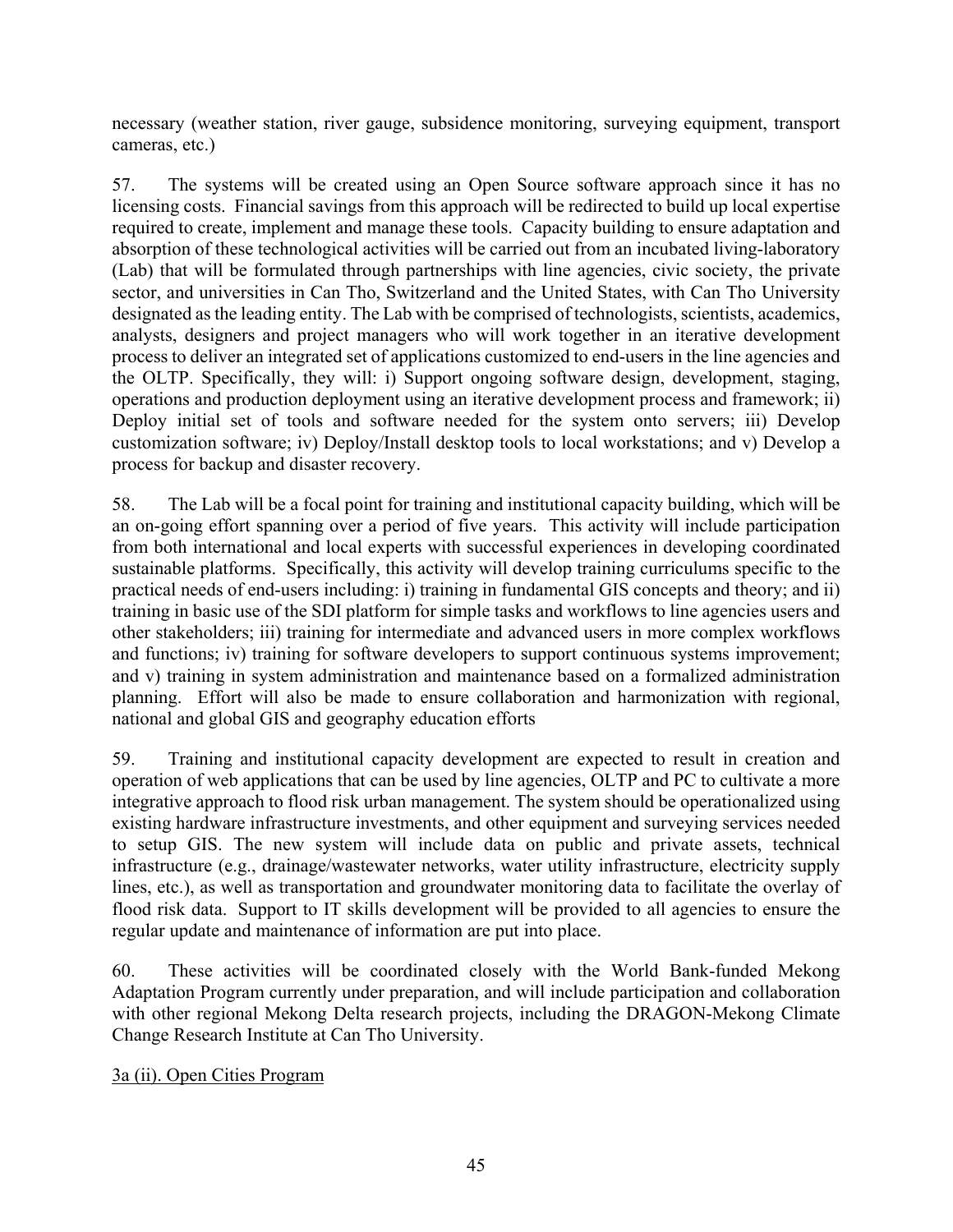61. Open Cities programs support the aggregation and open dissemination of data generation, which supply key inputs into exposure risk analysis to informed decision making. Information collected are standardized into datasets that are developed as Open Standards Based City Models (CityGML), and can be added directly or linked to OpenStreetMap (OSM), a free and editable map of the world with a large global community of participants that has a substantial ecosystem of tools and services.

62. Participatory methods, including community mapping and crowdsourcing using open and collaborative platforms such as OSM, can help to systematically generate asset and exposure data that can be added to the City Model, while having the simultaneous benefit of engaging directly with local and national government, planning agencies, civil society, local academic institutions, and the private sector. Asset data collected will be made available through online data sharing platforms under open license agreements to ensure accessibility to all stakeholders.

63. These activities will be conducted under the leadership of the PC, and will involve technical communities, universities, and the private sector. The Lab will serve as an incubator of this initiative with ongoing research, data creation and development of applications for end-users.

64. Open Cities is intended to help generate and disseminate real time data that are reliable for both short- and long-term disaster risk-informed urban planning. It will also foster an open data community and cultivate a data driven culture among stakeholders. The main objectives are to: i) Collect high resolution physical asset data in Can Tho City that will improve understanding of climate related risks and enhance urban management; ii) Create an enabling environment for the use of open data and build a community of experts, who sustain and manage the data in the long term by involving the government (local, city, and national), universities, civil society, and the private sector; iii) Provide decision makers with relevant data, tools, and visualization to support decision making and efficient allocation of public resources, particularly in areas of major infrastructure expenditure in schools, hospitals and government buildings; iv) Strengthen disaster risk management by supporting detailed contingency plans, targeted post-disaster cash flow transfer, etc.; v) Foster integrated multi-sectoral development of urban services, such as transportation and water systems, using the same data platform to build an ecosystem of risk aware and disaster prepared organizations; and vi) Raise risk and resilience awareness among stakeholders by allowing the project to act as an entry point to other resilience-enhancing engagements.

65. The activities under the Open Cities program will first include a field survey and design preparation in order to: i) Determine project scope and define field survey objectives; ii) Creation of a living laboratory (LAB); iii) Finalize management structure, roles, and responsibilities, and fill local paid positions; iv) Develop and endorse data capture strategy; and iv) Design and implement training sessions on OpenStreetMap, mapping tools and surveying for paid positions and volunteers.

66. Following the planning process, the survey will be implemented, which will involve: i) Manage data collection and entry; ii) Provide quality control checks; and iii) Track progress and report at determined intervals.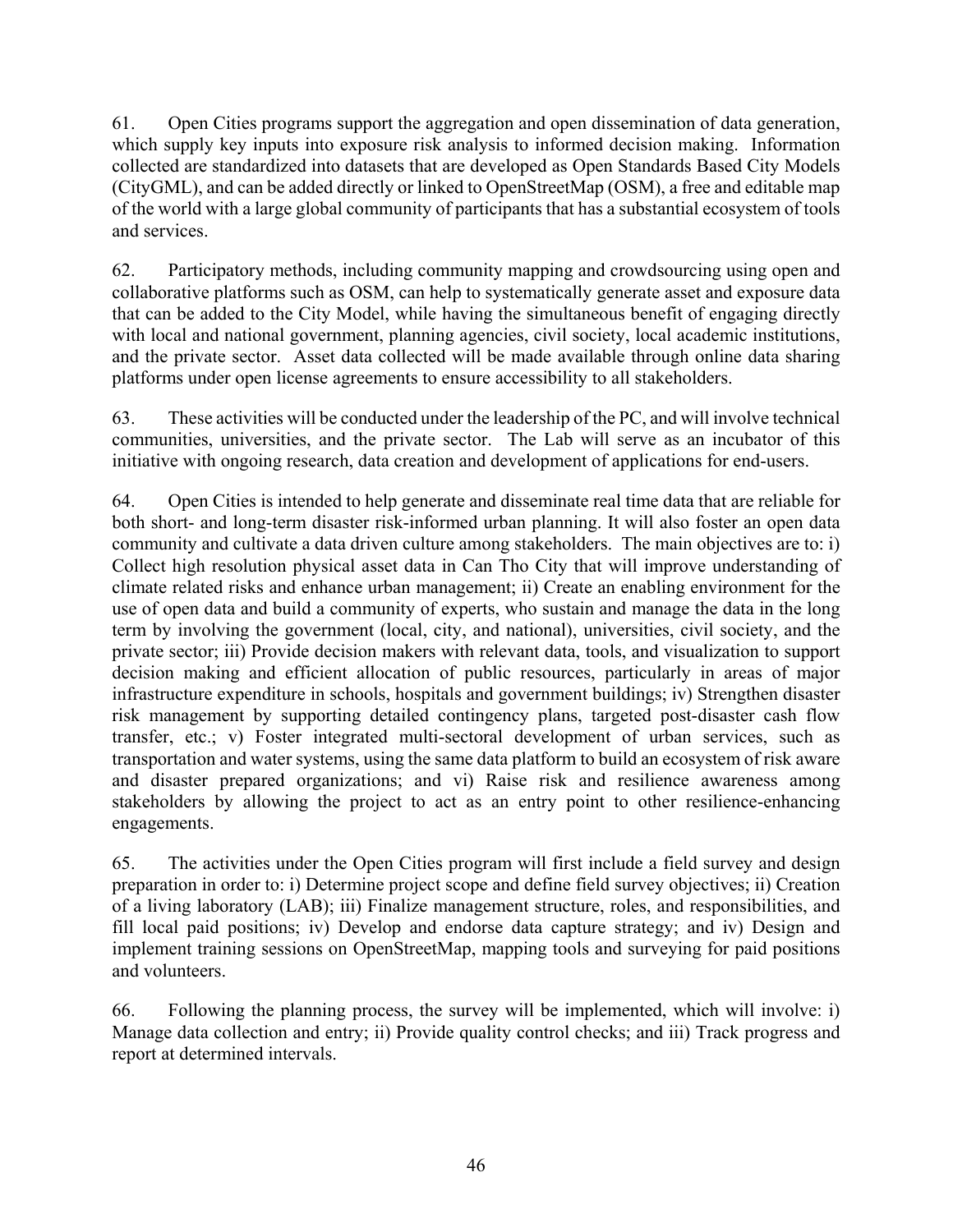67. After the data is collected, it will be synched with the SDI and RiskInfo System, which will require the following: i) Ensure that data is widely available and well documented for maximum reuse by all stakeholders; ii) Integrate of the data collected into government processes and workflows; iii) Foster innovation through technology initiatives such as hackathons, code sprints, fellowship programs, and workshops that fosters civic engagement; and iv) Partner with universities, NGOs, and the private sector on data creation, research and implement methods of data usage to support flood risk and urban management.

68. The Asset and exposure data are key inputs in risk and impact analysis, especially in hydrodynamic modeling, which relies heavily on well-structured and consistent asset dataset to forecast risk scenarios used in decision making. The set of activities in this subcomponent ensure that relevant data are tracked and collected, and will support the following outputs: i) Collection of physical asset inventories (location and characteristics); ii) Delivery of an integrated Open Standards Compliant City Model (CityGML); iii) Collection of all relevant attributes important for characterizing the built environment; iv) Strengthening the capacity of stakeholders in the use of spatial mapping, OpenStreetMap, and GIS; v) Participation of university groups and volunteer technical communities in asset mapping activities; vi) Production of high-quality asset maps and other visualizations for local government use; and, vii) Ongoing community engagement to foster civic participation in the creation of data asset.

## 3a (iii): Development of a hydrological hydrodynamic flood risk model

69. Flood simulation scenarios from reliable hydrological – hydrodynamic models are critical to flood management planning. Existing models will be updated to include descriptions of flood protection infrastructures, water storage/canal network, and primary underground pipe system, which will be integrated with the Mekong Delta model. Maps of flood hazards and flood risks of the City will be produced from the model, maintained routinely by OC, and made available to line agencies and the public. The model will cover all river and canal networks within Can Tho City, while being synchronized with the existing models for the Mekong delta and watershed, and will integrate the underground drainage system in the urban core. This will improve the forecasting of water levels throughout the surrounding rivers and canals system. Improved flood modelling capacity is critical in adapting to the impacts of climate change, particularly sea level rise and storm surge. A dynamic model will enable government technical experts to evaluate the impact of various climate scenarios to better evaluate the potential long term risks of different flood inundation areas.

70. The model will be built and maintained locally through partnerships with CENRes at Can Tho University, and other regional and national partners, including the national Hydrometeorological service, to allow for development of deep local expertise in usage of tools and best practices of modern scientific hydrology and hydrodynamics. To support the model database, an IT platform will be built that lays out data, allows for their upload and download of their sources, including hydromet data, spatial data, flood damages, flood risk maps, etc. It will enable coupling of various hydrological and hydrodynamic models. In particular, it will couple the integrated hydrological – hydrodynamic model for Can Tho City. It will also couple the coastal model for the simulation of tides and storm surges at the East Sea. The platform allows for future incorporation of the entire Mekong Delta into the models.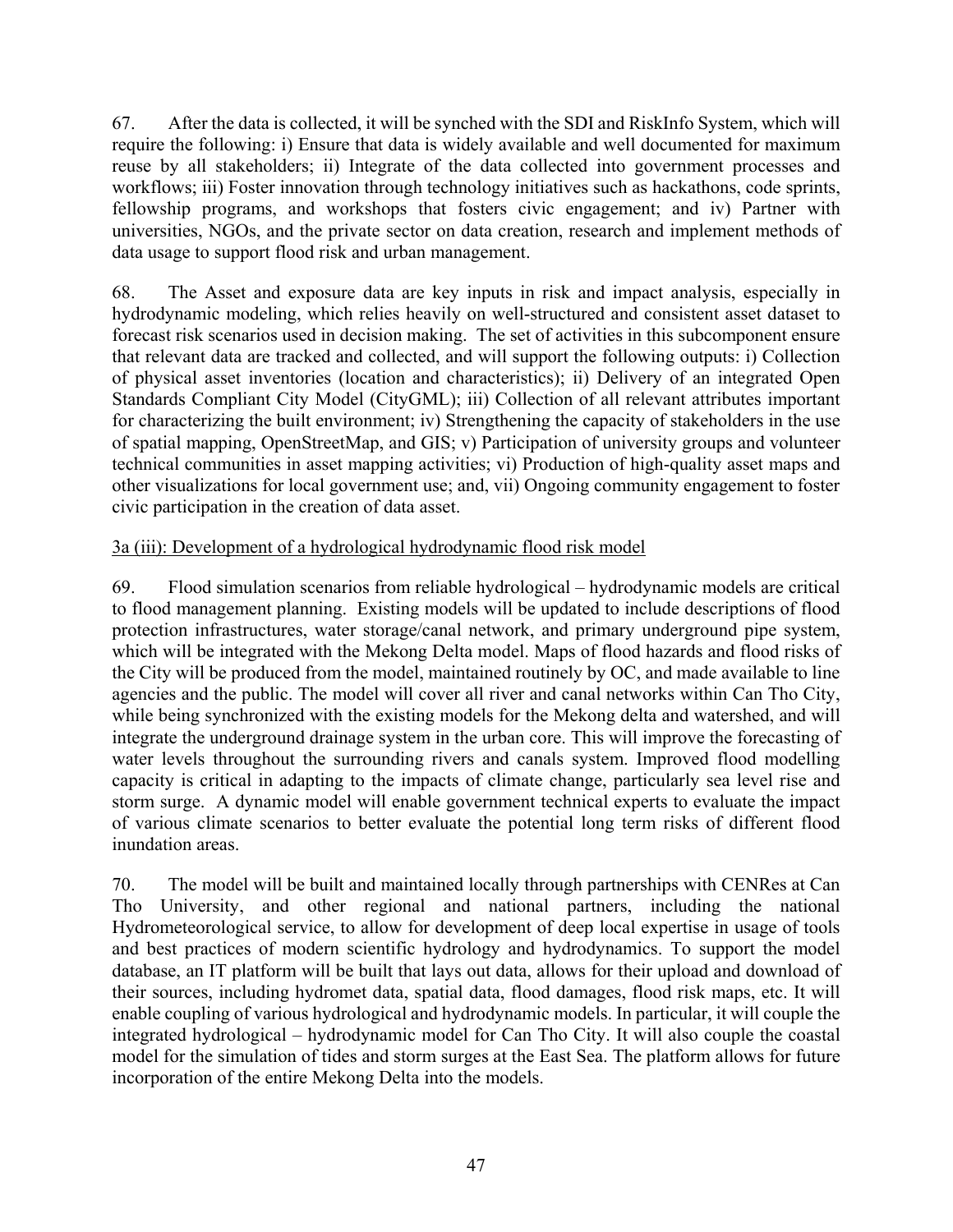71. A reliable integrated hydrological hydrodynamic model will be upgraded based on the existing monitored and anticipated river dynamics, and flood risks. This model will include all river and canals networks, which will be synchronized with the existing models for the Mekong Delta, and will integrate the underground drainage system in the urban core. Maps of flood hazards and flood risks for the City will be produced as a result of the model, and updated routinely, to improve water levels forecasting of the surrounding rivers and canals system.

72. The objective of this model is to support flood risk reduction investment planning, and to operate the flood control and drainage systems in the protected urban core, by triggering when to open and close the flood control structures. An enhanced hydrodynamic flood risk model will support the early warning systems that will be used to inform households in vulnerable areas, while alerting line departments responsible for infrastructure management. This model will serve as the foundation of the Risk Informed Spatial Planning Platform, and will be used together with the City Model and Asset Inventory to prepare analysis and visualizations of Urban Flood Risk, which can be used for Community Engagement to communicate Flood Risk to all relevant stakeholders.

73. These models will be also be used to perform more accurate and detailed Cost Benefit Analysis of proposed engineering interventions, urban planning policy, operations and maintenance and investment decision making. Preparation of the models is an iterative process which requires several following steps followed by a model detailed description of each activity.

74. Key activities to be financed to augment the hydraulic model include: i) Data collection and analysis; ii) Schematization; iii) Calibration and validation; iv) Sensitivity Analysis; and v) Simulation.

75. This hydrological hydrodynamic model will serve as the foundational element of the citylevel risk informed spatial planning system, which will be developed as part of this technical assistance package. The models should be based on Open Source software to the greatest extent possible, such that they can be run in the city's existing data center without incurring ongoing license costs. Additionally these models should be based on Open Standards and be integrated with the overall City Model.

76. Additionally, a five year training, capacity building and education effort will be conducted in partnership the Lab to ensure that hydrodynamic modeling capacity is developed locally within the City, so that the integrated flood risk management system operate efficiently and the risks and mitigation strategies, including current and infrastructure investments, can be effectively communicated to the community and all relevant stakeholders.

# 3b. Establishment of a Disaster Response Safety Net System

77. The first step in this engagement will be an assessment conducted by DOLISA that presents the current state of the social welfare system that is currently in operation in Can Tho. Based on gaps identified in the assessment, assistance will then be structured to improve the current capacity of the Department and the delivery of its social assistance programs. This will be done in alignment with the national level social assistance reforms that are currently underway (through World Bank lending project, "Social Assistance Systems Strengthening Project", SASSP). This effort is focused on to bringing together numerous fragmented social assistance programs and their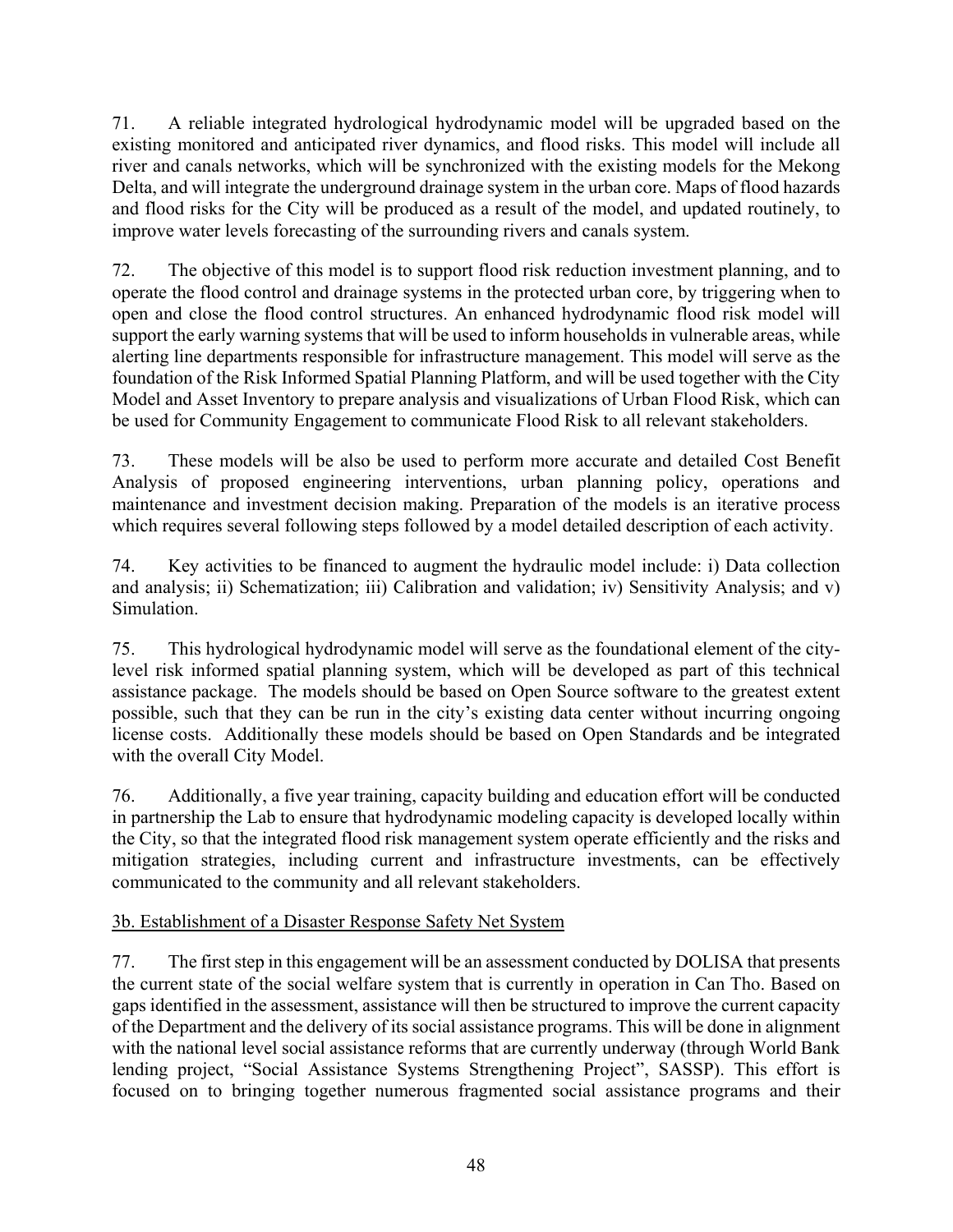information systems under one Management Information System for more effective and efficient delivery, in four pilot provinces (of which Can Tho was not originally one). The implementation of these reforms in Can Tho – effectively as a fifth pilot province - will provide a stronger foundation on which to build this disaster responsive program.

78. Simultaneously, targeted support will be provided in addition to the regular social assistance systems strengthening reforms to ensure that the upgraded social assistance system is able to respond to disasters. This will be done through the following activities:

79. The first activity will expand Can Tho's database (of poor, near-poor and SA beneficiaries households), to cover potential households who may be affected by disasters. To inform dataplatform design and targeting, as a first step, an assessment will be made to estimate who are the most vulnerable to the impacts of flooding in Can Tho. This empirical investigation will utilize the upcoming national poverty census, the findings from which will be available in FY16. Microsimulations of the data from Can Tho province will create a profile of the households most in need of assistance from the disaster responsive social protection program, due to their vulnerability to flooding and limited capacity for coping with its impacts.

80. This will, in turn, inform the collection of data on these pre-identified vulnerable households the information on which will be added to the SA database. Consequently, the second step will entail field survey design and preparation will be conducted to, i) determine project scope and define field survey objectives; ii) finalize management structure, roles, and responsibilities, and fill local paid positions; iii) develop and endorse a data capture strategy (including registry vs survey); iv) design and implement training sessions on data collection and updating, mapping tools and surveying for paid positions and volunteers.

81. Third, the survey will be implemented and supervised, which will include: i) managing data collection and entry; ii) Provide quality control checks; iii) Track progress and report at determined intervals.

82. Fourth, a targeting mechanism will be developed to enable real-time identification of eligible households that have been affected by any given flood event, utilizing the system's rich information on geographic location, poverty status etc. This information will inform the delivery of cash based post disaster assistance to the affected households. Enrolling those targeted, disaster affected beneficiaries into the program will be done through approval procedures by relevant government levels and triggered in the system using the relevant Management Information System's functions.

83. This activity will be conducted with the leadership of the PC/DOLISA, and will involve local DivLISSA staff at district and commune levels and Can Tho's residents. Data that are collected will be made available through online data sharing platforms under open license agreements to ensure it is accessible by relevant stakeholders for their respective use.

84. Once the beneficiaries are identified, a protocol to execute the disaster responsive safety net system will be established, which will include the development of the following capacities.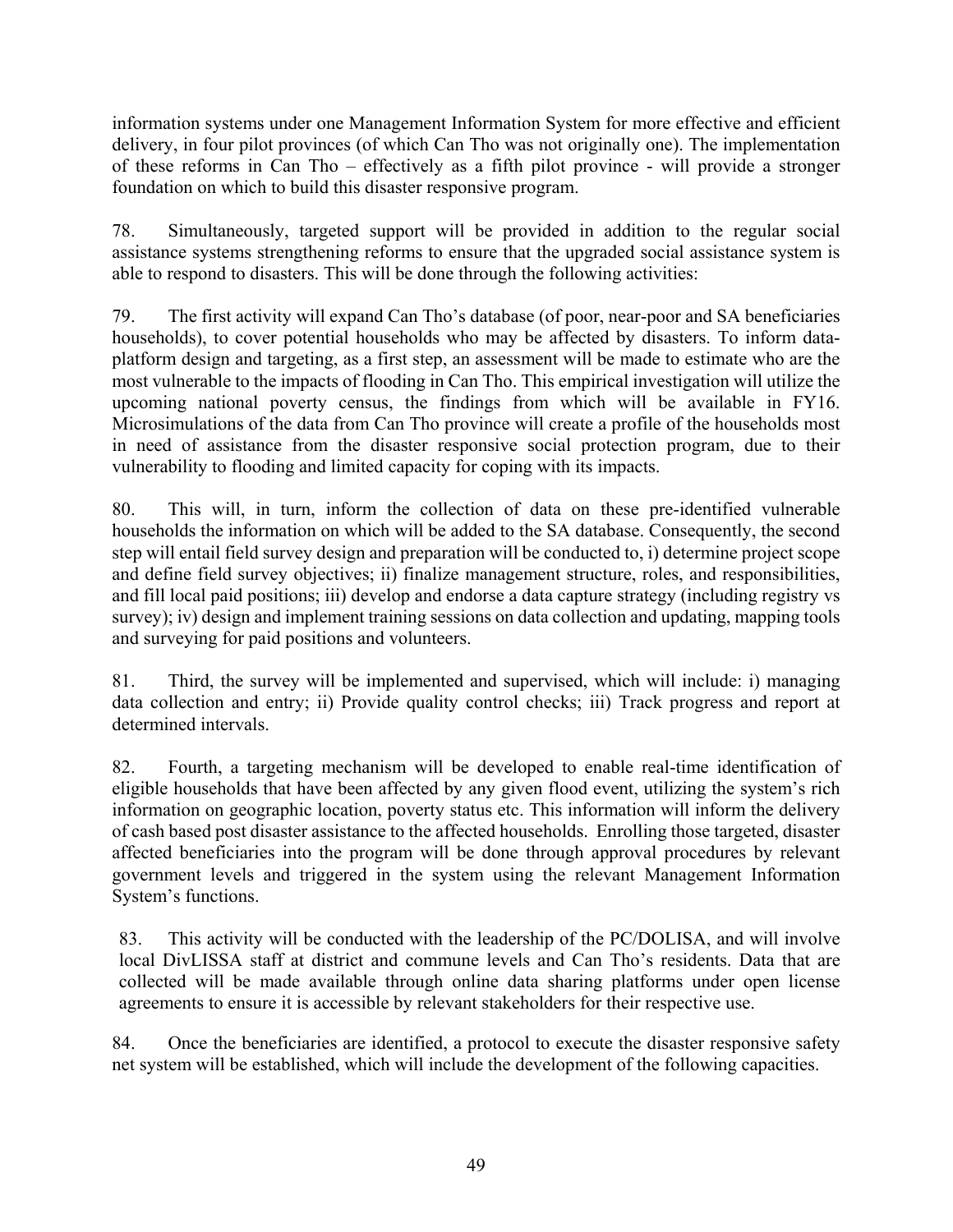- *Robust systems for delivering payments to the enrolled* this assessment will investigate the strength of the payment systems utilized by the SP program in Can Tho, and their suitability to deliver benefits post disaster. In particular, this component will investigate/pilot innovative methods (mobile / e-payments, pre-paid debit cards etc.) to deliver payment to not only those households enrolled in the existing SP programs, but also who will be beneficiaries of the scaled-up post disaster program.
- *A Grievance Redress Mechanism* With payments having been made to identified and enrolled beneficiaries through the aforementioned steps, a grievance redress system (GRS) will be leveraged to manage complaints and reports of inclusion and exclusion errors. A post-disaster setting is of course a highly difficult and fluid environment that poses acute challenges to program targeting and delivery. This component will assess the ways in which the GRS of the existing SP programs can be utilized for this purpose - managing, logging and ensuring resolution of complaints - primarily through scaling it up during an anticipated increased period of case load.
- *Designing the monitoring and evaluation processes* monitoring the implementation of the disaster linked social protection intervention will be fundamental to ensuring program efficacy and effectiveness, allowing mid-course implementation corrections. Rigorous evaluation will lead to continued program improvement in the longer term. M&E is a fundamental pillar of any SP program, and is implemented by MOLISA in the use of its regular programs (and will be improved upon further as part of the SASSP project). These processes will be tailored to monitor and evaluate each disaster linked social protection intervention in Can Tho, at the local level.
- An *Operational Manual (OM) to inform delivery in a post-disaster setting* each of the aforementioned systems developments will be captured in an operational manual that will form a pre-prepared for document for Can Tho DOLISA officials to use to inform program implementation and systems adjustments post disaster. This can be done by customizing the national OM developed for the national SASSP in order to accommodate operational demand in a disaster-linked setting.
- *Capacity building for Can Tho officials to develop and implement the OM* This component will focus on building capacity within DOLISA to deliver the disaster linked SP program, based on the content of the OM. Actually operationalizing the OM, delivering the program in a post disaster setting, will represent a significant institutional challenge. In order for the recommendations and processes of the OM to be practicable, it is necessary to work with counterparts to institutionalize the necessary processes for delivery at the technical level, building capacity among staff, systems and administrative processes. This will ensure development of necessary regulations to guide database management, updating, sharing and exploration. It will also ensure that the OM is integrated at a deeper level within the Department, and as such, that it will more realistically be operationalized and with a higher degree of success.
- *Facilitating policy dialogue at national level for gradually scaling up activities national wide*. The direct support to Can Tho will be used as a showcase to facilitate knowledge sharing and vision development at national level. Government agencies at central level and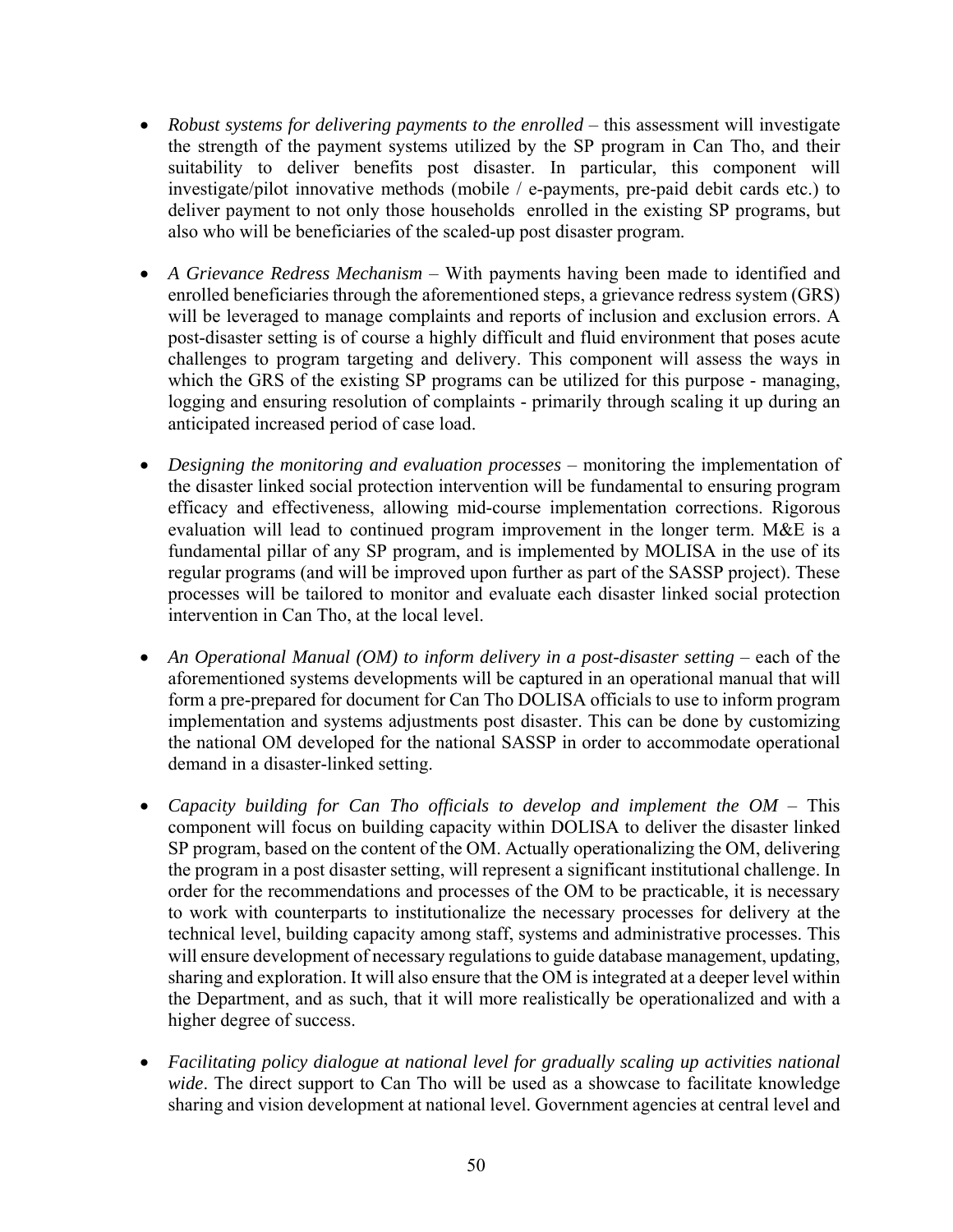other provinces will be involved in sharing experience, lessons learned from the pilot in Can Tho so that to maximize impacts on disaster-linked SP system strengthening in other provinces and at national level.

**85.** Lastly, the outputs of a fiscal disaster risk profile conducted under this component will inform governments of potential public spending needs in the short and medium term. This will ensure adequate financial resources are immediately available in the aftermath of a disaster to finance the disaster responsive safety net, as well as the reconstruction of public infrastructure and low-income housing, without compromising existing budgetary plans and approved public programs.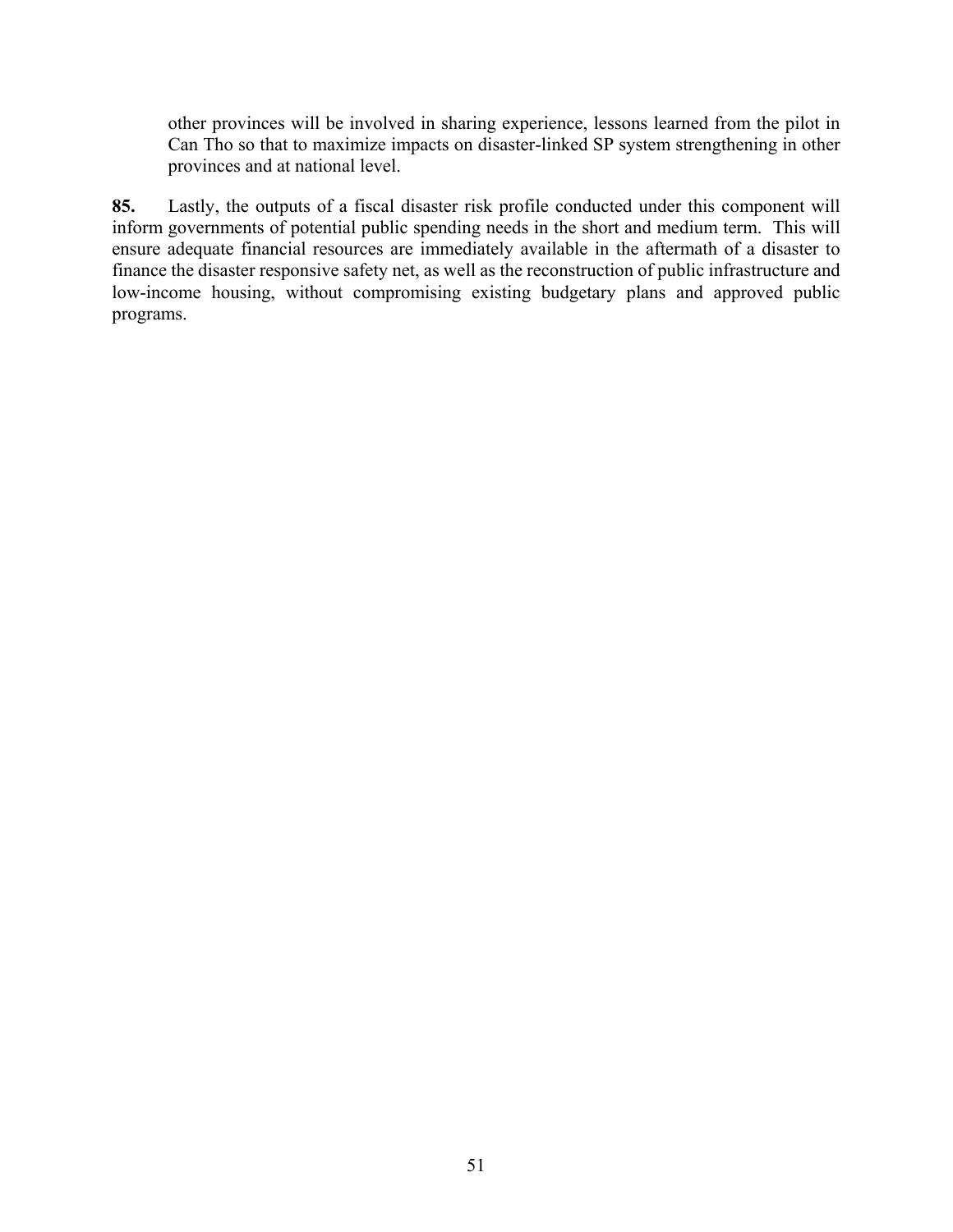### **Annex 3: Implementation Arrangements**

## **VIETNAM: Can Tho Urban Development and Resilience Project**

#### **Project Institutional and Implementation Arrangements**

1. The project will be implemented by the Overseas Development Assistance (ODA) Project Management Unit (PMU). This core PMU comprises the PMU team that is currently implementing the Mekong Delta Region Urban Upgrading Project (VUUP 2). Following the closure of VUUP 1 on December 31, 2014, the staff member from that project's PMU have also been moved into the ODA PMU. This Can Tho ODA PMU will be responsible for overall coordination, quality assurance, procurement, financial management, monitoring and reporting, and day-to-day supervision of project activities. Such a consolidation is an advantage for the new project considering that the fiduciary teams of VUUP1 and VUUP2 have an accumulated project implementation experience of 10 years and 3 years, respectively.

2. With regards to technical and engineering expertise, additional capacity will be added from the existing VUUP 1 and 2 teams. This is necessary because VUUP 1 and 2 focused on smaller scale infrastructure interventions, such as tertiary canal dredging and drainage/ wastewater network upgrading. Under the new project, the infrastructure to be constructed is more complex flood risk management investments and sanitation improvements. In addition to additional engineering expertise in the PMU, the Bank team will support the PMU to prepare project documents when complex technical flood risk management and sanitation issues are concerned.

#### *Project administration mechanisms*

3. Can Tho City PC is the managing agency; the ODA PMU of Can Tho City, being a subordinate agency of the City People's Committee, plays the role as the Project Owner.

4. A Project Steering Committee, chaired by the Vice Chairwoman of Can Tho, was established to provide strategic direction and oversight for the preparation of the project. The committee includes representation from all related departments of the city. Its members are leaders from the city's departments such as Planning and Investment, Finance, Construction, Transport, Agriculture and Rural Development, Labor and Social Affairs, Environment and Natural Resources and districts' people committee. Given its mandate to help facilitate coordination, a representative from the Climate Change Coordination Office is included in the committee. After the Loan Agreement is approved and the loan is provided, the government will decentralize the loan for CPC to use. The CPC will provide counterpart funds for the project and ensure that the relevant line departments are complying with obligations as stipulated in the Loan Agreement.

5. **City-level implementing mechanism and relationship between agencies.** The Managing agency, Project Owner, Project Management Unit, contractors, donor, and other relevant parties involved in project implementation are listed below.

- Managing agency: Can Tho City People's Committee;
- Project Owner: ODA Project Management Unit, Can Tho City;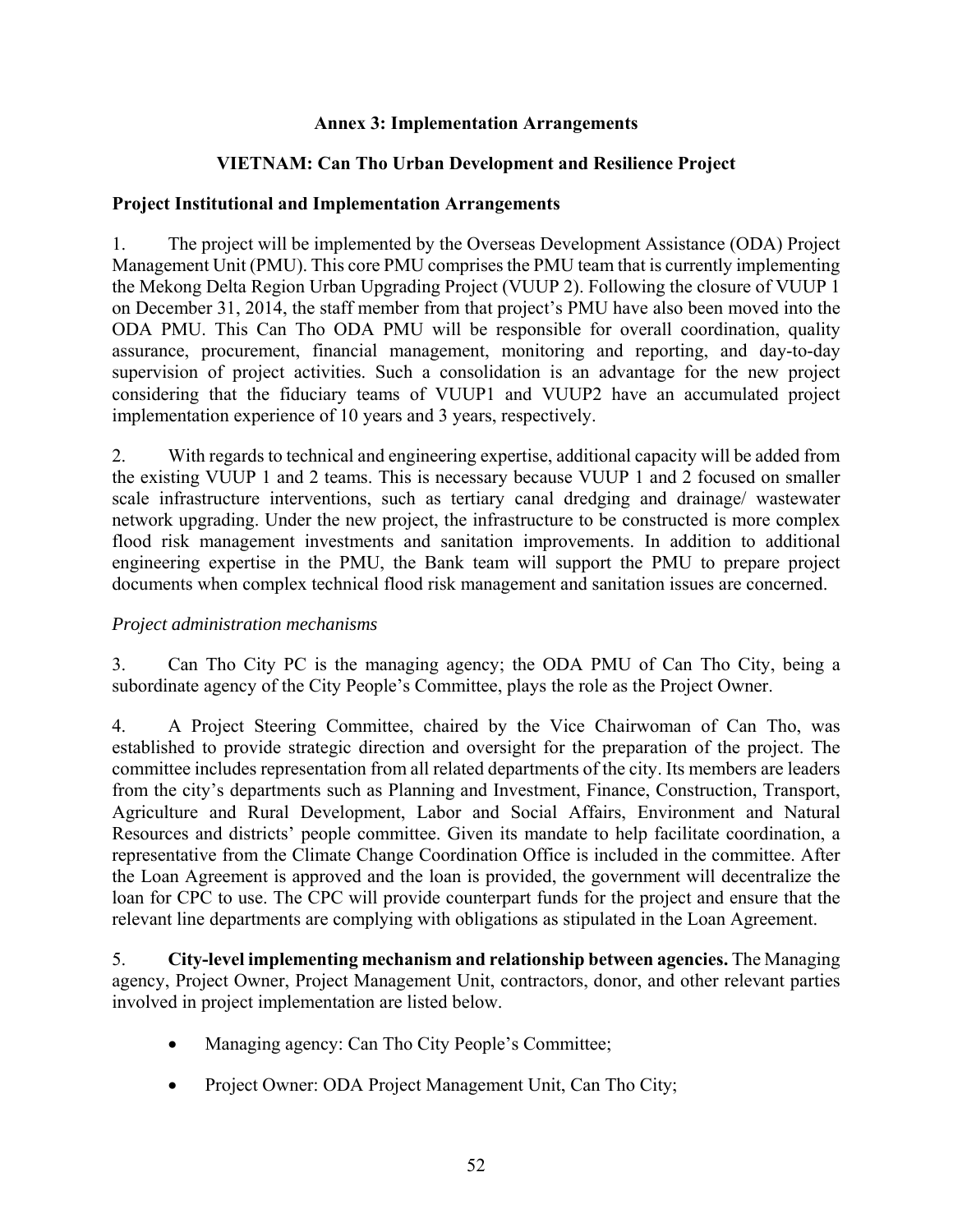- Donor: World Bank
- Contractors: those bidding on public works and technical assistance contracts.

6. The Government of Vietnam will assign Can Tho City People's Committee to manage the loan. The City PC will assign the ODA PMU of Can Tho City to play the role of Project Owner and will assign the loan to the Project Owner to implement the project.

7. **National-level working mechanism between line ministries in project management.** The government of Vietnam, through Prime Minister (PM), will manage all ministries and governmental agencies with specific tasks:

- Ministry of Planning and Investment is the focal agencies to help PM to gather comments from related line ministries and local government, to strengthen and submit Project Investment Reports, investment plans, and annual capital disbursement plan to the PM for approval.
- Ministry of Finance is responsible to issue Guideline for Project financing mechanism before signing the Financing Agreement. The Ministry of finance will inspect, review, and agree in writing to allow withdrawals from donors to cover project implementation costs as required by Project Owner. The Ministry of Finance will assume responsibility, monitor, and approve investment capital settlement to balance investments after project is completed.
- The State Bank of Vietnam will be on behalf of the government, to negotiate and sign the Financing Agreement and related legal documents with the Bank.
- Ministry of Construction will use all of its functions and roles in sectoral management to review technical issues of all project components and will directly support the city with non-structural solutions. This Ministry will be the responsible agency to appraise the Basic Design and other verifications of the project.
- Ministry of Agriculture and Rural Development, Ministry of Transport, and other related line ministries will use all of their functions and roles in sectoral management to review technical issues of all project components and will directly support the city with non-structural solutions.
- Ministry of Labor, Invalids and Social Affairs, and other related line ministries will use all of their functions and roles in sectoral management to review technical issues and will directly support the city with social assistance issues of the project.
- Ministry of Natural Resources and Environment will review the environmental issues of the project.

## **Financial Management, Disbursements, and Procurement**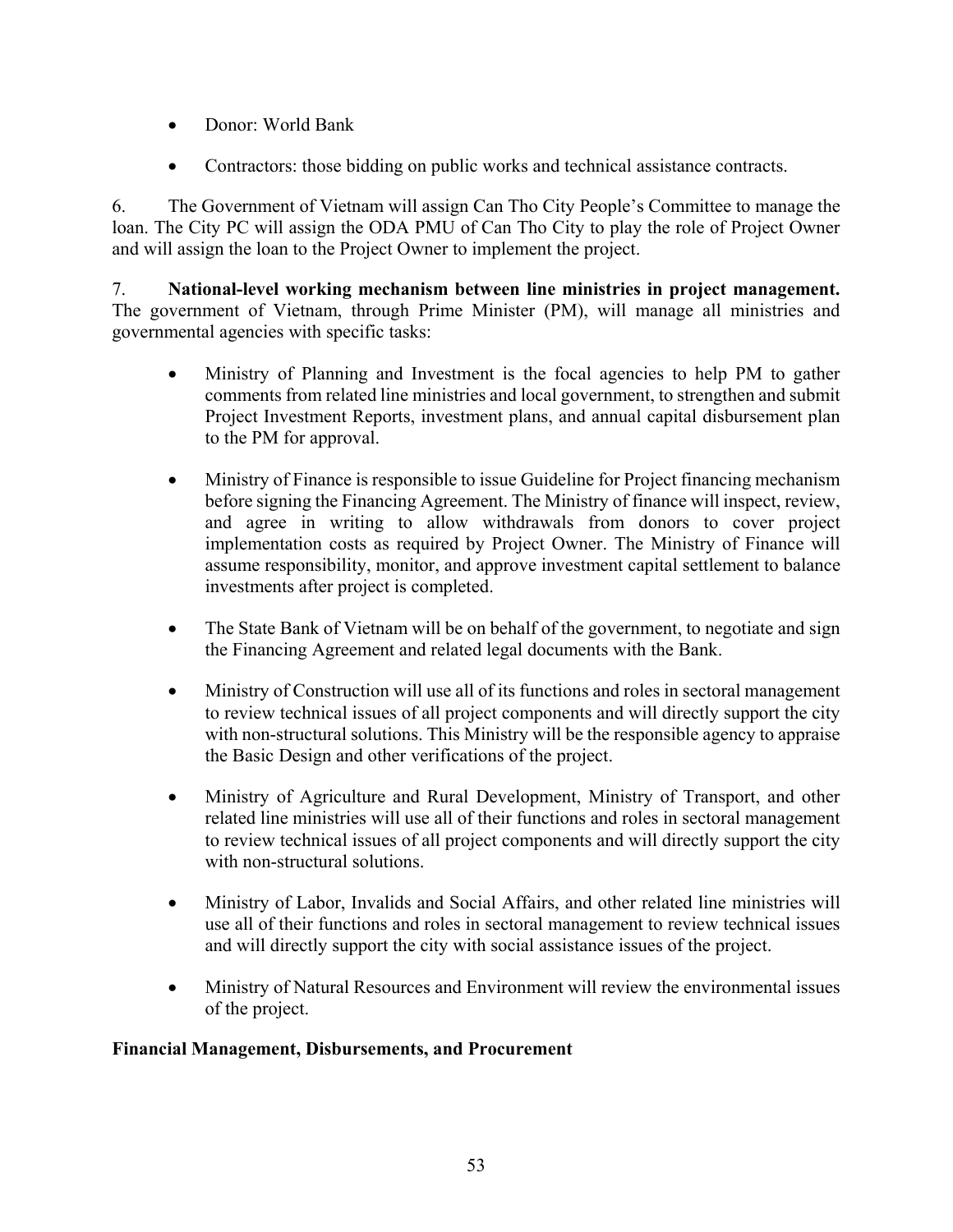8. The ODA PMU represents the managing agency to invest and implement, perform and comply with provision of the law on the functions of Project Owner. It will be responsible for financial management, disbursements, and procurement.

# *Financial Management (FM)*

9. The FM capacity assessment, which is performed for Can Tho ODA Project Management Unit, the project implementing agency has been conducted and following key risks were identified: (a) Can Tho ODA PMU is a new entity with an objective to mobilize all of the resources, including the finance and accounting staff to implement the finance and accounting function of the newly established ODA PMU. However, there is not clear structure organization of the new PMU, including the accounting function in management of different ODA projects; (b) successful project implementation requires strong linkages among project components and good management and coordination between the PPC, related government agencies and the PMU. The assessment was conducted through discussions with appointed accountants and noted that FM capacity of the implementing agency is varied.

10. Can Tho ODA PMU has experience mainly in implementing Vietnam Urban Upgrading in Mekong Delta Region. Since the VUUP 1 was closed on December 31, 2014, the staffing resources, including the project chief accountant have been mobilized to work for the ODA PMU and for the new project. With an officially appointed chief accountant of Can Tho ODA PMU and more FM and disbursement trainings provided to accounting staff, the project has adequate financial management staff capacity. The budgeting procedures and practices, accounting system including accounting policies, and internal controls procedures of the PMU is adequate for project financial management.

11. **Staffing.** The PMU has adequate financial management staff capacity. The PMU has experience in implementing World Bank funded investment projects and the financial management of these projects has been satisfactory or moderately satisfactory maintained.

12. **Budgeting.** Budgeting procedures and practices are adequate for the purpose of project financial management. For this project, the annual disbursement plan will be prepared by the FM/ Accounting function which is linked with the physical work plan and procurement plan completed by the PMU. This plan will then be approved by the PMU management and relevant government agencies.

13. **Counterpart Funds.** The overall budget for the project will be approved by Can Tho PPC. The counterpart funds will be made available for the PMU through the State Treasury system. PMU will open counterpart fund accounts at the State Treasury at the same geographical locations, and payments to contractors/ suppliers will be made upon State Treasury verification approval of the payment claims.

14. **Accounting.** PMU will apply government accounting system for investment owner, following Decision 195 of Ministry of Finance. The accounting system, including the accounting policies, procedures and software of PMU, are adequate for project FM. PMU is going to select relevant project accounting software for the proposed project, and training has been delivered for all FM staff.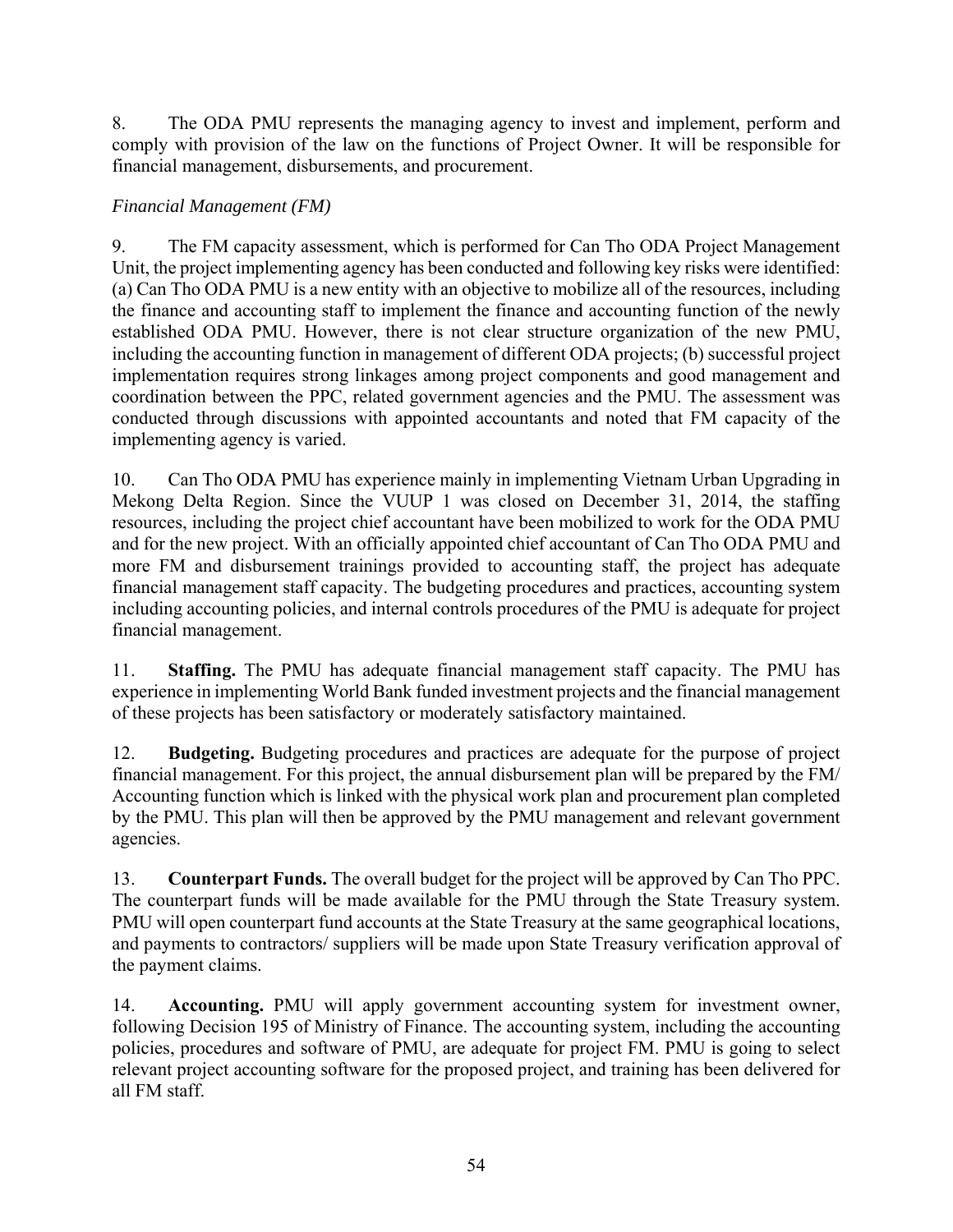15. **Internal Controls.** The project's internal controls are documented in a Financial Management Manual (FMM) which was reviewed by the Bank and will be updated regularly to take into account any changes in procedures. The FMM must be reviewed annually to ensure it is up-to-date and relevant.

16. **Internal Audit.** An internal audit function will be established within Can Tho ODA PMU. Internal auditor will be responsible for internal auditing which includes monitoring and supervision of all project activities including the key ones such as budgeting and planning, procurement and financial management. Internal audit activities will be performed twice a year and internal audit reports will be submitted to PPC, Project Steering Committees, related agencies and to the Bank within 3 months after the internal audit periods.

17. **Specific Measures to Reduce Fraud and Corruption.** Contract management will be performed by PMU to avoid overpayment and overrunning contract budgetary allocations. The contract management will form part of the Interim Financial Reporting. To continue to strengthen the financial management arrangements for the project and to help further reduce the risk of fraud and corruption, particular emphasis during preparation has been given to the financial management arrangements in the following areas: (a) clear FM responsibilities with avoidance of gaps and overlaps and maintenance of segregation of duties of FM personnel included in the FM Manual; (b) construction performance audit; and (c) enhanced disclosure and transparency of financial information. The audited financial statements of the projects (prepared under an accounting basis acceptable to the Bank) will be audited in accordance with international auditing standards and consistent with an Audit TOR acceptable to the Bank. In addition, the project audited financial statements will be made publicly available.

18. **Impact of Procurement Arrangements.** Procurement procedures for goods and consultant services will be in line with Bank Guidelines. This feature has been considered when designing Financial Management arrangements.

19. **Financial Reporting.** Semiannual Interim Financial Reports (IFRs) will be prepared by PMU for monitoring of financial performance of the project in a format agreed between the representatives of the GoV and the Bank. PMU will use the Aligned Monitoring Tool (AMT) which is acceptable to the Bank and the Ministry of Planning and Investment. The IFRs are not required to be audited and will be submitted to the Bank within 45 days after the reporting period.

20. **Audit Arrangement.** Financial statements for the project will be prepared by PMU annually. The project's financial statements will be audited on an annual basis in accordance with international auditing standards and term of reference acceptable to the Bank. The auditors' reports will be made available to the Bank within six months of the close of each fiscal year. The project's audited financial statements will be published according to the Bank's information disclosure policy.

21. **Disbursement Arrangements.** The project will use the following disbursement methods (a) reimbursement: the Bank may reimburse the borrower for expenditures eligible for financing pursuant to the Credit Agreement and Loan Agreement "eligible expenditures" that the borrower has pre-financed from its own resources; (b) advance: the Bank may advance loan proceeds into a designated account of the borrower to finance eligible expenditures as they are incurred and for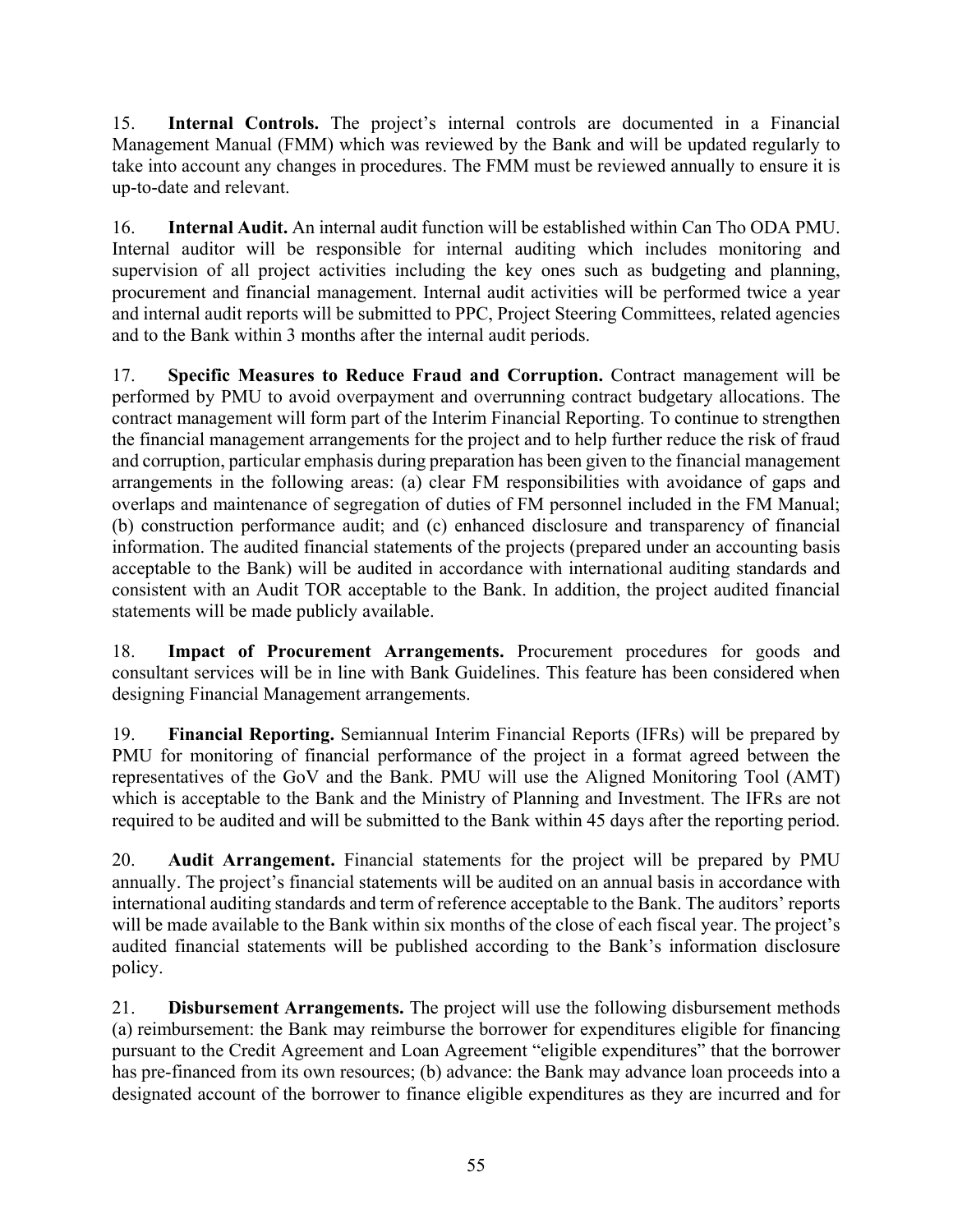which supporting documents will be provided at a later date; (c) direct payment: the Bank may make payments, at the borrower's request, directly to a third party (for example, supplier, contractor, and consultant) for eligible expenditures; and (d) special commitment: the Bank may pay amounts to a third party for eligible expenditures under special commitments entered into, in writing, at the borrower's request and on terms and conditions agreed between the Bank and the borrower.

## *Funds Flow Arrangements*

22. One Designated Account (DA) will be opened in USD in a commercial bank to receive funds from both IBRD and IDA, with terms and conditions satisfactory to the Bank. The Bank's disbursements to the project will be report-based, i.e. based on the interim financial reports (IFRs), and initial advances to the DA may be front-loaded based on the forecast of the first two quarters' expenditures expected to be paid out of the funds in the DA, as provided in the IFRs. The DA will be subsequently replenished on a quarterly basis on the basis of actual expenditures incurred and forecast for the following two quarters. For withdrawal outside the designated account (i.e. applications for direct payment or for issuance of special commitments, or reimbursement), a minimum application value of US\$100,000 will be observed. Supporting documentation required for documenting expenditures paid from the DA and for reimbursement will be based on IFRs. The frequency for documenting expenditures paid from the DA's will be quarterly. Direct Payments will be documented by records, such as copies of receipts or supplier's invoices, etc. Further details are available in the disbursement letter.

23. Disbursements from IBRD and IDA will be made against the expenditures incurred under respective project components. The Bank financing for the project (both IBRD loan and IDA credit) will be at 100%, inclusive of taxes, as stipulated in the table below. Counterpart funds of \$62 million will finance project activities that are not to be financed by the Bank or SECO (cofinancing subcomponent 1.3, 2.2, 2,3, 3.1 and 3.2), such as project preparation and management (about \$12.9 million), site clearance and resettlement costs (about \$44.6 million) and related VAT or contingencies (about \$4.6 million).

| Category                         | Amount of the Loan | Amount of the Credit    | Percentage of        |
|----------------------------------|--------------------|-------------------------|----------------------|
|                                  | Allocated          | Allocated (expressed in | Expenditures to be   |
|                                  | (expressed in USD) | USD equivalent)         | financed             |
|                                  |                    |                         | (inclusive of Taxes) |
| $(1)$ Goods, Works,              | 123,847,500        | 125,000,000             | $100\%$              |
| Non-Consulting                   |                    |                         |                      |
| Services, Consultants'           |                    |                         |                      |
| Services, Training and           |                    |                         |                      |
| Workshops and                    |                    |                         |                      |
| <b>Incremental Operating</b>     |                    |                         |                      |
| Costs of the Project,            |                    |                         |                      |
| except Parts $1(iii)$ , $2(iii)$ |                    |                         |                      |
| and 3 defined in the             |                    |                         |                      |
| Loan Agreement                   |                    |                         |                      |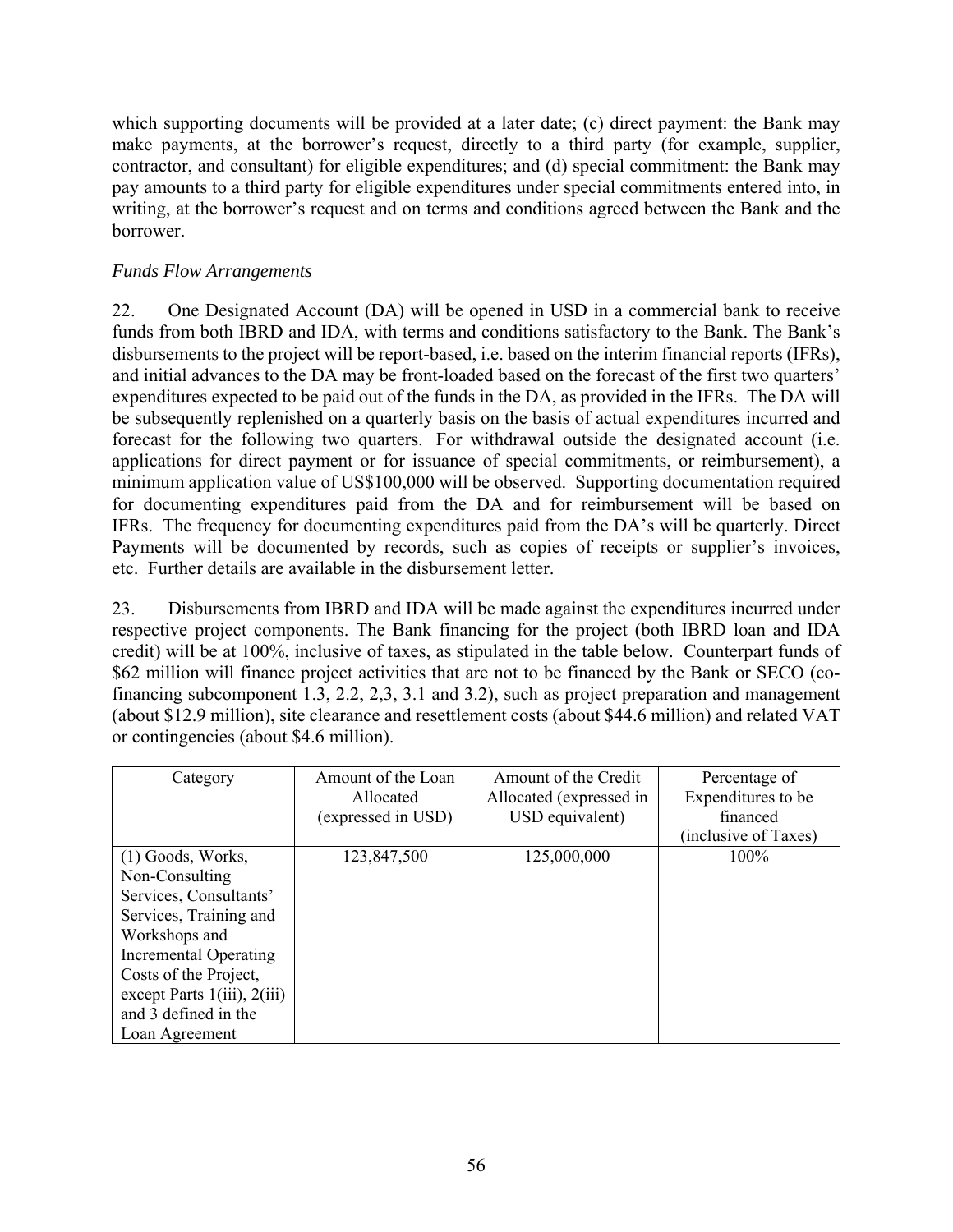| (2) Front-end Fee   | 312,500     |             | Amount payable            |
|---------------------|-------------|-------------|---------------------------|
|                     |             |             | pursuant to Section       |
|                     |             |             | 2.03 of this Agreement    |
|                     |             |             | in accordance with        |
|                     |             |             | Section 2.07 (b) of the   |
|                     |             |             | <b>General Conditions</b> |
| (3) Commitment      | 840,000     |             | Amount payable            |
| Charge              |             |             | pursuant to Section       |
|                     |             |             | 2.04 of this Agreement    |
|                     |             |             | in accordance with        |
|                     |             |             | Section $3.01(b)$ of the  |
|                     |             |             | <b>General Conditions</b> |
| <b>TOTAL AMOUNT</b> | 125,000,000 | 125,000,000 |                           |
|                     |             |             |                           |

24. The project will have a Disbursement Deadline Date (final date on which the Bank will accept applications for withdrawal from the borrower or documentation on the use of loan/credit/grant proceeds already advanced by the Bank) four months after the Closing Date. This "Grace Period" is granted in order to permit the orderly project completion and closure of loan/credit/grant accounts via the submission of applications and supporting documentation for expenditures incurred on or before the Closing Date. Expenditures incurred between the Closing Date and the Disbursement Deadline Date are not eligible for disbursement.

## *Procurement*

25. *General:* Procurement under the project will be carried out in accordance with the Bank's *"Guidelines: Procurement of Goods, Works, and Non-Consulting Services under IBRD Loans and IDA Credits & Grants by World Bank Borrowers" dated January 2011 and revised July 2014* (hereafter called Procurement Guidelines) and *"Guidelines: Selection and Employment of Consultants under IBRD Loans and IDA Credits & Grants by World Bank Borrowers" dated January 2011 and revised July 2014* (hereafter called Consultant Guidelines), as well as the specific provisions stipulated in the Financing Agreement. The procedure to be followed for National Competitive Bidding (NCB) shall be in accordance with provisions stipulated in Annex to Schedule 2 of the Financing Agreement (normally referred to as "NCB Annex"). In the case of any conflict between the Financing Agreement and national laws/regulations, the Financing Agreement takes precedence.

26. *Procurement Risk Assessment and Rating:* PMU under Can Tho PPC is the designated agency for implementing all procurement activities under this project. PMU is an experienced project management unit and has implemented a number of urban upgrading construction projects financed by the GOV funding as well as a couple of projects financed by the Bank (referred as VUUP 1 and 2). The procurement unit as currently established under PMU includes several staff who had previous procurement experience under VUUP1 & 2. The procurement risk and capacity assessment identified several risks in the following areas that would cause substantial delays in project implementation, possible irregularities and noncompliance in procurement process, and potential fraud and corruption: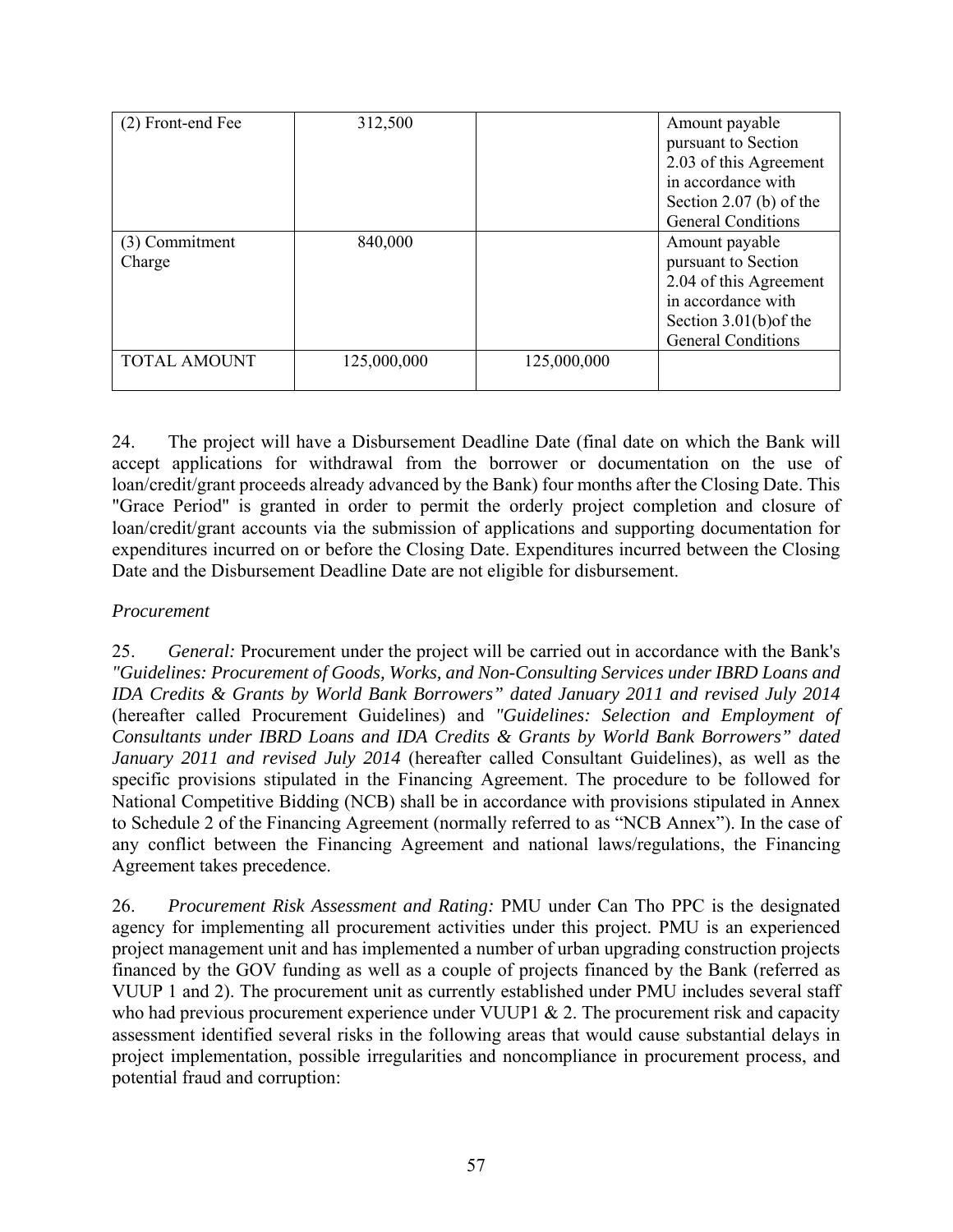- Cumbersome and protracted Government procedures for internal reviews and approval of procurement actions; lack of transparency and accountability;
- Tendency of the PMU and relevant appraising & approving authorities to follow the Government procurement rules and procedures rather than the Bank Guidelines; unjustified rejection of bids based on minor deviations;
- Inadequate capacity & competence of PMU and Government staff in procurement planning, preparing procurement related documents, and inadequate contract supervision and management, especially for large contracts;
- Potential collusion among bidders.

27. Given the above findings and also considering the level of complexity of procurement under the project, the procurement risk for this project has been assessed as Substantial.

28. *Mitigation measures:* Measures to mitigate the identified risks have been discussed and agreed with the PMU as described below. It is expected to downgrade the residual procurement risk rating to "Moderate", after the mitigation measures are implemented.

| No.            | <b>Actions</b>                                                                                                                                                                                                                                                                                                                                                                                                                              | <b>Agency</b>       | Time frame                                                                                |
|----------------|---------------------------------------------------------------------------------------------------------------------------------------------------------------------------------------------------------------------------------------------------------------------------------------------------------------------------------------------------------------------------------------------------------------------------------------------|---------------------|-------------------------------------------------------------------------------------------|
| $\mathbf{1}$   | Prepare, finalize, and adopt a project POM,<br>including a detailed procurement section (clear<br>rules, procedures and division of responsibilities,<br>timeline requirements for procurement activities,<br>actions and decisions, sample documents and<br>evaluation report for small procurements, an<br>effective complaint handling mechanism, full<br>decentralization and empowerment to the PMU,<br>as well as a code of conduct). | <b>PMU</b>          | Approved in February 2016                                                                 |
| $\overline{2}$ | Hiring national procurement consultants to<br>support the PMU                                                                                                                                                                                                                                                                                                                                                                               | <b>PMU</b>          | During project preparation and<br>throughout project procurement<br>implementation period |
| 3              | Intensive training on procurement, contract<br>management and anti-fraud and corruption for<br>PMU staff                                                                                                                                                                                                                                                                                                                                    | Bank/<br><b>PMU</b> | Throughout implementation                                                                 |
| $\overline{4}$ | Requesting bid evaluators to sign and execute a<br>Transparency and Ethics Statement when<br>carrying out their duties                                                                                                                                                                                                                                                                                                                      | <b>PMU</b>          | Throughout project procurement<br>implementation period                                   |
| 5              | Employing qualified international consulting<br>firms for construction and contract management                                                                                                                                                                                                                                                                                                                                              | <b>PMU</b>          | Supervision consultants for<br>Component 1 and 2 hired by Oct.<br>2016;                   |
| 6              | Carry out regular implementation support<br>missions and annual procurement post review.                                                                                                                                                                                                                                                                                                                                                    | Bank/<br>PMU        | Implementation                                                                            |
| $\overline{7}$ | Establish / operate / manage an appropriate<br>procurement record keeping and monitoring<br>system (including adequate storage).                                                                                                                                                                                                                                                                                                            | <b>PMU</b>          | Implementation                                                                            |

| <b>Table 3.1. Procurement Risk Mitigation Measures</b> |  |
|--------------------------------------------------------|--|
|--------------------------------------------------------|--|

29. *Procurement Plan:* The PMU has developed an acceptable procurement plan for the initial 18 months of project implementation. The various items under different expenditure categories are described/summarized below in Table 3.2. The procurement plan includes contracts that are to be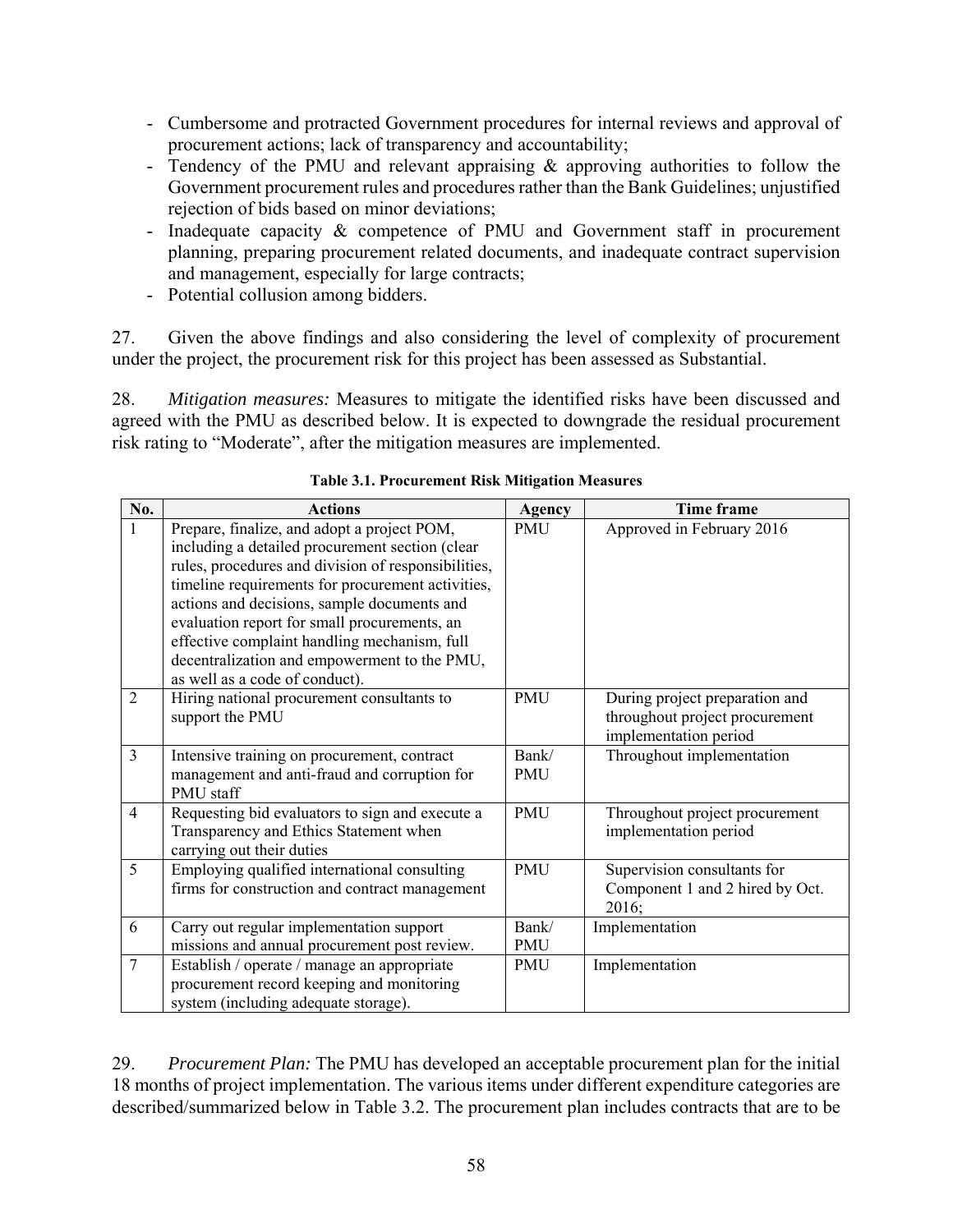awarded under advance procurement is presented in Table 3.3; all such contracts, irrespective of value, are subject to prior review. The Procurement Plan shall be updated annually or as needed. All the Procurement Plans and their updates will be published on the Bank's external website in accordance with the Guidelines as well as the Government's Public Procurement Review.

| Ref. No        | <b>Description</b>                                                                               | <b>Estimated</b><br>Cost (US\$,<br>millions) | No. of<br><b>Packages</b> | <b>Review by</b><br>the Bank<br>(Prior/Post) | <b>Comments (Prior</b><br><b>Review Contract)</b> |
|----------------|--------------------------------------------------------------------------------------------------|----------------------------------------------|---------------------------|----------------------------------------------|---------------------------------------------------|
|                | Summary of the ICB (Works)<br>packages                                                           | 21.911                                       |                           | Prior                                        |                                                   |
| $\overline{2}$ | Summary of the NCB (Works)<br>packages                                                           | 119.120                                      | 11                        | Prior/Post                                   | Prior review the first<br>$2$ contract(s)         |
| 3              | Summary of number of<br>contract $\geq$ US\$0.3 million that<br>will be let under<br><b>QCBS</b> | 5.910                                        | 5                         | Prior                                        |                                                   |
| $\overline{4}$ | Summary of number of<br>contracts < US\$0.3 million<br>that will be let under CQS,<br><b>LCS</b> | 1.040                                        | 5                         | Prior/Post                                   | Prior review the first<br>2 contract              |
|                | <b>Total</b>                                                                                     | 147.819                                      | 22                        |                                              |                                                   |

**Table 3.2. Summary of Initial 18 months Procurement Plan** 

**Table 3.3: Procurement Plan for Advance Procurement Activities** 

| Contract<br>No.                                                                                                          | <b>Description</b>                                                               | <b>Estimated</b><br>Cost (US\$<br>million) | <b>Procurement</b><br><b>Method</b> | <b>Review</b><br>by Bank | <b>Expected</b><br><b>Bid</b><br><b>Opening</b> |
|--------------------------------------------------------------------------------------------------------------------------|----------------------------------------------------------------------------------|--------------------------------------------|-------------------------------------|--------------------------|-------------------------------------------------|
| CT3-CS-TV1                                                                                                               | Consultant supervision and contract<br>management for Can Tho River<br>Revetment |                                            | <b>QCBS</b>                         | Prior                    | $Feb. -16$                                      |
| Consultant supervision and contract<br>management for civil works of<br>CT3-CS-TV2<br>Component 2                        |                                                                                  | 2.407                                      | <b>QCBS</b>                         | Prior                    | $Feb-16$                                        |
| Consultant supervision and contract<br>management for construction of An<br>CT3-CS-TV3<br>Binh resettlement area phase 1 |                                                                                  | 0.290                                      | CQS                                 | Prior                    | $Jan - 16$                                      |
| CT3-PW-2.7                                                                                                               | Construction of An Binh resettlement<br>area phase 1                             | 8.539                                      | <b>NCB</b>                          | Prior                    | $Jan - 16$                                      |

30. **Procurement Supervision and Post-review.** Contracts not subject to the Bank's prior review will be subject to post-review as per procedures set forth in paragraph 5 of Appendix 1 of the Procurement Guidelines and Consultant Guidelines. The rate of post review will initially be 20 percent. This rate will be adjusted periodically based on procurement performance. The PMU will send to the Bank, on a biannual basis, a list of all awarded contracts for goods, works, and consultants' services that are subject to post-review.

83. **Procurement Thresholds and Bank's Prior Review.** The thresholds for procurement methods and Bank prior review are presented in Table 3.4, below. These thresholds may be updated and adjusted as needed.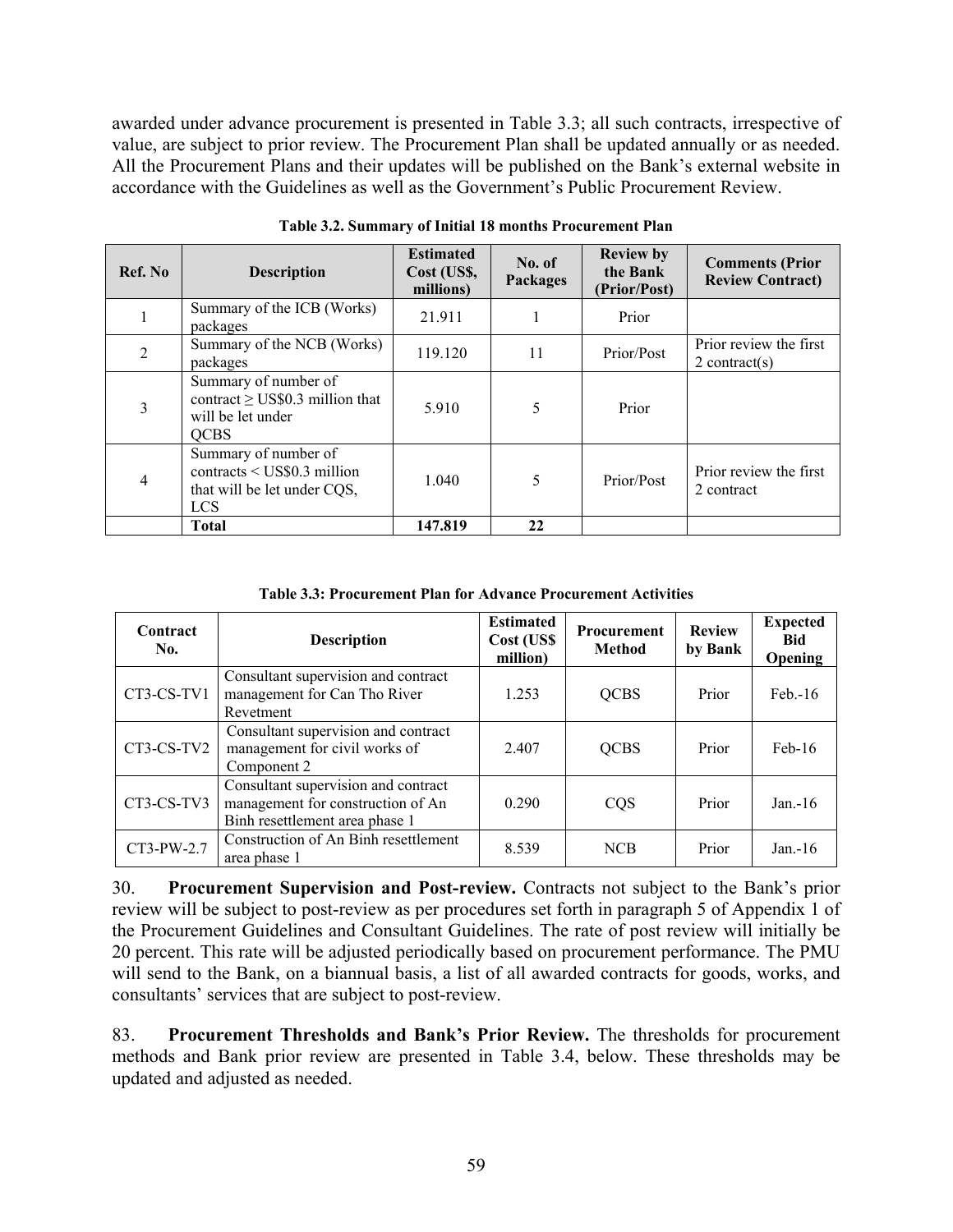|                            |                                                           | <b>Procurement Method Thresholds</b>                                                                                                                                       | <b>Prior Review Thresholds</b>                                                                                                                                                                                                                                                                                                                                                                                                                                                                                                                                                                                                                        |                                                                  |  |
|----------------------------|-----------------------------------------------------------|----------------------------------------------------------------------------------------------------------------------------------------------------------------------------|-------------------------------------------------------------------------------------------------------------------------------------------------------------------------------------------------------------------------------------------------------------------------------------------------------------------------------------------------------------------------------------------------------------------------------------------------------------------------------------------------------------------------------------------------------------------------------------------------------------------------------------------------------|------------------------------------------------------------------|--|
| Category                   | <b>Applicable</b><br>thresholds<br>(in US\$,<br>millions) | <b>Remarks</b>                                                                                                                                                             | <b>Applicable thresholds</b><br>(in US\$, millions)                                                                                                                                                                                                                                                                                                                                                                                                                                                                                                                                                                                                   | <b>Remarks</b>                                                   |  |
|                            | <b>Works / Supply and Installation</b>                    |                                                                                                                                                                            |                                                                                                                                                                                                                                                                                                                                                                                                                                                                                                                                                                                                                                                       |                                                                  |  |
| <b>ICB</b>                 | $\geq 20.0$                                               | —                                                                                                                                                                          | <b>All ICB contracts</b>                                                                                                                                                                                                                                                                                                                                                                                                                                                                                                                                                                                                                              |                                                                  |  |
| NCB                        | ~120.0                                                    |                                                                                                                                                                            | <b>Above US\$15</b>                                                                                                                                                                                                                                                                                                                                                                                                                                                                                                                                                                                                                                   | Risk-based approach                                              |  |
|                            |                                                           |                                                                                                                                                                            | million and first two                                                                                                                                                                                                                                                                                                                                                                                                                                                                                                                                                                                                                                 | (according to procurement                                        |  |
|                            |                                                           |                                                                                                                                                                            | <b>NCB</b> contracts                                                                                                                                                                                                                                                                                                                                                                                                                                                                                                                                                                                                                                  | risk rating)                                                     |  |
|                            |                                                           |                                                                                                                                                                            | $\text{(value} \geq 0.2 \text{ and } \leq 20.0)$                                                                                                                                                                                                                                                                                                                                                                                                                                                                                                                                                                                                      |                                                                  |  |
| Shopping                   | < 0.2                                                     |                                                                                                                                                                            | <b>None</b>                                                                                                                                                                                                                                                                                                                                                                                                                                                                                                                                                                                                                                           |                                                                  |  |
| <b>Goods</b>               |                                                           |                                                                                                                                                                            |                                                                                                                                                                                                                                                                                                                                                                                                                                                                                                                                                                                                                                                       |                                                                  |  |
| <b>ICB</b>                 | $\geq 3.0$                                                |                                                                                                                                                                            | All contracts<br><b>First two NCB</b>                                                                                                                                                                                                                                                                                                                                                                                                                                                                                                                                                                                                                 |                                                                  |  |
| NCB                        | < 3.0                                                     | Where goods are not<br>normally available from<br>within Vietnam, the<br>method of procurement<br>will be ICB even if the<br>contract value is less<br>than US\$1 million. | contracts<br>(value $\geq$ 0.1 and < 3)                                                                                                                                                                                                                                                                                                                                                                                                                                                                                                                                                                                                               | Risk-based approach<br>(according to procurement<br>risk rating) |  |
| Shopping                   | < 0.1                                                     |                                                                                                                                                                            | None                                                                                                                                                                                                                                                                                                                                                                                                                                                                                                                                                                                                                                                  |                                                                  |  |
| <b>Consultant Services</b> |                                                           |                                                                                                                                                                            |                                                                                                                                                                                                                                                                                                                                                                                                                                                                                                                                                                                                                                                       |                                                                  |  |
| CQS                        | < 0.3                                                     | Para 3.7 of Consultant<br>Guidelines (January<br>$2011$ ).<br>Other methods (QCBS,<br>QBS, FBS, LCS) may<br>also be applied for<br>contracts below US\$0.3<br>million.     | All QCBS contracts $\geq$<br>• Firms: $\geq 0.3$ (for<br>US\$0.3 million shall be<br>competitive selection) plus<br>subject to Prior review.<br>the first contract for each<br>method (QCBS, QBS,<br>FBS, and LCS) regardless<br>of value.<br>• SSS: For SSS, US\$50,000<br>(Para 3.9 of Consultant<br>Guidelines, January 2011)<br>Essential individual<br>and all other SSS contracts.<br>assignments will be<br>• Individuals: for essential<br>defined in the<br>assignments (procurement<br>Procurement Plan<br>consultant, accountant). For<br>agreed with the Bank.<br>SSS, US\$20,000 (Para 5.6<br>of Consultant Guidelines,<br>January 2011) |                                                                  |  |

## Table 3.43. Procurement Method and Prior Review Thresholds

*Environmental and Social (including safeguards)*

31. OP/BP 4.01 is triggered and the project is classified as a Category A due to the potentially significant and potentially irreversible environmental and social impacts associated with project interventions, although the social impacts due to relocation of over one thousand households have a greater impact than the temporary environmental impacts caused by construction activities, which effects will be mitigated by appropriate mitigation measures. The significant environmental impacts are largely positive, as flood risk management investments and the rehabilitation and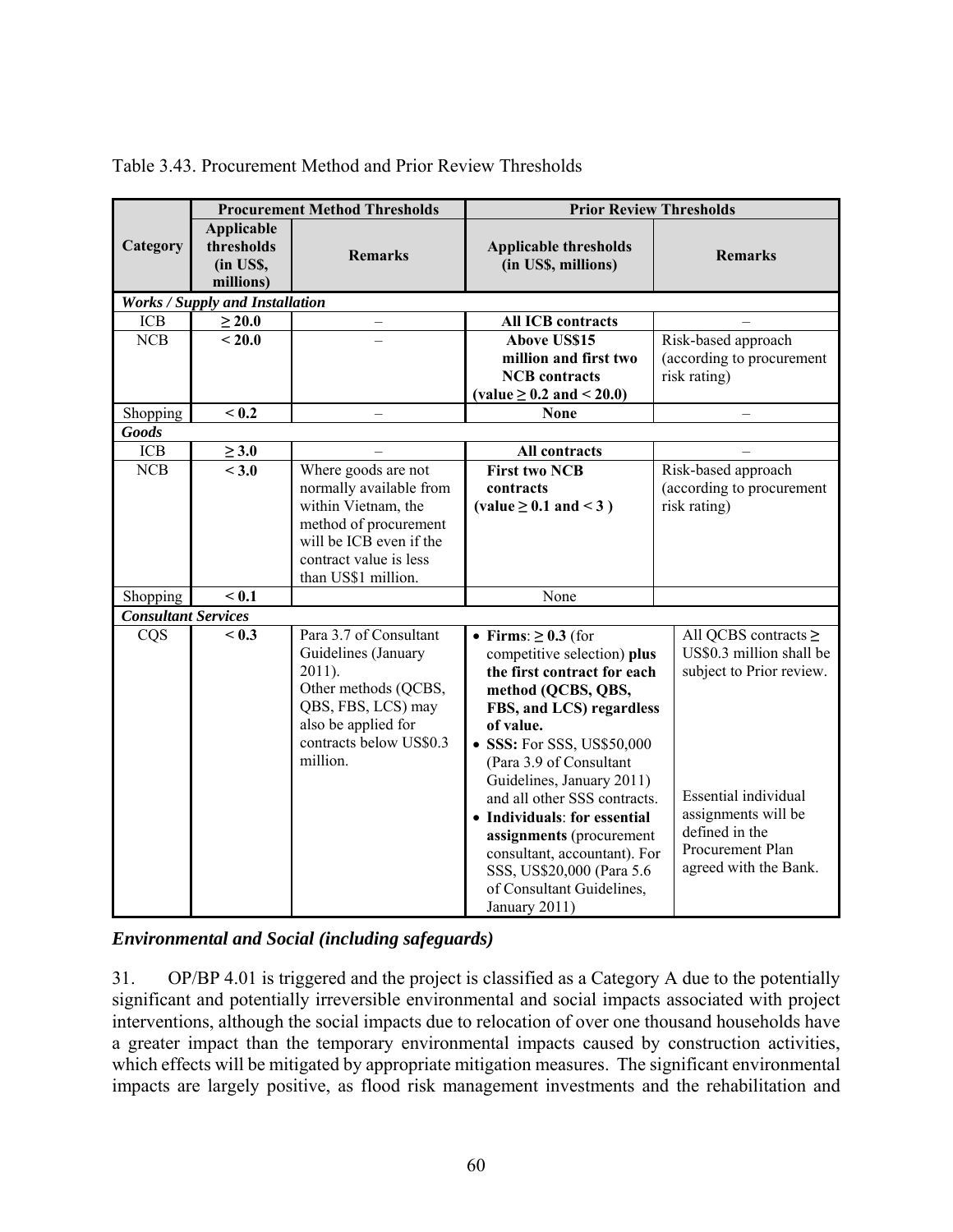improvement of canal, drainage and sanitation infrastructure will greatly reduce the pollution load on the Can Tho and Hau Rivers, with resultant significant benefits to community health and safety.

32. A social assessment (SA) was conducted as a part of the Environmental and Social Impact Assessment (ESIA) during project preparation The ESIA showed that the project is expected to have positive social impacts by reducing flood to improve sanitation, living and working environment of the people as well as to increase income earning possibility and asset value of the beneficiaries. The only adverse impact relates to the need of acquiring land for the project investment. Recommendations arising from the ESIA have been taken into account in project design toward minimizing adverse impact of the flooding on local people in general and on vulnerable groups like the poor, migrants and disable people, in particular.

33. A Social Management Plan (SMP), derived from SA recommendations, will be combined with EMP to become ESMP with specific actions to be implemented during project implementation, including a communication strategy to raise awareness of the local people and their preparedness to better cope with flooding and climate change situation. In addition, a social protection subcomponent has been established to help vulnerable people better manage the risks and shocks caused by flooding.

34. **Involuntary Resettlement.** According to the list of the proposed investments of the project Component 1 and 2, land acquisition of about 135.4 ha would affect 4,539 households (about 17,700 persons), of which 1,814 would need to be relocated; 826 would lose more than 20 percent of their agricultural land and 709 would have business affected. Therefore, OP/BP 4.12 will be triggered for this project. A Resettlement Policy Framework has been prepared to comply with the Bank OP 4.12 to serve as a legal basis for compensation and resettlement activities of the project (as required by the Land Law). Changes in design may also occur during detailed design and construction. The RPF will guide the preparation of resettlement documents in case of change of design. As all the project activities are known during project preparation, a Resettlement Plan (RP) was developed to be in line with the prepared RPF. The RP will have to be updated if there are substantial changes in the project design and/or in the scope of the project impact during project implementation. The revised RPF or RAP will require resubmission and approval by the Bank.

35. There is an on-going compensation and resettlement activities for the government funded Can Tho River embankment project (started in 2008) in Ninh Kieu District, the civil work of which will be included in the proposed CTUDR. By the pre-appraisal mission time, 381 out of 580 affected households (about 66 percent) have received the compensation payment during 2012– 2015. A due diligence review of compensation and resettlement activities for these HHs was conducted to identify the gaps between the applied and the proposed project policies to determine additional measures to fill in the gaps. The review results with proposed additional compensation and resettlement measures for these affected households have been added in the draft RP (Annex 12) to be monitored both internally and externally during the project implementation.

36. The city has agreed to use the proposed RPF and RP for CTUDR in conducting land acquisition in advance for the project resettlement site to meet relocation needs of the affected people in a timely manner. A due diligence review will be conducted for compensation and resettlement activities once the CTUDR RPF/RP will have been approved to ensure the project policies are properly applied for the resettlement site land acquisition activities.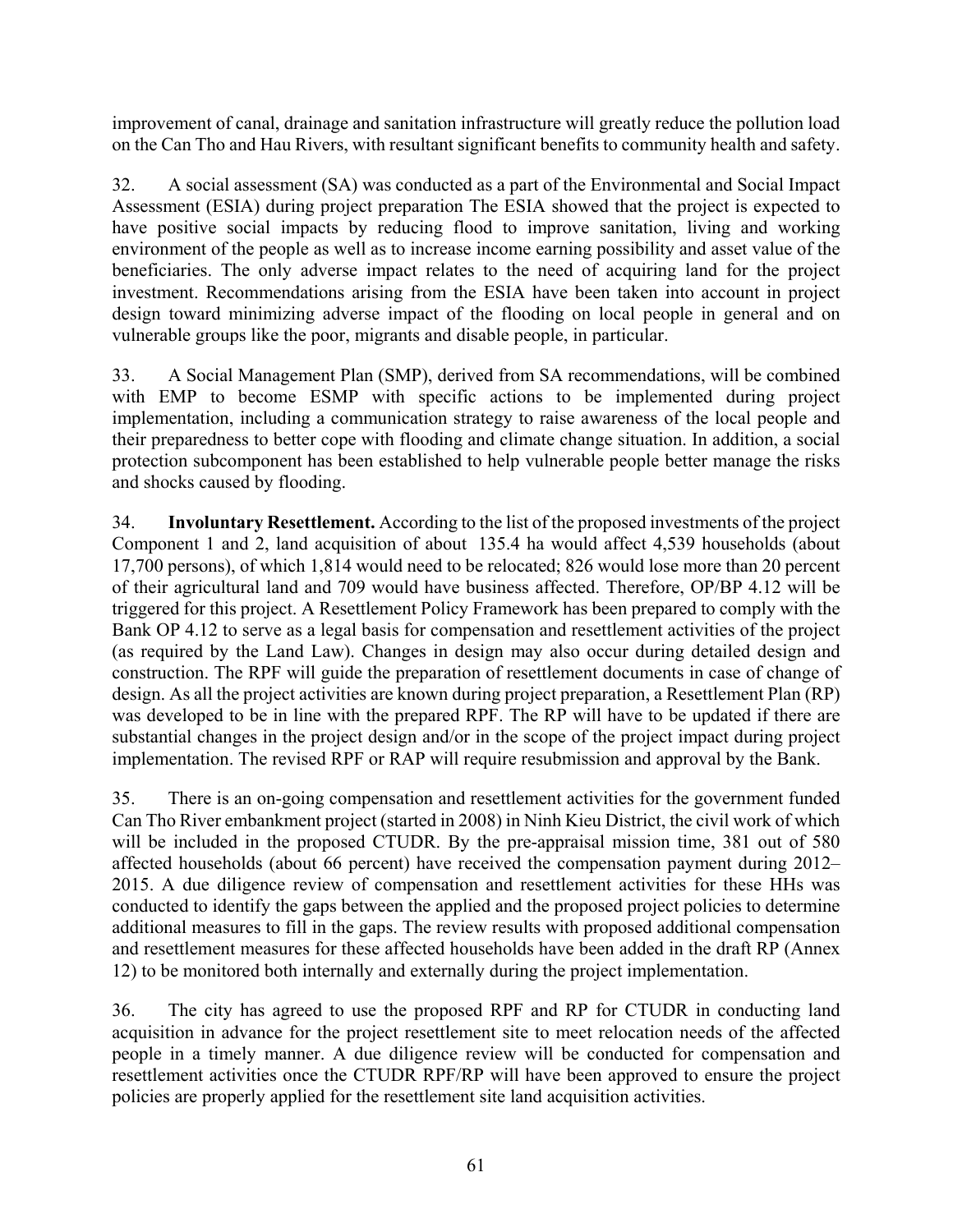37. The screening of linked activities showed that there are three linked projects, two of which were reviewed (in 2011–2012) during preparation of the Bank-funded Mekong Delta Region Urban Upgrading project (MDR-UUP) and the due diligence review results had showed that there were no outstanding issues and no further actions were required. The third one is MDR-UUP itself, all land acquisition activities of which have followed the agreed RPF and RP of the project, so no further action will be needed.

38. **Independent Asset Valuation.** The PMU will engage professional asset valuators during RP implementation to conduct an asset market price survey to be the basis for compensation rates at full replacement value.

39. **Resettlement Location.** A resettlement site of about 54.5 ha in Ninh Kieu District will be developed to accommodate the needs of relocated households, most of which currently live in Ninh Kieu District. In addition, more options of utilizing the available residential land plots in the city will be provided to the affected people.

40. **Independent Resettlement Monitoring.** The PMU will contract an experienced independent resettlement monitoring agency (IMA) for external monitoring of RP implementation. The IMA will submit biannual reports to the PMU and to the Bank. The IMA will also conduct an evaluation of resettlement implementation 6–12 months after the completion of all resettlement activities. Additional assistance will be provided to those who would not be able to restore the lost assets and livelihood.

41. **Grievances Redress Mechanisms (GRM).** The RP describes the procedures and responsibility of related agencies in receiving, redressing and recording all grievances and complaints from the DPs and their resolutions. Project-affected people will be provided information on the GRM and related agencies in charge of solving project complaints on land, assets acquisition, physical relocation, and income restoration.

42. **Implementation Arrangements.** The PMU, in collaboration with district authorities and related city agencies and supported by the city, will assume overall responsibility for RP implementation. The City PC will give final approval for land acquisition, allocation, and compensation rates. Compensation and land acquisition costs will be financed by counterpart funds. The PMU has good experience in working with the Bank-funded projects and are familiar with the Bank policy and requirements. Training on social safeguard policy and requirements will also be provided to the PMU staff and key local authorities during project implementation. To facilitate effective implementation of the ESMP, the PMU will: (a) Establish an Environment and Social Unit (ESU) responsible for ensuring timely implementation of the ESMP, including monitoring, reporting, and capacity building related to safeguards; (b) Assign the Construction Supervision Consultant (CSC) to also be responsible for supervision of the contractor's safeguard performance as part of the construction contract and this requirement will be included in the CSC's terms of reference; and (c) Hire qualified national consultants as the Independent Environmental Monitoring Consultant (IEMC) to assist the ESU in performing its task.

43. **Consultation.** Consultations with project-affected households and other stakeholders were carried out during ESIA and RP/RPF preparation. Information on the project's objective, potential impacts, and relevant features of compensation and resettlement policy frameworks, were widely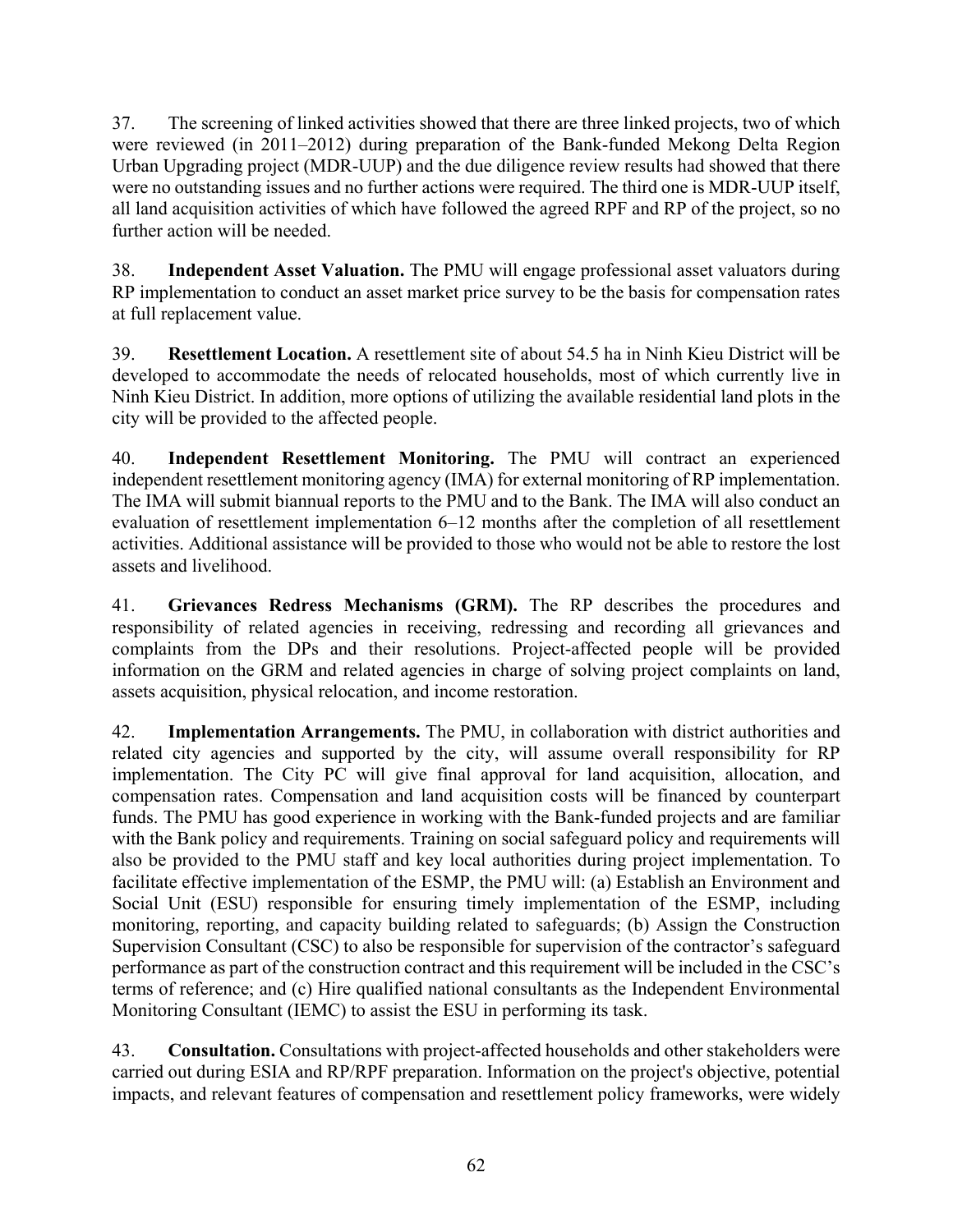disseminated and discussed. A similar participatory approach will be pursued during project implementation.

44. **Indigenous Peoples OP/BP 4.10**: The surveys prepared for the RP and for the SA conducted by the third party indicated that there are 11 HH belonging to ethnic minorities affected by the Project. However these HH are urbanized and integrated into the urban mainstream way of life. This has considerably reduced their relative vulnerability and cultural distinctiveness relative to the dominant Kinh community. The 11 HH are spread in the City and do not comprise an EM community, so OP4.10 is not triggered for this project.

45. **Gender.** The project paid special attention to gender issues during project preparation by involving both men and women the in consultation process. Gender issues will continue to play an important role during project implementation, especially under capacity building and awareness raising activities. Specifically, the ESIA identified a need for increased awareness raising on hygiene, sanitation, and waste disposal issues at the household and community levels. This will be done through Information Education and Communication (IEC) activities (TBC). The sanitation behavior change information will aim to inform women in a household about better sanitation practices that lead to reduced health risks.

46. **OP/BP 4.01 and Project Category.** OP 4.01 is triggered and the project is classified as a category A due to the potentially significant and potentially irreversible environmental and social impacts associated with project interventions under three components, although the social impacts due to relocation of over one thousand households has a greater impact than the temporary and limited environmental impacts caused by construction activities, which effects will be mitigated by appropriate mitigation measures. The significant environmental impacts are largely positive, as flood risk management investments and the rehabilitation and improvement of canal, drainage and sanitation infrastructure will greatly reduce the pollution load on the Can Tho and Hau Rivers, with resultant significant benefits to community health and safety. Component 2 involves priority transport investments, under which about 3 urban roads and 2 bridges will be financed. These potential impacts of these investments are site-specific, and can be managed by good construction practices.

47. The Borrower should also refer to the World Bank Group Environmental Health and Safety Guidelines, which, as well as sector-specific guidelines, provides guidance on best practice occupational and community health and safety procedures: Any dredged material must be tested for Acid Sulfate Soil and be treated and safely disposed of. Furthermore, OP 4.01 applies also to Component 3 investments linked to development of protocols for operating the city flood control and drainage systems in case of emergency; and technical studies on transport management for which TOR will include requirements to follow applicable safeguard provisions.

48. **OP/BP 4.04. Natural Habitats.** The project interventions under Components 1 and 2 include strengthening and construction of river embankments, construction of tidal sluice gates, canal dredging, and extension of the sewage system, bridge construction. These project activities would only minimally impact the ecological flow of the Can Tho and Hau Rivers, and it is worth noting that there is already a high level of human intervention due to the urbanized nature of the project area. Hydrological modeling will be undertaken to limit seasonal impacts on aquatic fauna as far as possible. Efforts will be taken to limit impacts on aquatic fauna, for example, through the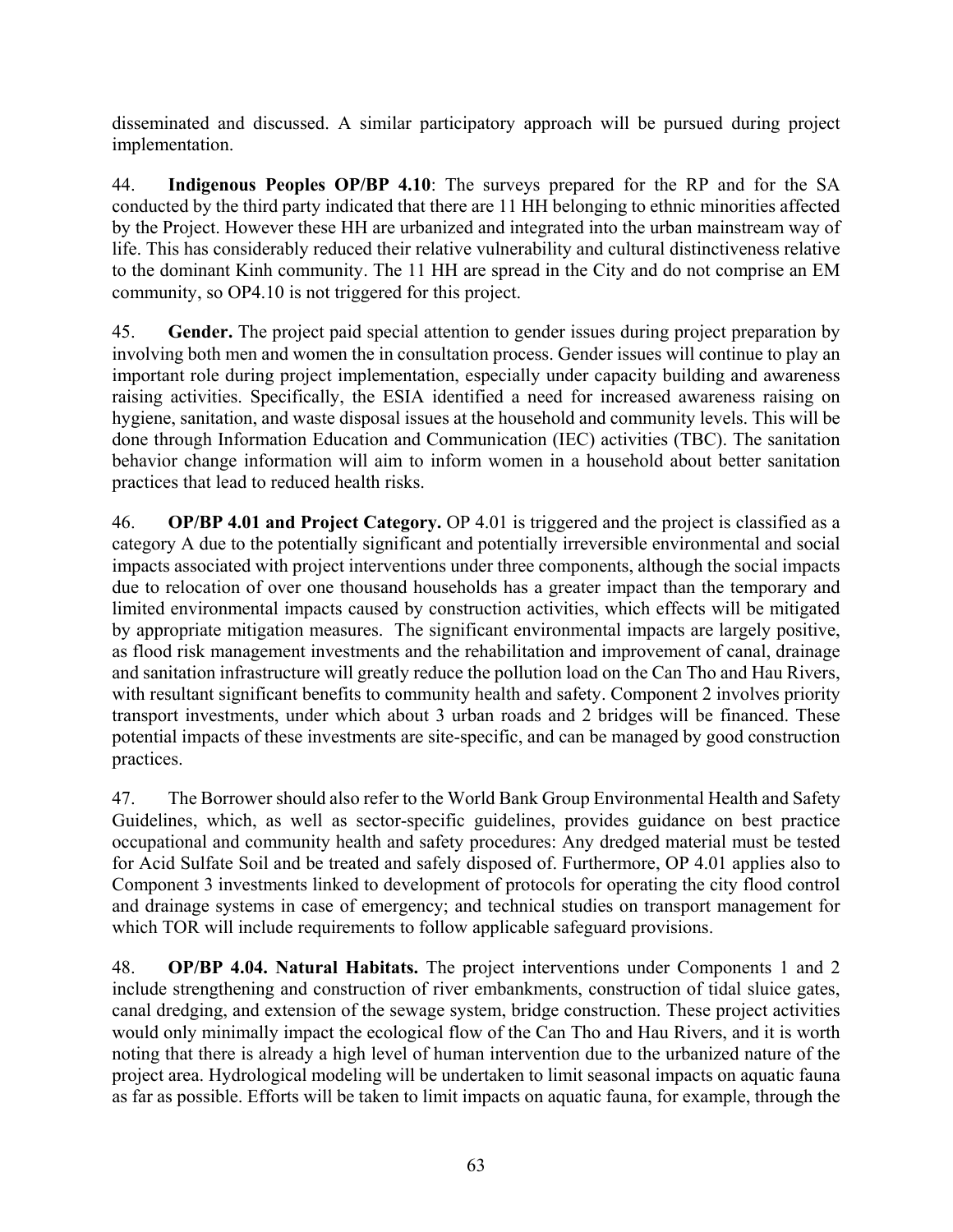placement of fish ladders at the proposed sluice gates. Therefore, OP 4.04 - Natural Habitats is triggered.

49. As a result of the hydraulic calculation for the Overall Irrigation Masterplan under Climate Change-Sea Level Rising conditions during rainy season, the impacts of the increase in sea tides and upstream flow are quite serious for the flooding conditions of MDR, by 2020, flooding level in the tide-affected area is quite high (at Can Tho station, the maximum water level is about +2.20 m). By 2050, flooding level will increase significantly, most of the tide-affected are of MDR will be deeply flooded from 0.5–1.7 m if there is no protection structures. The increase in water level at the flooding area should be accepted and adapted (the elevation of infrastructure should be increased in response to the increased water level) in all options. In the tidal flooding areas, control of the increasing water level should be done in all options, by 2050, when the water level increased from 25–40 cm, tide control structures placed in appropriate locations will improve the tidal flooding situation.

50. According to the Irrigation and Flood Control Masterplan of Can Tho City, due to being located in low-lying areas (typical elevation from  $+0.6 \div +1.2$  m, maximum in the city center is about  $+2.2$  m; when the maximum tide level can reach  $+2.1 \div +2.2$  m) so even in the absence of rain, most of the area is flooded by the combination of tide and floods. Common flood depths are from  $+0.5 \div +1.5$  m (in 90 percent of the total area). Hydraulic calculation results in case of high tide level, max water level of the present situation scenario in Binh Thuy-Ninh Kieu area is +2.03 m, max water level in the urban core is also at  $+2.03$  m. Thus, when the flood protection system is constructed along the primary canals, water level at the main outlets of the urban drainage system will not change much in comparison with the current situation, therefore it will not result in increasing water levels in surrounding areas, as well as it can significantly reduce the heights of the embankments, pumping water heads and landfill elevation.

51. **OP/BP 4.11 - Physical Cultural Resources.** Preliminary site screening has not identified any physical cultural resources in the project location that could be potentially affected by the project. However, the presence of any cultural, historic, or religious monuments, or graves will be assessed during project preparation as part of EA project. The policy is triggered as the project includes dredging and excavation activities under Components 1 and 2, which may result in chance finds, for which a chance finds procedure has been delineated in the ESIA.

52. **OP 7.50 - Projects on International Waterways.** The project triggers OP 7.50 as the interventions in Component 1 are located in a tributary of the Mekong River, the Can Tho River, and a river further inland – the Cai Son River. However, the proposed investments are river bank embankment works on existing schemes to protect the core urban area from fluvial and tidal flooding, and prevent river bank erosion. A combined system of roads, embankments, and tidal gates along the Can Tho and Cai Son rivers and tidal gates will protect the core urban area from river and tidal flooding. According to the hydraulic analysis, the water level in the Can Tho river will be very minimally affected (less than 1mm of increase), and there will be no more than 5mm increase in water level in the surrounding areas.

53. The project will upgrade, improve, or rehabilitate existing urban schemes for storm-water drainage, wastewater sewerage, and canal embankments. Given the general scope of work, (i) the project will not adversely affect the quality and quantity of water flows to the other riparians and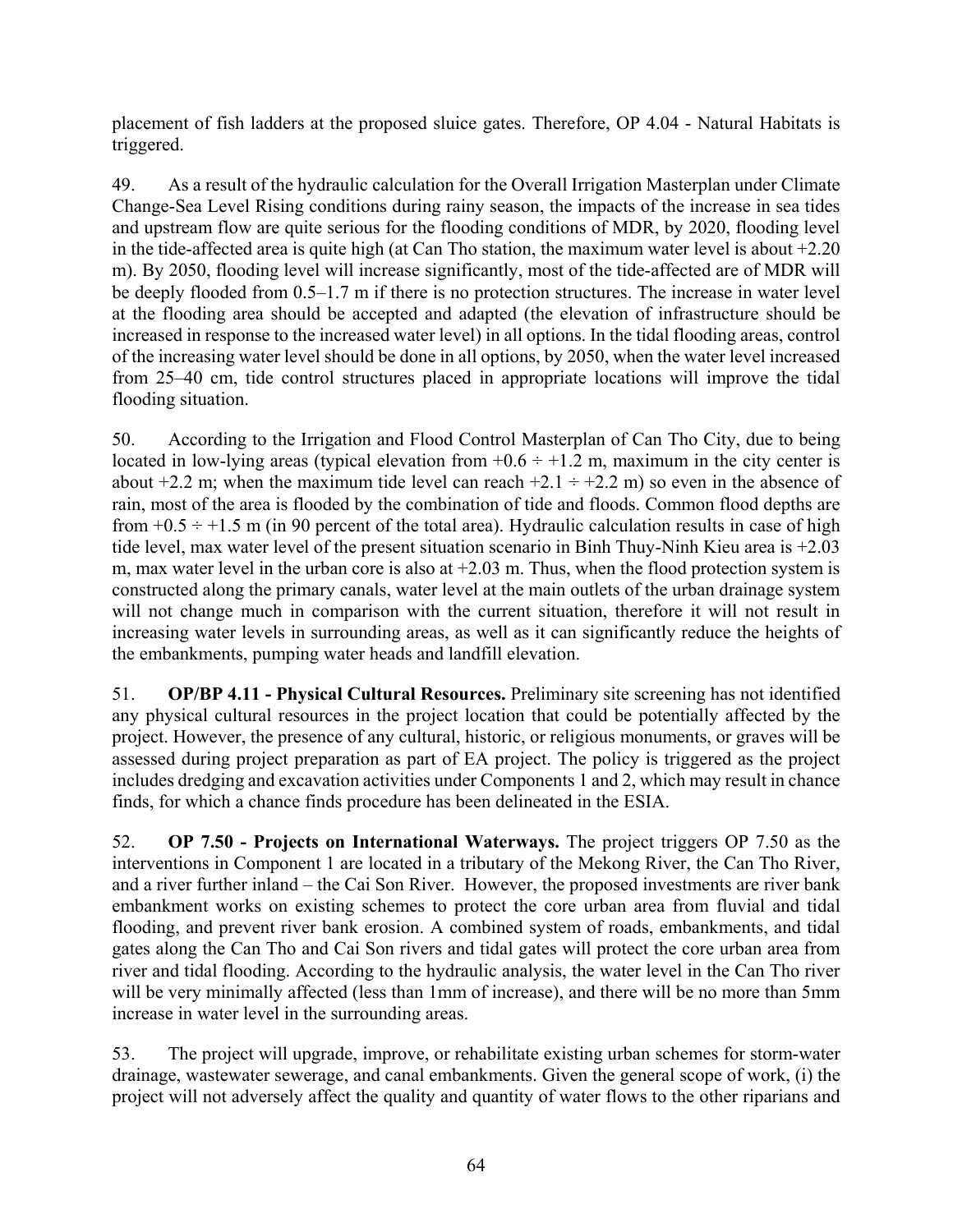(ii.) it will not be adversely affected by other riparians' possible water use. According to the hydraulic analysis, the water level in the Can Tho river will be very minimally affected (less than 1mm of increase), and there will be no more than 5mm increase in water level in the surrounding areas. It is the Task Team's determination that the exception to the riparian notification under paragraph 7(a) applies to the project. In addition, considering that (i) the interventions in Component 1 are located in a tributary of the Hau (Mekong) River - the Can Tho River, which runs exclusively in Vietnam - and a river further inland which also runs exclusively in Vietnam – the Cai Son River, and do not harm to the natural discharge flow of neither Hau nor its tributaries of Can Tho and Cai Son rivers; and (ii) the project does not cause appreciable harm to other states, it is the Task Team's determination that the exception to the riparian notification under paragraph 7(c) also applies to the project. Based on the foregoing, the Task Team has received approval from the Regional Vice President for exception to the riparian notification requirements under paragraphs 7(a) and 7(c) of OP 7.50.

54. **Role of Partners.** SECO is a key partner for the proposed project and has been working in close partnership with the Bank team and the City since the Concept Review. As a result of this partnership, SECO has agreed to provide US\$10 million in grant financing. This funding is particularly important in light of the current hesitation by the Government of Vietnam to borrow for non-structural investments. Grant funding from SECO will support the development the urban resilience systems, which complement the structural investments financed by the World Bank, will significantly strengthen the impact, sustainability and longer term resilient urban development approach undertaken by the City.

55. SECO financing will be separated into two main categories, Bank-executed and Recipient executed, with funding divided about evenly between each part. The World Bank will oversee the initial setup and implementation of the more technical activities that require recruitment of highly specialized experts, while the City is responsible for the operations and maintenance of these activities. The SECO funds are expected to be delivered by May 2016.

56. The Bank and SECO teams will undertake project implementation support and supervision. Bank's task team has experiences with preparation of urban transport/BRT projects in Hanoi, HCMC and Da Nang. The implementation support plan will consists of scheduled full supervision missions every six months, short review missions focusing on problem solving, as well as timely day-to-day technical support as necessary.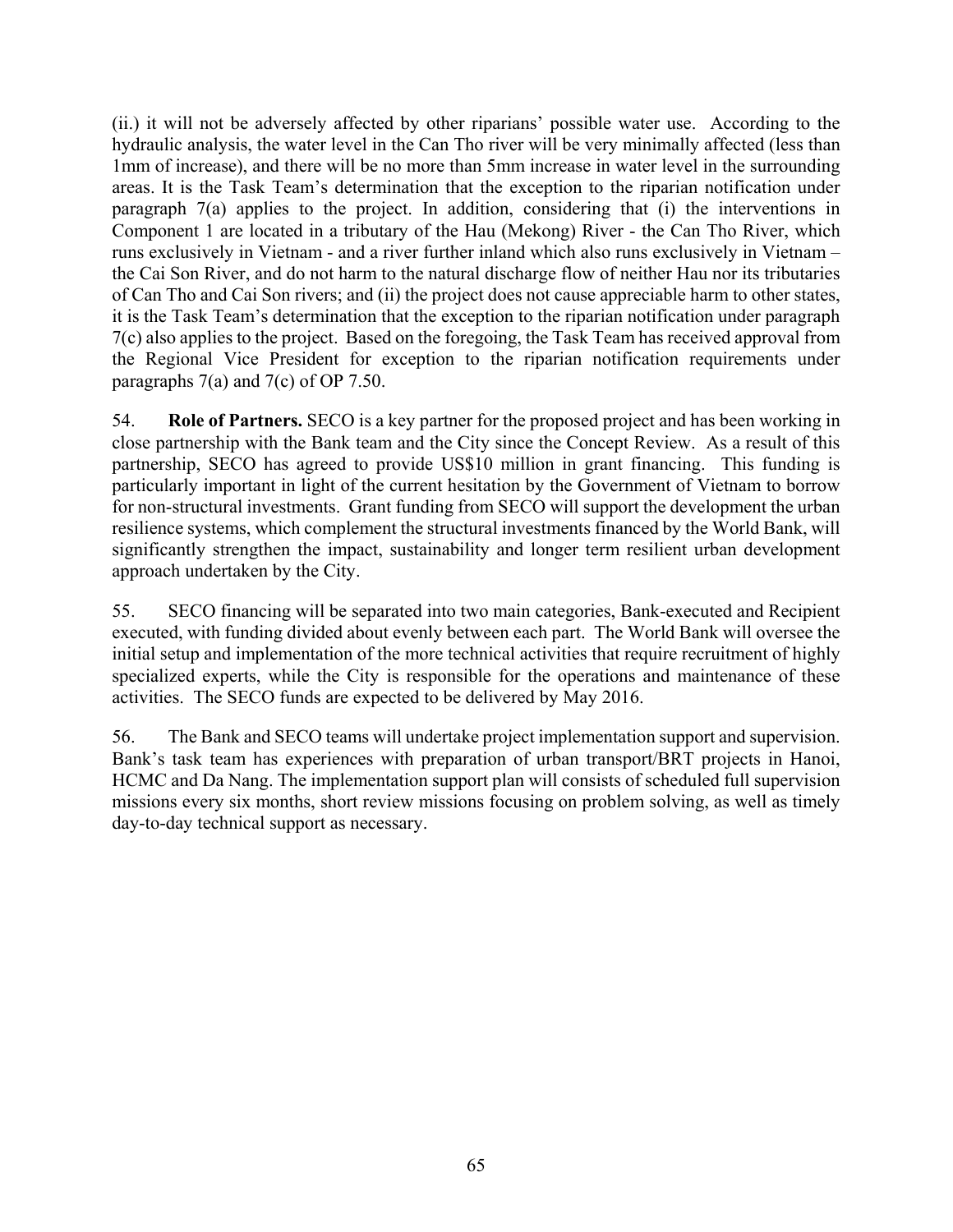## **Annex 4: Implementation Support Plan**

## **Vietnam: Can Tho Urban Development and Resilience Project**

1. The Implementation Support Plan (ISP) for the project is developed based on the specific nature of the components, the planned implementation schedule, lessons learned from similar projects in the sector, and specific needs as identified by the respective assessments. The plan will be regularly reviewed and revised as required.

2. The ISP includes frequent review of implementation performance and progress. The Bank's team will monitor implementation through (a) reporting of key performance indicators as defined in the Results Framework; (b) independent verification of project activities through field visits and documentation review; (c) proper fiduciary management of all activities carried out by the PMU; (d) spot supervision of works on the ground, and (e) regular communication with the PMU.

3. Information from various sources will be used to assess and monitor implementation progress. In addition to the data generated through the project's M&E system, the Bank will also review the findings and results of third party assessments and environmental and social audits as well as the grievance redress mechanism. In addition, and as required, targeted support including short missions by subject matter experts will be carried out.

4. The Bank's procurement, financial management, and environmental and social safeguards specialists will also provide timely and effective implementation support, and in addition to carrying out an annual ex-post review of procurement that falls below the prior review thresholds, the procurement specialist will lead procurement focused missions depending on the needs and as agreed to with the PMU. The financial management specialist will review all financial management reports and audits and take necessary follow-up actions as per the Bank procedures. These team members will also help identify capacity building needs to strengthen procurement and financial management capacity. Semiannual inputs from the environmental and social specialists will be required throughout the project, and formal supervision missions and field visits will monitor the implementation of the ESMF and RPF in accordance with the Bank safeguard policies, and suggest any corrective measures as necessary.

5. The following ISP reflects the preliminary estimates of the skill, timing, and resource requirements over the implementation period of the project. Keeping in mind the need to maintain flexibility over project activities from year to year, the ISP will be reviewed from time to time to ensure that it continues to meet the implementation support needs of the project.

6. The key areas in this project where implementation support is particularly required are related to technical, social and fiduciary support. With regards to technical support, significant resources will be made available through the SECO support that will enable a wide range of experts to implement Component 3 of the project. The consultants to be supported with the SECO funding have particular experience in: i) flood risk management; ii) geospatial platform development and data sharing protocols; iii) community mapping; iv) disaster risk financing and insurance; and v) social protection. With regards to social, an important risk to be mitigated by technical expertise is the resettlement effort, including the development of the resettlement site and payment of